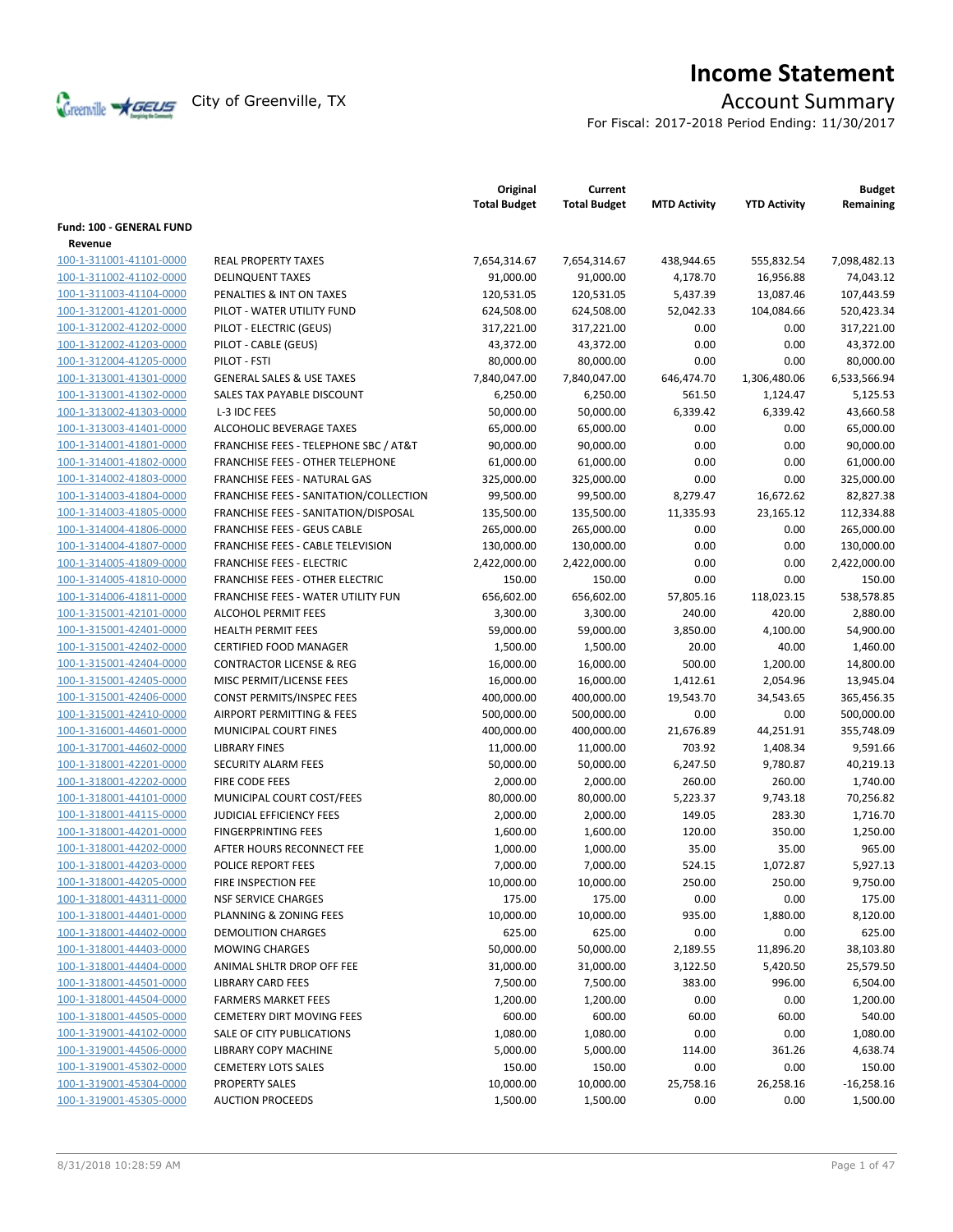|                         |                                        | Original<br><b>Total Budget</b> | Current<br><b>Total Budget</b> | <b>MTD Activity</b> | <b>YTD Activity</b> | <b>Budget</b><br>Remaining |
|-------------------------|----------------------------------------|---------------------------------|--------------------------------|---------------------|---------------------|----------------------------|
| 100-1-319001-45401-0000 | <b>INTEREST REVENUES</b>               | 18,000.00                       | 18,000.00                      | $-920.78$           | $-701.14$           | 18,701.14                  |
| 100-1-319001-45501-0000 | LIBRARY MTG ROOM RENTAL                | 800.00                          | 800.00                         | 42.50               | 92.50               | 707.50                     |
| 100-1-319001-45503-0000 | <b>PAVILION RENTALS</b>                | 18,255.00                       | 18,255.00                      | 120.00              | 700.00              | 17,555.00                  |
| 100-1-319001-45601-0000 | MISCELLANEOUS REVENUES                 | 32,000.00                       | 32,000.00                      | 35,228.09           | 35,228.09           | $-3,228.09$                |
| 100-1-319001-45604-0000 | OTHER REVENUE / OVER/SHORT             | 0.00                            | 0.00                           | $-3,214.39$         | $-5,737.37$         | 5,737.37                   |
| 100-1-322001-43002-0000 | ANIMAL SHELTER CONTRIB                 | 100,000.00                      | 100,000.00                     | 25,000.00           | 25,000.00           | 75,000.00                  |
| 100-1-322001-43003-0000 | HUNT CO CONTRIB - FIRE                 | 28,800.00                       | 28,800.00                      | 2,400.00            | 4,800.00            | 24,000.00                  |
| 100-1-322001-43004-0000 | HUNT CO MEM HOSP REIM                  | 22,400.00                       | 22,400.00                      | 3,733.34            | 3,733.34            | 18,666.66                  |
| 100-1-323001-46007-0000 | <b>XFR - GUN RANGE</b>                 | 32,225.00                       | 32,225.00                      | 2,685.42            | 5,370.84            | 26,854.16                  |
| 100-1-323001-46008-0000 | <b>XFR - TOURISM FUND</b>              | 175,000.00                      | 180,115.00                     | 14,583.33           | 29,166.66           | 150,948.34                 |
| 100-1-324001-46506-0000 | CA - RECREATION FUND                   | 5,811.00                        | 5,811.00                       | 484.25              | 968.50              | 4,842.50                   |
| 100-1-324001-46509-0000 | CA - VENUE MGMT FUND                   | 14,129.00                       | 14,129.00                      | 1,177.42            | 2,354.84            | 11,774.16                  |
| 100-1-324001-46537-0000 | CA - MAIL MACHINE LEASE                | 3,132.00                        | 3,132.00                       | 261.00              | 522.00              | 2,610.00                   |
| 100-1-324001-46614-0000 | CA - SANITATION FUND COLLECTION        | 30,488.00                       | 30,488.00                      | 2,540.67            | 5,081.34            | 25,406.66                  |
| 100-1-324001-46650-0000 | CA - UTILITY FUND TO GENERAL GOVERNME  | 318,332.00                      | 318,332.00                     | 26,527.67           | 53,055.34           | 265,276.66                 |
| 100-1-324001-46651-0000 | CA - UTILITY FUND TO PUBLIC WORKS      | 162,430.00                      | 162,430.00                     | 13,535.83           | 27,071.66           | 135,358.34                 |
| 100-1-324001-46801-0000 | <b>CA - SPENCE FUND</b>                | 600.00                          | 600.00                         | 50.00               | 100.00              | 500.00                     |
| 100-1-324009-46901-0000 | CA - ELECTRIC UTILITY                  | 298,924.00                      | 298,924.00                     | 24,910.33           | 49,820.66           | 249,103.34                 |
| 100-1-324009-46906-0000 | <b>CA - CABLE UTILITY</b>              | 48,192.00                       | 48,192.00                      | 4,016.00            | 8,032.00            | 40,160.00                  |
|                         | <b>Revenue Total:</b>                  | 24,065,743.72                   | 24,070,858.72                  | 1,477,878.33        | 2,563,091.84        | 21,507,766.88              |
| Expense                 |                                        |                                 |                                |                     |                     |                            |
| 100-1-411000-52001-0000 | OFFICE SUPPLIES                        | 60.00                           | 60.00                          | 0.00                | 0.00                | 60.00                      |
| 100-1-411000-52005-0000 | PRINTED MATERIALS                      | 96.00                           | 96.00                          | 0.00                | 0.00                | 96.00                      |
| 100-1-411000-52103-0000 | <b>MEETING SUPPLIES</b>                | 1,800.00                        | 1,800.00                       | 71.90               | 71.90               | 1,728.10                   |
| 100-1-411000-54001-0000 | <b>TELEPHONE CHARGES</b>               | 3,563.28                        | 3,563.28                       | 111.98              | 111.98              | 3,451.30                   |
| 100-1-411000-54201-0000 | <b>MEMBERSHIPS &amp; SUBSCRIPTIONS</b> | 6,250.00                        | 6,250.00                       | 0.00                | 0.00                | 6,250.00                   |
| 100-1-411000-54204-0000 | <b>PUBLIC RELATIONS</b>                | 1,000.00                        | 1,000.00                       | 0.00                | 0.00                | 1,000.00                   |
| 100-1-411000-54213-0000 | PLAQUES AND AWARDS                     | 750.00                          | 750.00                         | 0.00                | 0.00                | 750.00                     |
| 100-1-411000-54214-0000 | <b>TRAVEL &amp; TRAINING</b>           | 15,579.00                       | 15,579.00                      | 975.00              | 5,426.34            | 10,152.66                  |
| 100-1-411400-51001-0000 | <b>REGULAR SALARIES</b>                | 78,543.00                       | 78,543.00                      | 5,908.80            | 14,772.00           | 63,771.00                  |
| 100-1-411400-51021-0000 | LONGEVITY                              | 1,464.00                        | 1,464.00                       | 1,464.00            | 1,464.00            | 0.00                       |
| 100-1-411400-51116-0000 | CAR ALLOWANCE                          | 4,200.00                        | 4,200.00                       | 323.08              | 807.70              | 3,392.30                   |
| 100-1-411400-51117-0000 | <b>CELL PHONE ALLOWANCE</b>            | 696.00                          | 696.00                         | 53.54               | 133.85              | 562.15                     |
| 100-1-411400-51201-0000 | <b>FICA</b>                            | 5,252.00                        | 5,252.00                       | 475.42              | 1,043.29            | 4,208.71                   |
| 100-1-411400-51202-0000 | MEDICARE                               | 1,228.00                        | 1,228.00                       | 111.19              | 244.00              | 984.00                     |
| 100-1-411400-51203-0000 | <b>HEALTH INSURANCE</b>                | 10,725.00                       | 10,725.00                      | 893.75              | 1,787.50            | 8,937.50                   |
| 100-1-411400-51204-0000 | <b>WORKERS COMPENSATION</b>            | 232.00                          | 232.00                         | 19.33               | 38.66               | 193.34                     |
| 100-1-411400-51205-0000 | STATE UNEMPLOYMENT                     | 70.00                           | 70.00                          | 0.00                | 0.00                | 70.00                      |
| 100-1-411400-51301-0000 | <b>TMRS</b>                            | 9,751.00                        | 9,751.00                       | 866.38              | 1,920.43            | 7,830.57                   |
| 100-1-411400-52001-0000 | <b>OFFICE SUPPLIES</b>                 | 56.00                           | 56.00                          | 0.00                | 0.00                | 56.00                      |
| 100-1-411400-52002-0000 | POSTAGE / FREIGHT                      | 150.00                          | 150.00                         | 15.05               | 7.89                | 142.11                     |
| 100-1-411400-52005-0000 | PRINTED MATERIALS                      | 240.00                          | 240.00                         | 0.00                | 60.00               | 180.00                     |
| 100-1-411400-54001-0000 | <b>TELEPHONE CHARGES</b>               | 1,200.00                        | 1,200.00                       | 93.02               | 93.02               | 1,106.98                   |
| 100-1-411400-54101-0000 | PROFESSIONAL SERVICES                  | 875.00                          | 875.00                         | 0.00                | 375.00              | 500.00                     |
| 100-1-411400-54201-0000 | MEMBERSHIPS & SUBSCRIPTIONS            | 135.00                          | 135.00                         | 0.00                | 125.00              | 10.00                      |
| 100-1-411400-54206-0000 | <b>ELECTION EXPENSE</b>                | 5,500.00                        | 5,500.00                       | 123.33              | 123.33              | 5,376.67                   |
| 100-1-411400-54212-0000 | <b>PRINTING</b>                        | 4,000.00                        | 4,000.00                       | 48.50               | 1,223.50            | 2,776.50                   |
| 100-1-411400-54214-0000 | <b>TRAVEL &amp; TRAINING</b>           | 1,025.00                        | 1,025.00                       | 0.00                | 0.00                | 1,025.00                   |
| 100-1-412100-51001-0000 | <b>REGULAR SALARIES</b>                | 176,813.00                      | 176,813.00                     | 13,134.00           | 31,469.64           | 145,343.36                 |
| 100-1-412100-51020-0000 | <b>OVERTIME</b>                        | 5,500.00                        | 5,500.00                       | 146.82              | 789.82              | 4,710.18                   |
| 100-1-412100-51021-0000 | LONGEVITY                              | 5,344.00                        | 5,344.00                       | 5,344.00            | 5,344.00            | 0.00                       |
| 100-1-412100-51101-0000 | <b>CERTIFICATION PAY</b>               | 3,600.00                        | 3,600.00                       | 230.78              | 576.95              | 3,023.05                   |
| 100-1-412100-51201-0000 | <b>FICA</b>                            | 11,929.00                       | 11,929.00                      | 1,144.33            | 2,277.18            | 9,651.82                   |
| 100-1-412100-51202-0000 | MEDICARE                               | 2,790.00                        | 2,790.00                       | 267.63              | 532.58              | 2,257.42                   |
| 100-1-412100-51203-0000 | <b>HEALTH INSURANCE</b>                | 42,900.00                       | 42,900.00                      | 3,575.00            | 7,150.00            | 35,750.00                  |
| 100-1-412100-51204-0000 | <b>WORKERS COMPENSATION</b>            | 526.00                          | 526.00                         | 43.83               | 87.66               | 438.34                     |
| 100-1-412100-51205-0000 | STATE UNEMPLOYMENT                     | 407.00                          | 407.00                         | 1.37                | 2.36                | 404.64                     |
| 100-1-412100-51301-0000 | <b>TMRS</b>                            | 21,333.00                       | 21,333.00                      | 1,679.14            | 3,635.27            | 17,697.73                  |
| 100-1-412100-52001-0000 | OFFICE SUPPLIES                        | 900.00                          | 900.00                         | 17.10               | 17.10               | 882.90                     |
|                         |                                        |                                 |                                |                     |                     |                            |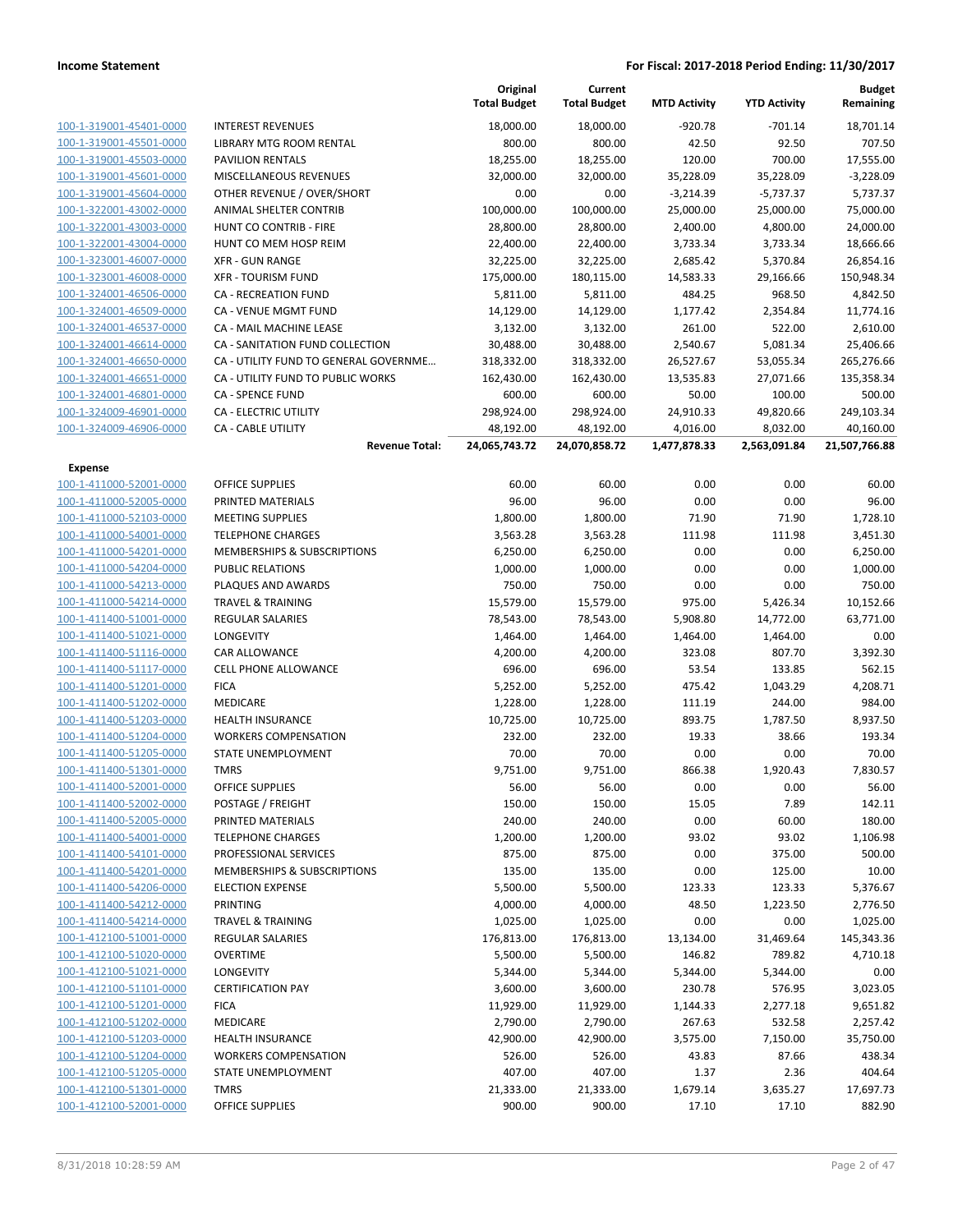| 100-1-412100-52002-0000        |
|--------------------------------|
| 100-1-412100-52005-0000        |
| 100-1-412100-52102-0000        |
| 100-1-412100-52110-0000        |
| 100-1-412100-53201-0000        |
| 100-1-412100-54001-0000        |
| 100-1-412100-54101-0000        |
| 100-1-412100-54201-0000        |
| 100-1-412100-54207-0000        |
| 100-1-412100-54214-0000        |
| 100-1-413200-51001-0000        |
| 100-1-413200-51020-0000        |
| 100-1-413200-51021-0000        |
| 100-1-413200-51101-0000        |
| <u>100-1-413200-51116-0000</u> |
| 100-1-413200-51201-0000        |
| 100-1-413200-51202-0000        |
| 100-1-413200-51203-0000        |
| 100-1-413200-51204-0000        |
| 100-1-413200-51205-0000        |
|                                |
| 100-1-413200-51301-0000        |
| 100-1-413200-52001-0000        |
| 100-1-413200-52002-0000        |
| 100-1-413200-52102-0000        |
| 100-1-413200-52103-0000        |
| 100-1-413200-52201-0000        |
| 100-1-413200-54001-0000        |
| 100-1-413200-54101-0000        |
| 100-1-413200-54201-0000        |
| 100-1-413200-54205-0000        |
| 100-1-413200-54212-0000        |
| 100-1-413200-54214-0000        |
| 100-1-415100-51001-0000        |
| 100-1-415100-51020-0000        |
| <u>100-1-415100-51021-0000</u> |
| 100-1-415100-51116-0000        |
| 100-1-415100-51117-0000        |
| 100-1-415100-51201-0000        |
| 100-1-415100-51202-0000        |
| 100-1-415100-51203-0000        |
| 100-1-415100-51204-0000        |
| 100-1-415100-51205-0000        |
| 100-1-415100-51301-0000        |
| <u>100-1-415100-52001-0000</u> |
|                                |
| <u>100-1-415100-52002-0000</u> |
| 100-1-415100-54001-0000        |
| 100-1-415100-54110-0000        |
| 100-1-415100-54201-0000        |
| 100-1-415100-54211-0000        |
| <u>100-1-415100-54212-0000</u> |
| <u>100-1-415100-54214-0000</u> |
| 100-1-415150-54401-0000        |
| 100-1-415150-54402-0000        |
| <u>100-1-415300-54106-0000</u> |
| <u>100-1-415500-51001-0000</u> |
| <u>100-1-415500-51020-0000</u> |
| <u>100-1-415500-51021-0000</u> |
| 100-1-415500-51116-0000        |
| 100-1-415500-51117-0000        |
|                                |

|                                                    |                                            | Original<br><b>Total Budget</b> | Current<br><b>Total Budget</b> | <b>MTD Activity</b> | <b>YTD Activity</b> | <b>Budget</b><br>Remaining |
|----------------------------------------------------|--------------------------------------------|---------------------------------|--------------------------------|---------------------|---------------------|----------------------------|
| 100-1-412100-52002-0000                            | POSTAGE / FREIGHT                          | 3,700.00                        | 3,700.00                       | 164.83              | 406.56              | 3,293.44                   |
| 100-1-412100-52005-0000                            | PRINTED MATERIALS                          | 1,500.00                        | 1,500.00                       | 820.58              | 820.58              | 679.42                     |
| 100-1-412100-52102-0000                            | <b>BOOKS / REF SUPPLIES</b>                | 100.00                          | 100.00                         | 0.00                | 0.00                | 100.00                     |
| 100-1-412100-52110-0000                            | <b>TICKET WRITER SUPPLIES</b>              | 8,700.00                        | 8,700.00                       | 0.00                | 0.00                | 8,700.00                   |
| 100-1-412100-53201-0000                            | FURNITURE & OFFICE EQUIPMENT               | 1,300.00                        | 1,300.00                       | 0.00                | 1,211.54            | 88.46                      |
| 100-1-412100-54001-0000                            | <b>TELEPHONE CHARGES</b>                   | 5,000.00                        | 5,000.00                       | 578.80              | 992.48              | 4,007.52                   |
| 100-1-412100-54101-0000                            | PROFESSIONAL SERVICES                      | 27,192.00                       | 27,192.00                      | 0.00                | 70.00               | 27,122.00                  |
| 100-1-412100-54201-0000                            | MEMBERSHIPS & SUBSCRIPTIONS                | 550.00                          | 550.00                         | 0.00                | 0.00                | 550.00                     |
| 100-1-412100-54207-0000                            | COURT COSTS, JURY, WIT FEES                | 360.00                          | 360.00                         | 0.00                | 36.00               | 324.00                     |
| 100-1-412100-54214-0000                            | <b>TRAVEL &amp; TRAINING</b>               | 7,700.00                        | 7,700.00                       | 1,099.31            | 1,790.14            | 5,909.86                   |
| 100-1-413200-51001-0000                            | <b>REGULAR SALARIES</b>                    | 220,911.00                      | 220,911.00                     | 16,618.40           | 41,546.00           | 179,365.00                 |
| 100-1-413200-51020-0000                            | <b>OVERTIME</b>                            | 126.00                          | 126.00                         | 0.00                | 0.00                | 126.00                     |
| 100-1-413200-51021-0000                            | <b>LONGEVITY</b>                           | 2,662.00                        | 2,662.00                       | 2,662.00            | 2,662.00            | 0.00                       |
| 100-1-413200-51101-0000                            | <b>CERTIFICATION PAY</b>                   | 1,200.00                        | 1,200.00                       | 92.30               | 230.75              | 969.25                     |
| 100-1-413200-51116-0000                            | <b>CAR ALLOWANCE</b>                       | 7,380.00                        | 7,380.00                       | 567.70              | 1,419.25            | 5,960.75                   |
| 100-1-413200-51201-0000                            | <b>FICA</b>                                | 8,856.00                        | 8,856.00                       | 167.95              | 397.03              | 8,458.97                   |
| 100-1-413200-51202-0000                            | MEDICARE                                   | 3,357.00                        | 3,357.00                       | 288.15              | 657.66              | 2,699.34                   |
| 100-1-413200-51203-0000                            | HEALTH INSURANCE                           | 21,450.00                       | 21,450.00                      | 1,787.50            | 3,575.00            | 17,875.00                  |
| 100-1-413200-51204-0000                            | <b>WORKERS COMPENSATION</b>                | 634.00                          | 634.00                         | 52.83               | 105.66              | 528.34                     |
| 100-1-413200-51205-0000                            | <b>STATE UNEMPLOYMENT</b>                  | 141.00                          | 141.00                         | 0.00                | 0.00                | 141.00                     |
| 100-1-413200-51301-0000                            | <b>TMRS</b>                                | 26,651.00                       | 26,651.00                      | 2,229.33            | 5,126.91            | 21,524.09                  |
| 100-1-413200-52001-0000                            | <b>OFFICE SUPPLIES</b>                     | 550.00                          | 550.00                         | 99.91               | 99.91               | 450.09                     |
| 100-1-413200-52002-0000                            | POSTAGE / FREIGHT                          | 200.00                          | 200.00                         | 0.00                | 2.56                | 197.44                     |
| 100-1-413200-52102-0000                            | <b>BOOKS / REF SUPPLIES</b>                | 100.00                          | 100.00                         | 0.00                | 0.00                | 100.00                     |
| 100-1-413200-52103-0000                            | <b>MEETING SUPPLIES</b>                    | 475.00                          | 475.00                         | 56.18               | 56.18               | 418.82                     |
| 100-1-413200-52201-0000                            | MINOR TOOLS & EQUIPMENT                    | 300.00                          | 300.00                         | 0.00                | 0.00                | 300.00                     |
| 100-1-413200-54001-0000                            | <b>TELEPHONE CHARGES</b>                   | 6,000.00                        | 6,000.00                       | 662.02              | 662.02              | 5,337.98                   |
| 100-1-413200-54101-0000                            | PROFESSIONAL SERVICES                      | 100.00                          | 100.00                         | 0.00                | 0.00                | 100.00                     |
| 100-1-413200-54201-0000                            | MEMBERSHIPS & SUBSCRIPTIONS                | 1,400.00                        | 1,400.00                       | 0.00                | 0.00                | 1,400.00                   |
| 100-1-413200-54205-0000                            | <b>BUSINESS MEALS</b>                      | 1,000.00                        | 1,000.00                       | 110.00              | 110.00              | 890.00                     |
| 100-1-413200-54212-0000                            | PRINTING                                   | 450.00                          | 450.00                         | 0.00                | 0.00                | 450.00                     |
| 100-1-413200-54214-0000                            | <b>TRAVEL &amp; TRAINING</b>               | 8,000.00                        | 8,000.00                       | 0.00                | 674.76              | 7,325.24<br>220,261.40     |
| 100-1-415100-51001-0000<br>100-1-415100-51020-0000 | <b>REGULAR SALARIES</b><br><b>OVERTIME</b> | 270,017.00                      | 270,017.00                     | 19,902.24           | 49,755.60           |                            |
| 100-1-415100-51021-0000                            | LONGEVITY                                  | 1,103.00<br>3,702.00            | 1,103.00<br>3,702.00           | 29.36<br>3,702.00   | 58.46<br>3,702.00   | 1,044.54<br>0.00           |
| 100-1-415100-51116-0000                            | <b>CAR ALLOWANCE</b>                       | 4,200.00                        | 4,200.00                       | 184.62              | 461.55              | 3,738.45                   |
| 100-1-415100-51117-0000                            | CELL PHONE ALLOWANCE                       | 420.00                          | 420.00                         | 32.30               | 80.75               | 339.25                     |
| 100-1-415100-51201-0000                            | <b>FICA</b>                                | 17,305.00                       | 17,305.00                      | 1,433.23            | 3,179.11            | 14,125.89                  |
| 100-1-415100-51202-0000                            | MEDICARE                                   | 4,047.00                        | 4,047.00                       | 335.19              | 743.50              | 3,303.50                   |
| 100-1-415100-51203-0000                            | HEALTH INSURANCE                           | 53,624.00                       | 53,624.00                      | 4,468.67            | 8,937.34            | 44,686.66                  |
| 100-1-415100-51204-0000                            | <b>WORKERS COMPENSATION</b>                | 764.00                          | 764.00                         | 63.67               | 127.34              | 636.66                     |
| 100-1-415100-51205-0000                            | STATE UNEMPLOYMENT                         | 352.00                          | 352.00                         | 0.00                | 0.00                | 352.00                     |
| 100-1-415100-51301-0000                            | <b>TMRS</b>                                | 32,127.00                       | 32,127.00                      | 2,666.49            | 6,043.73            | 26,083.27                  |
| 100-1-415100-52001-0000                            | <b>OFFICE SUPPLIES</b>                     | 1,700.00                        | 1,700.00                       | 49.56               | 242.54              | 1,457.46                   |
| 100-1-415100-52002-0000                            | POSTAGE / FREIGHT                          | 5,000.00                        | 5,000.00                       | 627.74              | 914.58              | 4,085.42                   |
| 100-1-415100-54001-0000                            | <b>TELEPHONE CHARGES</b>                   | 3,400.00                        | 3,400.00                       | 423.74              | 423.74              | 2,976.26                   |
| 100-1-415100-54110-0000                            | <b>AUDIT</b>                               | 66,650.00                       | 64,950.00                      | 7,500.00            | 7,500.00            | 57,450.00                  |
| 100-1-415100-54201-0000                            | <b>MEMBERSHIPS &amp; SUBSCRIPTIONS</b>     | 2,345.00                        | 2,345.00                       | 0.00                | 225.00              | 2,120.00                   |
| 100-1-415100-54211-0000                            | ADVERTISING                                | 25,000.00                       | 25,000.00                      | 665.80              | 665.80              | 24,334.20                  |
| 100-1-415100-54212-0000                            | <b>PRINTING</b>                            | 3,500.00                        | 3,500.00                       | 0.00                | 0.00                | 3,500.00                   |
| 100-1-415100-54214-0000                            | <b>TRAVEL &amp; TRAINING</b>               | 4,500.00                        | 6,200.00                       | 991.34              | 1,336.34            | 4,863.66                   |
| 100-1-415150-54401-0000                            | <b>APPRAISER</b>                           | 251,500.00                      | 251,500.00                     | 0.00                | 0.00                | 251,500.00                 |
| 100-1-415150-54402-0000                            | <b>COLLECTOR</b>                           | 16,000.00                       | 16,000.00                      | 0.00                | 15,873.80           | 126.20                     |
| 100-1-415300-54106-0000                            | <b>ATTORNEY FEES</b>                       | 200,000.00                      | 200,000.00                     | 31,241.25           | 31,241.25           | 168,758.75                 |
| 100-1-415500-51001-0000                            | <b>REGULAR SALARIES</b>                    | 164,210.00                      | 164,210.00                     | 12,352.17           | 31,096.39           | 133,113.61                 |
| 100-1-415500-51020-0000                            | <b>OVERTIME</b>                            | 500.00                          | 500.00                         | 35.93               | 275.45              | 224.55                     |
| 100-1-415500-51021-0000                            | <b>LONGEVITY</b>                           | 3,726.00                        | 3,726.00                       | 3,726.00            | 3,726.00            | 0.00                       |
| 100-1-415500-51116-0000                            | CAR ALLOWANCE                              | 4,200.00                        | 4,200.00                       | 323.08              | 807.70              | 3,392.30                   |
| 100-1-415500-51117-0000                            | <b>CELL PHONE ALLOWANCE</b>                | 960.00                          | 960.00                         | 73.84               | 184.60              | 775.40                     |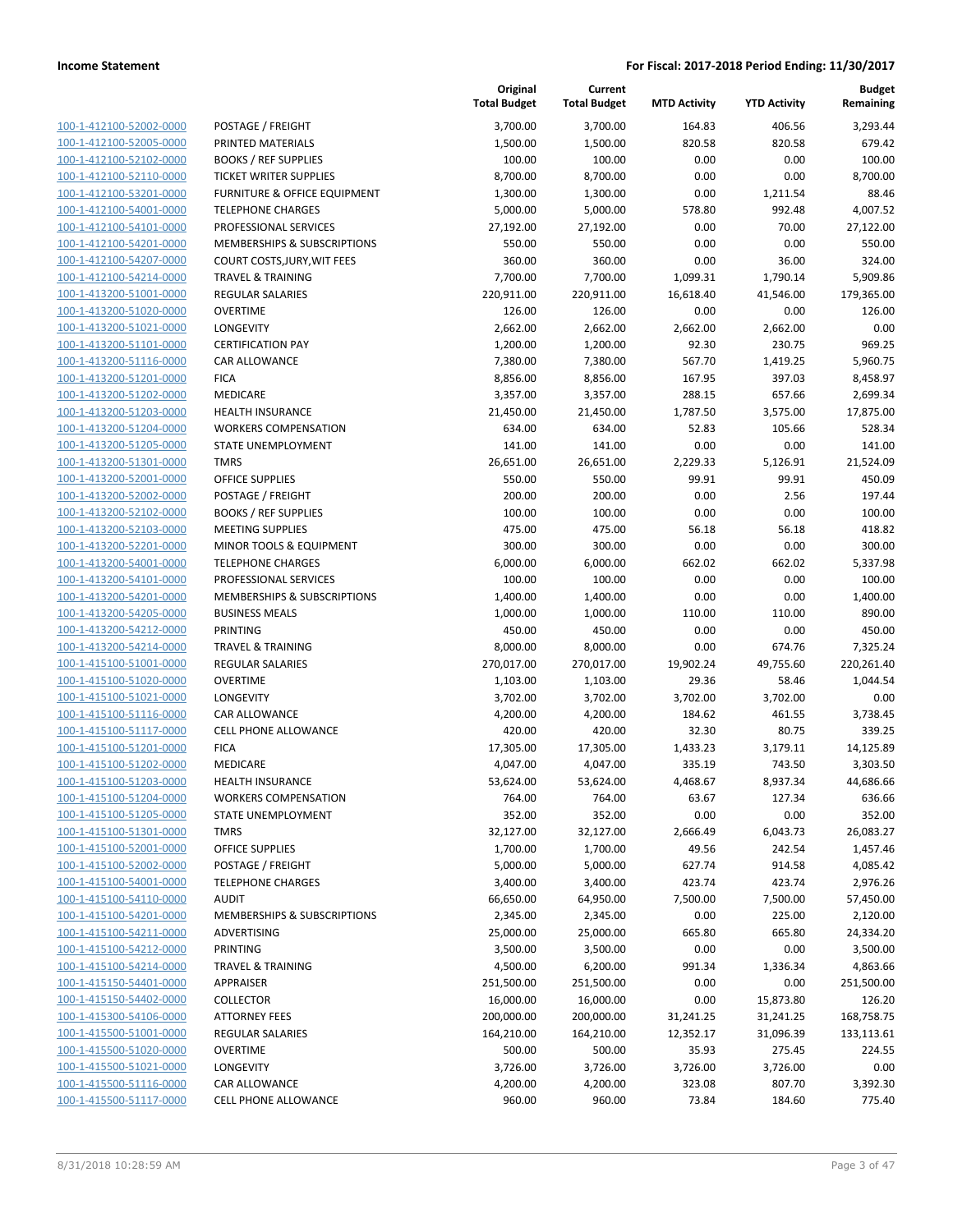| 100-1-415500-51201-0000        |
|--------------------------------|
| 100-1-415500-51202-0000        |
| 100-1-415500-51203-0000        |
| 100-1-415500-51204-0000        |
| 100-1-415500-51205-0000        |
| 100-1-415500-51301-0000        |
| 100-1-415500-52001-0000        |
| 100-1-415500-52002-0000        |
| 100-1-415500-52303-0000        |
| 100-1-415500-52401-0000        |
| 100-1-415500-54001-0000        |
| 100-1-415500-54102-0000        |
| 100-1-415500-54103-0000        |
| 100-1-415500-54107-0000        |
| 100-1-415500-54118-0000        |
| 100-1-415500-54119-0000        |
| 100-1-415500-54201-0000        |
| 100-1-415500-54213-0000        |
| 100-1-415500-54214-0000        |
| 100-1-421100-51001-0000        |
| 100-1-421100-51020-0000        |
| 100-1-421100-51021-0000        |
| 100-1-421100-51101-0000        |
| 100-1-421100-51115-0000        |
| 100-1-421100-51117-0000        |
| 100-1-421100-51201-0000        |
| 100-1-421100-51202-0000        |
| 100-1-421100-51203-0000        |
| 100-1-421100-51204-0000        |
| 100-1-421100-51205-0000        |
| 100-1-421100-51301-0000        |
| 100-1-421100-52001-0000        |
| 100-1-421100-52002-0000        |
| 100-1-421100-52004-0000        |
|                                |
| 100-1-421100-52005-0000        |
| 100-1-421100-52103-0000        |
| 100-1-421100-52104-0000        |
| 100-1-421100-52201-0000        |
| 100-1-421100-52203-0000        |
| 100-1-421100-52302-0000        |
| <u>100-1-421100-52305-0000</u> |
| 100-1-421100-53202-0000        |
| 100-1-421100-53205-0000        |
| 100-1-421100-54001-0000        |
| 100-1-421100-54002-0000        |
| 100-1-421100-54201-0000        |
| 100-1-421100-54205-0000        |
| 100-1-421100-54212-0000        |
| 100-1-421100-54213-0000        |
| 100-1-421100-54214-0000        |
| 100-1-421210-51001-0000        |
| <u>100-1-421210-51020-0000</u> |
| 100-1-421210-51021-0000        |
| 100-1-421210-51101-0000        |
| 100-1-421210-51115-0000        |
| 100-1-421210-51117-0000        |
| 100-1-421210-51201-0000        |
| <u>100-1-421210-51202-0000</u> |
| 100-1-421210-51203-0000        |
|                                |

|                         |                                    | Original<br><b>Total Budget</b> | Current<br><b>Total Budget</b> | <b>MTD Activity</b> | <b>YTD Activity</b> | <b>Budget</b><br>Remaining |
|-------------------------|------------------------------------|---------------------------------|--------------------------------|---------------------|---------------------|----------------------------|
| 100-1-415500-51201-0000 | <b>FICA</b>                        | 10,711.00                       | 10,711.00                      | 1,007.33            | 2,172.05            | 8,538.95                   |
| 100-1-415500-51202-0000 | MEDICARE                           | 2,505.00                        | 2,505.00                       | 235.59              | 507.99              | 1,997.01                   |
| 100-1-415500-51203-0000 | <b>HEALTH INSURANCE</b>            | 32,175.00                       | 32,175.00                      | 2,681.25            | 5,362.50            | 26,812.50                  |
| 100-1-415500-51204-0000 | <b>WORKERS COMPENSATION</b>        | 473.00                          | 473.00                         | 39.42               | 78.84               | 394.16                     |
| 100-1-415500-51205-0000 | STATE UNEMPLOYMENT                 | 211.00                          | 211.00                         | 0.00                | 0.00                | 211.00                     |
| 100-1-415500-51301-0000 | <b>TMRS</b>                        | 19,885.00                       | 19,885.00                      | 1,845.94            | 4,034.90            | 15,850.10                  |
| 100-1-415500-52001-0000 | <b>OFFICE SUPPLIES</b>             | 1,500.00                        | 1,500.00                       | 507.99              | 507.99              | 992.01                     |
| 100-1-415500-52002-0000 | POSTAGE / FREIGHT                  | 700.00                          | 700.00                         | 18.83               | 213.80              | 486.20                     |
| 100-1-415500-52303-0000 | <b>TRAINING SUPPLIES</b>           | 500.00                          | 500.00                         | 0.00                | 0.00                | 500.00                     |
| 100-1-415500-52401-0000 | RECREATIONAL SUPPLIES              | 2,800.00                        | 2,800.00                       | 0.00                | 0.00                | 2,800.00                   |
| 100-1-415500-54001-0000 | <b>TELEPHONE CHARGES</b>           | 2,500.00                        | 2,500.00                       | 337.72              | 372.39              | 2,127.61                   |
| 100-1-415500-54102-0000 | <b>MVR CHECKS</b>                  | 200.00                          | 200.00                         | 0.00                | 0.00                | 200.00                     |
| 100-1-415500-54103-0000 | CONSULTING                         | 300.00                          | 300.00                         | 0.00                | 0.00                | 300.00                     |
| 100-1-415500-54107-0000 | <b>MEDICAL</b>                     | 5,000.00                        | 5,000.00                       | 125.00              | 125.00              | 4,875.00                   |
| 100-1-415500-54118-0000 | <b>MEDICAL - POLICE</b>            | 2,500.00                        | 2,500.00                       | 0.00                | 0.00                | 2,500.00                   |
| 100-1-415500-54119-0000 | <b>MEDICAL - FIRE</b>              | 1,500.00                        | 1,500.00                       | 0.00                | 0.00                | 1,500.00                   |
| 100-1-415500-54201-0000 | MEMBERSHIPS & SUBSCRIPTIONS        | 3,500.00                        | 3,500.00                       | 252.99              | 413.60              | 3,086.40                   |
| 100-1-415500-54213-0000 | PLAQUES AND AWARDS                 | 13,910.00                       | 13,910.00                      | 1,107.13            | 1,107.13            | 12,802.87                  |
| 100-1-415500-54214-0000 | <b>TRAVEL &amp; TRAINING</b>       | 3,000.00                        | 3,000.00                       | 0.00                | 0.00                | 3,000.00                   |
| 100-1-421100-51001-0000 | <b>REGULAR SALARIES</b>            | 263,787.00                      | 263,787.00                     | 19,854.21           | 49,640.12           | 214,146.88                 |
| 100-1-421100-51020-0000 | <b>OVERTIME</b>                    | 1,684.00                        | 1,684.00                       | 299.60              | 735.47              | 948.53                     |
| 100-1-421100-51021-0000 | <b>LONGEVITY</b>                   | 4,128.00                        | 4,128.00                       | 4,128.00            | 4,128.00            | 0.00                       |
| 100-1-421100-51101-0000 | <b>CERTIFICATION PAY</b>           | 3,000.00                        | 3,000.00                       | 276.92              | 692.30              | 2,307.70                   |
| 100-1-421100-51115-0000 | <b>CLOTHING ALLOWANCE</b>          | 600.00                          | 600.00                         | 9.24                | 309.24              | 290.76                     |
| 100-1-421100-51117-0000 | <b>CELL PHONE ALLOWANCE</b>        | 1,560.00                        | 1,560.00                       | 120.00              | 300.00              | 1,260.00                   |
| 100-1-421100-51201-0000 | <b>FICA</b>                        | 17,013.00                       | 17,013.00                      | 1,491.80            | 3,318.48            | 13,694.52                  |
| 100-1-421100-51202-0000 | MEDICARE                           | 3,979.00                        | 3,979.00                       | 348.90              | 776.12              | 3,202.88                   |
| 100-1-421100-51203-0000 | <b>HEALTH INSURANCE</b>            | 42,900.00                       | 42,900.00                      | 3,575.00            | 7,150.00            | 35,750.00                  |
| 100-1-421100-51204-0000 | <b>WORKERS COMPENSATION</b>        | 5,289.00                        | 5,289.00                       | 440.75              | 881.50              | 4,407.50                   |
| 100-1-421100-51205-0000 | STATE UNEMPLOYMENT                 | 281.00                          | 281.00                         | 0.00                | 0.00                | 281.00                     |
| 100-1-421100-51301-0000 | <b>TMRS</b>                        | 31,583.00                       | 31,583.00                      | 2,760.10            | 6,238.99            | 25,344.01                  |
| 100-1-421100-52001-0000 | <b>OFFICE SUPPLIES</b>             | 1,000.00                        | 1,000.00                       | 210.26              | 210.26              | 789.74                     |
| 100-1-421100-52002-0000 | POSTAGE / FREIGHT                  | 2,300.00                        | 2,300.00                       | 18.17               | 22.18               | 2,277.82                   |
| 100-1-421100-52004-0000 | <b>COMPUTER SUPPLIES</b>           | 300.00                          | 300.00                         | 0.00                | 0.00                | 300.00                     |
| 100-1-421100-52005-0000 | PRINTED MATERIALS                  | 210.00                          | 210.00                         | 0.00                | 0.00                | 210.00                     |
| 100-1-421100-52103-0000 | <b>MEETING SUPPLIES</b>            | 1,200.00                        | 1,200.00                       | 217.48              | 217.48              | 982.52                     |
| 100-1-421100-52104-0000 | <b>WEARING APPAREL</b>             | 300.00                          | 300.00                         | 0.00                | 0.00                | 300.00                     |
| 100-1-421100-52201-0000 | <b>MINOR TOOLS &amp; EQUIPMENT</b> | 600.00                          | 600.00                         | 0.00                | 0.00                | 600.00                     |
| 100-1-421100-52203-0000 | <b>MOTOR VEHICLE FUEL</b>          | 4,000.00                        | 4,000.00                       | 337.09              | 573.42              | 3,426.58                   |
| 100-1-421100-52302-0000 | <b>MEDICAL SUPPLIES</b>            | 300.00                          | 300.00                         | 0.00                | 0.00                | 300.00                     |
| 100-1-421100-52305-0000 | PUBLIC EDUCATION                   | 9,481.00                        | 9,481.00                       | 454.69              | 454.69              | 9,026.31                   |
| 100-1-421100-53202-0000 | MACHINE, TOOLS & IMPLMNTS          | 150.00                          | 150.00                         | 0.00                | 0.00                | 150.00                     |
| 100-1-421100-53205-0000 | <b>MOTOR VEHICLES</b>              | 2,500.00                        | 2,500.00                       | 168.72              | 648.74              | 1,851.26                   |
| 100-1-421100-54001-0000 | <b>TELEPHONE CHARGES</b>           | 30,000.00                       | 30,000.00                      | 1,798.44            | 3,439.12            | 26,560.88                  |
| 100-1-421100-54002-0000 | <b>UTILITY CHARGES</b>             | 78,000.00                       | 78,000.00                      | 5,769.50            | 12,528.69           | 65,471.31                  |
| 100-1-421100-54201-0000 | MEMBERSHIPS & SUBSCRIPTIONS        | 2,533.18                        | 2,533.18                       | 371.00              | 371.00              | 2,162.18                   |
| 100-1-421100-54205-0000 | <b>BUSINESS MEALS</b>              | 150.00                          | 150.00                         | 17.64               | 17.64               | 132.36                     |
| 100-1-421100-54212-0000 | PRINTING                           | 200.00                          | 200.00                         | 0.00                | 0.00                | 200.00                     |
| 100-1-421100-54213-0000 | PLAQUES AND AWARDS                 | 200.00                          | 200.00                         | 0.00                | 0.00                | 200.00                     |
| 100-1-421100-54214-0000 | <b>TRAVEL &amp; TRAINING</b>       | 5,400.00                        | 5,400.00                       | 0.00                | 0.00                | 5,400.00                   |
| 100-1-421210-51001-0000 | REGULAR SALARIES                   | 742,891.00                      | 742,891.00                     | 46,751.23           | 129,531.89          | 613,359.11                 |
| 100-1-421210-51020-0000 | <b>OVERTIME</b>                    | 42,510.00                       | 42,510.00                      | 4,113.77            | 11,095.51           | 31,414.49                  |
| 100-1-421210-51021-0000 | LONGEVITY                          | 18,918.00                       | 18,918.00                      | 11,032.62           | 11,391.86           | 7,526.14                   |
| 100-1-421210-51101-0000 | <b>CERTIFICATION PAY</b>           | 18,000.00                       | 18,000.00                      | 1,153.82            | 3,092.24            | 14,907.76                  |
| 100-1-421210-51115-0000 | <b>CLOTHING ALLOWANCE</b>          | 6,600.00                        | 6,600.00                       | 41.58               | 2,741.58            | 3,858.42                   |
| 100-1-421210-51117-0000 | <b>CELL PHONE ALLOWANCE</b>        | 3,720.00                        | 3,720.00                       | 304.64              | 835.44              | 2,884.56                   |
| 100-1-421210-51201-0000 | <b>FICA</b>                        | 51,317.00                       | 51,317.00                      | 3,815.16            | 10,953.73           | 40,363.27                  |
| 100-1-421210-51202-0000 | MEDICARE                           | 12,001.00                       | 12,001.00                      | 892.26              | 2,561.77            | 9,439.23                   |
| 100-1-421210-51203-0000 | HEALTH INSURANCE                   | 117,975.00                      | 117,975.00                     | 9,831.25            | 19,662.50           | 98,312.50                  |
|                         |                                    |                                 |                                |                     |                     |                            |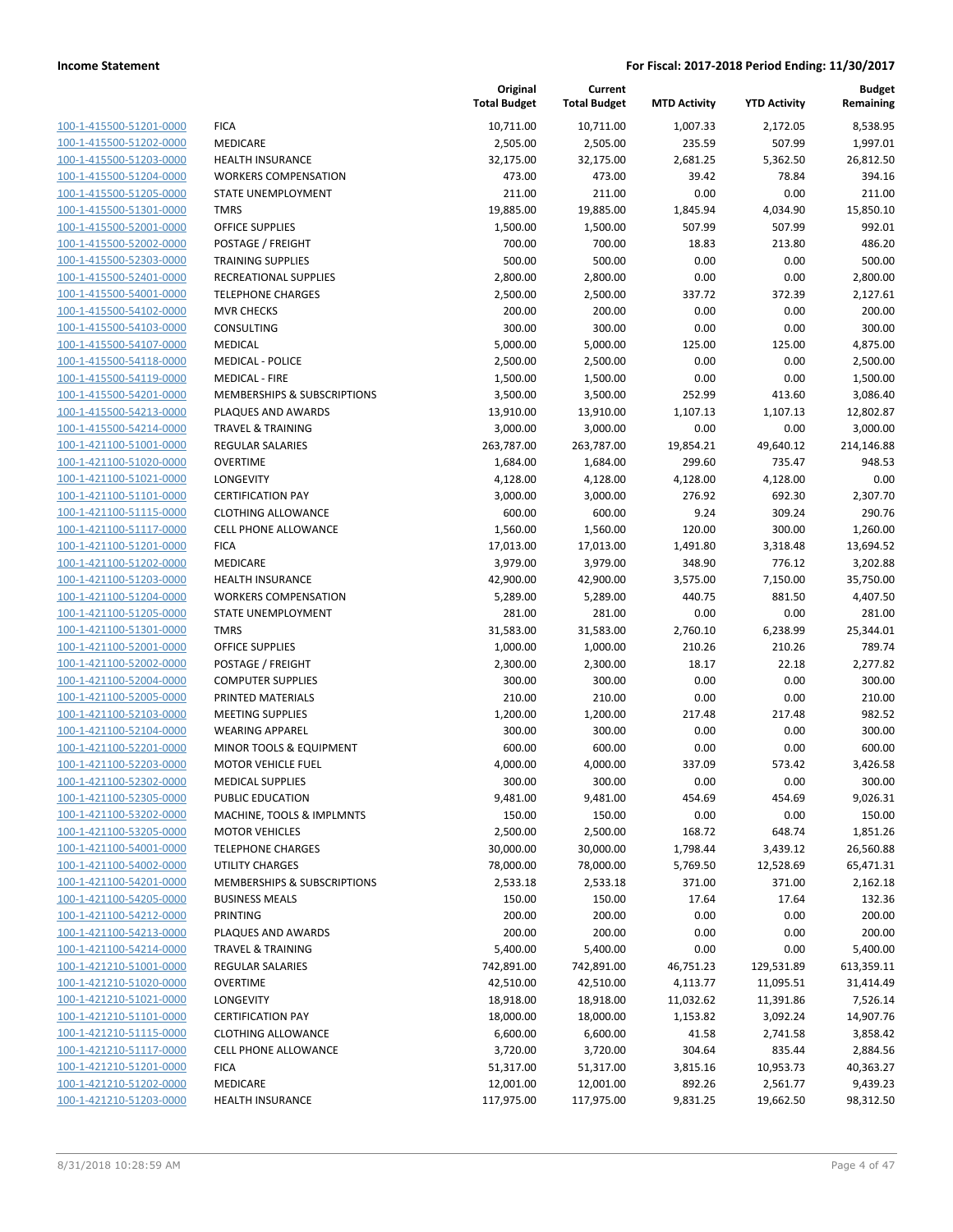|                         |                                    | Original<br><b>Total Budget</b> | Current<br><b>Total Budget</b> | <b>MTD Activity</b> | <b>YTD Activity</b> | Budget<br>Remaining |
|-------------------------|------------------------------------|---------------------------------|--------------------------------|---------------------|---------------------|---------------------|
| 100-1-421210-51204-0000 | <b>WORKERS COMPENSATION</b>        | 21,941.00                       | 21,941.00                      | 1,828.42            | 3,656.84            | 18,284.16           |
| 100-1-421210-51205-0000 | STATE UNEMPLOYMENT                 | 773.00                          | 773.00                         | 0.00                | 0.00                | 773.00              |
| 100-1-421210-51301-0000 | <b>TMRS</b>                        | 95,267.00                       | 95,267.00                      | 7,087.85            | 20,542.11           | 74,724.89           |
| 100-1-421210-52001-0000 | <b>OFFICE SUPPLIES</b>             | 1,635.00                        | 1,635.00                       | 154.22              | 154.22              | 1,480.78            |
| 100-1-421210-52002-0000 | POSTAGE / FREIGHT                  | 150.00                          | 150.00                         | 14.97               | 14.97               | 135.03              |
| 100-1-421210-52004-0000 | <b>COMPUTER SUPPLIES</b>           | 1,785.00                        | 1,785.00                       | 0.00                | 0.00                | 1,785.00            |
| 100-1-421210-52005-0000 | PRINTED MATERIALS                  | 100.00                          | 100.00                         | 24.00               | 24.00               | 76.00               |
| 100-1-421210-52102-0000 | <b>BOOKS / REF SUPPLIES</b>        | 120.00                          | 120.00                         | 0.00                | 0.00                | 120.00              |
| 100-1-421210-52104-0000 | <b>WEARING APPAREL</b>             | 300.00                          | 300.00                         | 0.00                | 0.00                | 300.00              |
| 100-1-421210-52201-0000 | MINOR TOOLS & EQUIPMENT            | 4,155.00                        | 4,155.00                       | 0.00                | 0.00                | 4,155.00            |
| 100-1-421210-52203-0000 | <b>MOTOR VEHICLE FUEL</b>          | 9,000.00                        | 9,000.00                       | 443.29              | 875.65              | 8,124.35            |
| 100-1-421210-53203-0000 | <b>INSTRUMENTS &amp; APPARATUS</b> | 150.00                          | 150.00                         | 0.00                | 0.00                | 150.00              |
| 100-1-421210-53205-0000 | <b>MOTOR VEHICLES</b>              | 7,000.00                        | 7,000.00                       | 207.00              | 207.00              | 6,793.00            |
| 100-1-421210-54001-0000 | <b>TELEPHONE CHARGES</b>           | 40,000.00                       | 40,000.00                      | 2,577.44            | 4,412.96            | 35,587.04           |
| 100-1-421210-54201-0000 | MEMBERSHIPS & SUBSCRIPTIONS        | 7,307.00                        | 7,307.00                       | 900.00              | 900.00              | 6,407.00            |
| 100-1-421210-54208-0000 | <b>LABORATORY WORK</b>             | 13,000.00                       | 13,000.00                      | 1,844.00            | 174.00              | 12,826.00           |
| 100-1-421210-54214-0000 | <b>TRAVEL &amp; TRAINING</b>       | 8,450.00                        | 8,450.00                       | 0.00                | 0.00                | 8,450.00            |
| 100-1-421210-54215-0000 | <b>EVIDENCE PURCHASES</b>          | 2,000.00                        | 2,000.00                       | 2,000.00            | 2,000.00            | 0.00                |
| 100-1-421210-54216-0000 | <b>INFORMANT EXPENSES</b>          | 1,000.00                        | 1,000.00                       | 1,000.00            | 1,000.00            | 0.00                |
| 100-1-421230-51001-0000 | <b>REGULAR SALARIES</b>            | 2,702,769.00                    | 2,702,769.00                   | 191,809.68          | 481,805.48          | 2,220,963.52        |
| 100-1-421230-51020-0000 | <b>OVERTIME</b>                    | 215,966.00                      | 215,966.00                     | 39,986.91           | 66,071.05           | 149,894.95          |
| 100-1-421230-51021-0000 | LONGEVITY                          | 44,814.00                       | 44,814.00                      | 34,100.78           | 34,734.32           | 10,079.68           |
| 100-1-421230-51101-0000 | <b>CERTIFICATION PAY</b>           | 48,000.00                       | 48,000.00                      | 3,138.42            | 7,846.05            | 40,153.95           |
| 100-1-421230-51102-0000 | <b>BILINGUAL PAY</b>               | 600.00                          | 600.00                         | 115.40              | 288.50              | 311.50              |
| 100-1-421230-51115-0000 | <b>CLOTHING ALLOWANCE</b>          | 600.00                          | 600.00                         | 170.94              | 770.94              | $-170.94$           |
| 100-1-421230-51117-0000 | <b>CELL PHONE ALLOWANCE</b>        | 1,920.00                        | 1,920.00                       | 221.52              | 479.96              | 1,440.04            |
| 100-1-421230-51201-0000 | <b>FICA</b>                        | 184,751.00                      | 184,751.00                     | 16,402.60           | 35,528.24           | 149,222.76          |
| 100-1-421230-51202-0000 | <b>MEDICARE</b>                    | 43,208.00                       | 43,208.00                      | 3,836.09            | 8,309.02            | 34,898.98           |
| 100-1-421230-51203-0000 | <b>HEALTH INSURANCE</b>            | 450,450.00                      | 450,450.00                     | 37,537.50           | 75,075.00           | 375,375.00          |
| 100-1-421230-51204-0000 | <b>WORKERS COMPENSATION</b>        | 78,540.00                       | 78,540.00                      | 6,545.00            | 13,090.00           | 65,450.00           |
| 100-1-421230-51205-0000 | STATE UNEMPLOYMENT                 | 2,953.00                        | 2,953.00                       | 0.00                | 7.64                | 2,945.36            |
| 100-1-421230-51301-0000 | <b>TMRS</b>                        | 342,980.00                      | 342,980.00                     | 30,134.94           | 66,185.10           | 276,794.90          |
| 100-1-421230-51401-0000 | <b>CONTRA - SALARIES</b>           | 0.00                            | 0.00                           | 0.00                | $-4,365.70$         | 4,365.70            |
| 100-1-421230-52001-0000 | <b>OFFICE SUPPLIES</b>             | 1,300.00                        | 1,300.00                       | 135.01              | 135.01              | 1,164.99            |
| 100-1-421230-52002-0000 | POSTAGE / FREIGHT                  | 430.00                          | 430.00                         | 15.43               | 15.43               | 414.57              |
| 100-1-421230-52004-0000 | <b>COMPUTER SUPPLIES</b>           | 500.00                          | 500.00                         | 0.00                | 0.00                | 500.00              |
| 100-1-421230-52005-0000 | PRINTED MATERIALS                  | 1,000.00                        | 1,000.00                       | 0.00                | 0.00                | 1,000.00            |
| 100-1-421230-52102-0000 | <b>BOOKS / REF SUPPLIES</b>        | 40.00                           | 40.00                          | 0.00                | 0.00                | 40.00               |
| 100-1-421230-52104-0000 | <b>WEARING APPAREL</b>             | 13,250.00                       | 13,250.00                      | 584.15              | 608.15              | 12,641.85           |
| 100-1-421230-52108-0000 | <b>MENAGERIE SUPPLIES</b>          | 475.00                          | 475.00                         | 157.50              | 157.50              | 317.50              |
| 100-1-421230-52109-0000 | <b>SUPPORT OF PRISONERS</b>        | 2,440.00                        | 2,440.00                       | 0.00                | 0.00                | 2,440.00            |
| 100-1-421230-52111-0000 | AMMUNITION                         | 15,154.30                       | 15,154.30                      | 0.00                | 0.00                | 15,154.30           |
| 100-1-421230-52201-0000 | <b>MINOR TOOLS &amp; EQUIPMENT</b> | 23,051.00                       | 23,051.00                      | 749.35              | 749.35              | 22,301.65           |
| 100-1-421230-52203-0000 | <b>MOTOR VEHICLE FUEL</b>          | 90,000.00                       | 90,000.00                      | 7,908.55            | 12,926.90           | 77,073.10           |
| 100-1-421230-52303-0000 | <b>TRAINING SUPPLIES</b>           | 97.00                           | 97.00                          | 0.00                | 0.00                | 97.00               |
| 100-1-421230-52309-0000 | <b>BODY ARMOR</b>                  | 10,800.00                       | 10,800.00                      | 0.00                | 0.00                | 10,800.00           |
| 100-1-421230-53202-0000 | MACHINE, TOOLS & IMPLMNTS          | 1,500.00                        | 1,500.00                       | 0.00                | 0.00                | 1,500.00            |
| 100-1-421230-53205-0000 | <b>MOTOR VEHICLES</b>              | 40,000.00                       | 40,000.00                      | 183.00              | 409.03              | 39,590.97           |
| 100-1-421230-54001-0000 | <b>TELEPHONE CHARGES</b>           | 65,000.00                       | 65,000.00                      | 4,886.88            | 7,470.90            | 57,529.10           |
| 100-1-421230-54108-0000 | <b>VETERINARY SERVICES</b>         | 650.00                          | 650.00                         | 0.00                | 0.00                | 650.00              |
| 100-1-421230-54201-0000 | MEMBERSHIPS & SUBSCRIPTIONS        | 30.00                           | 30.00                          | 0.00                | 0.00                | 30.00               |
| 100-1-421230-54214-0000 | <b>TRAVEL &amp; TRAINING</b>       | 3,695.00                        | 3,695.00                       | 120.39              | 120.39              | 3,574.61            |
| 100-1-421240-51001-0000 | <b>REGULAR SALARIES</b>            | 755,956.00                      | 755,956.00                     | 43,244.23           | 114,741.65          | 641,214.35          |
| 100-1-421240-51020-0000 | <b>OVERTIME</b>                    | 40,182.00                       | 40,182.00                      | 13,965.07           | 25,765.31           | 14,416.69           |
| 100-1-421240-51021-0000 | LONGEVITY                          | 13,012.00                       | 13,012.00                      | 9,150.00            | 9,399.23            | 3,612.77            |
| 100-1-421240-51101-0000 | <b>CERTIFICATION PAY</b>           | 13,200.00                       | 13,200.00                      | 969.22              | 2,492.28            | 10,707.72           |
| 100-1-421240-51102-0000 | <b>BILINGUAL PAY</b>               | 2,100.00                        | 2,100.00                       | 69.24               | 173.10              | 1,926.90            |
| 100-1-421240-51115-0000 | <b>CLOTHING ALLOWANCE</b>          | 0.00                            | 0.00                           | 4.62                | 4.62                | $-4.62$             |
| 100-1-421240-51117-0000 | CELL PHONE ALLOWANCE               | 1,920.00                        | 1,920.00                       | 147.68              | 369.20              | 1,550.80            |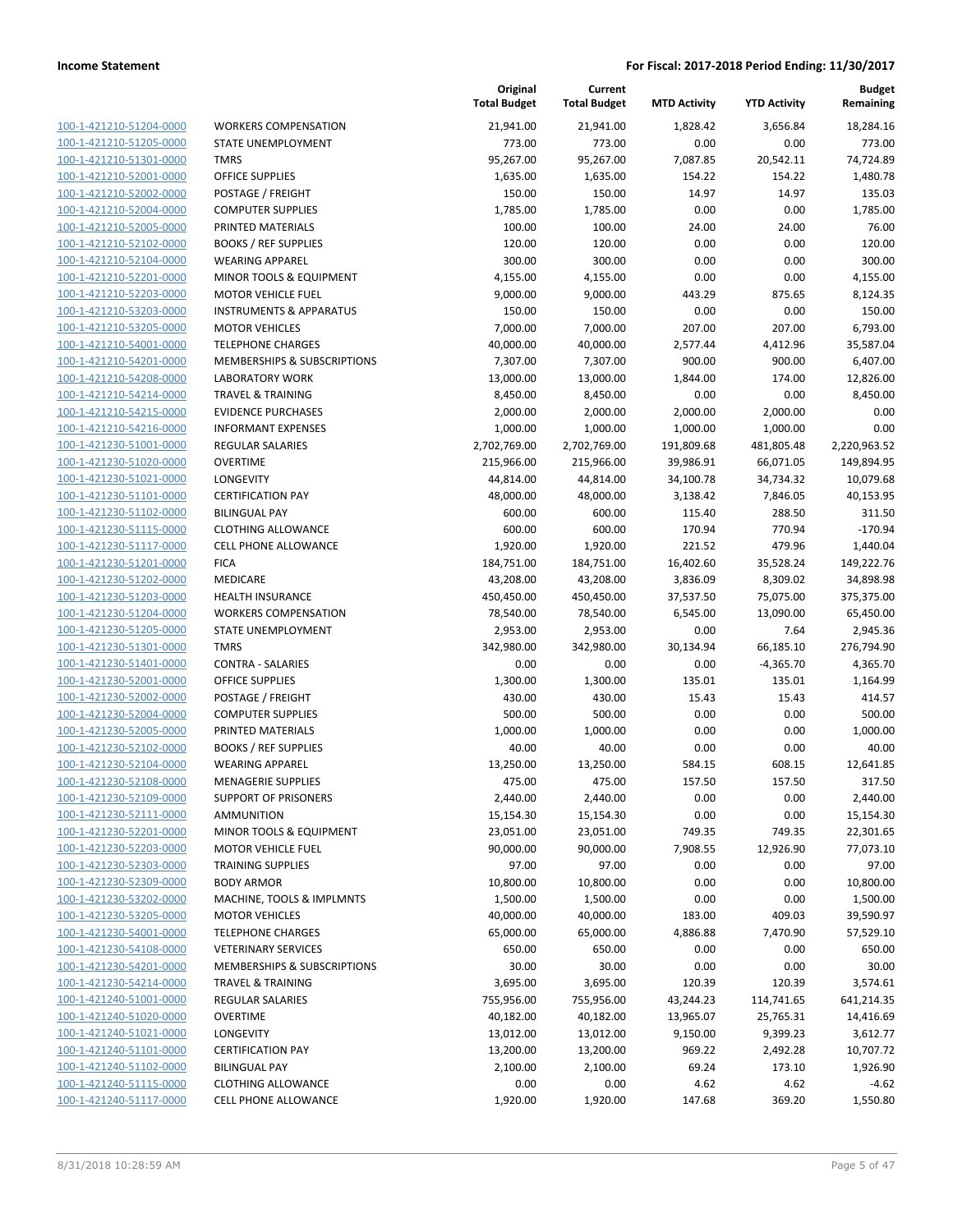| 100-1-421240-51201-0000        |
|--------------------------------|
| 100-1-421240-51202-0000        |
| 100-1-421240-51203-0000        |
| 100-1-421240-51204-0000        |
| 100-1-421240-51205-0000        |
| 100-1-421240-51301-0000        |
| 100-1-421240-51302-0000        |
| 100-1-421240-52001-0000        |
| 100-1-421240-52002-0000        |
| 100-1-421240-52004-0000        |
| 100-1-421240-52005-0000        |
| 100-1-421240-52102-0000        |
| 100-1-421240-52104-0000        |
| 100-1-421240-52201-0000        |
| <u>100-1-421240-52203-0000</u> |
| 100-1-421240-52303-0000        |
| 100-1-421240-53202-0000        |
| 100-1-421240-53205-0000        |
| 100-1-421240-53207-0000        |
| 100-1-421240-54001-0000        |
| 100-1-421240-54101-0000        |
| 100-1-421240-54201-0000        |
| 100-1-421240-54212-0000        |
| 100-1-421240-54214-0000        |
| 100-1-421240-55231-0000        |
| 100-1-421240-55232-0000        |
| 100-1-421600-52104-0000        |
| 100-1-421600-52111-0000        |
|                                |
| 100-1-421600-52201-0000        |
| 100-1-421600-52206-0000        |
| 100-1-421600-52309-0000        |
| 100-1-421600-53202-0000        |
| 100-1-421600-54201-0000        |
| 100-1-421600-54214-0000        |
| 100-1-421600-55201-0000        |
| 100-1-422100-51001-0000        |
| 100-1-422100-51020-0000        |
| 100-1-422100-51021-0000        |
| 100-1-422100-51101-0000        |
| 100-1-422100-51116-0000        |
| 100-1-422100-51117-0000        |
| <u>100-1-422100-51201-0000</u> |
| 100-1-422100-51202-0000        |
| 100-1-422100-51203-0000        |
| <u>100-1-422100-51204-0000</u> |
| 100-1-422100-51205-0000        |
| 100-1-422100-51301-0000        |
| 100-1-422100-51302-0000        |
| 100-1-422100-52001-0000        |
| <u>100-1-422100-52002-0000</u> |
| <u>100-1-422100-52102-0000</u> |
| <u>100-1-422100-52103-0000</u> |
| <u>100-1-422100-52104-0000</u> |
| <u>100-1-422100-53207-0000</u> |
| <u>100-1-422100-54001-0000</u> |
| <u>100-1-422100-54002-0000</u> |
|                                |
| <u>100-1-422100-54101-0000</u> |
| <u>100-1-422100-54201-0000</u> |
| 100-1-422100-54214-0000        |

| <b>FICA</b>                            |
|----------------------------------------|
| <b>MEDICARE</b>                        |
| <b>HEALTH INSURANCE</b>                |
| <b>WORKERS COMPENSATION</b>            |
| STATE UNEMPLOYMENT                     |
| <b>TMRS</b>                            |
| <b>FR&amp;R RETIREMENT</b>             |
| <b>OFFICE SUPPLIES</b>                 |
| POSTAGE / FREIGHT                      |
| <b>COMPUTER SUPPLIES</b>               |
| PRINTED MATERIALS                      |
| <b>REFERENCE SUPPLIES</b>              |
| <b>WEARING APPAREL</b>                 |
| <b>MINOR TOOLS &amp; EQUIPMENT</b>     |
| <b>MOTOR VEHICLE FUEL</b>              |
| TRAINING SUPPLIES                      |
| MACHINE, TOOLS & IMPLMNTS              |
| <b>MOTOR VEHICLES</b>                  |
| RADIO/COMMUNICATIONS                   |
| <b>TELEPHONE CHARGES</b>               |
| PROFESSIONAL SERVICES                  |
| <b>MEMBERSHIPS &amp; SUBSCRIPTIONS</b> |
| PRINTING                               |
| <b>TRAVEL &amp; TRAINING</b>           |
| LESS LETHAL PROGRAM                    |
| <b>FIREARMS PROGRAM</b>                |
| <b>WEARING APPAREL</b>                 |
| <b>AMMUNITION</b>                      |
| <b>MINOR TOOLS &amp; EQUIPMENT</b>     |
| SPECIAL OPS EQUIPMENT                  |
| <b>BODY ARMOR</b>                      |
| MACHINE, TOOLS & IMPLMNTS              |
| <b>MEMBERSHIPS &amp; SUBSCRIPTIONS</b> |
| <b>TRAVEL &amp; TRAINING</b>           |
| <b>EQUIPMENT PURCHASES</b>             |
| <b>REGULAR SALARIES</b>                |
| <b>OVERTIME</b>                        |
| LONGEVITY                              |
| <b>CERTIFICATION PAY</b>               |
| CAR ALLOWANCE                          |
| <b>CELL PHONE ALLOWANCE</b>            |
| <b>FICA</b>                            |
| <b>MEDICARE</b>                        |
| <b>HEALTH INSURANCE</b>                |
| <b>WORKERS COMPENSATION</b>            |
| STATE UNEMPLOYMENT                     |
| <b>TMRS</b>                            |
| <b>FR&amp;R RETIREMENT</b>             |
| <b>OFFICE SUPPLIES</b>                 |
| POSTAGE / FREIGHT                      |
| REFERENCE SUPPLIES                     |
| <b>MEETING SUPPLIES</b>                |
| <b>WEARING APPAREL</b>                 |
| RADIO/COMMUNICATIONS                   |
| <b>TELEPHONE CHARGES</b>               |
| <b>UTILITY CHARGES</b>                 |
| PROFESSIONAL SERVICES                  |
| <b>MEMBERSHIPS &amp; SUBSCRIPTIONS</b> |

|                                                    |                                                   | Original<br><b>Total Budget</b> | Current<br><b>Total Budget</b> | <b>MTD Activity</b> | <b>YTD Activity</b> | <b>Budget</b><br>Remaining |
|----------------------------------------------------|---------------------------------------------------|---------------------------------|--------------------------------|---------------------|---------------------|----------------------------|
| 100-1-421240-51201-0000                            | <b>FICA</b>                                       | 20,958.00                       | 20,958.00                      | 2,207.59            | 4,880.55            | 16,077.45                  |
| 100-1-421240-51202-0000                            | MEDICARE                                          | 11,958.00                       | 11,958.00                      | 1,039.35            | 2,244.92            | 9,713.08                   |
| 100-1-421240-51203-0000                            | <b>HEALTH INSURANCE</b>                           | 198,413.00                      | 198,413.00                     | 16,534.42           | 33,068.84           | 165,344.16                 |
| 100-1-421240-51204-0000                            | <b>WORKERS COMPENSATION</b>                       | 4,594.00                        | 4,594.00                       | 382.83              | 765.66              | 3,828.34                   |
| 100-1-421240-51205-0000                            | STATE UNEMPLOYMENT                                | 1,371.00                        | 1,371.00                       | 4.01                | 5.27                | 1,365.73                   |
| 100-1-421240-51301-0000                            | <b>TMRS</b>                                       | 44,858.00                       | 44,858.00                      | 4,057.93            | 9,186.79            | 35,671.21                  |
| 100-1-421240-51302-0000                            | <b>FR&amp;R RETIREMENT</b>                        | 70,544.00                       | 70,544.00                      | 6,240.55            | 13,086.80           | 57,457.20                  |
| 100-1-421240-52001-0000                            | <b>OFFICE SUPPLIES</b>                            | 2,247.00                        | 2,247.00                       | 162.82              | 209.90              | 2,037.10                   |
| 100-1-421240-52002-0000                            | POSTAGE / FREIGHT                                 | 2,290.00                        | 2,290.00                       | 111.71              | 691.70              | 1,598.30                   |
| 100-1-421240-52004-0000                            | <b>COMPUTER SUPPLIES</b>                          | 500.00                          | 500.00                         | 303.34              | 303.34              | 196.66                     |
| 100-1-421240-52005-0000                            | PRINTED MATERIALS                                 | 535.00                          | 535.00                         | 0.00                | 0.00                | 535.00                     |
| 100-1-421240-52102-0000                            | REFERENCE SUPPLIES                                | 1,400.00                        | 1,400.00                       | 0.00                | 0.00                | 1,400.00                   |
| 100-1-421240-52104-0000                            | <b>WEARING APPAREL</b>                            | 1,800.00                        | 1,800.00                       | 287.85              | 287.85              | 1,512.15                   |
| 100-1-421240-52201-0000                            | MINOR TOOLS & EQUIPMENT                           | 2,200.00                        | 2,200.00                       | 1,192.51            | 1,192.51            | 1,007.49                   |
| 100-1-421240-52203-0000                            | <b>MOTOR VEHICLE FUEL</b>                         | 600.00                          | 600.00                         | 79.18               | 111.65              | 488.35                     |
| 100-1-421240-52303-0000                            | <b>TRAINING SUPPLIES</b>                          | 970.00                          | 970.00                         | 14.42               | 14.42               | 955.58                     |
| 100-1-421240-53202-0000                            | MACHINE, TOOLS & IMPLMNTS                         | 194.00                          | 194.00                         | 194.00              | 194.00              | 0.00                       |
| 100-1-421240-53205-0000                            | <b>MOTOR VEHICLES</b>                             | 840.00                          | 840.00                         | 0.00                | 0.00                | 840.00                     |
| 100-1-421240-53207-0000                            | RADIO/COMMUNICATIONS                              | 46,288.00                       | 46,288.00                      | 0.00                | 41,496.00           | 4,792.00                   |
| 100-1-421240-54001-0000                            | <b>TELEPHONE CHARGES</b><br>PROFESSIONAL SERVICES | 38,500.00                       | 38,500.00                      | 3,030.88            | 5,069.26            | 33,430.74                  |
| 100-1-421240-54101-0000                            | MEMBERSHIPS & SUBSCRIPTIONS                       | 18,106.00                       | 18,106.00                      | 400.00<br>0.00      | 1,528.77<br>0.00    | 16,577.23                  |
| 100-1-421240-54201-0000<br>100-1-421240-54212-0000 | <b>PRINTING</b>                                   | 1,263.00<br>485.00              | 1,263.00<br>485.00             | 0.00                | 0.00                | 1,263.00<br>485.00         |
| 100-1-421240-54214-0000                            | <b>TRAVEL &amp; TRAINING</b>                      | 19,725.00                       | 19,725.00                      | $-1,230.71$         | $-352.74$           | 20,077.74                  |
| 100-1-421240-55231-0000                            | LESS LETHAL PROGRAM                               | 18,010.00                       | 18,010.00                      | 0.00                | 0.00                | 18,010.00                  |
| 100-1-421240-55232-0000                            | <b>FIREARMS PROGRAM</b>                           | 25,884.90                       | 25,884.90                      | 0.00                | 0.00                | 25,884.90                  |
| 100-1-421600-52104-0000                            | <b>WEARING APPAREL</b>                            | 3,321.00                        | 3,321.00                       | 265.00              | 265.00              | 3,056.00                   |
| 100-1-421600-52111-0000                            | <b>AMMUNITION</b>                                 | 6,650.00                        | 6,650.00                       | 0.00                | 0.00                | 6,650.00                   |
| 100-1-421600-52201-0000                            | MINOR TOOLS & EQUIPMENT                           | 23,190.83                       | 23,190.83                      | $-74.97$            | $-74.97$            | 23,265.80                  |
| 100-1-421600-52206-0000                            | SPECIAL OPS EQUIPMENT                             | 6,820.00                        | 6,820.00                       | 1,074.74            | 1,074.74            | 5,745.26                   |
| 100-1-421600-52309-0000                            | <b>BODY ARMOR</b>                                 | 13,528.00                       | 13,528.00                      | 0.00                | 0.00                | 13,528.00                  |
| 100-1-421600-53202-0000                            | MACHINE, TOOLS & IMPLMNTS                         | 50.00                           | 50.00                          | 0.00                | 0.00                | 50.00                      |
| 100-1-421600-54201-0000                            | MEMBERSHIPS & SUBSCRIPTIONS                       | 440.00                          | 440.00                         | 0.00                | 0.00                | 440.00                     |
| 100-1-421600-54214-0000                            | <b>TRAVEL &amp; TRAINING</b>                      | 6,400.00                        | 3,400.00                       | 0.00                | 1,276.00            | 2,124.00                   |
| 100-1-421600-55201-0000                            | <b>EQUIPMENT PURCHASES</b>                        | 5,340.25                        | 8,340.25                       | 0.00                | 0.00                | 8,340.25                   |
| 100-1-422100-51001-0000                            | REGULAR SALARIES                                  | 240,456.00                      | 240,456.00                     | 18,431.37           | 46,301.68           | 194,154.32                 |
| 100-1-422100-51020-0000                            | <b>OVERTIME</b>                                   | 1,336.00                        | 1,336.00                       | 367.47              | 9,145.74            | $-7,809.74$                |
| 100-1-422100-51021-0000                            | <b>LONGEVITY</b>                                  | 3,712.00                        | 3,712.00                       | 2,336.00            | 2,495.08            | 1,216.92                   |
| 100-1-422100-51101-0000                            | <b>CERTIFICATION PAY</b>                          | 3,720.00                        | 3,720.00                       | 295.40              | 738.50              | 2,981.50                   |
| 100-1-422100-51116-0000                            | CAR ALLOWANCE                                     | 7,800.00                        | 7,800.00                       | 507.68              | 1,269.20            | 6,530.80                   |
| 100-1-422100-51117-0000                            | <b>CELL PHONE ALLOWANCE</b>                       | 1,920.00                        | 1,920.00                       | 120.00              | 300.00              | 1,620.00                   |
| 100-1-422100-51201-0000                            | <b>FICA</b>                                       | 3,079.00                        | 3,079.00                       | 295.61              | 636.16              | 2,442.84                   |
| 100-1-422100-51202-0000                            | MEDICARE                                          | 3,749.00                        | 3,749.00                       | 316.86              | 863.71              | 2,885.29                   |
| 100-1-422100-51203-0000                            | <b>HEALTH INSURANCE</b>                           | 32,175.00                       | 32,175.00                      | 2,681.25            | 5,362.50            | 26,812.50                  |
| 100-1-422100-51204-0000                            | <b>WORKERS COMPENSATION</b>                       | 4,666.00                        | 4,666.00                       | 388.83              | 777.66              | 3,888.34                   |
| 100-1-422100-51205-0000                            | STATE UNEMPLOYMENT                                | 211.00                          | 211.00                         | 0.00                | 0.00                | 211.00                     |
| 100-1-422100-51301-0000                            | <b>TMRS</b>                                       | 5,717.00                        | 5,717.00                       | 556.63              | 1,225.17            | 4,491.83                   |
| 100-1-422100-51302-0000                            | <b>FR&amp;R RETIREMENT</b>                        | 36,138.00                       | 36,138.00                      | 2,954.69            | 8,487.74            | 27,650.26                  |
| 100-1-422100-52001-0000                            | <b>OFFICE SUPPLIES</b>                            | 1,177.00                        | 1,177.00                       | 294.99              | 294.99              | 882.01                     |
| 100-1-422100-52002-0000                            | POSTAGE / FREIGHT                                 | 100.00                          | 100.00                         | 0.00                | 18.34               | 81.66                      |
| 100-1-422100-52102-0000                            | REFERENCE SUPPLIES                                | 2,540.00                        | 2,540.00                       | 0.00                | 0.00                | 2,540.00                   |
| 100-1-422100-52103-0000                            | <b>MEETING SUPPLIES</b>                           | 900.00                          | 900.00                         | 0.00                | 474.99              | 425.01                     |
| 100-1-422100-52104-0000                            | <b>WEARING APPAREL</b>                            | 1,301.00                        | 801.00                         | 0.00                | 31.47               | 769.53                     |
| 100-1-422100-53207-0000                            | RADIO/COMMUNICATIONS                              | 7,000.00                        | 7,000.00                       | 423.75              | 423.75              | 6,576.25                   |
| 100-1-422100-54001-0000                            | <b>TELEPHONE CHARGES</b>                          | 5,500.00                        | 5,500.00                       | 604.99              | 604.99              | 4,895.01                   |
| 100-1-422100-54002-0000                            | UTILITY CHARGES                                   | 5,400.00                        | 5,400.00                       | 463.55              | 1,104.40            | 4,295.60                   |
| 100-1-422100-54101-0000                            | PROFESSIONAL SERVICES                             | 7,600.00                        | 7,600.00                       | 0.00                | 0.00                | 7,600.00                   |
| 100-1-422100-54201-0000                            | MEMBERSHIPS & SUBSCRIPTIONS                       | 5,765.00                        | 5,765.00                       | 3,757.94            | 3,757.94            | 2,007.06                   |
| 100-1-422100-54214-0000                            | <b>TRAVEL &amp; TRAINING</b>                      | 5,500.00                        | 5,500.00                       | 0.00                | 76.00               | 5,424.00                   |
|                                                    |                                                   |                                 |                                |                     |                     |                            |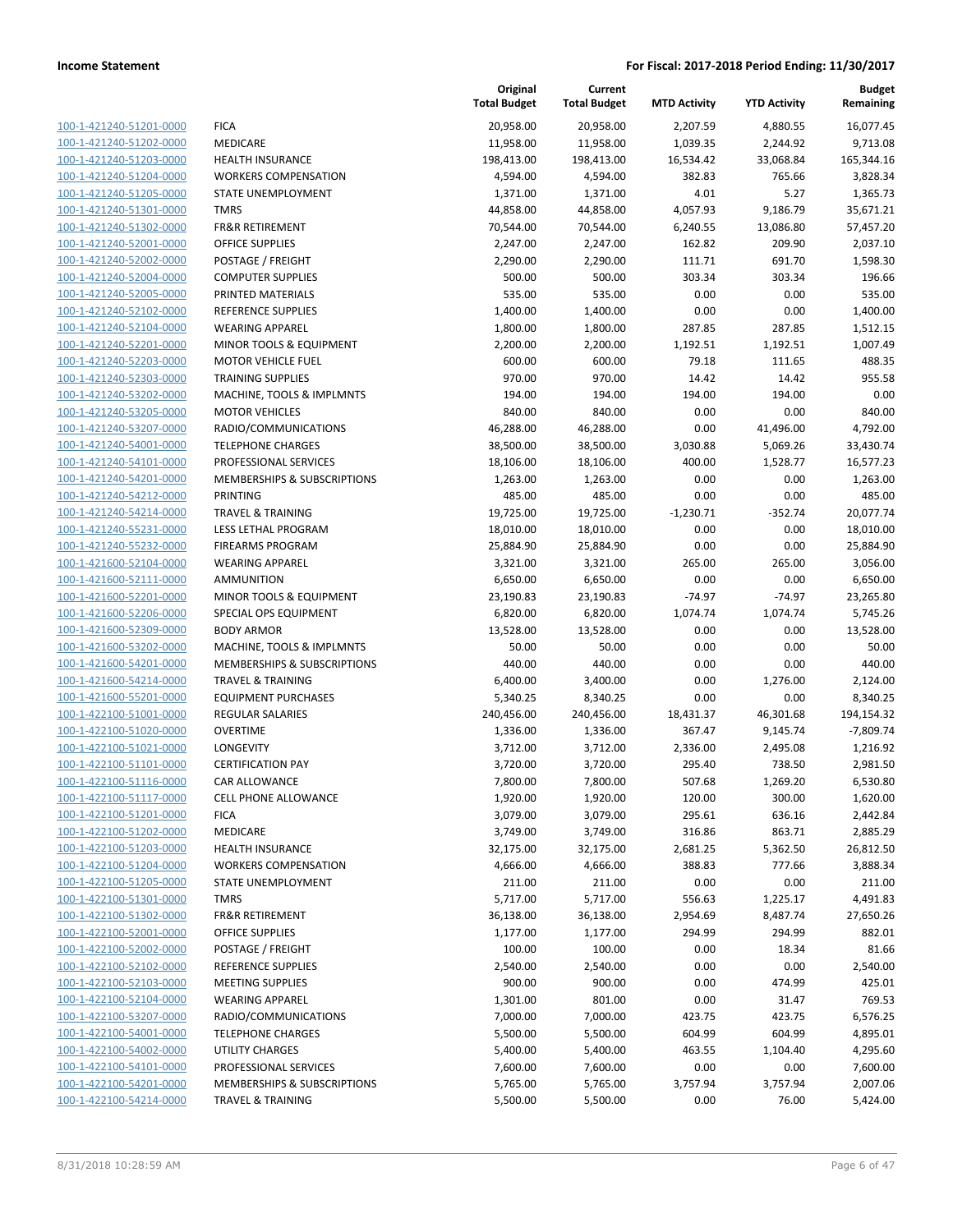| 100-1-422200-51001-0000        |
|--------------------------------|
| 100-1-422200-51020-0000        |
| 100-1-422200-51021-0000        |
| 100-1-422200-51101-0000        |
| 100-1-422200-51102-0000        |
| 100-1-422200-51117-0000        |
| 100-1-422200-51202-0000        |
| 100-1-422200-51203-0000        |
| 100-1-422200-51204-0000        |
| 100-1-422200-51205-0000        |
| 100-1-422200-51302-0000        |
|                                |
| 100-1-422200-51401-0000        |
| 100-1-422200-52001-0000        |
| 100-1-422200-52101-0000        |
| 100-1-422200-52104-0000        |
| 100-1-422200-52201-0000        |
| 100-1-422200-52203-0000        |
| 100-1-422200-52205-0000        |
| 100-1-422200-52207-0000        |
| 100-1-422200-52306-0000        |
| 100-1-422200-53202-0000        |
| 100-1-422200-53205-0000        |
| 100-1-422200-53208-0000        |
| 100-1-422200-53213-0000        |
| 100-1-422200-53402-0000        |
|                                |
| 100-1-422200-54001-0000        |
| 100-1-422200-54002-0000        |
| 100-1-422200-54109-0000        |
| 100-1-422200-54214-0000        |
| 100-1-422200-54908-0000        |
| 100-1-422200-55201-0000        |
| 100-1-422200-55207-0000        |
| 100-1-422300-51001-0000        |
| 100-1-422300-51020-0000        |
| 100-1-422300-51021-0000        |
| 100-1-422300-51101-0000        |
| 100-1-422300-51117-0000        |
| 100-1-422300-51201-0000        |
| 100-1-422300-51202-0000        |
| 100-1-422300-51203-0000        |
| 100-1-422300-51204-0000        |
|                                |
| 100-1-422300-51205-0000        |
| <u>100-1-422300-51302-0000</u> |
| <u>100-1-422300-52001-0000</u> |
| 100-1-422300-52002-0000        |
| 100-1-422300-52005-0000        |
| 100-1-422300-52104-0000        |
| <u>100-1-422300-52201-0000</u> |
| <u>100-1-422300-52203-0000</u> |
| 100-1-422300-52304-0000        |
| 100-1-422300-53205-0000        |
| 100-1-422300-54001-0000        |
| <u>100-1-422300-54201-0000</u> |
| <u>100-1-422300-54208-0000</u> |
| <u>100-1-422300-54210-0000</u> |
|                                |
| 100-1-422300-54214-0000        |
| 100-1-422300-54217-0000        |
| <u>100-1-422400-53209-0000</u> |
| <u>100-1-422400-54001-0000</u> |
|                                |

| <b>EGULAR SALARIES</b>                                          |
|-----------------------------------------------------------------|
| <b>VERTIME</b>                                                  |
| ONGEVITY                                                        |
| <b>ERTIFICATION PAY</b>                                         |
| <b>ILINGUAL PAY</b>                                             |
| ELL PHONE ALLOWANCE                                             |
| 1EDICARE                                                        |
| <b>IEALTH INSURANCE</b>                                         |
| VORKERS COMPENSATION<br>TATE UNEMPLOYMENT                       |
| R&R RETIREMENT                                                  |
| <b>ONTRA - SALARIES</b>                                         |
| <b>FFICE SUPPLIES</b>                                           |
| <b>ANITORIAL SUPPLIES</b>                                       |
| VEARING APPAREL                                                 |
| 1INOR TOOLS & EQUIPMENT                                         |
| 1OTOR VEHICLE FUEL                                              |
| IRST RESPONDER SUPPLIES                                         |
| <b>UNKER GEAR</b>                                               |
| <b>AZMAT SUPPLIES</b>                                           |
| 1ACHINE, TOOLS & IMPLMNTS                                       |
| <b>1OTOR VEHICLES</b>                                           |
| <b>IRE HOSE/NOZZLES</b>                                         |
| CBA MAINTENANCE<br>UILDING MAINTENANCE                          |
| ELEPHONE CHARGES                                                |
| <b>ITILITY CHARGES</b>                                          |
| NSPECTIONS/TESTING                                              |
| <b>RAVEL &amp; TRAINING</b>                                     |
| EASE PURCHASE PAYMENTS                                          |
| QUIPMENT PURCHASES                                              |
| ADIO COMMUNICATION EQUIP                                        |
| <b>EGULAR SALARIES</b>                                          |
| <b>VERTIME</b>                                                  |
| ONGEVITY                                                        |
| <b>ERTIFICATION PAY</b>                                         |
| ELL PHONE ALLOWANCE<br>ICA                                      |
| <b><i>AEDICARE</i></b>                                          |
| <b>EALTH INSURANCE</b>                                          |
| <b>VORKERS COMPENSATION</b>                                     |
| <b>TATE UNEMPLOYMENT</b>                                        |
| R&R RETIREMENT                                                  |
| <b>FFICE SUPPLIES</b>                                           |
| OSTAGE / FREIGHT                                                |
| <b>RINTED MATERIALS</b>                                         |
| <b>VEARING APPAREL</b>                                          |
| 1INOR TOOLS & EQUIPMENT                                         |
| <b>1OTOR VEHICLE FUEL</b>                                       |
| IRE PREVENTION SUPPLIES                                         |
| <b>IOTOR VEHICLES</b>                                           |
| <b>ELEPHONE CHARGES</b>                                         |
| <b>IEMBERSHIPS &amp; SUBSCRIPTIONS</b><br><b>ABORATORY WORK</b> |
| <b>HOTO PROCESSING</b>                                          |
| RAVEL & TRAINING                                                |
| WARDS PROGRAM                                                   |
| <b>ARDWARE/SOFTWARE</b>                                         |
|                                                                 |

|                         |                              | Original<br><b>Total Budget</b> | Current<br><b>Total Budget</b> | <b>MTD Activity</b> | <b>YTD Activity</b> | <b>Budget</b><br>Remaining |
|-------------------------|------------------------------|---------------------------------|--------------------------------|---------------------|---------------------|----------------------------|
| 100-1-422200-51001-0000 | <b>REGULAR SALARIES</b>      | 2,857,464.00                    | 2,857,464.00                   | 225,315.56          | 524,849.68          | 2,332,614.32               |
| 100-1-422200-51020-0000 | <b>OVERTIME</b>              | 345,659.00                      | 345,659.00                     | 28,957.43           | 179,726.58          | 165,932.42                 |
| 100-1-422200-51021-0000 | <b>LONGEVITY</b>             | 51,002.00                       | 51,002.00                      | 47,140.00           | 47,549.54           | 3,452.46                   |
| 100-1-422200-51101-0000 | <b>CERTIFICATION PAY</b>     | 61,440.00                       | 61,440.00                      | 5,021.64            | 12,554.10           | 48,885.90                  |
| 100-1-422200-51102-0000 | <b>BILINGUAL PAY</b>         | 600.00                          | 600.00                         | 46.16               | 115.40              | 484.60                     |
| 100-1-422200-51117-0000 | <b>CELL PHONE ALLOWANCE</b>  | 1,560.00                        | 1,560.00                       | 119.06              | 297.65              | 1,262.35                   |
| 100-1-422200-51202-0000 | MEDICARE                     | 47,969.00                       | 47,969.00                      | 4,431.87            | 11,059.27           | 36,909.73                  |
| 100-1-422200-51203-0000 | <b>HEALTH INSURANCE</b>      | 514,800.00                      | 514,800.00                     | 42,900.00           | 85,800.00           | 429,000.00                 |
| 100-1-422200-51204-0000 | <b>WORKERS COMPENSATION</b>  | 71,404.00                       | 71,404.00                      | 5,950.33            | 11,900.66           | 59,503.34                  |
| 100-1-422200-51205-0000 | STATE UNEMPLOYMENT           | 3,375.00                        | 3,375.00                       | 0.00                | 0.00                | 3,375.00                   |
| 100-1-422200-51302-0000 | <b>FR&amp;R RETIREMENT</b>   | 572,317.00                      | 572,317.00                     | 53,041.74           | 131,450.67          | 440,866.33                 |
| 100-1-422200-51401-0000 | <b>CONTRA - SALARIES</b>     | 0.00                            | 0.00                           | $-1,826.00$         | $-4,797.38$         | 4,797.38                   |
| 100-1-422200-52001-0000 | <b>OFFICE SUPPLIES</b>       | 1,223.00                        | 1,223.00                       | 0.00                | 0.00                | 1,223.00                   |
| 100-1-422200-52101-0000 | <b>JANITORIAL SUPPLIES</b>   | 6,000.00                        | 6,000.00                       | 471.10              | 913.36              | 5,086.64                   |
| 100-1-422200-52104-0000 | <b>WEARING APPAREL</b>       | 20,079.00                       | 19,079.00                      | 879.62              | 879.62              | 18,199.38                  |
| 100-1-422200-52201-0000 | MINOR TOOLS & EQUIPMENT      | 29,542.00                       | 29,542.00                      | 12,331.77           | 14,639.47           | 14,902.53                  |
| 100-1-422200-52203-0000 | <b>MOTOR VEHICLE FUEL</b>    | 25,000.00                       | 25,000.00                      | 2,495.98            | 4,255.56            | 20,744.44                  |
| 100-1-422200-52205-0000 | FIRST RESPONDER SUPPLIES     | 19,500.00                       | 19,500.00                      | 799.92              | 3,463.16            | 16,036.84                  |
| 100-1-422200-52207-0000 | <b>BUNKER GEAR</b>           | 32,600.00                       | 34,100.00                      | 19,374.83           | 19,458.53           | 14,641.47                  |
| 100-1-422200-52306-0000 | <b>HAZMAT SUPPLIES</b>       | 13,000.00                       | 13,000.00                      | 0.00                | 0.00                | 13,000.00                  |
| 100-1-422200-53202-0000 | MACHINE, TOOLS & IMPLMNTS    | 1,800.00                        | 1,800.00                       | 0.00                | 0.00                | 1,800.00                   |
| 100-1-422200-53205-0000 | <b>MOTOR VEHICLES</b>        | 50,000.00                       | 50,000.00                      | 3,098.48            | 4,678.76            | 45,321.24                  |
| 100-1-422200-53208-0000 | FIRE HOSE/NOZZLES            | 6,500.00                        | 6,500.00                       | 0.00                | 0.00                | 6,500.00                   |
| 100-1-422200-53213-0000 | <b>SCBA MAINTENANCE</b>      | 2,000.00                        | 2,000.00                       | 0.00                | 0.00                | 2,000.00                   |
| 100-1-422200-53402-0000 | <b>BUILDING MAINTENANCE</b>  | 9,567.00                        | 9,567.00                       | 0.00                | 0.00                | 9,567.00                   |
| 100-1-422200-54001-0000 | <b>TELEPHONE CHARGES</b>     | 7,500.00                        | 7,500.00                       | 1,160.46            | 1,195.13            | 6,304.87                   |
| 100-1-422200-54002-0000 | UTILITY CHARGES              | 55,000.00                       | 55,000.00                      | 4,343.79            | 8,640.69            | 46,359.31                  |
| 100-1-422200-54109-0000 | INSPECTIONS/TESTING          | 7,640.00                        | 7,640.00                       | 0.00                | 2,637.50            | 5,002.50                   |
| 100-1-422200-54214-0000 | <b>TRAVEL &amp; TRAINING</b> | 16,650.00                       | 16,650.00                      | 0.00                | 0.00                | 16,650.00                  |
| 100-1-422200-54908-0000 | LEASE PURCHASE PAYMENTS      | 65,073.00                       | 65,073.00                      | 5,419.72            | 10,839.44           | 54,233.56                  |
| 100-1-422200-55201-0000 | <b>EQUIPMENT PURCHASES</b>   | 675.00                          | 675.00                         | 0.00                | 0.00                | 675.00                     |
| 100-1-422200-55207-0000 | RADIO COMMUNICATION EQUIP    | 7,000.00                        | 7,000.00                       | 0.00                | 0.00                | 7,000.00                   |
| 100-1-422300-51001-0000 | <b>REGULAR SALARIES</b>      | 96,132.00                       | 96,132.00                      | 7,610.08            | 18,353.76           | 77,778.24                  |
| 100-1-422300-51020-0000 | <b>OVERTIME</b>              | 9,613.20                        | 9,613.20                       | 0.00                | 314.30              | 9,298.90                   |
| 100-1-422300-51021-0000 | LONGEVITY                    | 1,552.00                        | 1,552.00                       | 1,552.00            | 1,552.00            | 0.00                       |
| 100-1-422300-51101-0000 | <b>CERTIFICATION PAY</b>     | 1,920.00                        | 1,920.00                       | 147.70              | 369.25              | 1,550.75                   |
| 100-1-422300-51117-0000 | CELL PHONE ALLOWANCE         | 600.00                          | 600.00                         | 46.16               | 115.40              | 484.60                     |
| 100-1-422300-51201-0000 | <b>FICA</b>                  | 7,002.00                        | 7,002.00                       | 0.00                | 0.00                | 7,002.00                   |
| 100-1-422300-51202-0000 | MEDICARE                     | 1,638.00                        | 1,638.00                       | 134.55              | 297.45              | 1,340.55                   |
| 100-1-422300-51203-0000 | <b>HEALTH INSURANCE</b>      | 10,725.00                       | 10,725.00                      | 893.75              | 1,787.50            | 8,937.50                   |
| 100-1-422300-51204-0000 | <b>WORKERS COMPENSATION</b>  | 2,438.00                        | 2,438.00                       | 203.17              | 406.34              | 2,031.66                   |
| 100-1-422300-51205-0000 | STATE UNEMPLOYMENT           | 70.00                           | 70.00                          | 0.00                | 0.00                | 70.00                      |
| 100-1-422300-51302-0000 | <b>FR&amp;R RETIREMENT</b>   | 19,538.00                       | 19,538.00                      | 1,618.58            | 3,561.93            | 15,976.07                  |
| 100-1-422300-52001-0000 | <b>OFFICE SUPPLIES</b>       | 516.00                          | 516.00                         | 95.48               | 95.48               | 420.52                     |
| 100-1-422300-52002-0000 | POSTAGE / FREIGHT            | 100.00                          | 100.00                         | 0.00                | 0.00                | 100.00                     |
| 100-1-422300-52005-0000 | PRINTED MATERIALS            | 424.00                          | 424.00                         | 0.00                | 0.00                | 424.00                     |
| 100-1-422300-52104-0000 | <b>WEARING APPAREL</b>       | 1,205.00                        | 1,205.00                       | 327.55              | 658.46              | 546.54                     |
| 100-1-422300-52201-0000 | MINOR TOOLS & EQUIPMENT      | 535.00                          | 535.00                         | 0.00                | 0.00                | 535.00                     |
| 100-1-422300-52203-0000 | <b>MOTOR VEHICLE FUEL</b>    | 2,200.00                        | 2,200.00                       | 58.62               | 90.40               | 2,109.60                   |
| 100-1-422300-52304-0000 | FIRE PREVENTION SUPPLIES     | 9,252.00                        | 9,252.00                       | 147.88              | 147.88              | 9,104.12                   |
| 100-1-422300-53205-0000 | <b>MOTOR VEHICLES</b>        | 680.00                          | 680.00                         | 0.00                | 0.00                | 680.00                     |
| 100-1-422300-54001-0000 | <b>TELEPHONE CHARGES</b>     | 600.00                          | 600.00                         | 61.26               | 61.26               | 538.74                     |
| 100-1-422300-54201-0000 | MEMBERSHIPS & SUBSCRIPTIONS  | 1,851.00                        | 1,851.00                       | 0.00                | 0.00                | 1,851.00                   |
| 100-1-422300-54208-0000 | <b>LABORATORY WORK</b>       | 600.00                          | 600.00                         | 0.00                | 0.00                | 600.00                     |
| 100-1-422300-54210-0000 | PHOTO PROCESSING             | 50.00                           | 50.00                          | 0.00                | 0.00                | 50.00                      |
| 100-1-422300-54214-0000 | <b>TRAVEL &amp; TRAINING</b> | 3,100.00                        | 3,100.00                       | 1,284.45            | 1,792.32            | 1,307.68                   |
| 100-1-422300-54217-0000 | <b>AWARDS PROGRAM</b>        | 500.00                          | 500.00                         | 0.00                | 0.00                | 500.00                     |
| 100-1-422400-53209-0000 | HARDWARE/SOFTWARE            | 12,500.00                       | 12,500.00                      | 0.00                | 0.00                | 12,500.00                  |
| 100-1-422400-54001-0000 | <b>TELEPHONE CHARGES</b>     | 2,000.00                        | 2,000.00                       | 460.95              | 618.65              | 1,381.35                   |
|                         |                              |                                 |                                |                     |                     |                            |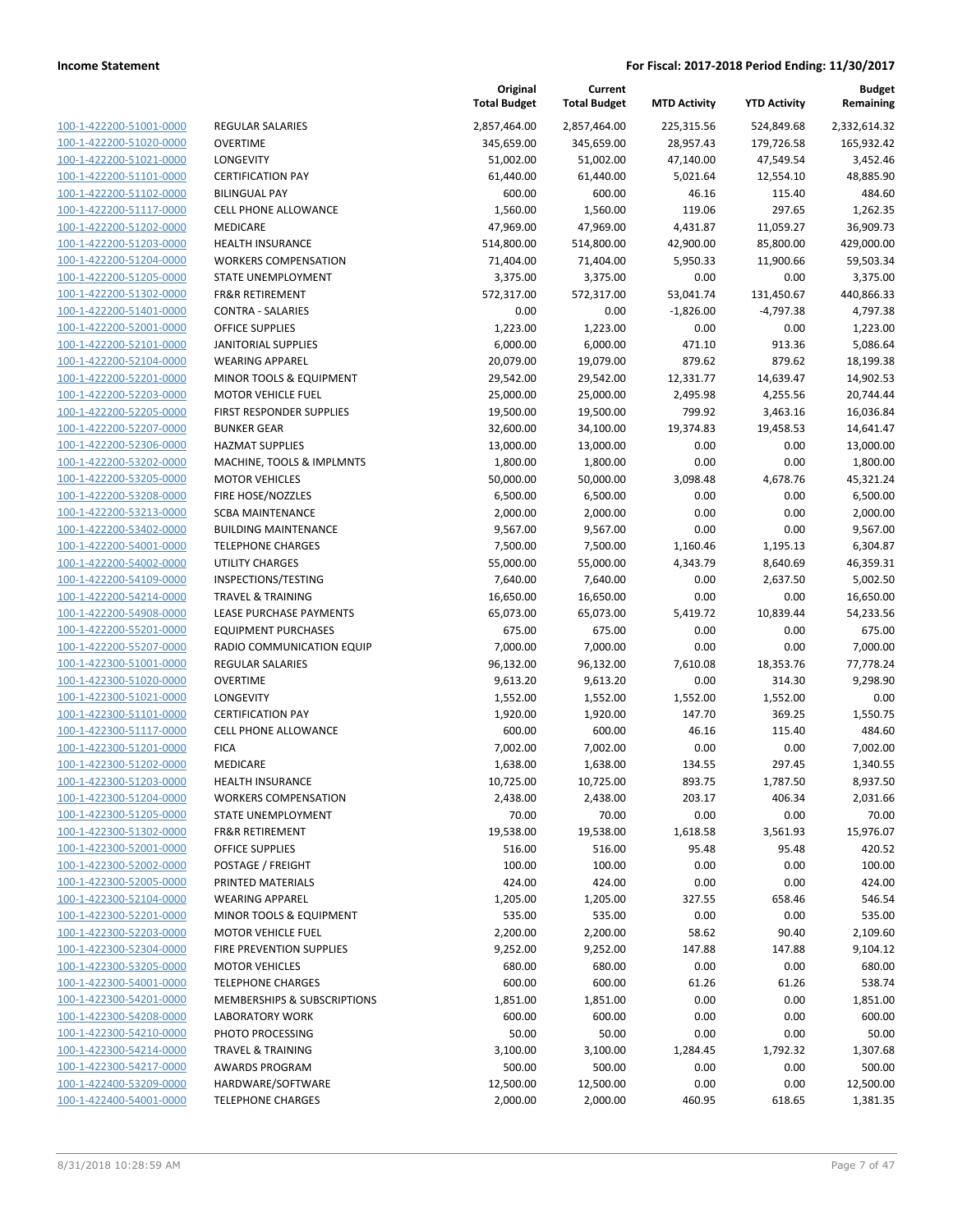**Budget Remaining**

**MTD Activity YTD Activity**

**Current Total Budget**

**Original**

| 3,100.00<br>3,100.00<br>3,000.00<br>3,000.00<br>100-1-422400-54201-0000<br>MEMBERSHIPS & SUBSCRIPTIONS<br>1,200.00<br>1,200.00<br>0.00<br>0.00<br>100-1-422400-54214-0000<br><b>TRAVEL &amp; TRAINING</b><br>100-1-431100-51001-0000<br>129,182.00<br>129,182.00<br>9,718.40<br>24,296.00<br><b>REGULAR SALARIES</b><br>100-1-431100-51021-0000<br>342.00<br>342.00<br>342.00<br><b>LONGEVITY</b><br>342.00<br>323.08<br>807.70<br>100-1-431100-51116-0000<br>4,200.00<br>4,200.00<br>CAR ALLOWANCE<br>32.30<br>80.75<br><b>CELL PHONE ALLOWANCE</b><br>420.00<br>420.00<br>100-1-431100-51117-0000<br>100-1-431100-51201-0000<br>8,738.00<br>8,738.00<br>632.79<br>1,528.26<br><b>FICA</b><br>100-1-431100-51202-0000<br>MEDICARE<br>1,939.00<br>1,939.00<br>147.99<br>357.42<br>100-1-431100-51203-0000<br><b>HEALTH INSURANCE</b><br>21,450.00<br>21,450.00<br>1,787.50<br>3,575.00<br>366.00<br>366.00<br>30.50<br>61.00<br>100-1-431100-51204-0000<br><b>WORKERS COMPENSATION</b><br>0.00<br>141.00<br>141.00<br>0.00<br>100-1-431100-51205-0000<br>STATE UNEMPLOYMENT<br>100-1-431100-51301-0000<br><b>TMRS</b><br>15,392.00<br>15,392.00<br>1,164.47<br>2,853.83<br>0.00<br>100-1-431100-52001-0000<br><b>OFFICE SUPPLIES</b><br>850.00<br>850.00<br>0.00<br>100-1-431100-52002-0000<br>300.00<br>5.62<br>POSTAGE / FREIGHT<br>300.00<br>5.62<br>200.00<br>0.00<br>0.00<br>100-1-431100-52203-0000<br>200.00<br><b>MOTOR VEHICLE FUEL</b><br>250.00<br>FURNITURE & OFFICE EQUIPMENT<br>250.00<br>0.00<br>0.00<br>100-1-431100-53201-0000<br>100-1-431100-53205-0000<br><b>MOTOR VEHICLES</b><br>400.00<br>400.00<br>0.00<br>0.00<br>0.00<br>0.00<br>100-1-431100-53207-0000<br>RADIO/COMMUNICATIONS<br>1,000.00<br>1,000.00<br>100-1-431100-54001-0000<br><b>TELEPHONE CHARGES</b><br>3,000.00<br>3,000.00<br>674.82<br>674.82<br>100-1-431100-54002-0000<br>1,000.00<br>1,000.00<br>67.87<br>75.85<br>UTILITY CHARGES<br>0.00<br>0.00<br>PROFESSIONAL SERVICES<br>1,000.00<br>1,000.00<br>100-1-431100-54101-0000<br>0.00<br>0.00<br>100-1-431100-54201-0000<br>MEMBERSHIPS & SUBSCRIPTIONS<br>600.00<br>600.00<br>0.00<br>100-1-431100-54214-0000<br><b>TRAVEL &amp; TRAINING</b><br>2,500.00<br>2,500.00<br>0.00<br>100-1-431200-51001-0000<br><b>REGULAR SALARIES</b><br>346,775.00<br>346,775.00<br>20,701.16<br>51,440.93<br>100-1-431200-51020-0000<br><b>OVERTIME</b><br>18,000.00<br>18,000.00<br>341.14<br>1,076.00<br>LONGEVITY<br>6,008.00<br>6,008.00<br>5,882.00<br>5,882.00<br>100-1-431200-51021-0000<br>100-1-431200-51117-0000<br>CELL PHONE ALLOWANCE<br>864.00<br>864.00<br>33.22<br>83.05<br>100-1-431200-51201-0000<br><b>FICA</b><br>23,612.00<br>23,612.00<br>1,621.97<br>3,465.89<br>100-1-431200-51202-0000<br>MEDICARE<br>5,522.00<br>5,522.00<br>379.33<br>810.56<br>100-1-431200-51203-0000<br><b>HEALTH INSURANCE</b><br>117,975.00<br>117,975.00<br>9,831.25<br>19,662.50<br>98,312.50<br><b>WORKERS COMPENSATION</b><br>18,784.00<br>18,784.00<br>1,565.33<br>3,130.66<br>15,653.34<br>100-1-431200-51204-0000<br>100-1-431200-51205-0000<br>STATE UNEMPLOYMENT<br>773.00<br>773.00<br>0.00<br>0.00<br>773.00<br>100-1-431200-51301-0000<br><b>TMRS</b><br>43,835.00<br>43,835.00<br>3,013.86<br>6,538.30<br>37,296.70<br>100-1-431200-52001-0000<br>350.00<br>350.00<br>0.00<br>0.00<br>350.00<br><b>OFFICE SUPPLIES</b><br>20.00<br>20.00<br>0.00<br>0.00<br>100-1-431200-52002-0000<br>20.00<br>POSTAGE / FREIGHT<br>0.00<br>100-1-431200-52103-0000<br><b>MEETING SUPPLIES</b><br>623.00<br>623.00<br>0.00<br>623.00<br>100-1-431200-52104-0000<br><b>WEARING APPAREL</b><br>10,746.40<br>10,746.40<br>998.61<br>998.61<br>9,747.79<br>100-1-431200-52106-0000<br><b>CHEMICAL SUPPLIES</b><br>2,002.90<br>2,002.90<br>0.00<br>83.88<br>1,919.02<br>100-1-431200-52107-0000<br><b>BOTANICAL SUPPLIES</b><br>449.99<br>449.99<br>0.00<br>0.00<br>100-1-431200-52201-0000<br>MINOR TOOLS & EQUIPMENT<br>7,718.65<br>7,718.65<br>165.35<br>165.35<br>7,553.30<br>30,304.32<br>35,000.00<br>35,000.00<br>3,226.73<br>100-1-431200-52203-0000<br><b>MOTOR VEHICLE FUEL</b><br>4,695.68<br>150.00<br>150.00<br>0.00<br>0.00<br>100-1-431200-52302-0000<br><b>MEDICAL SUPPLIES</b><br>212.99<br>0.00<br>0.00<br>100-1-431200-52303-0000<br><b>TRAINING SUPPLIES</b><br>212.99<br>100-1-431200-53202-0000<br>0.00<br>MACHINE, TOOLS & IMPLMNTS<br>3,389.99<br>3,389.99<br>0.00<br><b>MOTOR VEHICLES</b><br>45,000.00<br>45,000.00<br>1,749.90<br>100-1-431200-53205-0000<br>1,341.89<br>RADIO/COMMUNICATIONS<br>5,930.00<br>5,930.00<br>4,170.00<br>100-1-431200-53207-0000<br>4,170.00<br>100-1-431200-53301-0000<br>SIDEWALKS, CURBS, & GUTTERS<br>12,125.00<br>12,125.00<br>0.00<br>0.00<br>12,125.00<br>100-1-431200-53303-0000<br>MAINT - STREET /ALLEY/APRN/RNWY<br>100,000.00<br>100,000.00<br>4,553.90<br>7,741.86<br>92,258.14<br>100-1-431200-53305-0000<br>0.00<br>518.40<br><b>BRIDGES &amp; CULVERTS</b><br>6,912.80<br>6,912.80<br>0.00<br>0.00<br>100-1-431200-53308-0000<br><b>STORM SEWERS</b><br>5,071.61<br>5,071.61<br>100-1-431200-54001-0000<br><b>TELEPHONE CHARGES</b><br>2,500.00<br>2,500.00<br>323.06<br>323.06<br>100-1-431200-54002-0000<br><b>UTILITY CHARGES</b><br>5,800.00<br>5,800.00<br>293.48<br>639.38<br>100-1-431200-54201-0000<br>MEMBERSHIPS & SUBSCRIPTIONS<br>525.00<br>525.00<br>0.00<br>0.00<br>100-1-431200-54214-0000<br>0.00<br><b>TRAVEL &amp; TRAINING</b><br>330.00<br>330.00<br>0.00<br>68,993.00<br>68,993.00<br>5,190.40<br>12,976.00<br>100-1-431600-51001-0000<br><b>REGULAR SALARIES</b><br>100-1-431600-51020-0000<br><b>OVERTIME</b><br>7,786.00<br>7,786.00<br>196.21<br>933.63<br>100-1-431600-51021-0000<br>LONGEVITY<br>2,604.00<br>2,604.00<br>2,604.00<br>2,604.00<br>100-1-431600-51101-0000<br><b>CERTIFICATION PAY</b><br>600.00<br>600.00<br>46.16<br>115.40<br>100-1-431600-51201-0000<br><b>FICA</b><br>4,933.00<br>4,933.00<br>491.03<br>1,012.01 |  | <b>Total Budget</b> | <b>Total Budget</b> | <b>MTD Activity</b> | <b>YTD Activity</b> | Remaining  |
|-------------------------------------------------------------------------------------------------------------------------------------------------------------------------------------------------------------------------------------------------------------------------------------------------------------------------------------------------------------------------------------------------------------------------------------------------------------------------------------------------------------------------------------------------------------------------------------------------------------------------------------------------------------------------------------------------------------------------------------------------------------------------------------------------------------------------------------------------------------------------------------------------------------------------------------------------------------------------------------------------------------------------------------------------------------------------------------------------------------------------------------------------------------------------------------------------------------------------------------------------------------------------------------------------------------------------------------------------------------------------------------------------------------------------------------------------------------------------------------------------------------------------------------------------------------------------------------------------------------------------------------------------------------------------------------------------------------------------------------------------------------------------------------------------------------------------------------------------------------------------------------------------------------------------------------------------------------------------------------------------------------------------------------------------------------------------------------------------------------------------------------------------------------------------------------------------------------------------------------------------------------------------------------------------------------------------------------------------------------------------------------------------------------------------------------------------------------------------------------------------------------------------------------------------------------------------------------------------------------------------------------------------------------------------------------------------------------------------------------------------------------------------------------------------------------------------------------------------------------------------------------------------------------------------------------------------------------------------------------------------------------------------------------------------------------------------------------------------------------------------------------------------------------------------------------------------------------------------------------------------------------------------------------------------------------------------------------------------------------------------------------------------------------------------------------------------------------------------------------------------------------------------------------------------------------------------------------------------------------------------------------------------------------------------------------------------------------------------------------------------------------------------------------------------------------------------------------------------------------------------------------------------------------------------------------------------------------------------------------------------------------------------------------------------------------------------------------------------------------------------------------------------------------------------------------------------------------------------------------------------------------------------------------------------------------------------------------------------------------------------------------------------------------------------------------------------------------------------------------------------------------------------------------------------------------------------------------------------------------------------------------------------------------------------------------------------------------------------------------------------------------------------------------------------------------------------------------------------------------------------------------------------------------------------------------------------------------------------------------------------------------------------------------------------------------------------------------------------------------------------------------------------------------------------------------------------------------------------------------------------------------------------------------------------------------------------------------------------------------------------------------------------------------------------------------------------------------------------------------------------------------------------------------------------------------------------------------------------------------------------------------------------------------------------------------------------------------------------------------------------------------------------------------------------------------------------------------------------------------------------------------------------------------------------------------------------------------|--|---------------------|---------------------|---------------------|---------------------|------------|
|                                                                                                                                                                                                                                                                                                                                                                                                                                                                                                                                                                                                                                                                                                                                                                                                                                                                                                                                                                                                                                                                                                                                                                                                                                                                                                                                                                                                                                                                                                                                                                                                                                                                                                                                                                                                                                                                                                                                                                                                                                                                                                                                                                                                                                                                                                                                                                                                                                                                                                                                                                                                                                                                                                                                                                                                                                                                                                                                                                                                                                                                                                                                                                                                                                                                                                                                                                                                                                                                                                                                                                                                                                                                                                                                                                                                                                                                                                                                                                                                                                                                                                                                                                                                                                                                                                                                                                                                                                                                                                                                                                                                                                                                                                                                                                                                                                                                                                                                                                                                                                                                                                                                                                                                                                                                                                                                                                                                                                                                                                                                                                                                                                                                                                                                                                                                                                                                                                                                                             |  |                     |                     |                     |                     | 100.00     |
|                                                                                                                                                                                                                                                                                                                                                                                                                                                                                                                                                                                                                                                                                                                                                                                                                                                                                                                                                                                                                                                                                                                                                                                                                                                                                                                                                                                                                                                                                                                                                                                                                                                                                                                                                                                                                                                                                                                                                                                                                                                                                                                                                                                                                                                                                                                                                                                                                                                                                                                                                                                                                                                                                                                                                                                                                                                                                                                                                                                                                                                                                                                                                                                                                                                                                                                                                                                                                                                                                                                                                                                                                                                                                                                                                                                                                                                                                                                                                                                                                                                                                                                                                                                                                                                                                                                                                                                                                                                                                                                                                                                                                                                                                                                                                                                                                                                                                                                                                                                                                                                                                                                                                                                                                                                                                                                                                                                                                                                                                                                                                                                                                                                                                                                                                                                                                                                                                                                                                             |  |                     |                     |                     |                     | 1,200.00   |
|                                                                                                                                                                                                                                                                                                                                                                                                                                                                                                                                                                                                                                                                                                                                                                                                                                                                                                                                                                                                                                                                                                                                                                                                                                                                                                                                                                                                                                                                                                                                                                                                                                                                                                                                                                                                                                                                                                                                                                                                                                                                                                                                                                                                                                                                                                                                                                                                                                                                                                                                                                                                                                                                                                                                                                                                                                                                                                                                                                                                                                                                                                                                                                                                                                                                                                                                                                                                                                                                                                                                                                                                                                                                                                                                                                                                                                                                                                                                                                                                                                                                                                                                                                                                                                                                                                                                                                                                                                                                                                                                                                                                                                                                                                                                                                                                                                                                                                                                                                                                                                                                                                                                                                                                                                                                                                                                                                                                                                                                                                                                                                                                                                                                                                                                                                                                                                                                                                                                                             |  |                     |                     |                     |                     | 104,886.00 |
|                                                                                                                                                                                                                                                                                                                                                                                                                                                                                                                                                                                                                                                                                                                                                                                                                                                                                                                                                                                                                                                                                                                                                                                                                                                                                                                                                                                                                                                                                                                                                                                                                                                                                                                                                                                                                                                                                                                                                                                                                                                                                                                                                                                                                                                                                                                                                                                                                                                                                                                                                                                                                                                                                                                                                                                                                                                                                                                                                                                                                                                                                                                                                                                                                                                                                                                                                                                                                                                                                                                                                                                                                                                                                                                                                                                                                                                                                                                                                                                                                                                                                                                                                                                                                                                                                                                                                                                                                                                                                                                                                                                                                                                                                                                                                                                                                                                                                                                                                                                                                                                                                                                                                                                                                                                                                                                                                                                                                                                                                                                                                                                                                                                                                                                                                                                                                                                                                                                                                             |  |                     |                     |                     |                     | 0.00       |
|                                                                                                                                                                                                                                                                                                                                                                                                                                                                                                                                                                                                                                                                                                                                                                                                                                                                                                                                                                                                                                                                                                                                                                                                                                                                                                                                                                                                                                                                                                                                                                                                                                                                                                                                                                                                                                                                                                                                                                                                                                                                                                                                                                                                                                                                                                                                                                                                                                                                                                                                                                                                                                                                                                                                                                                                                                                                                                                                                                                                                                                                                                                                                                                                                                                                                                                                                                                                                                                                                                                                                                                                                                                                                                                                                                                                                                                                                                                                                                                                                                                                                                                                                                                                                                                                                                                                                                                                                                                                                                                                                                                                                                                                                                                                                                                                                                                                                                                                                                                                                                                                                                                                                                                                                                                                                                                                                                                                                                                                                                                                                                                                                                                                                                                                                                                                                                                                                                                                                             |  |                     |                     |                     |                     | 3,392.30   |
|                                                                                                                                                                                                                                                                                                                                                                                                                                                                                                                                                                                                                                                                                                                                                                                                                                                                                                                                                                                                                                                                                                                                                                                                                                                                                                                                                                                                                                                                                                                                                                                                                                                                                                                                                                                                                                                                                                                                                                                                                                                                                                                                                                                                                                                                                                                                                                                                                                                                                                                                                                                                                                                                                                                                                                                                                                                                                                                                                                                                                                                                                                                                                                                                                                                                                                                                                                                                                                                                                                                                                                                                                                                                                                                                                                                                                                                                                                                                                                                                                                                                                                                                                                                                                                                                                                                                                                                                                                                                                                                                                                                                                                                                                                                                                                                                                                                                                                                                                                                                                                                                                                                                                                                                                                                                                                                                                                                                                                                                                                                                                                                                                                                                                                                                                                                                                                                                                                                                                             |  |                     |                     |                     |                     | 339.25     |
|                                                                                                                                                                                                                                                                                                                                                                                                                                                                                                                                                                                                                                                                                                                                                                                                                                                                                                                                                                                                                                                                                                                                                                                                                                                                                                                                                                                                                                                                                                                                                                                                                                                                                                                                                                                                                                                                                                                                                                                                                                                                                                                                                                                                                                                                                                                                                                                                                                                                                                                                                                                                                                                                                                                                                                                                                                                                                                                                                                                                                                                                                                                                                                                                                                                                                                                                                                                                                                                                                                                                                                                                                                                                                                                                                                                                                                                                                                                                                                                                                                                                                                                                                                                                                                                                                                                                                                                                                                                                                                                                                                                                                                                                                                                                                                                                                                                                                                                                                                                                                                                                                                                                                                                                                                                                                                                                                                                                                                                                                                                                                                                                                                                                                                                                                                                                                                                                                                                                                             |  |                     |                     |                     |                     | 7,209.74   |
|                                                                                                                                                                                                                                                                                                                                                                                                                                                                                                                                                                                                                                                                                                                                                                                                                                                                                                                                                                                                                                                                                                                                                                                                                                                                                                                                                                                                                                                                                                                                                                                                                                                                                                                                                                                                                                                                                                                                                                                                                                                                                                                                                                                                                                                                                                                                                                                                                                                                                                                                                                                                                                                                                                                                                                                                                                                                                                                                                                                                                                                                                                                                                                                                                                                                                                                                                                                                                                                                                                                                                                                                                                                                                                                                                                                                                                                                                                                                                                                                                                                                                                                                                                                                                                                                                                                                                                                                                                                                                                                                                                                                                                                                                                                                                                                                                                                                                                                                                                                                                                                                                                                                                                                                                                                                                                                                                                                                                                                                                                                                                                                                                                                                                                                                                                                                                                                                                                                                                             |  |                     |                     |                     |                     | 1,581.58   |
|                                                                                                                                                                                                                                                                                                                                                                                                                                                                                                                                                                                                                                                                                                                                                                                                                                                                                                                                                                                                                                                                                                                                                                                                                                                                                                                                                                                                                                                                                                                                                                                                                                                                                                                                                                                                                                                                                                                                                                                                                                                                                                                                                                                                                                                                                                                                                                                                                                                                                                                                                                                                                                                                                                                                                                                                                                                                                                                                                                                                                                                                                                                                                                                                                                                                                                                                                                                                                                                                                                                                                                                                                                                                                                                                                                                                                                                                                                                                                                                                                                                                                                                                                                                                                                                                                                                                                                                                                                                                                                                                                                                                                                                                                                                                                                                                                                                                                                                                                                                                                                                                                                                                                                                                                                                                                                                                                                                                                                                                                                                                                                                                                                                                                                                                                                                                                                                                                                                                                             |  |                     |                     |                     |                     | 17,875.00  |
|                                                                                                                                                                                                                                                                                                                                                                                                                                                                                                                                                                                                                                                                                                                                                                                                                                                                                                                                                                                                                                                                                                                                                                                                                                                                                                                                                                                                                                                                                                                                                                                                                                                                                                                                                                                                                                                                                                                                                                                                                                                                                                                                                                                                                                                                                                                                                                                                                                                                                                                                                                                                                                                                                                                                                                                                                                                                                                                                                                                                                                                                                                                                                                                                                                                                                                                                                                                                                                                                                                                                                                                                                                                                                                                                                                                                                                                                                                                                                                                                                                                                                                                                                                                                                                                                                                                                                                                                                                                                                                                                                                                                                                                                                                                                                                                                                                                                                                                                                                                                                                                                                                                                                                                                                                                                                                                                                                                                                                                                                                                                                                                                                                                                                                                                                                                                                                                                                                                                                             |  |                     |                     |                     |                     | 305.00     |
|                                                                                                                                                                                                                                                                                                                                                                                                                                                                                                                                                                                                                                                                                                                                                                                                                                                                                                                                                                                                                                                                                                                                                                                                                                                                                                                                                                                                                                                                                                                                                                                                                                                                                                                                                                                                                                                                                                                                                                                                                                                                                                                                                                                                                                                                                                                                                                                                                                                                                                                                                                                                                                                                                                                                                                                                                                                                                                                                                                                                                                                                                                                                                                                                                                                                                                                                                                                                                                                                                                                                                                                                                                                                                                                                                                                                                                                                                                                                                                                                                                                                                                                                                                                                                                                                                                                                                                                                                                                                                                                                                                                                                                                                                                                                                                                                                                                                                                                                                                                                                                                                                                                                                                                                                                                                                                                                                                                                                                                                                                                                                                                                                                                                                                                                                                                                                                                                                                                                                             |  |                     |                     |                     |                     | 141.00     |
|                                                                                                                                                                                                                                                                                                                                                                                                                                                                                                                                                                                                                                                                                                                                                                                                                                                                                                                                                                                                                                                                                                                                                                                                                                                                                                                                                                                                                                                                                                                                                                                                                                                                                                                                                                                                                                                                                                                                                                                                                                                                                                                                                                                                                                                                                                                                                                                                                                                                                                                                                                                                                                                                                                                                                                                                                                                                                                                                                                                                                                                                                                                                                                                                                                                                                                                                                                                                                                                                                                                                                                                                                                                                                                                                                                                                                                                                                                                                                                                                                                                                                                                                                                                                                                                                                                                                                                                                                                                                                                                                                                                                                                                                                                                                                                                                                                                                                                                                                                                                                                                                                                                                                                                                                                                                                                                                                                                                                                                                                                                                                                                                                                                                                                                                                                                                                                                                                                                                                             |  |                     |                     |                     |                     | 12,538.17  |
|                                                                                                                                                                                                                                                                                                                                                                                                                                                                                                                                                                                                                                                                                                                                                                                                                                                                                                                                                                                                                                                                                                                                                                                                                                                                                                                                                                                                                                                                                                                                                                                                                                                                                                                                                                                                                                                                                                                                                                                                                                                                                                                                                                                                                                                                                                                                                                                                                                                                                                                                                                                                                                                                                                                                                                                                                                                                                                                                                                                                                                                                                                                                                                                                                                                                                                                                                                                                                                                                                                                                                                                                                                                                                                                                                                                                                                                                                                                                                                                                                                                                                                                                                                                                                                                                                                                                                                                                                                                                                                                                                                                                                                                                                                                                                                                                                                                                                                                                                                                                                                                                                                                                                                                                                                                                                                                                                                                                                                                                                                                                                                                                                                                                                                                                                                                                                                                                                                                                                             |  |                     |                     |                     |                     | 850.00     |
|                                                                                                                                                                                                                                                                                                                                                                                                                                                                                                                                                                                                                                                                                                                                                                                                                                                                                                                                                                                                                                                                                                                                                                                                                                                                                                                                                                                                                                                                                                                                                                                                                                                                                                                                                                                                                                                                                                                                                                                                                                                                                                                                                                                                                                                                                                                                                                                                                                                                                                                                                                                                                                                                                                                                                                                                                                                                                                                                                                                                                                                                                                                                                                                                                                                                                                                                                                                                                                                                                                                                                                                                                                                                                                                                                                                                                                                                                                                                                                                                                                                                                                                                                                                                                                                                                                                                                                                                                                                                                                                                                                                                                                                                                                                                                                                                                                                                                                                                                                                                                                                                                                                                                                                                                                                                                                                                                                                                                                                                                                                                                                                                                                                                                                                                                                                                                                                                                                                                                             |  |                     |                     |                     |                     | 294.38     |
|                                                                                                                                                                                                                                                                                                                                                                                                                                                                                                                                                                                                                                                                                                                                                                                                                                                                                                                                                                                                                                                                                                                                                                                                                                                                                                                                                                                                                                                                                                                                                                                                                                                                                                                                                                                                                                                                                                                                                                                                                                                                                                                                                                                                                                                                                                                                                                                                                                                                                                                                                                                                                                                                                                                                                                                                                                                                                                                                                                                                                                                                                                                                                                                                                                                                                                                                                                                                                                                                                                                                                                                                                                                                                                                                                                                                                                                                                                                                                                                                                                                                                                                                                                                                                                                                                                                                                                                                                                                                                                                                                                                                                                                                                                                                                                                                                                                                                                                                                                                                                                                                                                                                                                                                                                                                                                                                                                                                                                                                                                                                                                                                                                                                                                                                                                                                                                                                                                                                                             |  |                     |                     |                     |                     | 200.00     |
|                                                                                                                                                                                                                                                                                                                                                                                                                                                                                                                                                                                                                                                                                                                                                                                                                                                                                                                                                                                                                                                                                                                                                                                                                                                                                                                                                                                                                                                                                                                                                                                                                                                                                                                                                                                                                                                                                                                                                                                                                                                                                                                                                                                                                                                                                                                                                                                                                                                                                                                                                                                                                                                                                                                                                                                                                                                                                                                                                                                                                                                                                                                                                                                                                                                                                                                                                                                                                                                                                                                                                                                                                                                                                                                                                                                                                                                                                                                                                                                                                                                                                                                                                                                                                                                                                                                                                                                                                                                                                                                                                                                                                                                                                                                                                                                                                                                                                                                                                                                                                                                                                                                                                                                                                                                                                                                                                                                                                                                                                                                                                                                                                                                                                                                                                                                                                                                                                                                                                             |  |                     |                     |                     |                     | 250.00     |
|                                                                                                                                                                                                                                                                                                                                                                                                                                                                                                                                                                                                                                                                                                                                                                                                                                                                                                                                                                                                                                                                                                                                                                                                                                                                                                                                                                                                                                                                                                                                                                                                                                                                                                                                                                                                                                                                                                                                                                                                                                                                                                                                                                                                                                                                                                                                                                                                                                                                                                                                                                                                                                                                                                                                                                                                                                                                                                                                                                                                                                                                                                                                                                                                                                                                                                                                                                                                                                                                                                                                                                                                                                                                                                                                                                                                                                                                                                                                                                                                                                                                                                                                                                                                                                                                                                                                                                                                                                                                                                                                                                                                                                                                                                                                                                                                                                                                                                                                                                                                                                                                                                                                                                                                                                                                                                                                                                                                                                                                                                                                                                                                                                                                                                                                                                                                                                                                                                                                                             |  |                     |                     |                     |                     | 400.00     |
|                                                                                                                                                                                                                                                                                                                                                                                                                                                                                                                                                                                                                                                                                                                                                                                                                                                                                                                                                                                                                                                                                                                                                                                                                                                                                                                                                                                                                                                                                                                                                                                                                                                                                                                                                                                                                                                                                                                                                                                                                                                                                                                                                                                                                                                                                                                                                                                                                                                                                                                                                                                                                                                                                                                                                                                                                                                                                                                                                                                                                                                                                                                                                                                                                                                                                                                                                                                                                                                                                                                                                                                                                                                                                                                                                                                                                                                                                                                                                                                                                                                                                                                                                                                                                                                                                                                                                                                                                                                                                                                                                                                                                                                                                                                                                                                                                                                                                                                                                                                                                                                                                                                                                                                                                                                                                                                                                                                                                                                                                                                                                                                                                                                                                                                                                                                                                                                                                                                                                             |  |                     |                     |                     |                     | 1,000.00   |
|                                                                                                                                                                                                                                                                                                                                                                                                                                                                                                                                                                                                                                                                                                                                                                                                                                                                                                                                                                                                                                                                                                                                                                                                                                                                                                                                                                                                                                                                                                                                                                                                                                                                                                                                                                                                                                                                                                                                                                                                                                                                                                                                                                                                                                                                                                                                                                                                                                                                                                                                                                                                                                                                                                                                                                                                                                                                                                                                                                                                                                                                                                                                                                                                                                                                                                                                                                                                                                                                                                                                                                                                                                                                                                                                                                                                                                                                                                                                                                                                                                                                                                                                                                                                                                                                                                                                                                                                                                                                                                                                                                                                                                                                                                                                                                                                                                                                                                                                                                                                                                                                                                                                                                                                                                                                                                                                                                                                                                                                                                                                                                                                                                                                                                                                                                                                                                                                                                                                                             |  |                     |                     |                     |                     | 2,325.18   |
|                                                                                                                                                                                                                                                                                                                                                                                                                                                                                                                                                                                                                                                                                                                                                                                                                                                                                                                                                                                                                                                                                                                                                                                                                                                                                                                                                                                                                                                                                                                                                                                                                                                                                                                                                                                                                                                                                                                                                                                                                                                                                                                                                                                                                                                                                                                                                                                                                                                                                                                                                                                                                                                                                                                                                                                                                                                                                                                                                                                                                                                                                                                                                                                                                                                                                                                                                                                                                                                                                                                                                                                                                                                                                                                                                                                                                                                                                                                                                                                                                                                                                                                                                                                                                                                                                                                                                                                                                                                                                                                                                                                                                                                                                                                                                                                                                                                                                                                                                                                                                                                                                                                                                                                                                                                                                                                                                                                                                                                                                                                                                                                                                                                                                                                                                                                                                                                                                                                                                             |  |                     |                     |                     |                     | 924.15     |
|                                                                                                                                                                                                                                                                                                                                                                                                                                                                                                                                                                                                                                                                                                                                                                                                                                                                                                                                                                                                                                                                                                                                                                                                                                                                                                                                                                                                                                                                                                                                                                                                                                                                                                                                                                                                                                                                                                                                                                                                                                                                                                                                                                                                                                                                                                                                                                                                                                                                                                                                                                                                                                                                                                                                                                                                                                                                                                                                                                                                                                                                                                                                                                                                                                                                                                                                                                                                                                                                                                                                                                                                                                                                                                                                                                                                                                                                                                                                                                                                                                                                                                                                                                                                                                                                                                                                                                                                                                                                                                                                                                                                                                                                                                                                                                                                                                                                                                                                                                                                                                                                                                                                                                                                                                                                                                                                                                                                                                                                                                                                                                                                                                                                                                                                                                                                                                                                                                                                                             |  |                     |                     |                     |                     | 1,000.00   |
|                                                                                                                                                                                                                                                                                                                                                                                                                                                                                                                                                                                                                                                                                                                                                                                                                                                                                                                                                                                                                                                                                                                                                                                                                                                                                                                                                                                                                                                                                                                                                                                                                                                                                                                                                                                                                                                                                                                                                                                                                                                                                                                                                                                                                                                                                                                                                                                                                                                                                                                                                                                                                                                                                                                                                                                                                                                                                                                                                                                                                                                                                                                                                                                                                                                                                                                                                                                                                                                                                                                                                                                                                                                                                                                                                                                                                                                                                                                                                                                                                                                                                                                                                                                                                                                                                                                                                                                                                                                                                                                                                                                                                                                                                                                                                                                                                                                                                                                                                                                                                                                                                                                                                                                                                                                                                                                                                                                                                                                                                                                                                                                                                                                                                                                                                                                                                                                                                                                                                             |  |                     |                     |                     |                     | 600.00     |
|                                                                                                                                                                                                                                                                                                                                                                                                                                                                                                                                                                                                                                                                                                                                                                                                                                                                                                                                                                                                                                                                                                                                                                                                                                                                                                                                                                                                                                                                                                                                                                                                                                                                                                                                                                                                                                                                                                                                                                                                                                                                                                                                                                                                                                                                                                                                                                                                                                                                                                                                                                                                                                                                                                                                                                                                                                                                                                                                                                                                                                                                                                                                                                                                                                                                                                                                                                                                                                                                                                                                                                                                                                                                                                                                                                                                                                                                                                                                                                                                                                                                                                                                                                                                                                                                                                                                                                                                                                                                                                                                                                                                                                                                                                                                                                                                                                                                                                                                                                                                                                                                                                                                                                                                                                                                                                                                                                                                                                                                                                                                                                                                                                                                                                                                                                                                                                                                                                                                                             |  |                     |                     |                     |                     | 2,500.00   |
|                                                                                                                                                                                                                                                                                                                                                                                                                                                                                                                                                                                                                                                                                                                                                                                                                                                                                                                                                                                                                                                                                                                                                                                                                                                                                                                                                                                                                                                                                                                                                                                                                                                                                                                                                                                                                                                                                                                                                                                                                                                                                                                                                                                                                                                                                                                                                                                                                                                                                                                                                                                                                                                                                                                                                                                                                                                                                                                                                                                                                                                                                                                                                                                                                                                                                                                                                                                                                                                                                                                                                                                                                                                                                                                                                                                                                                                                                                                                                                                                                                                                                                                                                                                                                                                                                                                                                                                                                                                                                                                                                                                                                                                                                                                                                                                                                                                                                                                                                                                                                                                                                                                                                                                                                                                                                                                                                                                                                                                                                                                                                                                                                                                                                                                                                                                                                                                                                                                                                             |  |                     |                     |                     |                     | 295,334.07 |
|                                                                                                                                                                                                                                                                                                                                                                                                                                                                                                                                                                                                                                                                                                                                                                                                                                                                                                                                                                                                                                                                                                                                                                                                                                                                                                                                                                                                                                                                                                                                                                                                                                                                                                                                                                                                                                                                                                                                                                                                                                                                                                                                                                                                                                                                                                                                                                                                                                                                                                                                                                                                                                                                                                                                                                                                                                                                                                                                                                                                                                                                                                                                                                                                                                                                                                                                                                                                                                                                                                                                                                                                                                                                                                                                                                                                                                                                                                                                                                                                                                                                                                                                                                                                                                                                                                                                                                                                                                                                                                                                                                                                                                                                                                                                                                                                                                                                                                                                                                                                                                                                                                                                                                                                                                                                                                                                                                                                                                                                                                                                                                                                                                                                                                                                                                                                                                                                                                                                                             |  |                     |                     |                     |                     | 16,924.00  |
|                                                                                                                                                                                                                                                                                                                                                                                                                                                                                                                                                                                                                                                                                                                                                                                                                                                                                                                                                                                                                                                                                                                                                                                                                                                                                                                                                                                                                                                                                                                                                                                                                                                                                                                                                                                                                                                                                                                                                                                                                                                                                                                                                                                                                                                                                                                                                                                                                                                                                                                                                                                                                                                                                                                                                                                                                                                                                                                                                                                                                                                                                                                                                                                                                                                                                                                                                                                                                                                                                                                                                                                                                                                                                                                                                                                                                                                                                                                                                                                                                                                                                                                                                                                                                                                                                                                                                                                                                                                                                                                                                                                                                                                                                                                                                                                                                                                                                                                                                                                                                                                                                                                                                                                                                                                                                                                                                                                                                                                                                                                                                                                                                                                                                                                                                                                                                                                                                                                                                             |  |                     |                     |                     |                     | 126.00     |
|                                                                                                                                                                                                                                                                                                                                                                                                                                                                                                                                                                                                                                                                                                                                                                                                                                                                                                                                                                                                                                                                                                                                                                                                                                                                                                                                                                                                                                                                                                                                                                                                                                                                                                                                                                                                                                                                                                                                                                                                                                                                                                                                                                                                                                                                                                                                                                                                                                                                                                                                                                                                                                                                                                                                                                                                                                                                                                                                                                                                                                                                                                                                                                                                                                                                                                                                                                                                                                                                                                                                                                                                                                                                                                                                                                                                                                                                                                                                                                                                                                                                                                                                                                                                                                                                                                                                                                                                                                                                                                                                                                                                                                                                                                                                                                                                                                                                                                                                                                                                                                                                                                                                                                                                                                                                                                                                                                                                                                                                                                                                                                                                                                                                                                                                                                                                                                                                                                                                                             |  |                     |                     |                     |                     | 780.95     |
|                                                                                                                                                                                                                                                                                                                                                                                                                                                                                                                                                                                                                                                                                                                                                                                                                                                                                                                                                                                                                                                                                                                                                                                                                                                                                                                                                                                                                                                                                                                                                                                                                                                                                                                                                                                                                                                                                                                                                                                                                                                                                                                                                                                                                                                                                                                                                                                                                                                                                                                                                                                                                                                                                                                                                                                                                                                                                                                                                                                                                                                                                                                                                                                                                                                                                                                                                                                                                                                                                                                                                                                                                                                                                                                                                                                                                                                                                                                                                                                                                                                                                                                                                                                                                                                                                                                                                                                                                                                                                                                                                                                                                                                                                                                                                                                                                                                                                                                                                                                                                                                                                                                                                                                                                                                                                                                                                                                                                                                                                                                                                                                                                                                                                                                                                                                                                                                                                                                                                             |  |                     |                     |                     |                     | 20,146.11  |
|                                                                                                                                                                                                                                                                                                                                                                                                                                                                                                                                                                                                                                                                                                                                                                                                                                                                                                                                                                                                                                                                                                                                                                                                                                                                                                                                                                                                                                                                                                                                                                                                                                                                                                                                                                                                                                                                                                                                                                                                                                                                                                                                                                                                                                                                                                                                                                                                                                                                                                                                                                                                                                                                                                                                                                                                                                                                                                                                                                                                                                                                                                                                                                                                                                                                                                                                                                                                                                                                                                                                                                                                                                                                                                                                                                                                                                                                                                                                                                                                                                                                                                                                                                                                                                                                                                                                                                                                                                                                                                                                                                                                                                                                                                                                                                                                                                                                                                                                                                                                                                                                                                                                                                                                                                                                                                                                                                                                                                                                                                                                                                                                                                                                                                                                                                                                                                                                                                                                                             |  |                     |                     |                     |                     | 4,711.44   |
|                                                                                                                                                                                                                                                                                                                                                                                                                                                                                                                                                                                                                                                                                                                                                                                                                                                                                                                                                                                                                                                                                                                                                                                                                                                                                                                                                                                                                                                                                                                                                                                                                                                                                                                                                                                                                                                                                                                                                                                                                                                                                                                                                                                                                                                                                                                                                                                                                                                                                                                                                                                                                                                                                                                                                                                                                                                                                                                                                                                                                                                                                                                                                                                                                                                                                                                                                                                                                                                                                                                                                                                                                                                                                                                                                                                                                                                                                                                                                                                                                                                                                                                                                                                                                                                                                                                                                                                                                                                                                                                                                                                                                                                                                                                                                                                                                                                                                                                                                                                                                                                                                                                                                                                                                                                                                                                                                                                                                                                                                                                                                                                                                                                                                                                                                                                                                                                                                                                                                             |  |                     |                     |                     |                     |            |
|                                                                                                                                                                                                                                                                                                                                                                                                                                                                                                                                                                                                                                                                                                                                                                                                                                                                                                                                                                                                                                                                                                                                                                                                                                                                                                                                                                                                                                                                                                                                                                                                                                                                                                                                                                                                                                                                                                                                                                                                                                                                                                                                                                                                                                                                                                                                                                                                                                                                                                                                                                                                                                                                                                                                                                                                                                                                                                                                                                                                                                                                                                                                                                                                                                                                                                                                                                                                                                                                                                                                                                                                                                                                                                                                                                                                                                                                                                                                                                                                                                                                                                                                                                                                                                                                                                                                                                                                                                                                                                                                                                                                                                                                                                                                                                                                                                                                                                                                                                                                                                                                                                                                                                                                                                                                                                                                                                                                                                                                                                                                                                                                                                                                                                                                                                                                                                                                                                                                                             |  |                     |                     |                     |                     |            |
|                                                                                                                                                                                                                                                                                                                                                                                                                                                                                                                                                                                                                                                                                                                                                                                                                                                                                                                                                                                                                                                                                                                                                                                                                                                                                                                                                                                                                                                                                                                                                                                                                                                                                                                                                                                                                                                                                                                                                                                                                                                                                                                                                                                                                                                                                                                                                                                                                                                                                                                                                                                                                                                                                                                                                                                                                                                                                                                                                                                                                                                                                                                                                                                                                                                                                                                                                                                                                                                                                                                                                                                                                                                                                                                                                                                                                                                                                                                                                                                                                                                                                                                                                                                                                                                                                                                                                                                                                                                                                                                                                                                                                                                                                                                                                                                                                                                                                                                                                                                                                                                                                                                                                                                                                                                                                                                                                                                                                                                                                                                                                                                                                                                                                                                                                                                                                                                                                                                                                             |  |                     |                     |                     |                     |            |
|                                                                                                                                                                                                                                                                                                                                                                                                                                                                                                                                                                                                                                                                                                                                                                                                                                                                                                                                                                                                                                                                                                                                                                                                                                                                                                                                                                                                                                                                                                                                                                                                                                                                                                                                                                                                                                                                                                                                                                                                                                                                                                                                                                                                                                                                                                                                                                                                                                                                                                                                                                                                                                                                                                                                                                                                                                                                                                                                                                                                                                                                                                                                                                                                                                                                                                                                                                                                                                                                                                                                                                                                                                                                                                                                                                                                                                                                                                                                                                                                                                                                                                                                                                                                                                                                                                                                                                                                                                                                                                                                                                                                                                                                                                                                                                                                                                                                                                                                                                                                                                                                                                                                                                                                                                                                                                                                                                                                                                                                                                                                                                                                                                                                                                                                                                                                                                                                                                                                                             |  |                     |                     |                     |                     |            |
|                                                                                                                                                                                                                                                                                                                                                                                                                                                                                                                                                                                                                                                                                                                                                                                                                                                                                                                                                                                                                                                                                                                                                                                                                                                                                                                                                                                                                                                                                                                                                                                                                                                                                                                                                                                                                                                                                                                                                                                                                                                                                                                                                                                                                                                                                                                                                                                                                                                                                                                                                                                                                                                                                                                                                                                                                                                                                                                                                                                                                                                                                                                                                                                                                                                                                                                                                                                                                                                                                                                                                                                                                                                                                                                                                                                                                                                                                                                                                                                                                                                                                                                                                                                                                                                                                                                                                                                                                                                                                                                                                                                                                                                                                                                                                                                                                                                                                                                                                                                                                                                                                                                                                                                                                                                                                                                                                                                                                                                                                                                                                                                                                                                                                                                                                                                                                                                                                                                                                             |  |                     |                     |                     |                     |            |
|                                                                                                                                                                                                                                                                                                                                                                                                                                                                                                                                                                                                                                                                                                                                                                                                                                                                                                                                                                                                                                                                                                                                                                                                                                                                                                                                                                                                                                                                                                                                                                                                                                                                                                                                                                                                                                                                                                                                                                                                                                                                                                                                                                                                                                                                                                                                                                                                                                                                                                                                                                                                                                                                                                                                                                                                                                                                                                                                                                                                                                                                                                                                                                                                                                                                                                                                                                                                                                                                                                                                                                                                                                                                                                                                                                                                                                                                                                                                                                                                                                                                                                                                                                                                                                                                                                                                                                                                                                                                                                                                                                                                                                                                                                                                                                                                                                                                                                                                                                                                                                                                                                                                                                                                                                                                                                                                                                                                                                                                                                                                                                                                                                                                                                                                                                                                                                                                                                                                                             |  |                     |                     |                     |                     |            |
|                                                                                                                                                                                                                                                                                                                                                                                                                                                                                                                                                                                                                                                                                                                                                                                                                                                                                                                                                                                                                                                                                                                                                                                                                                                                                                                                                                                                                                                                                                                                                                                                                                                                                                                                                                                                                                                                                                                                                                                                                                                                                                                                                                                                                                                                                                                                                                                                                                                                                                                                                                                                                                                                                                                                                                                                                                                                                                                                                                                                                                                                                                                                                                                                                                                                                                                                                                                                                                                                                                                                                                                                                                                                                                                                                                                                                                                                                                                                                                                                                                                                                                                                                                                                                                                                                                                                                                                                                                                                                                                                                                                                                                                                                                                                                                                                                                                                                                                                                                                                                                                                                                                                                                                                                                                                                                                                                                                                                                                                                                                                                                                                                                                                                                                                                                                                                                                                                                                                                             |  |                     |                     |                     |                     |            |
|                                                                                                                                                                                                                                                                                                                                                                                                                                                                                                                                                                                                                                                                                                                                                                                                                                                                                                                                                                                                                                                                                                                                                                                                                                                                                                                                                                                                                                                                                                                                                                                                                                                                                                                                                                                                                                                                                                                                                                                                                                                                                                                                                                                                                                                                                                                                                                                                                                                                                                                                                                                                                                                                                                                                                                                                                                                                                                                                                                                                                                                                                                                                                                                                                                                                                                                                                                                                                                                                                                                                                                                                                                                                                                                                                                                                                                                                                                                                                                                                                                                                                                                                                                                                                                                                                                                                                                                                                                                                                                                                                                                                                                                                                                                                                                                                                                                                                                                                                                                                                                                                                                                                                                                                                                                                                                                                                                                                                                                                                                                                                                                                                                                                                                                                                                                                                                                                                                                                                             |  |                     |                     |                     |                     |            |
|                                                                                                                                                                                                                                                                                                                                                                                                                                                                                                                                                                                                                                                                                                                                                                                                                                                                                                                                                                                                                                                                                                                                                                                                                                                                                                                                                                                                                                                                                                                                                                                                                                                                                                                                                                                                                                                                                                                                                                                                                                                                                                                                                                                                                                                                                                                                                                                                                                                                                                                                                                                                                                                                                                                                                                                                                                                                                                                                                                                                                                                                                                                                                                                                                                                                                                                                                                                                                                                                                                                                                                                                                                                                                                                                                                                                                                                                                                                                                                                                                                                                                                                                                                                                                                                                                                                                                                                                                                                                                                                                                                                                                                                                                                                                                                                                                                                                                                                                                                                                                                                                                                                                                                                                                                                                                                                                                                                                                                                                                                                                                                                                                                                                                                                                                                                                                                                                                                                                                             |  |                     |                     |                     |                     | 449.99     |
|                                                                                                                                                                                                                                                                                                                                                                                                                                                                                                                                                                                                                                                                                                                                                                                                                                                                                                                                                                                                                                                                                                                                                                                                                                                                                                                                                                                                                                                                                                                                                                                                                                                                                                                                                                                                                                                                                                                                                                                                                                                                                                                                                                                                                                                                                                                                                                                                                                                                                                                                                                                                                                                                                                                                                                                                                                                                                                                                                                                                                                                                                                                                                                                                                                                                                                                                                                                                                                                                                                                                                                                                                                                                                                                                                                                                                                                                                                                                                                                                                                                                                                                                                                                                                                                                                                                                                                                                                                                                                                                                                                                                                                                                                                                                                                                                                                                                                                                                                                                                                                                                                                                                                                                                                                                                                                                                                                                                                                                                                                                                                                                                                                                                                                                                                                                                                                                                                                                                                             |  |                     |                     |                     |                     |            |
|                                                                                                                                                                                                                                                                                                                                                                                                                                                                                                                                                                                                                                                                                                                                                                                                                                                                                                                                                                                                                                                                                                                                                                                                                                                                                                                                                                                                                                                                                                                                                                                                                                                                                                                                                                                                                                                                                                                                                                                                                                                                                                                                                                                                                                                                                                                                                                                                                                                                                                                                                                                                                                                                                                                                                                                                                                                                                                                                                                                                                                                                                                                                                                                                                                                                                                                                                                                                                                                                                                                                                                                                                                                                                                                                                                                                                                                                                                                                                                                                                                                                                                                                                                                                                                                                                                                                                                                                                                                                                                                                                                                                                                                                                                                                                                                                                                                                                                                                                                                                                                                                                                                                                                                                                                                                                                                                                                                                                                                                                                                                                                                                                                                                                                                                                                                                                                                                                                                                                             |  |                     |                     |                     |                     |            |
|                                                                                                                                                                                                                                                                                                                                                                                                                                                                                                                                                                                                                                                                                                                                                                                                                                                                                                                                                                                                                                                                                                                                                                                                                                                                                                                                                                                                                                                                                                                                                                                                                                                                                                                                                                                                                                                                                                                                                                                                                                                                                                                                                                                                                                                                                                                                                                                                                                                                                                                                                                                                                                                                                                                                                                                                                                                                                                                                                                                                                                                                                                                                                                                                                                                                                                                                                                                                                                                                                                                                                                                                                                                                                                                                                                                                                                                                                                                                                                                                                                                                                                                                                                                                                                                                                                                                                                                                                                                                                                                                                                                                                                                                                                                                                                                                                                                                                                                                                                                                                                                                                                                                                                                                                                                                                                                                                                                                                                                                                                                                                                                                                                                                                                                                                                                                                                                                                                                                                             |  |                     |                     |                     |                     | 150.00     |
|                                                                                                                                                                                                                                                                                                                                                                                                                                                                                                                                                                                                                                                                                                                                                                                                                                                                                                                                                                                                                                                                                                                                                                                                                                                                                                                                                                                                                                                                                                                                                                                                                                                                                                                                                                                                                                                                                                                                                                                                                                                                                                                                                                                                                                                                                                                                                                                                                                                                                                                                                                                                                                                                                                                                                                                                                                                                                                                                                                                                                                                                                                                                                                                                                                                                                                                                                                                                                                                                                                                                                                                                                                                                                                                                                                                                                                                                                                                                                                                                                                                                                                                                                                                                                                                                                                                                                                                                                                                                                                                                                                                                                                                                                                                                                                                                                                                                                                                                                                                                                                                                                                                                                                                                                                                                                                                                                                                                                                                                                                                                                                                                                                                                                                                                                                                                                                                                                                                                                             |  |                     |                     |                     |                     | 212.99     |
|                                                                                                                                                                                                                                                                                                                                                                                                                                                                                                                                                                                                                                                                                                                                                                                                                                                                                                                                                                                                                                                                                                                                                                                                                                                                                                                                                                                                                                                                                                                                                                                                                                                                                                                                                                                                                                                                                                                                                                                                                                                                                                                                                                                                                                                                                                                                                                                                                                                                                                                                                                                                                                                                                                                                                                                                                                                                                                                                                                                                                                                                                                                                                                                                                                                                                                                                                                                                                                                                                                                                                                                                                                                                                                                                                                                                                                                                                                                                                                                                                                                                                                                                                                                                                                                                                                                                                                                                                                                                                                                                                                                                                                                                                                                                                                                                                                                                                                                                                                                                                                                                                                                                                                                                                                                                                                                                                                                                                                                                                                                                                                                                                                                                                                                                                                                                                                                                                                                                                             |  |                     |                     |                     |                     | 3,389.99   |
|                                                                                                                                                                                                                                                                                                                                                                                                                                                                                                                                                                                                                                                                                                                                                                                                                                                                                                                                                                                                                                                                                                                                                                                                                                                                                                                                                                                                                                                                                                                                                                                                                                                                                                                                                                                                                                                                                                                                                                                                                                                                                                                                                                                                                                                                                                                                                                                                                                                                                                                                                                                                                                                                                                                                                                                                                                                                                                                                                                                                                                                                                                                                                                                                                                                                                                                                                                                                                                                                                                                                                                                                                                                                                                                                                                                                                                                                                                                                                                                                                                                                                                                                                                                                                                                                                                                                                                                                                                                                                                                                                                                                                                                                                                                                                                                                                                                                                                                                                                                                                                                                                                                                                                                                                                                                                                                                                                                                                                                                                                                                                                                                                                                                                                                                                                                                                                                                                                                                                             |  |                     |                     |                     |                     | 43,250.10  |
|                                                                                                                                                                                                                                                                                                                                                                                                                                                                                                                                                                                                                                                                                                                                                                                                                                                                                                                                                                                                                                                                                                                                                                                                                                                                                                                                                                                                                                                                                                                                                                                                                                                                                                                                                                                                                                                                                                                                                                                                                                                                                                                                                                                                                                                                                                                                                                                                                                                                                                                                                                                                                                                                                                                                                                                                                                                                                                                                                                                                                                                                                                                                                                                                                                                                                                                                                                                                                                                                                                                                                                                                                                                                                                                                                                                                                                                                                                                                                                                                                                                                                                                                                                                                                                                                                                                                                                                                                                                                                                                                                                                                                                                                                                                                                                                                                                                                                                                                                                                                                                                                                                                                                                                                                                                                                                                                                                                                                                                                                                                                                                                                                                                                                                                                                                                                                                                                                                                                                             |  |                     |                     |                     |                     | 1,760.00   |
|                                                                                                                                                                                                                                                                                                                                                                                                                                                                                                                                                                                                                                                                                                                                                                                                                                                                                                                                                                                                                                                                                                                                                                                                                                                                                                                                                                                                                                                                                                                                                                                                                                                                                                                                                                                                                                                                                                                                                                                                                                                                                                                                                                                                                                                                                                                                                                                                                                                                                                                                                                                                                                                                                                                                                                                                                                                                                                                                                                                                                                                                                                                                                                                                                                                                                                                                                                                                                                                                                                                                                                                                                                                                                                                                                                                                                                                                                                                                                                                                                                                                                                                                                                                                                                                                                                                                                                                                                                                                                                                                                                                                                                                                                                                                                                                                                                                                                                                                                                                                                                                                                                                                                                                                                                                                                                                                                                                                                                                                                                                                                                                                                                                                                                                                                                                                                                                                                                                                                             |  |                     |                     |                     |                     |            |
|                                                                                                                                                                                                                                                                                                                                                                                                                                                                                                                                                                                                                                                                                                                                                                                                                                                                                                                                                                                                                                                                                                                                                                                                                                                                                                                                                                                                                                                                                                                                                                                                                                                                                                                                                                                                                                                                                                                                                                                                                                                                                                                                                                                                                                                                                                                                                                                                                                                                                                                                                                                                                                                                                                                                                                                                                                                                                                                                                                                                                                                                                                                                                                                                                                                                                                                                                                                                                                                                                                                                                                                                                                                                                                                                                                                                                                                                                                                                                                                                                                                                                                                                                                                                                                                                                                                                                                                                                                                                                                                                                                                                                                                                                                                                                                                                                                                                                                                                                                                                                                                                                                                                                                                                                                                                                                                                                                                                                                                                                                                                                                                                                                                                                                                                                                                                                                                                                                                                                             |  |                     |                     |                     |                     |            |
|                                                                                                                                                                                                                                                                                                                                                                                                                                                                                                                                                                                                                                                                                                                                                                                                                                                                                                                                                                                                                                                                                                                                                                                                                                                                                                                                                                                                                                                                                                                                                                                                                                                                                                                                                                                                                                                                                                                                                                                                                                                                                                                                                                                                                                                                                                                                                                                                                                                                                                                                                                                                                                                                                                                                                                                                                                                                                                                                                                                                                                                                                                                                                                                                                                                                                                                                                                                                                                                                                                                                                                                                                                                                                                                                                                                                                                                                                                                                                                                                                                                                                                                                                                                                                                                                                                                                                                                                                                                                                                                                                                                                                                                                                                                                                                                                                                                                                                                                                                                                                                                                                                                                                                                                                                                                                                                                                                                                                                                                                                                                                                                                                                                                                                                                                                                                                                                                                                                                                             |  |                     |                     |                     |                     | 6,394.40   |
|                                                                                                                                                                                                                                                                                                                                                                                                                                                                                                                                                                                                                                                                                                                                                                                                                                                                                                                                                                                                                                                                                                                                                                                                                                                                                                                                                                                                                                                                                                                                                                                                                                                                                                                                                                                                                                                                                                                                                                                                                                                                                                                                                                                                                                                                                                                                                                                                                                                                                                                                                                                                                                                                                                                                                                                                                                                                                                                                                                                                                                                                                                                                                                                                                                                                                                                                                                                                                                                                                                                                                                                                                                                                                                                                                                                                                                                                                                                                                                                                                                                                                                                                                                                                                                                                                                                                                                                                                                                                                                                                                                                                                                                                                                                                                                                                                                                                                                                                                                                                                                                                                                                                                                                                                                                                                                                                                                                                                                                                                                                                                                                                                                                                                                                                                                                                                                                                                                                                                             |  |                     |                     |                     |                     | 5,071.61   |
|                                                                                                                                                                                                                                                                                                                                                                                                                                                                                                                                                                                                                                                                                                                                                                                                                                                                                                                                                                                                                                                                                                                                                                                                                                                                                                                                                                                                                                                                                                                                                                                                                                                                                                                                                                                                                                                                                                                                                                                                                                                                                                                                                                                                                                                                                                                                                                                                                                                                                                                                                                                                                                                                                                                                                                                                                                                                                                                                                                                                                                                                                                                                                                                                                                                                                                                                                                                                                                                                                                                                                                                                                                                                                                                                                                                                                                                                                                                                                                                                                                                                                                                                                                                                                                                                                                                                                                                                                                                                                                                                                                                                                                                                                                                                                                                                                                                                                                                                                                                                                                                                                                                                                                                                                                                                                                                                                                                                                                                                                                                                                                                                                                                                                                                                                                                                                                                                                                                                                             |  |                     |                     |                     |                     | 2,176.94   |
|                                                                                                                                                                                                                                                                                                                                                                                                                                                                                                                                                                                                                                                                                                                                                                                                                                                                                                                                                                                                                                                                                                                                                                                                                                                                                                                                                                                                                                                                                                                                                                                                                                                                                                                                                                                                                                                                                                                                                                                                                                                                                                                                                                                                                                                                                                                                                                                                                                                                                                                                                                                                                                                                                                                                                                                                                                                                                                                                                                                                                                                                                                                                                                                                                                                                                                                                                                                                                                                                                                                                                                                                                                                                                                                                                                                                                                                                                                                                                                                                                                                                                                                                                                                                                                                                                                                                                                                                                                                                                                                                                                                                                                                                                                                                                                                                                                                                                                                                                                                                                                                                                                                                                                                                                                                                                                                                                                                                                                                                                                                                                                                                                                                                                                                                                                                                                                                                                                                                                             |  |                     |                     |                     |                     | 5,160.62   |
|                                                                                                                                                                                                                                                                                                                                                                                                                                                                                                                                                                                                                                                                                                                                                                                                                                                                                                                                                                                                                                                                                                                                                                                                                                                                                                                                                                                                                                                                                                                                                                                                                                                                                                                                                                                                                                                                                                                                                                                                                                                                                                                                                                                                                                                                                                                                                                                                                                                                                                                                                                                                                                                                                                                                                                                                                                                                                                                                                                                                                                                                                                                                                                                                                                                                                                                                                                                                                                                                                                                                                                                                                                                                                                                                                                                                                                                                                                                                                                                                                                                                                                                                                                                                                                                                                                                                                                                                                                                                                                                                                                                                                                                                                                                                                                                                                                                                                                                                                                                                                                                                                                                                                                                                                                                                                                                                                                                                                                                                                                                                                                                                                                                                                                                                                                                                                                                                                                                                                             |  |                     |                     |                     |                     | 525.00     |
|                                                                                                                                                                                                                                                                                                                                                                                                                                                                                                                                                                                                                                                                                                                                                                                                                                                                                                                                                                                                                                                                                                                                                                                                                                                                                                                                                                                                                                                                                                                                                                                                                                                                                                                                                                                                                                                                                                                                                                                                                                                                                                                                                                                                                                                                                                                                                                                                                                                                                                                                                                                                                                                                                                                                                                                                                                                                                                                                                                                                                                                                                                                                                                                                                                                                                                                                                                                                                                                                                                                                                                                                                                                                                                                                                                                                                                                                                                                                                                                                                                                                                                                                                                                                                                                                                                                                                                                                                                                                                                                                                                                                                                                                                                                                                                                                                                                                                                                                                                                                                                                                                                                                                                                                                                                                                                                                                                                                                                                                                                                                                                                                                                                                                                                                                                                                                                                                                                                                                             |  |                     |                     |                     |                     | 330.00     |
|                                                                                                                                                                                                                                                                                                                                                                                                                                                                                                                                                                                                                                                                                                                                                                                                                                                                                                                                                                                                                                                                                                                                                                                                                                                                                                                                                                                                                                                                                                                                                                                                                                                                                                                                                                                                                                                                                                                                                                                                                                                                                                                                                                                                                                                                                                                                                                                                                                                                                                                                                                                                                                                                                                                                                                                                                                                                                                                                                                                                                                                                                                                                                                                                                                                                                                                                                                                                                                                                                                                                                                                                                                                                                                                                                                                                                                                                                                                                                                                                                                                                                                                                                                                                                                                                                                                                                                                                                                                                                                                                                                                                                                                                                                                                                                                                                                                                                                                                                                                                                                                                                                                                                                                                                                                                                                                                                                                                                                                                                                                                                                                                                                                                                                                                                                                                                                                                                                                                                             |  |                     |                     |                     |                     | 56,017.00  |
|                                                                                                                                                                                                                                                                                                                                                                                                                                                                                                                                                                                                                                                                                                                                                                                                                                                                                                                                                                                                                                                                                                                                                                                                                                                                                                                                                                                                                                                                                                                                                                                                                                                                                                                                                                                                                                                                                                                                                                                                                                                                                                                                                                                                                                                                                                                                                                                                                                                                                                                                                                                                                                                                                                                                                                                                                                                                                                                                                                                                                                                                                                                                                                                                                                                                                                                                                                                                                                                                                                                                                                                                                                                                                                                                                                                                                                                                                                                                                                                                                                                                                                                                                                                                                                                                                                                                                                                                                                                                                                                                                                                                                                                                                                                                                                                                                                                                                                                                                                                                                                                                                                                                                                                                                                                                                                                                                                                                                                                                                                                                                                                                                                                                                                                                                                                                                                                                                                                                                             |  |                     |                     |                     |                     | 6,852.37   |
|                                                                                                                                                                                                                                                                                                                                                                                                                                                                                                                                                                                                                                                                                                                                                                                                                                                                                                                                                                                                                                                                                                                                                                                                                                                                                                                                                                                                                                                                                                                                                                                                                                                                                                                                                                                                                                                                                                                                                                                                                                                                                                                                                                                                                                                                                                                                                                                                                                                                                                                                                                                                                                                                                                                                                                                                                                                                                                                                                                                                                                                                                                                                                                                                                                                                                                                                                                                                                                                                                                                                                                                                                                                                                                                                                                                                                                                                                                                                                                                                                                                                                                                                                                                                                                                                                                                                                                                                                                                                                                                                                                                                                                                                                                                                                                                                                                                                                                                                                                                                                                                                                                                                                                                                                                                                                                                                                                                                                                                                                                                                                                                                                                                                                                                                                                                                                                                                                                                                                             |  |                     |                     |                     |                     | 0.00       |
|                                                                                                                                                                                                                                                                                                                                                                                                                                                                                                                                                                                                                                                                                                                                                                                                                                                                                                                                                                                                                                                                                                                                                                                                                                                                                                                                                                                                                                                                                                                                                                                                                                                                                                                                                                                                                                                                                                                                                                                                                                                                                                                                                                                                                                                                                                                                                                                                                                                                                                                                                                                                                                                                                                                                                                                                                                                                                                                                                                                                                                                                                                                                                                                                                                                                                                                                                                                                                                                                                                                                                                                                                                                                                                                                                                                                                                                                                                                                                                                                                                                                                                                                                                                                                                                                                                                                                                                                                                                                                                                                                                                                                                                                                                                                                                                                                                                                                                                                                                                                                                                                                                                                                                                                                                                                                                                                                                                                                                                                                                                                                                                                                                                                                                                                                                                                                                                                                                                                                             |  |                     |                     |                     |                     | 484.60     |
|                                                                                                                                                                                                                                                                                                                                                                                                                                                                                                                                                                                                                                                                                                                                                                                                                                                                                                                                                                                                                                                                                                                                                                                                                                                                                                                                                                                                                                                                                                                                                                                                                                                                                                                                                                                                                                                                                                                                                                                                                                                                                                                                                                                                                                                                                                                                                                                                                                                                                                                                                                                                                                                                                                                                                                                                                                                                                                                                                                                                                                                                                                                                                                                                                                                                                                                                                                                                                                                                                                                                                                                                                                                                                                                                                                                                                                                                                                                                                                                                                                                                                                                                                                                                                                                                                                                                                                                                                                                                                                                                                                                                                                                                                                                                                                                                                                                                                                                                                                                                                                                                                                                                                                                                                                                                                                                                                                                                                                                                                                                                                                                                                                                                                                                                                                                                                                                                                                                                                             |  |                     |                     |                     |                     | 3,920.99   |
|                                                                                                                                                                                                                                                                                                                                                                                                                                                                                                                                                                                                                                                                                                                                                                                                                                                                                                                                                                                                                                                                                                                                                                                                                                                                                                                                                                                                                                                                                                                                                                                                                                                                                                                                                                                                                                                                                                                                                                                                                                                                                                                                                                                                                                                                                                                                                                                                                                                                                                                                                                                                                                                                                                                                                                                                                                                                                                                                                                                                                                                                                                                                                                                                                                                                                                                                                                                                                                                                                                                                                                                                                                                                                                                                                                                                                                                                                                                                                                                                                                                                                                                                                                                                                                                                                                                                                                                                                                                                                                                                                                                                                                                                                                                                                                                                                                                                                                                                                                                                                                                                                                                                                                                                                                                                                                                                                                                                                                                                                                                                                                                                                                                                                                                                                                                                                                                                                                                                                             |  |                     |                     |                     |                     |            |

| 100-1-422400-54214-0000 | <b>TRAVEL &amp; TRAINING</b>           | 1,200.00   | 1,200.00   | 0.00            | 0.00      | 1,200.00   |
|-------------------------|----------------------------------------|------------|------------|-----------------|-----------|------------|
| 100-1-431100-51001-0000 | <b>REGULAR SALARIES</b>                | 129,182.00 | 129,182.00 | 9,718.40        | 24,296.00 | 104,886.00 |
| 100-1-431100-51021-0000 | <b>LONGEVITY</b>                       | 342.00     | 342.00     | 342.00          | 342.00    | 0.00       |
| 100-1-431100-51116-0000 | CAR ALLOWANCE                          | 4,200.00   | 4,200.00   | 323.08          | 807.70    | 3,392.30   |
| 100-1-431100-51117-0000 | <b>CELL PHONE ALLOWANCE</b>            | 420.00     | 420.00     | 32.30           | 80.75     | 339.25     |
| 100-1-431100-51201-0000 | <b>FICA</b>                            | 8,738.00   | 8,738.00   | 632.79          | 1,528.26  | 7,209.74   |
| 100-1-431100-51202-0000 | MEDICARE                               | 1,939.00   | 1,939.00   | 147.99          | 357.42    | 1,581.58   |
| 100-1-431100-51203-0000 | <b>HEALTH INSURANCE</b>                | 21,450.00  | 21,450.00  | 1,787.50        | 3,575.00  | 17,875.00  |
| 100-1-431100-51204-0000 | <b>WORKERS COMPENSATION</b>            | 366.00     | 366.00     | 30.50           | 61.00     | 305.00     |
| 100-1-431100-51205-0000 | STATE UNEMPLOYMENT                     | 141.00     | 141.00     | 0.00            | 0.00      | 141.00     |
| 100-1-431100-51301-0000 | <b>TMRS</b>                            | 15,392.00  | 15,392.00  | 1,164.47        | 2,853.83  | 12,538.17  |
| 100-1-431100-52001-0000 | OFFICE SUPPLIES                        | 850.00     | 850.00     | 0.00            | 0.00      | 850.00     |
| 100-1-431100-52002-0000 | POSTAGE / FREIGHT                      | 300.00     | 300.00     | 5.62            | 5.62      | 294.38     |
| 100-1-431100-52203-0000 | <b>MOTOR VEHICLE FUEL</b>              | 200.00     | 200.00     | 0.00            | 0.00      | 200.00     |
| 100-1-431100-53201-0000 | FURNITURE & OFFICE EQUIPMENT           | 250.00     | 250.00     | 0.00            | 0.00      | 250.00     |
| 100-1-431100-53205-0000 | <b>MOTOR VEHICLES</b>                  | 400.00     | 400.00     | 0.00            | 0.00      | 400.00     |
| 100-1-431100-53207-0000 | RADIO/COMMUNICATIONS                   | 1,000.00   | 1,000.00   | 0.00            | 0.00      | 1,000.00   |
| 100-1-431100-54001-0000 | <b>TELEPHONE CHARGES</b>               |            |            |                 |           |            |
|                         |                                        | 3,000.00   | 3,000.00   | 674.82<br>67.87 | 674.82    | 2,325.18   |
| 100-1-431100-54002-0000 | UTILITY CHARGES                        | 1,000.00   | 1,000.00   |                 | 75.85     | 924.15     |
| 100-1-431100-54101-0000 | PROFESSIONAL SERVICES                  | 1,000.00   | 1,000.00   | 0.00            | 0.00      | 1,000.00   |
| 100-1-431100-54201-0000 | MEMBERSHIPS & SUBSCRIPTIONS            | 600.00     | 600.00     | 0.00            | 0.00      | 600.00     |
| 100-1-431100-54214-0000 | <b>TRAVEL &amp; TRAINING</b>           | 2,500.00   | 2,500.00   | 0.00            | 0.00      | 2,500.00   |
| 100-1-431200-51001-0000 | <b>REGULAR SALARIES</b>                | 346,775.00 | 346,775.00 | 20,701.16       | 51,440.93 | 295,334.07 |
| 100-1-431200-51020-0000 | <b>OVERTIME</b>                        | 18,000.00  | 18,000.00  | 341.14          | 1,076.00  | 16,924.00  |
| 100-1-431200-51021-0000 | LONGEVITY                              | 6,008.00   | 6,008.00   | 5,882.00        | 5,882.00  | 126.00     |
| 100-1-431200-51117-0000 | CELL PHONE ALLOWANCE                   | 864.00     | 864.00     | 33.22           | 83.05     | 780.95     |
| 100-1-431200-51201-0000 | <b>FICA</b>                            | 23,612.00  | 23,612.00  | 1,621.97        | 3,465.89  | 20,146.11  |
| 100-1-431200-51202-0000 | MEDICARE                               | 5,522.00   | 5,522.00   | 379.33          | 810.56    | 4,711.44   |
| 100-1-431200-51203-0000 | HEALTH INSURANCE                       | 117,975.00 | 117,975.00 | 9,831.25        | 19,662.50 | 98,312.50  |
| 100-1-431200-51204-0000 | <b>WORKERS COMPENSATION</b>            | 18,784.00  | 18,784.00  | 1,565.33        | 3,130.66  | 15,653.34  |
| 100-1-431200-51205-0000 | STATE UNEMPLOYMENT                     | 773.00     | 773.00     | 0.00            | 0.00      | 773.00     |
| 100-1-431200-51301-0000 | <b>TMRS</b>                            | 43,835.00  | 43,835.00  | 3,013.86        | 6,538.30  | 37,296.70  |
| 100-1-431200-52001-0000 | OFFICE SUPPLIES                        | 350.00     | 350.00     | 0.00            | 0.00      | 350.00     |
| 100-1-431200-52002-0000 | POSTAGE / FREIGHT                      | 20.00      | 20.00      | 0.00            | 0.00      | 20.00      |
| 100-1-431200-52103-0000 | MEETING SUPPLIES                       | 623.00     | 623.00     | 0.00            | 0.00      | 623.00     |
| 100-1-431200-52104-0000 | <b>WEARING APPAREL</b>                 | 10,746.40  | 10,746.40  | 998.61          | 998.61    | 9,747.79   |
| 100-1-431200-52106-0000 | <b>CHEMICAL SUPPLIES</b>               | 2,002.90   | 2,002.90   | 0.00            | 83.88     | 1,919.02   |
| 100-1-431200-52107-0000 | <b>BOTANICAL SUPPLIES</b>              | 449.99     | 449.99     | 0.00            | 0.00      | 449.99     |
| 100-1-431200-52201-0000 | MINOR TOOLS & EQUIPMENT                | 7,718.65   | 7,718.65   | 165.35          | 165.35    | 7,553.30   |
| 100-1-431200-52203-0000 | <b>MOTOR VEHICLE FUEL</b>              | 35,000.00  | 35,000.00  | 3,226.73        | 4,695.68  | 30,304.32  |
| 100-1-431200-52302-0000 | <b>MEDICAL SUPPLIES</b>                | 150.00     | 150.00     | 0.00            | 0.00      | 150.00     |
| 100-1-431200-52303-0000 | <b>TRAINING SUPPLIES</b>               | 212.99     | 212.99     | 0.00            | 0.00      | 212.99     |
| 100-1-431200-53202-0000 | MACHINE, TOOLS & IMPLMNTS              | 3,389.99   | 3,389.99   | 0.00            | 0.00      | 3,389.99   |
| 100-1-431200-53205-0000 | <b>MOTOR VEHICLES</b>                  | 45,000.00  | 45,000.00  | 1,341.89        | 1,749.90  | 43,250.10  |
| 100-1-431200-53207-0000 | RADIO/COMMUNICATIONS                   | 5,930.00   | 5,930.00   | 4,170.00        | 4,170.00  | 1,760.00   |
| 100-1-431200-53301-0000 | SIDEWALKS, CURBS, & GUTTERS            | 12,125.00  | 12,125.00  | 0.00            | 0.00      | 12,125.00  |
| 100-1-431200-53303-0000 | MAINT - STREET /ALLEY/APRN/RNWY        | 100,000.00 | 100,000.00 | 4,553.90        | 7,741.86  | 92,258.14  |
| 100-1-431200-53305-0000 | <b>BRIDGES &amp; CULVERTS</b>          | 6,912.80   | 6,912.80   | 0.00            | 518.40    | 6,394.40   |
| 100-1-431200-53308-0000 | <b>STORM SEWERS</b>                    | 5,071.61   | 5,071.61   | 0.00            | 0.00      | 5,071.61   |
| 100-1-431200-54001-0000 | <b>TELEPHONE CHARGES</b>               | 2,500.00   | 2,500.00   | 323.06          | 323.06    | 2,176.94   |
| 100-1-431200-54002-0000 | <b>UTILITY CHARGES</b>                 | 5,800.00   | 5,800.00   | 293.48          | 639.38    | 5,160.62   |
| 100-1-431200-54201-0000 | <b>MEMBERSHIPS &amp; SUBSCRIPTIONS</b> | 525.00     | 525.00     | 0.00            | 0.00      | 525.00     |
| 100-1-431200-54214-0000 | <b>TRAVEL &amp; TRAINING</b>           | 330.00     | 330.00     | 0.00            | 0.00      | 330.00     |
| 100-1-431600-51001-0000 | <b>REGULAR SALARIES</b>                | 68,993.00  | 68,993.00  | 5,190.40        | 12,976.00 | 56,017.00  |
| 100-1-431600-51020-0000 | <b>OVERTIME</b>                        | 7,786.00   | 7,786.00   | 196.21          | 933.63    | 6,852.37   |
| 100-1-431600-51021-0000 | LONGEVITY                              | 2,604.00   | 2,604.00   | 2,604.00        | 2,604.00  | 0.00       |
| 100-1-431600-51101-0000 | <b>CERTIFICATION PAY</b>               | 600.00     | 600.00     | 46.16           | 115.40    | 484.60     |
|                         |                                        |            |            |                 |           |            |
| 100-1-431600-51201-0000 | <b>FICA</b>                            | 4,933.00   | 4,933.00   | 491.03          | 1,012.01  | 3,920.99   |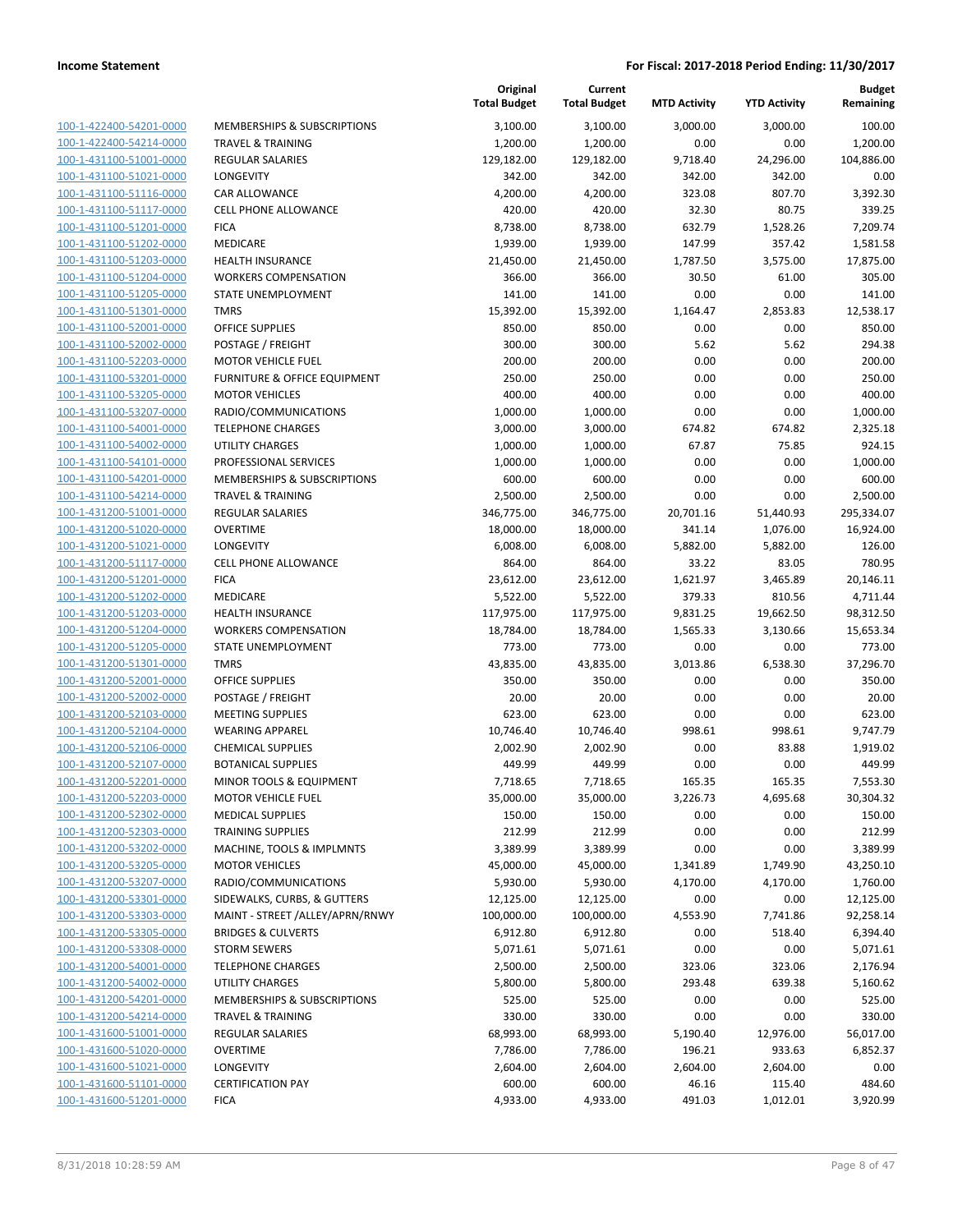| 100-1-431600-51202-0000                 |
|-----------------------------------------|
| 100-1-431600-51203-0000                 |
| 100-1-431600-51204-0000                 |
| 100-1-431600-51205-0000                 |
| <u>100-1-431600-51301-0000</u>          |
| 100-1-431600-52001-0000                 |
| 100-1-431600-52104-0000                 |
| 100-1-431600-52106-0000                 |
| 100-1-431600-52201-0000                 |
| 100-1-431600-52203-0000                 |
| 100-1-431600-53202-0000                 |
| $100 - 1$<br>-431600-53205-0000         |
| 100-1-431600-53207-0000                 |
| 100-1-431600-53303-0000                 |
| <u>100-1-431600-54001-0000</u>          |
| 100-1-431600-54002-0000                 |
| $100 - 1$<br>-431600-54214-0000         |
| 100-1-431700-51001-0000                 |
| 100-1-431700-51020-0000                 |
| 100-1-431700-51021-0000                 |
| 100-1-431700-51117-0000                 |
| $-431700 - 51201$<br>$100 - 1$<br>-0000 |
| 100-1-431700-51202-0000                 |
| 100-1-431700-51203-0000                 |
| 100-1-431700-51204-0000                 |
| 100-1-431700-51205-0000                 |
| 100-1-431700-51301-0000                 |
| 100-1-431700-52001-0000                 |
| 100-1-431700-52002-0000                 |
| 100-1-431700-52104-0000                 |
| 100-1-431700-52201-0000                 |
| -431700-52203-0000<br>$100 - 1$         |
| 100-1-431700-52303-0000                 |
| 100-1-431700-53201-0000                 |
| 100-1-431700-53205-0000                 |
| 100-1-431700-53207-0000                 |
| 100-1-431700-54001-0000                 |
| 100-1-431700-54002-0000                 |
| 100-1-431700-54201-0000                 |
| 100-1-431700-54212-0000                 |
| 100-1-431700-54214-0000                 |
| <u>100-1-431700-54410-0000</u>          |
| 100-1-441100-51001-0000                 |
| 100-1-441100-51020-0000                 |
| 100-1-441100-51021-0000                 |
| <u>100-1-441100-51102-0000</u>          |
| 100-1-441100-51201-0000                 |
| 100-1-441100-51202-0000                 |
| <u>100-1-441100-51203-0000</u>          |
| 100-1-441100-51204-0000                 |
| 100-1-441100-51205-0000                 |
| 100-1-441100-51301-0000                 |
| 100-1-441100-52001-0000                 |
| <u>100-1-441100-52002-0000</u>          |
| <u>100-1-441100-52005-0000</u>          |
| <u>100-1-441100-54001-0000</u>          |
| 100-1-441100-54002-0000                 |
| 100-1-441200-51001-0000                 |
| 100-1-441200-51021-0000                 |
|                                         |

|                         |                                 | Original<br><b>Total Budget</b> | Current<br><b>Total Budget</b> | <b>MTD Activity</b> | <b>YTD Activity</b> | <b>Budget</b><br>Remaining |
|-------------------------|---------------------------------|---------------------------------|--------------------------------|---------------------|---------------------|----------------------------|
| 100-1-431600-51202-0000 | MEDICARE                        | 1,154.00                        | 1,154.00                       | 114.84              | 236.69              | 917.31                     |
| 100-1-431600-51203-0000 | <b>HEALTH INSURANCE</b>         | 21,450.00                       | 21,450.00                      | 1,787.50            | 3,575.00            | 17,875.00                  |
| 100-1-431600-51204-0000 | <b>WORKERS COMPENSATION</b>     | 5,099.00                        | 5,099.00                       | 424.92              | 849.84              | 4,249.16                   |
| 100-1-431600-51205-0000 | STATE UNEMPLOYMENT              | 141.00                          | 141.00                         | 0.00                | 0.00                | 141.00                     |
| 100-1-431600-51301-0000 | <b>TMRS</b>                     | 9,158.00                        | 9,158.00                       | 898.50              | 1,859.10            | 7,298.90                   |
| 100-1-431600-52001-0000 | <b>OFFICE SUPPLIES</b>          | 240.40                          | 240.40                         | 0.00                | 0.00                | 240.40                     |
| 100-1-431600-52104-0000 | <b>WEARING APPAREL</b>          | 2,625.28                        | 2,625.28                       | 304.99              | 304.99              | 2,320.29                   |
| 100-1-431600-52106-0000 | <b>CHEMICAL SUPPLIES</b>        | 326.66                          | 326.66                         | 0.00                | 0.00                | 326.66                     |
| 100-1-431600-52201-0000 | MINOR TOOLS & EQUIPMENT         | 3,254.84                        | 3,254.84                       | 0.00                | 0.00                | 3,254.84                   |
| 100-1-431600-52203-0000 | <b>MOTOR VEHICLE FUEL</b>       | 4,000.00                        | 4,000.00                       | 325.52              | 487.68              | 3,512.32                   |
| 100-1-431600-53202-0000 | MACHINE, TOOLS & IMPLMNTS       | 1,148.96                        | 1,148.96                       | 0.00                | 0.00                | 1,148.96                   |
| 100-1-431600-53205-0000 | <b>MOTOR VEHICLES</b>           | 3,500.00                        | 3,500.00                       | 287.16              | 514.74              | 2,985.26                   |
| 100-1-431600-53207-0000 | RADIO/COMMUNICATIONS            | 1,400.00                        | 1,400.00                       | 0.00                | 0.00                | 1,400.00                   |
| 100-1-431600-53303-0000 | MAINT - STREET /ALLEY/APRN/RNWY | 34,747.95                       | 34,747.95                      | 1,115.85            | 1,115.85            | 33,632.10                  |
| 100-1-431600-54001-0000 | <b>TELEPHONE CHARGES</b>        | 1,500.00                        | 1,500.00                       | 137.54              | 137.54              | 1,362.46                   |
| 100-1-431600-54002-0000 | <b>UTILITY CHARGES</b>          | 330,000.00                      | 330,000.00                     | 26,010.09           | 51,295.28           | 278,704.72                 |
| 100-1-431600-54214-0000 | <b>TRAVEL &amp; TRAINING</b>    | 395.00                          | 395.00                         | 0.00                | 0.00                | 395.00                     |
| 100-1-431700-51001-0000 | <b>REGULAR SALARIES</b>         | 106,361.00                      | 106,361.00                     | 8,501.61            | 20,504.01           | 85,856.99                  |
| 100-1-431700-51020-0000 | <b>OVERTIME</b>                 | 329.00                          | 329.00                         | 0.00                | 0.00                | 329.00                     |
| 100-1-431700-51021-0000 | LONGEVITY                       | 1,722.00                        | 1,722.00                       | 1,722.00            | 1,722.00            | 0.00                       |
| 100-1-431700-51117-0000 | CELL PHONE ALLOWANCE            | 864.00                          | 864.00                         | 32.30               | 80.75               | 783.25                     |
| 100-1-431700-51201-0000 | <b>FICA</b>                     | 6,736.00                        | 6,736.00                       | 586.50              | 1,278.51            | 5,457.49                   |
| 100-1-431700-51202-0000 | MEDICARE                        | 1,575.00                        | 1,575.00                       | 137.17              | 299.02              | 1,275.98                   |
| 100-1-431700-51203-0000 | <b>HEALTH INSURANCE</b>         | 21,450.00                       | 21,450.00                      | 1,787.50            | 3,575.00            | 17,875.00                  |
| 100-1-431700-51204-0000 | <b>WORKERS COMPENSATION</b>     | 674.00                          | 674.00                         | 56.17               | 112.34              | 561.66                     |
| 100-1-431700-51205-0000 | STATE UNEMPLOYMENT              | 141.00                          | 141.00                         | 0.00                | 0.00                | 141.00                     |
| 100-1-431700-51301-0000 | <b>TMRS</b>                     | 12,506.00                       | 12,506.00                      | 1,090.72            | 2,438.02            | 10,067.98                  |
| 100-1-431700-52001-0000 | <b>OFFICE SUPPLIES</b>          | 2,400.00                        | 2,400.00                       | 0.00                | $-25.42$            | 2,425.42                   |
| 100-1-431700-52002-0000 | POSTAGE / FREIGHT               | 100.00                          | 100.00                         | 0.00                | 0.00                | 100.00                     |
| 100-1-431700-52104-0000 | <b>WEARING APPAREL</b>          | 850.00                          | 850.00                         | 209.98              | 209.98              | 640.02                     |
| 100-1-431700-52201-0000 | MINOR TOOLS & EQUIPMENT         | 500.00                          | 500.00                         | 280.96              | 280.96              | 219.04                     |
| 100-1-431700-52203-0000 | <b>MOTOR VEHICLE FUEL</b>       | 3,200.00                        | 3,200.00                       | 329.36              | 490.96              | 2,709.04                   |
| 100-1-431700-52303-0000 | <b>TRAINING SUPPLIES</b>        | 150.00                          | 150.00                         | 0.00                | 0.00                | 150.00                     |
| 100-1-431700-53201-0000 | FURNITURE & OFFICE EQUIPMENT    | 800.00                          | 800.00                         | 0.00                | 0.00                | 800.00                     |
| 100-1-431700-53205-0000 | <b>MOTOR VEHICLES</b>           | 1,100.00                        | 1,100.00                       | 0.00                | 0.00                | 1,100.00                   |
| 100-1-431700-53207-0000 | RADIO/COMMUNICATIONS            | 200.00                          | 200.00                         | 0.00                | 0.00                | 200.00                     |
| 100-1-431700-54001-0000 | <b>TELEPHONE CHARGES</b>        | 1,400.00                        | 1,400.00                       | 203.80              | 203.80              | 1,196.20                   |
| 100-1-431700-54002-0000 | <b>UTILITY CHARGES</b>          | 1,000.00                        | 1,000.00                       | 67.88               | 75.85               | 924.15                     |
| 100-1-431700-54201-0000 | MEMBERSHIPS & SUBSCRIPTIONS     | 600.00                          | 600.00                         | 0.00                | 0.00                | 600.00                     |
| 100-1-431700-54212-0000 | PRINTING                        | 200.00                          | 200.00                         | 0.00                | 0.00                | 200.00                     |
| 100-1-431700-54214-0000 | <b>TRAVEL &amp; TRAINING</b>    | 700.00                          | 700.00                         | 275.00              | 275.00              | 425.00                     |
| 100-1-431700-54410-0000 | PERMITS/FEES                    | 200.00                          | 200.00                         | 0.00                | 0.00                | 200.00                     |
| 100-1-441100-51001-0000 | REGULAR SALARIES                | 60,912.00                       | 60,912.00                      | 4,581.93            | 11,554.81           | 49,357.19                  |
| 100-1-441100-51020-0000 | <b>OVERTIME</b>                 | 1,031.00                        | 1,031.00                       | 74.52               | 74.52               | 956.48                     |
| 100-1-441100-51021-0000 | LONGEVITY                       | 618.00                          | 618.00                         | 618.00              | 618.00              | 0.00                       |
| 100-1-441100-51102-0000 | <b>BILINGUAL PAY</b>            | 1,200.00                        | 1,200.00                       | 92.32               | 230.80              | 969.20                     |
| 100-1-441100-51201-0000 | <b>FICA</b>                     | 3,953.00                        | 3,953.00                       | 322.46              | 732.52              | 3,220.48                   |
| 100-1-441100-51202-0000 | MEDICARE                        | 925.00                          | 925.00                         | 75.41               | 171.30              | 753.70                     |
| 100-1-441100-51203-0000 | <b>HEALTH INSURANCE</b>         | 21,450.00                       | 21,450.00                      | 1,787.50            | 3,575.00            | 17,875.00                  |
| 100-1-441100-51204-0000 | <b>WORKERS COMPENSATION</b>     | 174.00                          | 174.00                         | 14.50               | 29.00               | 145.00                     |
| 100-1-441100-51205-0000 | STATE UNEMPLOYMENT              | 141.00                          | 141.00                         | 0.00                | 0.00                | 141.00                     |
| 100-1-441100-51301-0000 | <b>TMRS</b>                     | 7,339.00                        | 7,339.00                       | 600.01              | 1,395.06            | 5,943.94                   |
| 100-1-441100-52001-0000 | <b>OFFICE SUPPLIES</b>          | 3,000.00                        | 3,000.00                       | 109.99              | 109.99              | 2,890.01                   |
| 100-1-441100-52002-0000 | POSTAGE / FREIGHT               | 800.00                          | 800.00                         | 16.01               | 110.41              | 689.59                     |
| 100-1-441100-52005-0000 | PRINTED MATERIALS               | 285.00                          | 285.00                         | 0.00                | 0.00                | 285.00                     |
| 100-1-441100-54001-0000 | <b>TELEPHONE CHARGES</b>        | 2,500.00                        | 2,500.00                       | 215.20              | 215.20              | 2,284.80                   |
| 100-1-441100-54002-0000 | UTILITY CHARGES                 | 1,000.00                        | 1,000.00                       | 67.87               | 75.84               | 924.16                     |
| 100-1-441200-51001-0000 | <b>REGULAR SALARIES</b>         | 42,770.00                       | 42,770.00                      | 3,218.08            | 8,045.20            | 34,724.80                  |
| 100-1-441200-51021-0000 | LONGEVITY                       | 222.00                          | 222.00                         | 222.00              | 222.00              | 0.00                       |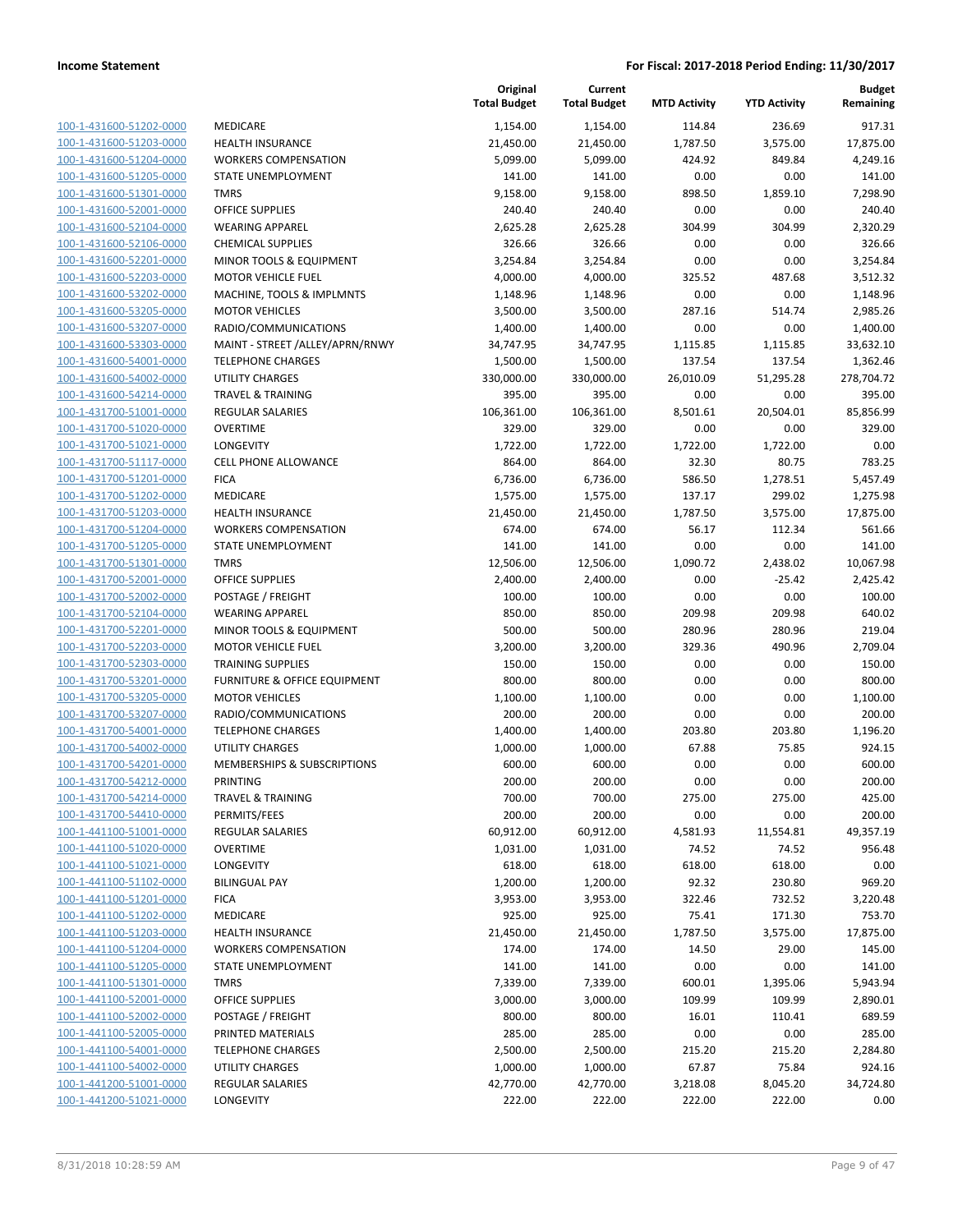|                                                    |                                                       | Original<br><b>Total Budget</b> | Current<br><b>Total Budget</b> | <b>MTD Activity</b> | <b>YTD Activity</b> | <b>Budget</b><br>Remaining |
|----------------------------------------------------|-------------------------------------------------------|---------------------------------|--------------------------------|---------------------|---------------------|----------------------------|
| 100-1-441200-51201-0000                            | <b>FICA</b>                                           | 2,767.00                        | 2,767.00                       | 202.05              | 467.64              | 2,299.36                   |
| 100-1-441200-51202-0000                            | MEDICARE                                              | 647.00                          | 647.00                         | 47.25               | 109.35              | 537.65                     |
| 100-1-441200-51203-0000                            | <b>HEALTH INSURANCE</b>                               | 10,725.00                       | 10,725.00                      | 893.75              | 1,787.50            | 8,937.50                   |
| 100-1-441200-51204-0000                            | <b>WORKERS COMPENSATION</b>                           | 277.00                          | 277.00                         | 23.08               | 46.16               | 230.84                     |
| 100-1-441200-51205-0000                            | <b>STATE UNEMPLOYMENT</b>                             | 70.00                           | 70.00                          | 0.00                | 0.00                | 70.00                      |
| 100-1-441200-51301-0000                            | <b>TMRS</b>                                           | 5,136.00                        | 5,136.00                       | 384.60              | 924.27              | 4,211.73                   |
| 100-1-441200-52102-0000                            | <b>BOOKS / REF SUPPLIES</b>                           | 500.00                          | 500.00                         | 0.00                | 0.00                | 500.00                     |
| 100-1-441200-52104-0000                            | <b>WEARING APPAREL</b>                                | 500.04                          | 500.04                         | 0.00                | 0.00                | 500.04                     |
| 100-1-441200-54201-0000                            | <b>MEMBERSHIPS &amp; SUBSCRIPTIONS</b>                | 250.00                          | 250.00                         | 0.00                | 0.00                | 250.00                     |
| 100-1-441200-54214-0000                            | <b>TRAVEL &amp; TRAINING</b>                          | 250.00                          | 250.00                         | 85.00               | 85.00               | 165.00                     |
| 100-1-441300-51001-0000                            | REGULAR SALARIES                                      | 252,387.00                      | 252,387.00                     | 18,948.74           | 47,532.18           | 204,854.82                 |
| 100-1-441300-51020-0000                            | <b>OVERTIME</b>                                       | 0.00                            | 0.00                           | 60.93               | 60.93               | $-60.93$                   |
| 100-1-441300-51021-0000                            | LONGEVITY                                             | 2,256.00                        | 2,256.00                       | 2,256.00            | 2,256.00            | 0.00                       |
| 100-1-441300-51101-0000                            | <b>CERTIFICATION PAY</b>                              | 1,800.00                        | 1,800.00                       | 138.46              | 346.15              | 1,453.85                   |
| 100-1-441300-51117-0000                            | <b>CELL PHONE ALLOWANCE</b>                           | 1,824.00                        | 1,824.00                       | 98.74               | 246.85              | 1,577.15                   |
| 100-1-441300-51201-0000                            | <b>FICA</b>                                           | 15,994.00                       | 15,994.00                      | 1,321.77            | 3,080.21            | 12,913.79                  |
| 100-1-441300-51202-0000                            | MEDICARE                                              | 3,740.00                        | 3,740.00                       | 309.12              | 720.37              | 3,019.63                   |
| 100-1-441300-51203-0000                            | <b>HEALTH INSURANCE</b>                               | 53,625.00                       | 53,625.00                      | 4,468.75            | 8,937.50            | 44,687.50                  |
| 100-1-441300-51204-0000                            | <b>WORKERS COMPENSATION</b>                           | 1,651.00                        | 1,651.00                       | 137.57              | 275.14              | 1,375.86                   |
| 100-1-441300-51205-0000                            | STATE UNEMPLOYMENT                                    | 352.00                          | 352.00                         | 0.00                | 0.00                | 352.00                     |
| 100-1-441300-51301-0000<br>100-1-441300-52002-0000 | <b>TMRS</b>                                           | 29,691.00                       | 29,691.00                      | 2,404.05            | 5,639.51            | 24,051.49                  |
|                                                    | POSTAGE / FREIGHT<br>PRINTED MATERIALS                | 6,000.00                        | 6,000.00                       | 259.66              | 489.00              | 5,511.00                   |
| 100-1-441300-52005-0000<br>100-1-441300-52102-0000 |                                                       | 500.00                          | 500.00                         | 0.00                | 0.00                | 500.00                     |
|                                                    | <b>BOOKS / REF SUPPLIES</b><br><b>WEARING APPAREL</b> | 1,500.00                        | 1,500.00                       | 0.00<br>0.00        | 68.50<br>0.00       | 1,431.50                   |
| 100-1-441300-52104-0000<br>100-1-441300-52201-0000 | MINOR TOOLS & EQUIPMENT                               | 2,400.00<br>500.00              | 2,400.00<br>500.00             | 0.00                | 0.00                | 2,400.00<br>500.00         |
| 100-1-441300-52203-0000                            | <b>MOTOR VEHICLE FUEL</b>                             | 4,500.00                        | 4,500.00                       | 377.39              | 643.75              | 3,856.25                   |
| 100-1-441300-53205-0000                            | <b>MOTOR VEHICLES</b>                                 | 2,500.00                        | 2,500.00                       | 95.62               | 95.62               | 2,404.38                   |
| 100-1-441300-54001-0000                            | <b>TELEPHONE CHARGES</b>                              | 7,200.00                        | 7,200.00                       | 589.08              | 623.75              | 6,576.25                   |
| 100-1-441300-54002-0000                            | <b>UTILITY CHARGES</b>                                | 1,000.00                        | 1,000.00                       | 67.87               | 75.84               | 924.16                     |
| 100-1-441300-54201-0000                            | MEMBERSHIPS & SUBSCRIPTIONS                           | 750.00                          | 750.00                         | 0.00                | 110.00              | 640.00                     |
| 100-1-441300-54214-0000                            | <b>TRAVEL &amp; TRAINING</b>                          | 4,000.00                        | 4,000.00                       | 0.00                | 0.00                | 4,000.00                   |
| 100-1-441300-54410-0000                            | PERMITS/FEES                                          | 15,000.00                       | 15,000.00                      | 541.00              | 541.00              | 14,459.00                  |
| 100-1-443200-51001-0000                            | REGULAR SALARIES                                      | 152,236.00                      | 152,236.00                     | 12,242.69           | 29,483.37           | 122,752.63                 |
| 100-1-443200-51020-0000                            | <b>OVERTIME</b>                                       | 6,120.00                        | 6,120.00                       | 777.88              | 1,769.31            | 4,350.69                   |
| 100-1-443200-51021-0000                            | LONGEVITY                                             | 6,240.00                        | 6,240.00                       | 6,198.00            | 6,198.00            | 42.00                      |
| 100-1-443200-51117-0000                            | <b>CELL PHONE ALLOWANCE</b>                           | 432.00                          | 432.00                         | 33.22               | 83.05               | 348.95                     |
| 100-1-443200-51201-0000                            | <b>FICA</b>                                           | 10,172.00                       | 10,172.00                      | 1,130.51            | 2,142.49            | 8,029.51                   |
| 100-1-443200-51202-0000                            | <b>MEDICARE</b>                                       | 2,379.00                        | 2,379.00                       | 264.39              | 501.06              | 1,877.94                   |
| 100-1-443200-51203-0000                            | <b>HEALTH INSURANCE</b>                               | 42,900.00                       | 42,900.00                      | 3,575.00            | 7,150.00            | 35,750.00                  |
| 100-1-443200-51204-0000                            | <b>WORKERS COMPENSATION</b>                           | 5,666.00                        | 5,666.00                       | 472.17              | 944.34              | 4,721.66                   |
| 100-1-443200-51205-0000                            | STATE UNEMPLOYMENT                                    | 352.00                          | 352.00                         | 0.40                | 0.40                | 351.60                     |
| 100-1-443200-51301-0000                            | <b>TMRS</b>                                           | 18,883.00                       | 18,883.00                      | 2,067.19            | 4,111.09            | 14,771.91                  |
| 100-1-443200-52001-0000                            | <b>OFFICE SUPPLIES</b>                                | 1,120.00                        | 1,120.00                       | 0.00                | 0.00                | 1,120.00                   |
| 100-1-443200-52002-0000                            | POSTAGE / FREIGHT                                     | 40.00                           | 40.00                          | 0.00                | 0.00                | 40.00                      |
| 100-1-443200-52101-0000                            | <b>JANITORIAL SUPPLIES</b>                            | 2,000.00                        | 2,000.00                       | 109.53              | 166.28              | 1,833.72                   |
| 100-1-443200-52104-0000                            | <b>WEARING APPAREL</b>                                | 1,800.00                        | 1,800.00                       | 0.00                | 0.00                | 1,800.00                   |
| 100-1-443200-52106-0000                            | <b>CHEMICAL SUPPLIES</b>                              | 18,000.00                       | 18,000.00                      | 3,264.22            | 3,264.22            | 14,735.78                  |
| 100-1-443200-52108-0000                            | <b>MENAGERIE SUPPLIES</b>                             | 7,500.00                        | 7,500.00                       | 739.12              | 768.71              | 6,731.29                   |
| 100-1-443200-52201-0000                            | MINOR TOOLS & EQUIPMENT                               | 1,000.00                        | 1,000.00                       | 0.00                | 0.00                | 1,000.00                   |
| 100-1-443200-52203-0000                            | <b>MOTOR VEHICLE FUEL</b>                             | 6,500.00                        | 6,500.00                       | 462.53              | 737.68              | 5,762.32                   |
| 100-1-443200-53202-0000                            | MACHINE, TOOLS & IMPLMNTS                             | 1,500.00                        | 1,500.00                       | 0.00                | 0.00                | 1,500.00                   |
| 100-1-443200-53205-0000                            | <b>MOTOR VEHICLES</b>                                 | 2,500.00                        | 2,500.00                       | 0.00                | 0.00                | 2,500.00                   |
| 100-1-443200-53207-0000                            | RADIO/COMMUNICATIONS                                  | 300.00                          | 300.00                         | 0.00                | 0.00                | 300.00                     |
| 100-1-443200-54001-0000                            | <b>TELEPHONE CHARGES</b>                              | 2,400.00                        | 2,400.00                       | 330.26              | 330.26              | 2,069.74                   |
| 100-1-443200-54002-0000                            | UTILITY CHARGES                                       | 33,000.00                       | 33,000.00                      | 2,568.45            | 5,420.77            | 27,579.23                  |
| 100-1-443200-54107-0000                            | MEDICAL                                               | 2,500.00                        | 2,500.00                       | 0.00                | 0.00                | 2,500.00                   |
| 100-1-443200-54108-0000                            | <b>VETERINARY SERVICES</b>                            | 1,000.00                        | 1,000.00                       | 1,533.00            | $-1,377.00$         | 2,377.00                   |
| 100-1-443200-54214-0000                            | <b>TRAVEL &amp; TRAINING</b>                          | 600.00                          | 600.00                         | 0.00                | 0.00                | 600.00                     |
|                                                    |                                                       |                                 |                                |                     |                     |                            |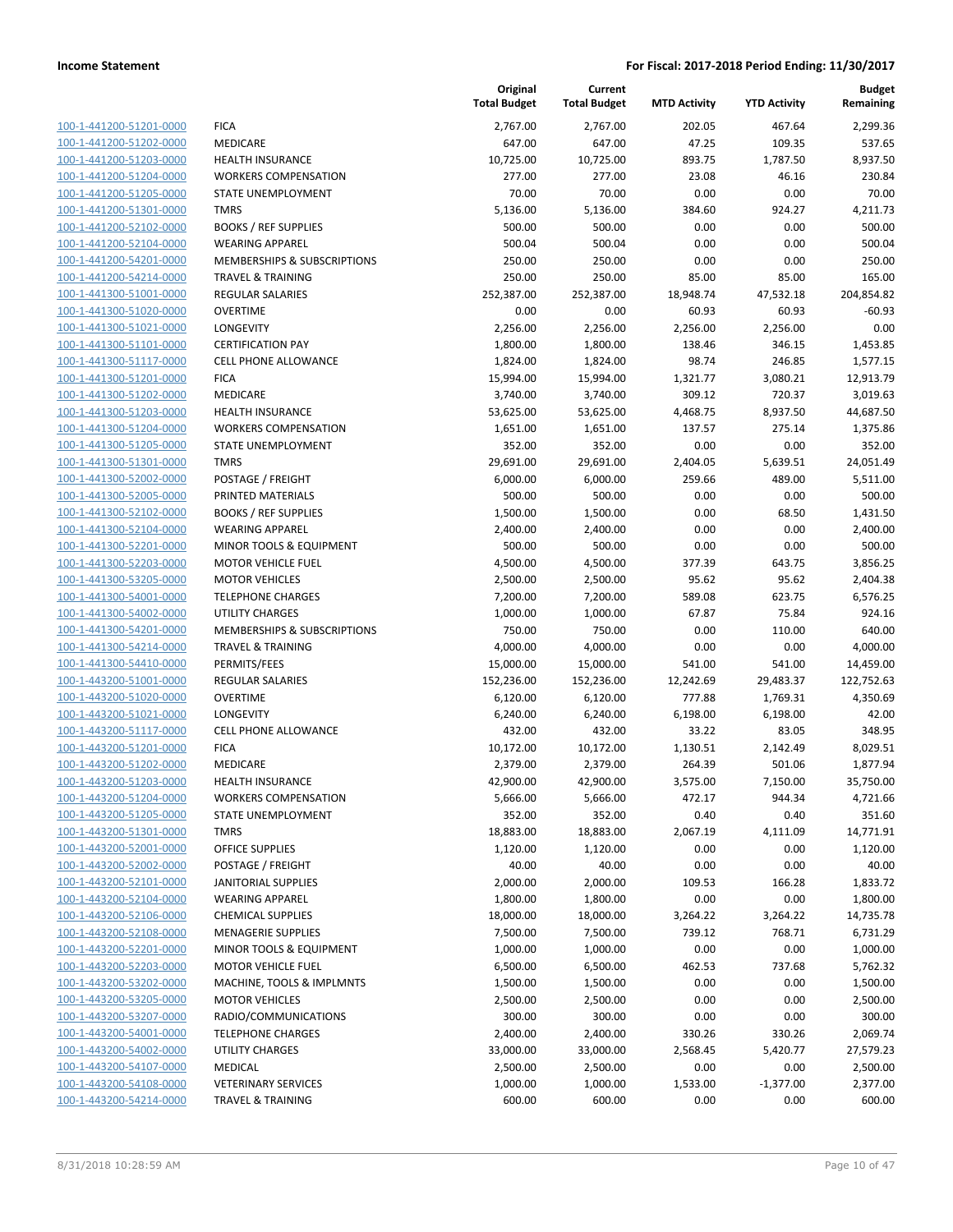|                                                    |                                               | Original<br><b>Total Budget</b> | Current<br><b>Total Budget</b> | <b>MTD Activity</b>   | <b>YTD Activity</b>    | Budget<br>Remaining     |
|----------------------------------------------------|-----------------------------------------------|---------------------------------|--------------------------------|-----------------------|------------------------|-------------------------|
| 100-1-451100-51001-0000                            | <b>REGULAR SALARIES</b>                       | 483,189.00                      | 483,189.00                     | 34,466.88             | 85,956.20              | 397,232.80              |
| 100-1-451100-51020-0000                            | <b>OVERTIME</b>                               | 15,011.00                       | 15,011.00                      | 797.80                | 1,547.22               | 13,463.78               |
| 100-1-451100-51021-0000                            | <b>LONGEVITY</b>                              | 6,502.00                        | 6,502.00                       | 5,392.00              | 5,392.00               | 1,110.00                |
| 100-1-451100-51101-0000                            | <b>CERTIFICATION PAY</b>                      | 3,600.00                        | 3,600.00                       | 184.62                | 461.55                 | 3,138.45                |
| 100-1-451100-51102-0000                            | <b>BILINGUAL PAY</b>                          | 600.00                          | 600.00                         | 0.00                  | 0.00                   | 600.00                  |
| 100-1-451100-51116-0000                            | CAR ALLOWANCE                                 | 2,400.00                        | 2,400.00                       | 184.62                | 461.55                 | 1,938.45                |
| 100-1-451100-51117-0000                            | <b>CELL PHONE ALLOWANCE</b>                   | 1,632.00                        | 2,832.00                       | 171.70                | 429.25                 | 2,402.75                |
| 100-1-451100-51201-0000                            | <b>FICA</b>                                   | 31,885.00                       | 31,885.00                      | 2,518.49              | 5,763.35               | 26,121.65               |
| 100-1-451100-51202-0000                            | MEDICARE                                      | 7,457.00                        | 7,457.00                       | 589.00                | 1,347.88               | 6,109.12                |
| 100-1-451100-51203-0000                            | HEALTH INSURANCE                              | 123,338.00                      | 123,338.00                     | 10,278.17             | 20,556.34              | 102,781.66              |
| 100-1-451100-51204-0000                            | <b>WORKERS COMPENSATION</b>                   | 12,019.00                       | 12,019.00                      | 1,001.58              | 2,003.16               | 10,015.84               |
| 100-1-451100-51205-0000                            | STATE UNEMPLOYMENT                            | 1,359.00                        | 1,359.00                       | 4.90                  | 15.59                  | 1,343.41                |
| 100-1-451100-51301-0000                            | <b>TMRS</b>                                   | 53,157.00                       | 53,157.00                      | 4,605.94              | 10,582.53              | 42,574.47               |
| 100-1-451100-52001-0000                            | <b>OFFICE SUPPLIES</b>                        | 500.00                          | 500.00                         | 105.48                | 105.48                 | 394.52                  |
| 100-1-451100-52002-0000                            | POSTAGE / FREIGHT                             | 1,000.00                        | 1,000.00                       | 0.00                  | 0.67                   | 999.33                  |
| 100-1-451100-52101-0000                            | <b>JANITORIAL SUPPLIES</b>                    | 7,060.00                        | 7,060.00                       | 254.63                | 434.77                 | 6,625.23                |
| 100-1-451100-52104-0000                            | <b>WEARING APPAREL</b>                        | 10,600.00                       | 10,600.00                      | 1,341.81              | 1,341.81               | 9,258.19                |
| 100-1-451100-52106-0000                            | <b>CHEMICAL SUPPLIES</b>                      | 9,700.00                        | 6,700.00                       | 0.00                  | 0.00                   | 6,700.00                |
| 100-1-451100-52107-0000                            | <b>BOTANICAL SUPPLIES</b>                     | 12,500.00                       | 9,900.00                       | 12.97                 | 12.97                  | 9,887.03                |
| 100-1-451100-52201-0000                            | MINOR TOOLS & EQUIPMENT                       | 11,250.00                       | 11,250.00                      | 863.18                | 676.23                 | 10,573.77               |
| 100-1-451100-52203-0000                            | <b>MOTOR VEHICLE FUEL</b>                     | 30,000.00                       | 30,000.00                      | 1,301.78              | 2,509.83               | 27,490.17               |
| 100-1-451100-52401-0000                            | RECREATIONAL SUPPLIES                         | 500.00                          | 600.00                         | 51.75                 | 51.75                  | 548.25                  |
| 100-1-451100-53201-0000                            | <b>FURNITURE &amp; OFFICE EQUIPMENT</b>       | 522.00                          | 599.88                         | 0.00                  | 0.00                   | 599.88                  |
| 100-1-451100-53202-0000                            | MACHINE, TOOLS & IMPLMNTS                     | 4,560.00                        | 4,560.00                       | 0.00                  | 0.00                   | 4,560.00                |
| 100-1-451100-53205-0000                            | <b>MOTOR VEHICLES</b>                         | 16,000.00                       | 15,922.12                      | 1,434.75              | 1,668.83               | 14,253.29               |
| 100-1-451100-53207-0000                            | RADIO/COMMUNICATIONS                          | 1,320.00                        | 1,370.00                       | 0.00                  | 0.00                   | 1,370.00                |
| 100-1-451100-53402-0000                            | <b>BUILDING MAINTENANCE</b>                   | 850.00                          | 850.00                         | 812.63                | 812.63                 | 37.37                   |
| 100-1-451100-53707-0000                            | <b>MAINT - GROUNDS</b>                        | 17,385.00                       | 17,385.00                      | 606.74                | 606.74                 | 16,778.26               |
| 100-1-451100-53708-0000                            | <b>ATHLETIC FIELDS</b>                        | 18,485.00                       | 18,485.00                      | 601.95                | 6,131.95               | 12,353.05               |
| 100-1-451100-53709-0000                            | <b>SWIMMING POOL</b>                          | 0.00                            | 0.00                           | 0.00                  | 25.98                  | $-25.98$                |
| 100-1-451100-53710-0000                            | PARK IMPROVEMENTS                             | 12,000.00                       | 12,000.00                      | 1,420.01              | 1,420.01               | 10,579.99               |
| 100-1-451100-54001-0000                            | <b>TELEPHONE CHARGES</b>                      | 4,000.00                        | 7,000.00                       | 849.78                | 1,026.73               | 5,973.27                |
| 100-1-451100-54002-0000                            | <b>UTILITY CHARGES</b>                        | 160,000.00                      | 160,000.00                     | 11,961.91             | 28,256.68              | 131,743.32              |
| 100-1-451100-54201-0000                            | MEMBERSHIPS & SUBSCRIPTIONS                   | 1,492.50                        | 1,492.50                       | 0.00                  | 0.00                   | 1,492.50                |
| 100-1-451100-54211-0000                            | ADVERTISING                                   | 3,900.00                        | 4,700.00                       | 261.60                | 261.60                 | 4,438.40                |
| 100-1-451100-54214-0000                            | <b>TRAVEL &amp; TRAINING</b>                  | 1,000.00                        | 1,200.00                       | 0.00                  | 0.00<br>9,884.90       | 1,200.00                |
| 100-1-451100-54301-0000                            | SPECIAL EVENTS<br><b>CEMETERY MAINTENANCE</b> | 38,750.00                       | 39,000.00                      | 3,264.90              |                        | 29,115.10               |
| 100-1-451100-54409-0000<br>100-1-455100-51001-0000 | <b>REGULAR SALARIES</b>                       | 72,000.00<br>314,484.00         | 72,000.00<br>314,484.00        | 6,038.00<br>23,593.62 | 11,538.00<br>58,006.69 | 60,462.00<br>256,477.31 |
| 100-1-455100-51021-0000                            | LONGEVITY                                     | 2,850.00                        | 2,850.00                       | 2,520.00              | 2,520.00               | 330.00                  |
| 100-1-455100-51116-0000                            | CAR ALLOWANCE                                 | 3,600.00                        | 3,600.00                       | 0.00                  | 0.00                   | 3,600.00                |
| 100-1-455100-51117-0000                            | <b>CELL PHONE ALLOWANCE</b>                   | 432.00                          | 432.00                         | 32.30                 | 80.75                  | 351.25                  |
| 100-1-455100-51201-0000                            | <b>FICA</b>                                   | 19,912.00                       | 19,912.00                      | 1,591.80              | 3,641.77               | 16,270.23               |
| 100-1-455100-51202-0000                            | MEDICARE                                      | 4,657.00                        | 4,657.00                       | 372.28                | 851.70                 | 3,805.30                |
| 100-1-455100-51203-0000                            | <b>HEALTH INSURANCE</b>                       | 41,875.00                       | 41,875.00                      | 3,489.58              | 6,979.16               | 34,895.84               |
| 100-1-455100-51204-0000                            | <b>WORKERS COMPENSATION</b>                   | 999.00                          | 999.00                         | 83.25                 | 166.50                 | 832.50                  |
| 100-1-455100-51205-0000                            | <b>STATE UNEMPLOYMENT</b>                     | 816.00                          | 816.00                         | 3.37                  | 6.57                   | 809.43                  |
| 100-1-455100-51301-0000                            | <b>TMRS</b>                                   | 28,281.00                       | 28,281.00                      | 2,383.07              | 5,669.03               | 22,611.97               |
| 100-1-455100-52001-0000                            | <b>OFFICE SUPPLIES</b>                        | 2,968.00                        | 2,968.00                       | 154.10                | 240.10                 | 2,727.90                |
| 100-1-455100-52002-0000                            | POSTAGE / FREIGHT                             | 110.00                          | 110.00                         | 0.00                  | 0.00                   | 110.00                  |
| 100-1-455100-52004-0000                            | <b>COMPUTER SUPPLIES</b>                      | 75.00                           | 75.00                          | 0.00                  | 0.00                   | 75.00                   |
| 100-1-455100-52005-0000                            | PRINTED MATERIALS                             | 48.00                           | 48.00                          | 0.00                  | 0.00                   | 48.00                   |
| 100-1-455100-52115-0000                            | <b>CATALOGING SUPPLIES</b>                    | 800.00                          | 800.00                         | 69.85                 | 69.85                  | 730.15                  |
| 100-1-455100-52201-0000                            | MINOR TOOLS & EQUIPMENT                       | 75.00                           | 75.00                          | 0.00                  | 0.00                   | 75.00                   |
| 100-1-455100-52402-0000                            | <b>BASIC PROGRAM EXPENSE</b>                  | 3,000.00                        | 3,000.00                       | 201.56                | 201.56                 | 2,798.44                |
| 100-1-455100-53201-0000                            | <b>FURNITURE &amp; OFFICE EQUIPMENT</b>       | 909.50                          | 909.50                         | 0.00                  | 0.00                   | 909.50                  |
| 100-1-455100-54001-0000                            | <b>TELEPHONE CHARGES</b>                      | 5,000.00                        | 5,000.00                       | 905.35                | 974.69                 | 4,025.31                |
| 100-1-455100-54002-0000                            | <b>UTILITY CHARGES</b>                        | 45,500.00                       | 45,500.00                      | 3,777.60              | 7,321.36               | 38,178.64               |
| 100-1-455100-54201-0000                            | MEMBERSHIPS & SUBSCRIPTIONS                   | 9,320.00                        | 9,320.00                       | 0.00                  | 3,389.00               | 5,931.00                |
|                                                    |                                               |                                 |                                |                       |                        |                         |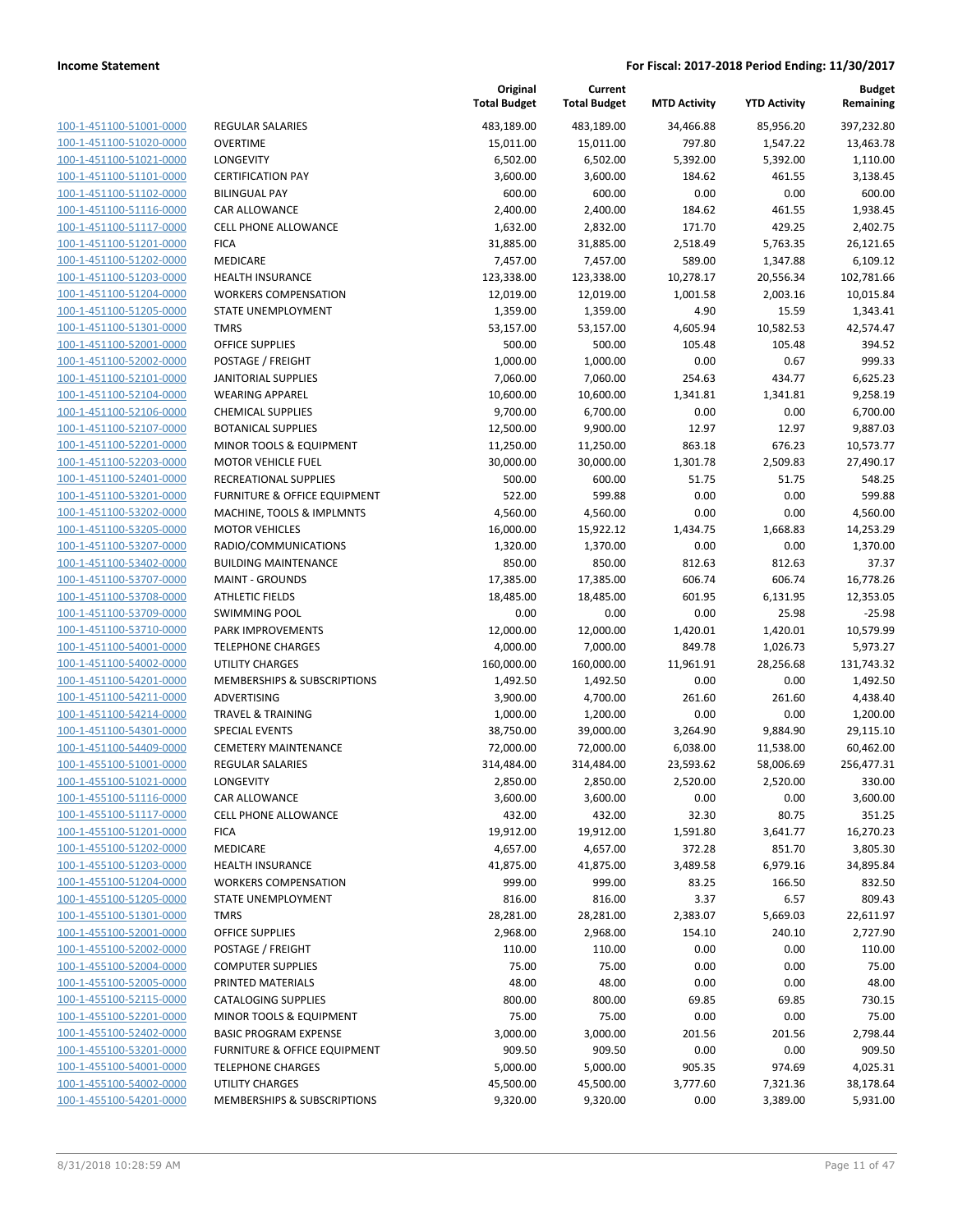| 100-1-455100-54202-0000                            | LIBRAR'                        |
|----------------------------------------------------|--------------------------------|
| 100-1-455100-54214-0000                            | <b>TRAVEL</b>                  |
| 100-1-455100-55203-0000                            | <b>FURNIT</b>                  |
| 100-1-455100-55211-0000                            | <b>BOOKS</b>                   |
| 100-1-456100-51001-0000                            | <b>REGULA</b>                  |
| 100-1-456100-51021-0000                            | <b>LONGEY</b>                  |
| 100-1-456100-51116-0000                            | <b>CAR ALI</b>                 |
| 100-1-456100-51117-0000                            | CELL PH                        |
| 100-1-456100-51201-0000                            | <b>FICA</b>                    |
| 100-1-456100-51202-0000                            | <b>MEDICA</b>                  |
| 100-1-456100-51203-0000                            | <b>HEALTH</b>                  |
| 100-1-456100-51204-0000                            | <b>WORKE</b>                   |
| 100-1-456100-51205-0000                            | <b>STATE L</b>                 |
| 100-1-456100-51301-0000                            | <b>TMRS</b>                    |
| 100-1-456100-52001-0000                            | <b>OFFICE</b>                  |
| 100-1-456100-52002-0000                            | <b>POSTAC</b>                  |
| 100-1-456100-52005-0000                            | <b>PRINTEI</b>                 |
| 100-1-456100-52103-0000                            | <b>MEETIN</b>                  |
| 100-1-456100-54001-0000                            | <b>TELEPH</b>                  |
| 100-1-456100-54201-0000                            | <b>MEMBE</b>                   |
| 100-1-456100-54205-0000                            | <b>BUSINE</b>                  |
| 100-1-456100-54211-0000                            | <b>ADVERT</b>                  |
| 100-1-456100-54214-0000                            | <b>TRAVEL</b>                  |
| 100-1-456100-54301-0000                            | SPECIAL                        |
| 100-1-480000-52003-0000                            | <b>COPIER</b>                  |
| 100-1-480000-52006-0000                            | <b>COPIER</b>                  |
| 100-1-480000-54002-0000                            | UTILITY                        |
| 100-1-480000-54105-0000                            | <b>MARKE</b>                   |
| 100-1-480000-54201-0000                            | <b>MEMBE</b>                   |
| 100-1-480000-54904-0000                            | <b>POSTAC</b>                  |
| 100-1-480000-54905-0000                            | <b>MAIL M</b><br><b>MAIL M</b> |
| 100-1-480000-54906-0000<br>100-1-480000-56309-0000 | PAYOU <sup>-</sup>             |
| 100-1-480000-57005-0000                            | <b>ACCRUI</b>                  |
| 100-1-480000-57007-0000                            | <b>COMM</b>                    |
| 100-1-480000-57008-0000                            | <b>BANK C</b>                  |
| 100-1-480000-57015-0000                            | <b>CONTIN</b>                  |
| 100-1-491000-58040-0000                            | XFR - GI                       |
| 100-1-491000-58204-0000                            | XFR-VI                         |
| 100-1-495000-58702-0000                            | CA - GE                        |
| 100-1-495000-58703-0000                            | CA - PU                        |
| 100-1-495000-58704-0000                            | CA - PU                        |
| 100-1-495000-58705-0000                            | CA - CO                        |
| 100-1-495000-58706-0000                            | CA - PA                        |
| <u>100-1-495000-58712-0000</u>                     | CA - GE                        |
| 100-1-495000-58713-0000                            | CA - PU                        |
| 100-1-495000-58714-0000                            | CA - PU                        |
| 100-1-495000-58715-0000                            | CA - CO                        |
| 100-1-495000-58716-0000                            | CA - PA                        |
| 100-1-495000-58722-0000                            | CA - GE                        |
| 100-1-495000-58723-0000                            | CA - PU                        |
| 100-1-495000-58724-0000                            | CA - PU                        |
| 100-1-495000-58725-0000                            | CA - CO                        |
| 100-1-495000-58726-0000                            | CA - PA                        |
|                                                    |                                |
|                                                    |                                |

|                                                               |                                             | Original<br><b>Total Budget</b> | Current<br><b>Total Budget</b> | <b>MTD Activity</b> | <b>YTD Activity</b> | <b>Budget</b><br>Remaining |
|---------------------------------------------------------------|---------------------------------------------|---------------------------------|--------------------------------|---------------------|---------------------|----------------------------|
| 100-1-455100-54202-0000                                       | <b>LIBRARY PERIODICALS</b>                  | 2,525.00                        | 2,525.00                       | 0.00                | 2,525.00            | 0.00                       |
| 100-1-455100-54214-0000                                       | <b>TRAVEL &amp; TRAINING</b>                | 2,000.00                        | 2,000.00                       | 60.00               | 60.00               | 1,940.00                   |
| 100-1-455100-55203-0000                                       | <b>FURNITURE/OFFICE EQUIP</b>               | 250.00                          | 250.00                         | 0.00                | 0.00                | 250.00                     |
| 100-1-455100-55211-0000                                       | <b>BOOKS</b>                                | 46,401.25                       | 46,401.25                      | 3,899.39            | 6,309.42            | 40,091.83                  |
| 100-1-456100-51001-0000                                       | REGULAR SALARIES                            | 55,254.00                       | 55,254.00                      | 4,156.33            | 10,390.81           | 44,863.19                  |
| 100-1-456100-51021-0000                                       | LONGEVITY                                   | 1,488.00                        | 1,488.00                       | 1,488.00            | 1,488.00            | 0.00                       |
| 100-1-456100-51116-0000                                       | CAR ALLOWANCE                               | 3,600.00                        | 3,600.00                       | 276.92              | 692.30              | 2,907.70                   |
| 100-1-456100-51117-0000                                       | <b>CELL PHONE ALLOWANCE</b>                 | 432.00                          | 432.00                         | 33.22               | 83.05               | 348.95                     |
| 100-1-456100-51201-0000                                       | <b>FICA</b>                                 | 3,756.00                        | 3,756.00                       | 352.56              | 717.84              | 3,038.16                   |
| 100-1-456100-51202-0000                                       | MEDICARE                                    | 878.00                          | 878.00                         | 82.46               | 167.90              | 710.10                     |
| 100-1-456100-51203-0000                                       | <b>HEALTH INSURANCE</b>                     | 10,725.00                       | 10,725.00                      | 893.75              | 1,787.50            | 8,937.50                   |
| 100-1-456100-51204-0000                                       | <b>WORKERS COMPENSATION</b>                 | 166.00                          | 166.00                         | 13.83               | 27.66               | 138.34                     |
| 100-1-456100-51205-0000                                       | STATE UNEMPLOYMENT                          | 70.00                           | 70.00                          | 0.00                | 0.00                | 70.00                      |
| 100-1-456100-51301-0000                                       | <b>TMRS</b>                                 | 6,973.00                        | 6,973.00                       | 665.72              | 1,414.76            | 5,558.24                   |
| 100-1-456100-52001-0000                                       | <b>OFFICE SUPPLIES</b>                      | 100.00                          | 100.00                         | 0.00                | 0.00                | 100.00                     |
| 100-1-456100-52002-0000                                       | POSTAGE / FREIGHT                           | 200.00                          | 200.00                         | 0.00                | 98.33               | 101.67                     |
| 100-1-456100-52005-0000                                       | PRINTED MATERIALS                           | 500.00                          | 500.00                         | 0.00                | 0.00                | 500.00                     |
| 100-1-456100-52103-0000                                       | <b>MEETING SUPPLIES</b>                     | 50.00                           | 50.00                          | 32.45               | 32.45               | 17.55                      |
| 100-1-456100-54001-0000                                       | <b>TELEPHONE CHARGES</b>                    | 500.00                          | 500.00                         | 70.02               | 70.02               | 429.98                     |
| 100-1-456100-54201-0000                                       | <b>MEMBERSHIPS &amp; SUBSCRIPTIONS</b>      | 1,200.00                        | 1,200.00                       | 0.00                | 0.00                | 1,200.00                   |
| 100-1-456100-54205-0000                                       | <b>BUSINESS MEALS</b>                       | 50.00                           | 50.00                          | 0.00                | 0.00                | 50.00                      |
| 100-1-456100-54211-0000                                       | <b>ADVERTISING</b>                          | 0.00                            | 0.00                           | 404.50              | 404.50              | $-404.50$                  |
| 100-1-456100-54214-0000                                       | <b>TRAVEL &amp; TRAINING</b>                | 500.00                          | 500.00                         | 0.00                | 200.00              | 300.00                     |
| 100-1-456100-54301-0000                                       | <b>SPECIAL EVENTS</b>                       | 81,800.00                       | 86,915.00                      | 955.12              | 2,005.12            | 84,909.88                  |
| 100-1-480000-52003-0000                                       | <b>COPIER CHARGES</b>                       | 65,000.00                       | 65,000.00                      | 2,941.33            | 5,615.06            | 59,384.94                  |
| 100-1-480000-52006-0000                                       | <b>COPIER PAPER</b>                         | 5,000.00                        | 5,000.00                       | 94.44               | 566.61              | 4,433.39                   |
| 100-1-480000-54002-0000                                       | <b>UTILITY CHARGES</b>                      | 600.00                          | 600.00                         | 46.51               | 93.13               | 506.87                     |
| 100-1-480000-54105-0000                                       | <b>MARKETING</b>                            | 6,550.00                        | 6,550.00                       | 0.00                | 0.00                | 6,550.00                   |
| 100-1-480000-54201-0000                                       | MEMBERSHIPS & SUBSCRIPTIONS                 | 8,601.00                        | 8,601.00                       | 0.00                | 0.00                | 8,601.00                   |
| 100-1-480000-54904-0000                                       | POSTAGE METER RENTAL                        | 0.00                            | 0.00                           | $-332.00$           | $-664.00$           | 664.00                     |
| 100-1-480000-54905-0000                                       | <b>MAIL MACHINE LEASE INT</b>               | 600.00                          | 600.00                         | 0.00                | 0.00                | 600.00                     |
| 100-1-480000-54906-0000                                       | MAIL MACHINE LEASE PRINC                    | 2,500.00                        | 2,500.00                       | 0.00                | 0.00                | 2,500.00                   |
| 100-1-480000-56309-0000                                       | PAYOUT ARRANGEMENT LOCAL SALES TAX          | 268,096.00                      | 268,096.00                     | 29,159.30           | 44,000.60           | 224,095.40                 |
| 100-1-480000-57005-0000                                       | <b>ACCRUED VAC &amp; SICK PAY</b>           | 160,000.00                      | 160,000.00                     | 5,661.41            | 32,487.03           | 127,512.97                 |
| 100-1-480000-57007-0000                                       | <b>COMMUNITY SERVICES</b>                   | 18,600.00                       | 18,600.00                      | 0.00                | 0.00                | 18,600.00                  |
| 100-1-480000-57008-0000                                       | <b>BANK CHARGES</b>                         | 15,000.00                       | 15,000.00                      | 787.82              | 1,541.65            | 13,458.35                  |
| 100-1-480000-57015-0000                                       | <b>CONTINGENCY EXPENSE</b>                  | 150,000.00                      | 150,000.00                     | 0.00                | 0.00                | 150,000.00                 |
| 100-1-491000-58040-0000                                       | <b>XFR - GENERAL CIP</b>                    | 2,977,923.00                    | 2,977,923.00                   | 248,160.25          | 496,320.50          | 2,481,602.50               |
| 100-1-491000-58204-0000                                       | XFR - VEHICLE/EQUIP RPLCMNT                 | 679,144.00                      | 679,144.00                     | 56,595.33           | 113,190.66          | 565,953.34                 |
| 100-1-495000-58702-0000                                       | CA - GEN GOV TO CENTRAL SERVICE FUND        | 3,435.00                        | 3,435.00                       | 286.25              | 572.50              | 2,862.50                   |
| 100-1-495000-58703-0000                                       | CA - PUBLIC WORKS TO CENTRAL SERVICE FU     | 85,773.00                       | 85,773.00                      | 7,147.75            | 14,295.50           | 71,477.50                  |
| 100-1-495000-58704-0000                                       | CA - PUBLIC SAFETY TO CENTRAL SERVICE FU    | 235,963.00                      | 235,963.00                     | 19,663.58           | 39,327.16           | 196,635.84                 |
| 100-1-495000-58705-0000                                       | CA - COM DEV TO CENTRAL SERVICE FUND        | 43,407.00                       | 43,407.00                      | 3,617.26            | 7,234.52            | 36,172.48                  |
| 100-1-495000-58706-0000                                       | CA - PARKS & REC TO CENTRAL SERVICE FUND    | 198,241.00                      | 198,241.00                     | 16,520.08           | 33,040.16           | 165,200.84                 |
| 100-1-495000-58712-0000                                       | CA - GEN GOV TO INSURANCE FUND              | 3,962.00                        | 3,962.00                       | 330.17              | 660.34              | 3,301.66                   |
| 100-1-495000-58713-0000                                       | CA - PUBLIC WORKS TO INSURANCE FUND         | 31,298.00                       | 31,298.00                      | 2,608.17            | 5,216.34            | 26,081.66                  |
| 100-1-495000-58714-0000                                       | CA - PUBLIC SAFETY TO INSURANCE FUND        | 141,326.00                      | 141,326.00                     | 11,777.17           | 23,554.34           | 117,771.66                 |
| 100-1-495000-58715-0000                                       | CA - COM DEV TO INSURANCE FUND              | 14,194.00                       | 14,194.00                      | 1,182.83            | 2,365.66            | 11,828.34                  |
| 100-1-495000-58716-0000                                       | CA - PARKS & REC TO INSURANCE FUND          | 50,377.00                       | 50,377.00                      | 4,198.08            | 8,396.16            | 41,980.84                  |
| 100-1-495000-58722-0000                                       | CA - GEN GOVERNMENT TO MIS FUND             | 35,414.00                       | 35,414.00                      | 2,951.17            | 5,902.34            | 29,511.66                  |
| 100-1-495000-58723-0000                                       | CA - PUBLIC WORKS TO MIS FUND               | 26,347.00                       | 26,347.00                      | 2,195.58            | 4,391.16            | 21,955.84                  |
| 100-1-495000-58724-0000                                       | CA - PUBLIC SAFETY TO MIS FUND              | 315,405.00                      | 315,405.00                     | 26,283.75           | 52,567.50           | 262,837.50                 |
| 100-1-495000-58725-0000                                       | CA - COM DEV TO MIS FUND                    | 88,809.00                       | 88,809.00                      | 7,400.75            | 14,801.50           | 74,007.50                  |
| 100-1-495000-58726-0000                                       | CA - PARKS & REC TO MIS FUND                | 156,283.00                      | 156,283.00                     | 13,023.58           | 26,047.16           | 130,235.84                 |
|                                                               | <b>Expense Total:</b>                       | 25,345,936.65                   | 25,351,051.65                  | 2,115,670.95        | 4,585,744.94        | 20,765,306.71              |
|                                                               | Fund: 100 - GENERAL FUND Surplus (Deficit): | $-1,280,192.93$                 | $-1,280,192.93$                | -637,792.62         | $-2,022,653.10$     | 742,460.17                 |
| Fund: 101 - MUNICIPAL COURT BUILDING SECURITY FEES<br>Revenue |                                             |                                 |                                |                     |                     |                            |
| 101-1-318001-44101-0000                                       | MUNICIPAL COURT COST/FEES                   | 8,300.00                        | 8,300.00                       | 704.18              | 1,284.81            | 7,015.19                   |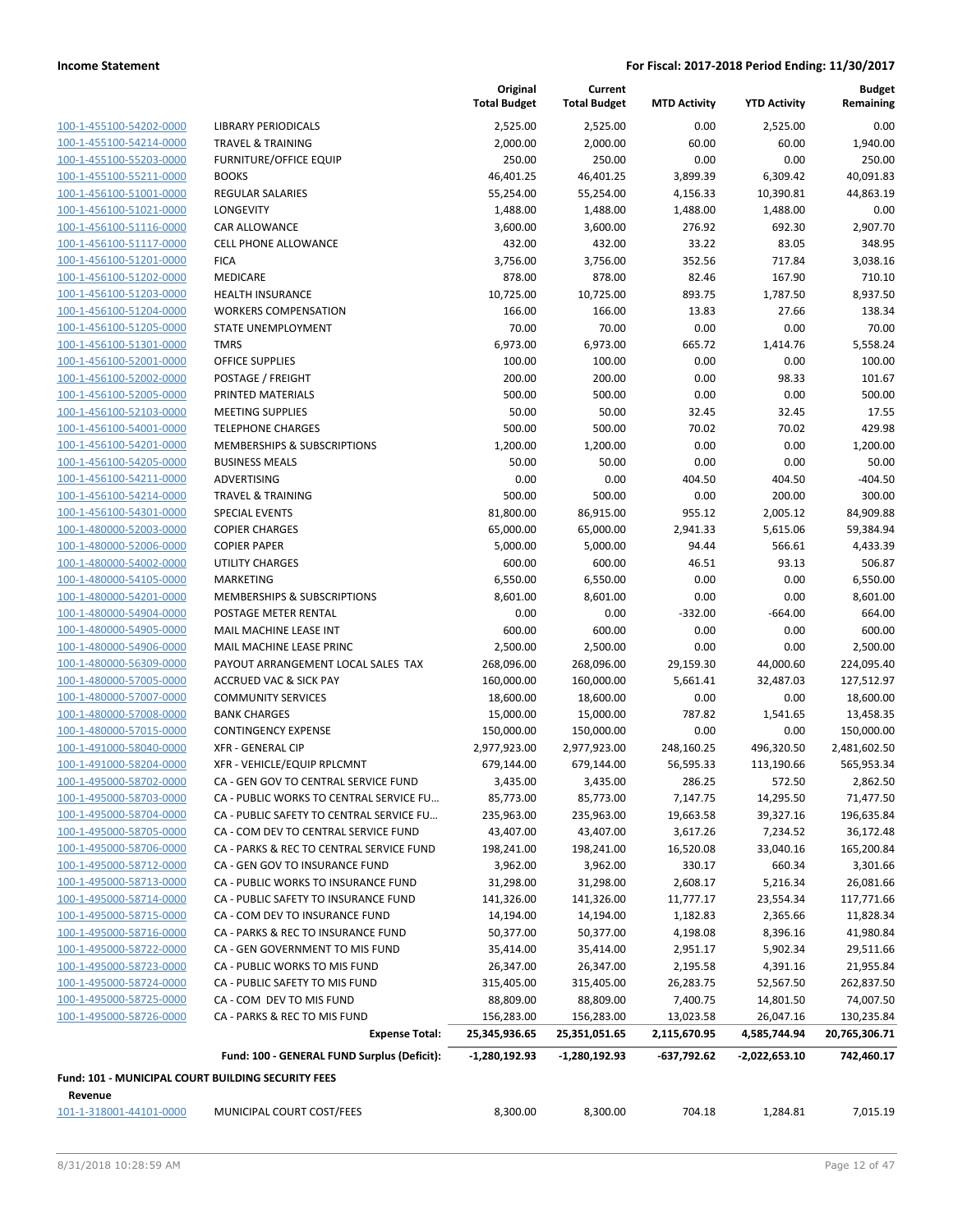| <b>INTEREST REVENUES</b><br>25.00<br>25.00<br>$-17.20$<br>$-13.63$<br>38.63<br>8,325.00<br>8,325.00<br>686.98<br>1,271.18<br>7,053.82<br><b>Revenue Total:</b><br><b>Expense</b><br>33.00<br>33.00<br>1.46<br>1.46<br><b>BANK CHARGES</b><br>31.54<br>33.00<br>33.00<br>1.46<br>1.46<br>31.54<br><b>Expense Total:</b><br>7,022.28<br>Fund: 101 - MUNICIPAL COURT BUILDING SECURITY FEES Surplus (Deficit):<br>8,292.00<br>8,292.00<br>685.52<br>1,269.72<br>Fund: 102 - MUNICIPAL COURT TECH FUND<br>Revenue<br>MUNICIPAL COURT COST/FEES<br>11,600.00<br>11,600.00<br>938.92<br>1,713.06<br>9,886.94<br><b>INTEREST REVENUES</b><br>20.00<br>20.00<br>$-8.19$<br>$-6.53$<br>26.53<br>11,620.00<br>11,620.00<br>930.73<br>1,706.53<br>9,913.47<br><b>Revenue Total:</b><br><b>Expense</b><br>10.00<br>10.00<br>0.68<br>0.68<br>9.32<br><b>BANK CHARGES</b><br>10.00<br>10.00<br>0.68<br>0.68<br>9.32<br><b>Expense Total:</b><br>9,904.15<br>Fund: 102 - MUNICIPAL COURT TECH FUND Surplus (Deficit):<br>11,610.00<br>11,610.00<br>930.05<br>1,705.85<br>Fund: 103 - MUNICIPAL COURT CHILD SAFETY FUND<br>Revenue<br>103-1-318001-44101-0000<br>MUNICIPAL COURT COST/FEES<br>2,000.00<br>2,000.00<br>196.55<br>424.10<br>1,575.90<br>0.00<br>OPTIONAL COUNTY FEE - CHILD SAFETY<br>28,000.00<br>28,000.00<br>0.00<br>28,000.00<br>10.00<br>10.00<br>$-4.21$<br>$-3.25$<br>13.25<br><b>INTEREST REVENUES</b><br><b>Revenue Total:</b><br>30,010.00<br>30,010.00<br>192.34<br>420.85<br>29,589.15<br><b>Expense</b><br><b>COMMUNITY SERVICES</b><br>28,000.00<br>28,000.00<br>7,539.29<br>7,539.29<br>20,460.71<br>103-1-480000-57007-0000<br>103-1-480000-57008-0000<br>10.00<br>10.00<br>0.39<br>0.39<br>9.61<br><b>BANK CHARGES</b><br>28,010.00<br>28,010.00<br>7,539.68<br>7,539.68<br>20,470.32<br><b>Expense Total:</b><br>Fund: 103 - MUNICIPAL COURT CHILD SAFETY FUND Surplus (Deficit):<br>2,000.00<br>2,000.00<br>-7,347.34<br>$-7,118.83$<br>9,118.83<br><b>Fund: 111 - RECREATION ACTIVITIES FUND</b><br>Revenue<br>0.00<br>0.00<br>0.00<br>10.25<br>111-1-319001-45110-0000<br><b>CONCESSIONS OVER/SHORT</b><br>$-10.25$<br>PARK CONCESSIONS<br>47,000.00<br>47,000.00<br>116.58<br>4,097.11<br>42,902.89<br><b>ADULT RECREATION FEES</b><br>24,825.00<br>24,825.00<br>23.00<br>23.00<br>24,802.00<br>YOUTH RECREATION FEES<br>85,270.00<br>85,270.00<br>6,240.00<br>7,297.00<br>77,973.00<br>SPECIAL EVENT FUNDING<br>48,000.00<br>48,000.00<br>0.00<br>0.00<br>48,000.00<br>PARKS & RECREATION / FIELD RENTALS<br>14,000.00<br>14,000.00<br>0.00<br>$-6.92$<br>14,006.92<br><b>XFR - TOURISM FUND</b><br>1,212.00<br>2,424.00<br>12,120.00<br>14,544.00<br>14,544.00<br><b>Revenue Total:</b><br>233,639.00<br>233,639.00<br>7,591.58<br>13,844.44<br>219,794.56<br><b>Expense</b><br><b>REGULAR</b><br>0.00<br>12,400.90<br>0.00<br>0.00<br>12,400.90<br>0.00<br>300.00<br>0.00<br><b>FICA</b><br>0.00<br>300.00<br>MEDICARE<br>0.00<br>200.00<br>0.00<br>0.00<br>200.00<br>0.00<br>0.00<br>200.00<br>0.00<br>200.00<br>STATE UNEMPLOYMENT<br>500.00<br>500.00<br>119.90<br>380.10<br>OFFICE SUPPLIES<br>119.90<br>1,250.00<br>1,250.00<br>0.00<br>0.00<br>1,250.00<br><b>JANITORIAL SUPPLIES</b><br>RECREATIONAL SUPPLIES<br>67,750.00<br>67,750.00<br>1,310.15<br>2,714.63<br>65,035.37<br><b>RESALE ITEMS</b><br>31,000.00<br>31,000.00<br>65.98<br>1,595.58<br>111-1-451200-52403-0000<br>29,404.42<br>0.00<br><b>SPECIAL EVENTS</b><br>48,000.00<br>111-1-451200-54301-0000<br>47,300.00<br>0.00<br>47,300.00<br>111-1-451200-54303-0000<br>OFFICALS/INSTRUCTORS<br>1,575.00<br>5,981.00<br>31,169.00<br>37,150.00<br>37,150.00<br>111-1-451200-54304-0000<br>15,000.00<br>2,599.10<br>891.70<br>1,827.80<br>771.30<br><b>CONCESSION STD WRKR CONTR</b><br>111-1-480000-52003-0000<br><b>COPIER CHARGES</b><br>2,050.00<br>2,050.00<br>63.95<br>127.90<br>1,922.10<br><b>BANK CHARGES</b><br>123.33<br>153.96<br>2,346.04<br>111-1-480000-57008-0000<br>2,500.00<br>2,500.00<br>484.25<br>968.50<br>4,842.50<br>111-1-495000-58501-0000<br>CA - GENERAL FUND<br>5,811.00<br>5,811.00<br>111-1-495000-58701-0000<br>CA - CENTRAL SERVICE FUND<br>430.00<br>430.00<br>35.83<br>71.66<br>358.34<br>27.92<br>55.84<br>CA - INSURANCE FUND<br>335.00<br>335.00<br>279.16 |                         | Original<br><b>Total Budget</b> | Current<br><b>Total Budget</b> | <b>MTD Activity</b> | <b>YTD Activity</b> | <b>Budget</b><br>Remaining |
|-------------------------------------------------------------------------------------------------------------------------------------------------------------------------------------------------------------------------------------------------------------------------------------------------------------------------------------------------------------------------------------------------------------------------------------------------------------------------------------------------------------------------------------------------------------------------------------------------------------------------------------------------------------------------------------------------------------------------------------------------------------------------------------------------------------------------------------------------------------------------------------------------------------------------------------------------------------------------------------------------------------------------------------------------------------------------------------------------------------------------------------------------------------------------------------------------------------------------------------------------------------------------------------------------------------------------------------------------------------------------------------------------------------------------------------------------------------------------------------------------------------------------------------------------------------------------------------------------------------------------------------------------------------------------------------------------------------------------------------------------------------------------------------------------------------------------------------------------------------------------------------------------------------------------------------------------------------------------------------------------------------------------------------------------------------------------------------------------------------------------------------------------------------------------------------------------------------------------------------------------------------------------------------------------------------------------------------------------------------------------------------------------------------------------------------------------------------------------------------------------------------------------------------------------------------------------------------------------------------------------------------------------------------------------------------------------------------------------------------------------------------------------------------------------------------------------------------------------------------------------------------------------------------------------------------------------------------------------------------------------------------------------------------------------------------------------------------------------------------------------------------------------------------------------------------------------------------------------------------------------------------------------------------------------------------------------------------------------------------------------------------------------------------------------------------------------------------------------------------------------------------------------------------------------------------------------------------------------------------------------------------------------------------------------------------------------------------------------------------------------------------------------------------------------------------------------------------------------------------------------------------------------------------------------------------------------------------------------------------------------------------------------------------------------------------------------------------------------------------------------------------------------------------------------------------------------------------------------------------------------------------------------------------------|-------------------------|---------------------------------|--------------------------------|---------------------|---------------------|----------------------------|
|                                                                                                                                                                                                                                                                                                                                                                                                                                                                                                                                                                                                                                                                                                                                                                                                                                                                                                                                                                                                                                                                                                                                                                                                                                                                                                                                                                                                                                                                                                                                                                                                                                                                                                                                                                                                                                                                                                                                                                                                                                                                                                                                                                                                                                                                                                                                                                                                                                                                                                                                                                                                                                                                                                                                                                                                                                                                                                                                                                                                                                                                                                                                                                                                                                                                                                                                                                                                                                                                                                                                                                                                                                                                                                                                                                                                                                                                                                                                                                                                                                                                                                                                                                                                                                                                                           | 101-1-319001-45401-0000 |                                 |                                |                     |                     |                            |
|                                                                                                                                                                                                                                                                                                                                                                                                                                                                                                                                                                                                                                                                                                                                                                                                                                                                                                                                                                                                                                                                                                                                                                                                                                                                                                                                                                                                                                                                                                                                                                                                                                                                                                                                                                                                                                                                                                                                                                                                                                                                                                                                                                                                                                                                                                                                                                                                                                                                                                                                                                                                                                                                                                                                                                                                                                                                                                                                                                                                                                                                                                                                                                                                                                                                                                                                                                                                                                                                                                                                                                                                                                                                                                                                                                                                                                                                                                                                                                                                                                                                                                                                                                                                                                                                                           |                         |                                 |                                |                     |                     |                            |
|                                                                                                                                                                                                                                                                                                                                                                                                                                                                                                                                                                                                                                                                                                                                                                                                                                                                                                                                                                                                                                                                                                                                                                                                                                                                                                                                                                                                                                                                                                                                                                                                                                                                                                                                                                                                                                                                                                                                                                                                                                                                                                                                                                                                                                                                                                                                                                                                                                                                                                                                                                                                                                                                                                                                                                                                                                                                                                                                                                                                                                                                                                                                                                                                                                                                                                                                                                                                                                                                                                                                                                                                                                                                                                                                                                                                                                                                                                                                                                                                                                                                                                                                                                                                                                                                                           |                         |                                 |                                |                     |                     |                            |
|                                                                                                                                                                                                                                                                                                                                                                                                                                                                                                                                                                                                                                                                                                                                                                                                                                                                                                                                                                                                                                                                                                                                                                                                                                                                                                                                                                                                                                                                                                                                                                                                                                                                                                                                                                                                                                                                                                                                                                                                                                                                                                                                                                                                                                                                                                                                                                                                                                                                                                                                                                                                                                                                                                                                                                                                                                                                                                                                                                                                                                                                                                                                                                                                                                                                                                                                                                                                                                                                                                                                                                                                                                                                                                                                                                                                                                                                                                                                                                                                                                                                                                                                                                                                                                                                                           | 101-1-480000-57008-0000 |                                 |                                |                     |                     |                            |
|                                                                                                                                                                                                                                                                                                                                                                                                                                                                                                                                                                                                                                                                                                                                                                                                                                                                                                                                                                                                                                                                                                                                                                                                                                                                                                                                                                                                                                                                                                                                                                                                                                                                                                                                                                                                                                                                                                                                                                                                                                                                                                                                                                                                                                                                                                                                                                                                                                                                                                                                                                                                                                                                                                                                                                                                                                                                                                                                                                                                                                                                                                                                                                                                                                                                                                                                                                                                                                                                                                                                                                                                                                                                                                                                                                                                                                                                                                                                                                                                                                                                                                                                                                                                                                                                                           |                         |                                 |                                |                     |                     |                            |
|                                                                                                                                                                                                                                                                                                                                                                                                                                                                                                                                                                                                                                                                                                                                                                                                                                                                                                                                                                                                                                                                                                                                                                                                                                                                                                                                                                                                                                                                                                                                                                                                                                                                                                                                                                                                                                                                                                                                                                                                                                                                                                                                                                                                                                                                                                                                                                                                                                                                                                                                                                                                                                                                                                                                                                                                                                                                                                                                                                                                                                                                                                                                                                                                                                                                                                                                                                                                                                                                                                                                                                                                                                                                                                                                                                                                                                                                                                                                                                                                                                                                                                                                                                                                                                                                                           |                         |                                 |                                |                     |                     |                            |
|                                                                                                                                                                                                                                                                                                                                                                                                                                                                                                                                                                                                                                                                                                                                                                                                                                                                                                                                                                                                                                                                                                                                                                                                                                                                                                                                                                                                                                                                                                                                                                                                                                                                                                                                                                                                                                                                                                                                                                                                                                                                                                                                                                                                                                                                                                                                                                                                                                                                                                                                                                                                                                                                                                                                                                                                                                                                                                                                                                                                                                                                                                                                                                                                                                                                                                                                                                                                                                                                                                                                                                                                                                                                                                                                                                                                                                                                                                                                                                                                                                                                                                                                                                                                                                                                                           |                         |                                 |                                |                     |                     |                            |
|                                                                                                                                                                                                                                                                                                                                                                                                                                                                                                                                                                                                                                                                                                                                                                                                                                                                                                                                                                                                                                                                                                                                                                                                                                                                                                                                                                                                                                                                                                                                                                                                                                                                                                                                                                                                                                                                                                                                                                                                                                                                                                                                                                                                                                                                                                                                                                                                                                                                                                                                                                                                                                                                                                                                                                                                                                                                                                                                                                                                                                                                                                                                                                                                                                                                                                                                                                                                                                                                                                                                                                                                                                                                                                                                                                                                                                                                                                                                                                                                                                                                                                                                                                                                                                                                                           |                         |                                 |                                |                     |                     |                            |
|                                                                                                                                                                                                                                                                                                                                                                                                                                                                                                                                                                                                                                                                                                                                                                                                                                                                                                                                                                                                                                                                                                                                                                                                                                                                                                                                                                                                                                                                                                                                                                                                                                                                                                                                                                                                                                                                                                                                                                                                                                                                                                                                                                                                                                                                                                                                                                                                                                                                                                                                                                                                                                                                                                                                                                                                                                                                                                                                                                                                                                                                                                                                                                                                                                                                                                                                                                                                                                                                                                                                                                                                                                                                                                                                                                                                                                                                                                                                                                                                                                                                                                                                                                                                                                                                                           | 102-1-318001-44101-0000 |                                 |                                |                     |                     |                            |
|                                                                                                                                                                                                                                                                                                                                                                                                                                                                                                                                                                                                                                                                                                                                                                                                                                                                                                                                                                                                                                                                                                                                                                                                                                                                                                                                                                                                                                                                                                                                                                                                                                                                                                                                                                                                                                                                                                                                                                                                                                                                                                                                                                                                                                                                                                                                                                                                                                                                                                                                                                                                                                                                                                                                                                                                                                                                                                                                                                                                                                                                                                                                                                                                                                                                                                                                                                                                                                                                                                                                                                                                                                                                                                                                                                                                                                                                                                                                                                                                                                                                                                                                                                                                                                                                                           | 102-1-319001-45401-0000 |                                 |                                |                     |                     |                            |
|                                                                                                                                                                                                                                                                                                                                                                                                                                                                                                                                                                                                                                                                                                                                                                                                                                                                                                                                                                                                                                                                                                                                                                                                                                                                                                                                                                                                                                                                                                                                                                                                                                                                                                                                                                                                                                                                                                                                                                                                                                                                                                                                                                                                                                                                                                                                                                                                                                                                                                                                                                                                                                                                                                                                                                                                                                                                                                                                                                                                                                                                                                                                                                                                                                                                                                                                                                                                                                                                                                                                                                                                                                                                                                                                                                                                                                                                                                                                                                                                                                                                                                                                                                                                                                                                                           |                         |                                 |                                |                     |                     |                            |
|                                                                                                                                                                                                                                                                                                                                                                                                                                                                                                                                                                                                                                                                                                                                                                                                                                                                                                                                                                                                                                                                                                                                                                                                                                                                                                                                                                                                                                                                                                                                                                                                                                                                                                                                                                                                                                                                                                                                                                                                                                                                                                                                                                                                                                                                                                                                                                                                                                                                                                                                                                                                                                                                                                                                                                                                                                                                                                                                                                                                                                                                                                                                                                                                                                                                                                                                                                                                                                                                                                                                                                                                                                                                                                                                                                                                                                                                                                                                                                                                                                                                                                                                                                                                                                                                                           |                         |                                 |                                |                     |                     |                            |
|                                                                                                                                                                                                                                                                                                                                                                                                                                                                                                                                                                                                                                                                                                                                                                                                                                                                                                                                                                                                                                                                                                                                                                                                                                                                                                                                                                                                                                                                                                                                                                                                                                                                                                                                                                                                                                                                                                                                                                                                                                                                                                                                                                                                                                                                                                                                                                                                                                                                                                                                                                                                                                                                                                                                                                                                                                                                                                                                                                                                                                                                                                                                                                                                                                                                                                                                                                                                                                                                                                                                                                                                                                                                                                                                                                                                                                                                                                                                                                                                                                                                                                                                                                                                                                                                                           | 102-1-480000-57008-0000 |                                 |                                |                     |                     |                            |
|                                                                                                                                                                                                                                                                                                                                                                                                                                                                                                                                                                                                                                                                                                                                                                                                                                                                                                                                                                                                                                                                                                                                                                                                                                                                                                                                                                                                                                                                                                                                                                                                                                                                                                                                                                                                                                                                                                                                                                                                                                                                                                                                                                                                                                                                                                                                                                                                                                                                                                                                                                                                                                                                                                                                                                                                                                                                                                                                                                                                                                                                                                                                                                                                                                                                                                                                                                                                                                                                                                                                                                                                                                                                                                                                                                                                                                                                                                                                                                                                                                                                                                                                                                                                                                                                                           |                         |                                 |                                |                     |                     |                            |
|                                                                                                                                                                                                                                                                                                                                                                                                                                                                                                                                                                                                                                                                                                                                                                                                                                                                                                                                                                                                                                                                                                                                                                                                                                                                                                                                                                                                                                                                                                                                                                                                                                                                                                                                                                                                                                                                                                                                                                                                                                                                                                                                                                                                                                                                                                                                                                                                                                                                                                                                                                                                                                                                                                                                                                                                                                                                                                                                                                                                                                                                                                                                                                                                                                                                                                                                                                                                                                                                                                                                                                                                                                                                                                                                                                                                                                                                                                                                                                                                                                                                                                                                                                                                                                                                                           |                         |                                 |                                |                     |                     |                            |
|                                                                                                                                                                                                                                                                                                                                                                                                                                                                                                                                                                                                                                                                                                                                                                                                                                                                                                                                                                                                                                                                                                                                                                                                                                                                                                                                                                                                                                                                                                                                                                                                                                                                                                                                                                                                                                                                                                                                                                                                                                                                                                                                                                                                                                                                                                                                                                                                                                                                                                                                                                                                                                                                                                                                                                                                                                                                                                                                                                                                                                                                                                                                                                                                                                                                                                                                                                                                                                                                                                                                                                                                                                                                                                                                                                                                                                                                                                                                                                                                                                                                                                                                                                                                                                                                                           |                         |                                 |                                |                     |                     |                            |
|                                                                                                                                                                                                                                                                                                                                                                                                                                                                                                                                                                                                                                                                                                                                                                                                                                                                                                                                                                                                                                                                                                                                                                                                                                                                                                                                                                                                                                                                                                                                                                                                                                                                                                                                                                                                                                                                                                                                                                                                                                                                                                                                                                                                                                                                                                                                                                                                                                                                                                                                                                                                                                                                                                                                                                                                                                                                                                                                                                                                                                                                                                                                                                                                                                                                                                                                                                                                                                                                                                                                                                                                                                                                                                                                                                                                                                                                                                                                                                                                                                                                                                                                                                                                                                                                                           |                         |                                 |                                |                     |                     |                            |
|                                                                                                                                                                                                                                                                                                                                                                                                                                                                                                                                                                                                                                                                                                                                                                                                                                                                                                                                                                                                                                                                                                                                                                                                                                                                                                                                                                                                                                                                                                                                                                                                                                                                                                                                                                                                                                                                                                                                                                                                                                                                                                                                                                                                                                                                                                                                                                                                                                                                                                                                                                                                                                                                                                                                                                                                                                                                                                                                                                                                                                                                                                                                                                                                                                                                                                                                                                                                                                                                                                                                                                                                                                                                                                                                                                                                                                                                                                                                                                                                                                                                                                                                                                                                                                                                                           |                         |                                 |                                |                     |                     |                            |
|                                                                                                                                                                                                                                                                                                                                                                                                                                                                                                                                                                                                                                                                                                                                                                                                                                                                                                                                                                                                                                                                                                                                                                                                                                                                                                                                                                                                                                                                                                                                                                                                                                                                                                                                                                                                                                                                                                                                                                                                                                                                                                                                                                                                                                                                                                                                                                                                                                                                                                                                                                                                                                                                                                                                                                                                                                                                                                                                                                                                                                                                                                                                                                                                                                                                                                                                                                                                                                                                                                                                                                                                                                                                                                                                                                                                                                                                                                                                                                                                                                                                                                                                                                                                                                                                                           | 103-1-318001-44110-0000 |                                 |                                |                     |                     |                            |
|                                                                                                                                                                                                                                                                                                                                                                                                                                                                                                                                                                                                                                                                                                                                                                                                                                                                                                                                                                                                                                                                                                                                                                                                                                                                                                                                                                                                                                                                                                                                                                                                                                                                                                                                                                                                                                                                                                                                                                                                                                                                                                                                                                                                                                                                                                                                                                                                                                                                                                                                                                                                                                                                                                                                                                                                                                                                                                                                                                                                                                                                                                                                                                                                                                                                                                                                                                                                                                                                                                                                                                                                                                                                                                                                                                                                                                                                                                                                                                                                                                                                                                                                                                                                                                                                                           | 103-1-319001-45401-0000 |                                 |                                |                     |                     |                            |
|                                                                                                                                                                                                                                                                                                                                                                                                                                                                                                                                                                                                                                                                                                                                                                                                                                                                                                                                                                                                                                                                                                                                                                                                                                                                                                                                                                                                                                                                                                                                                                                                                                                                                                                                                                                                                                                                                                                                                                                                                                                                                                                                                                                                                                                                                                                                                                                                                                                                                                                                                                                                                                                                                                                                                                                                                                                                                                                                                                                                                                                                                                                                                                                                                                                                                                                                                                                                                                                                                                                                                                                                                                                                                                                                                                                                                                                                                                                                                                                                                                                                                                                                                                                                                                                                                           |                         |                                 |                                |                     |                     |                            |
|                                                                                                                                                                                                                                                                                                                                                                                                                                                                                                                                                                                                                                                                                                                                                                                                                                                                                                                                                                                                                                                                                                                                                                                                                                                                                                                                                                                                                                                                                                                                                                                                                                                                                                                                                                                                                                                                                                                                                                                                                                                                                                                                                                                                                                                                                                                                                                                                                                                                                                                                                                                                                                                                                                                                                                                                                                                                                                                                                                                                                                                                                                                                                                                                                                                                                                                                                                                                                                                                                                                                                                                                                                                                                                                                                                                                                                                                                                                                                                                                                                                                                                                                                                                                                                                                                           |                         |                                 |                                |                     |                     |                            |
|                                                                                                                                                                                                                                                                                                                                                                                                                                                                                                                                                                                                                                                                                                                                                                                                                                                                                                                                                                                                                                                                                                                                                                                                                                                                                                                                                                                                                                                                                                                                                                                                                                                                                                                                                                                                                                                                                                                                                                                                                                                                                                                                                                                                                                                                                                                                                                                                                                                                                                                                                                                                                                                                                                                                                                                                                                                                                                                                                                                                                                                                                                                                                                                                                                                                                                                                                                                                                                                                                                                                                                                                                                                                                                                                                                                                                                                                                                                                                                                                                                                                                                                                                                                                                                                                                           |                         |                                 |                                |                     |                     |                            |
|                                                                                                                                                                                                                                                                                                                                                                                                                                                                                                                                                                                                                                                                                                                                                                                                                                                                                                                                                                                                                                                                                                                                                                                                                                                                                                                                                                                                                                                                                                                                                                                                                                                                                                                                                                                                                                                                                                                                                                                                                                                                                                                                                                                                                                                                                                                                                                                                                                                                                                                                                                                                                                                                                                                                                                                                                                                                                                                                                                                                                                                                                                                                                                                                                                                                                                                                                                                                                                                                                                                                                                                                                                                                                                                                                                                                                                                                                                                                                                                                                                                                                                                                                                                                                                                                                           |                         |                                 |                                |                     |                     |                            |
|                                                                                                                                                                                                                                                                                                                                                                                                                                                                                                                                                                                                                                                                                                                                                                                                                                                                                                                                                                                                                                                                                                                                                                                                                                                                                                                                                                                                                                                                                                                                                                                                                                                                                                                                                                                                                                                                                                                                                                                                                                                                                                                                                                                                                                                                                                                                                                                                                                                                                                                                                                                                                                                                                                                                                                                                                                                                                                                                                                                                                                                                                                                                                                                                                                                                                                                                                                                                                                                                                                                                                                                                                                                                                                                                                                                                                                                                                                                                                                                                                                                                                                                                                                                                                                                                                           |                         |                                 |                                |                     |                     |                            |
|                                                                                                                                                                                                                                                                                                                                                                                                                                                                                                                                                                                                                                                                                                                                                                                                                                                                                                                                                                                                                                                                                                                                                                                                                                                                                                                                                                                                                                                                                                                                                                                                                                                                                                                                                                                                                                                                                                                                                                                                                                                                                                                                                                                                                                                                                                                                                                                                                                                                                                                                                                                                                                                                                                                                                                                                                                                                                                                                                                                                                                                                                                                                                                                                                                                                                                                                                                                                                                                                                                                                                                                                                                                                                                                                                                                                                                                                                                                                                                                                                                                                                                                                                                                                                                                                                           |                         |                                 |                                |                     |                     |                            |
|                                                                                                                                                                                                                                                                                                                                                                                                                                                                                                                                                                                                                                                                                                                                                                                                                                                                                                                                                                                                                                                                                                                                                                                                                                                                                                                                                                                                                                                                                                                                                                                                                                                                                                                                                                                                                                                                                                                                                                                                                                                                                                                                                                                                                                                                                                                                                                                                                                                                                                                                                                                                                                                                                                                                                                                                                                                                                                                                                                                                                                                                                                                                                                                                                                                                                                                                                                                                                                                                                                                                                                                                                                                                                                                                                                                                                                                                                                                                                                                                                                                                                                                                                                                                                                                                                           |                         |                                 |                                |                     |                     |                            |
|                                                                                                                                                                                                                                                                                                                                                                                                                                                                                                                                                                                                                                                                                                                                                                                                                                                                                                                                                                                                                                                                                                                                                                                                                                                                                                                                                                                                                                                                                                                                                                                                                                                                                                                                                                                                                                                                                                                                                                                                                                                                                                                                                                                                                                                                                                                                                                                                                                                                                                                                                                                                                                                                                                                                                                                                                                                                                                                                                                                                                                                                                                                                                                                                                                                                                                                                                                                                                                                                                                                                                                                                                                                                                                                                                                                                                                                                                                                                                                                                                                                                                                                                                                                                                                                                                           |                         |                                 |                                |                     |                     |                            |
|                                                                                                                                                                                                                                                                                                                                                                                                                                                                                                                                                                                                                                                                                                                                                                                                                                                                                                                                                                                                                                                                                                                                                                                                                                                                                                                                                                                                                                                                                                                                                                                                                                                                                                                                                                                                                                                                                                                                                                                                                                                                                                                                                                                                                                                                                                                                                                                                                                                                                                                                                                                                                                                                                                                                                                                                                                                                                                                                                                                                                                                                                                                                                                                                                                                                                                                                                                                                                                                                                                                                                                                                                                                                                                                                                                                                                                                                                                                                                                                                                                                                                                                                                                                                                                                                                           |                         |                                 |                                |                     |                     |                            |
|                                                                                                                                                                                                                                                                                                                                                                                                                                                                                                                                                                                                                                                                                                                                                                                                                                                                                                                                                                                                                                                                                                                                                                                                                                                                                                                                                                                                                                                                                                                                                                                                                                                                                                                                                                                                                                                                                                                                                                                                                                                                                                                                                                                                                                                                                                                                                                                                                                                                                                                                                                                                                                                                                                                                                                                                                                                                                                                                                                                                                                                                                                                                                                                                                                                                                                                                                                                                                                                                                                                                                                                                                                                                                                                                                                                                                                                                                                                                                                                                                                                                                                                                                                                                                                                                                           | 111-1-319010-45306-0000 |                                 |                                |                     |                     |                            |
|                                                                                                                                                                                                                                                                                                                                                                                                                                                                                                                                                                                                                                                                                                                                                                                                                                                                                                                                                                                                                                                                                                                                                                                                                                                                                                                                                                                                                                                                                                                                                                                                                                                                                                                                                                                                                                                                                                                                                                                                                                                                                                                                                                                                                                                                                                                                                                                                                                                                                                                                                                                                                                                                                                                                                                                                                                                                                                                                                                                                                                                                                                                                                                                                                                                                                                                                                                                                                                                                                                                                                                                                                                                                                                                                                                                                                                                                                                                                                                                                                                                                                                                                                                                                                                                                                           | 111-1-319011-44507-0000 |                                 |                                |                     |                     |                            |
|                                                                                                                                                                                                                                                                                                                                                                                                                                                                                                                                                                                                                                                                                                                                                                                                                                                                                                                                                                                                                                                                                                                                                                                                                                                                                                                                                                                                                                                                                                                                                                                                                                                                                                                                                                                                                                                                                                                                                                                                                                                                                                                                                                                                                                                                                                                                                                                                                                                                                                                                                                                                                                                                                                                                                                                                                                                                                                                                                                                                                                                                                                                                                                                                                                                                                                                                                                                                                                                                                                                                                                                                                                                                                                                                                                                                                                                                                                                                                                                                                                                                                                                                                                                                                                                                                           | 111-1-319011-44508-0000 |                                 |                                |                     |                     |                            |
|                                                                                                                                                                                                                                                                                                                                                                                                                                                                                                                                                                                                                                                                                                                                                                                                                                                                                                                                                                                                                                                                                                                                                                                                                                                                                                                                                                                                                                                                                                                                                                                                                                                                                                                                                                                                                                                                                                                                                                                                                                                                                                                                                                                                                                                                                                                                                                                                                                                                                                                                                                                                                                                                                                                                                                                                                                                                                                                                                                                                                                                                                                                                                                                                                                                                                                                                                                                                                                                                                                                                                                                                                                                                                                                                                                                                                                                                                                                                                                                                                                                                                                                                                                                                                                                                                           | 111-1-319012-44509-0000 |                                 |                                |                     |                     |                            |
|                                                                                                                                                                                                                                                                                                                                                                                                                                                                                                                                                                                                                                                                                                                                                                                                                                                                                                                                                                                                                                                                                                                                                                                                                                                                                                                                                                                                                                                                                                                                                                                                                                                                                                                                                                                                                                                                                                                                                                                                                                                                                                                                                                                                                                                                                                                                                                                                                                                                                                                                                                                                                                                                                                                                                                                                                                                                                                                                                                                                                                                                                                                                                                                                                                                                                                                                                                                                                                                                                                                                                                                                                                                                                                                                                                                                                                                                                                                                                                                                                                                                                                                                                                                                                                                                                           | 111-1-319012-45504-0000 |                                 |                                |                     |                     |                            |
|                                                                                                                                                                                                                                                                                                                                                                                                                                                                                                                                                                                                                                                                                                                                                                                                                                                                                                                                                                                                                                                                                                                                                                                                                                                                                                                                                                                                                                                                                                                                                                                                                                                                                                                                                                                                                                                                                                                                                                                                                                                                                                                                                                                                                                                                                                                                                                                                                                                                                                                                                                                                                                                                                                                                                                                                                                                                                                                                                                                                                                                                                                                                                                                                                                                                                                                                                                                                                                                                                                                                                                                                                                                                                                                                                                                                                                                                                                                                                                                                                                                                                                                                                                                                                                                                                           | 111-1-323001-46008-0000 |                                 |                                |                     |                     |                            |
|                                                                                                                                                                                                                                                                                                                                                                                                                                                                                                                                                                                                                                                                                                                                                                                                                                                                                                                                                                                                                                                                                                                                                                                                                                                                                                                                                                                                                                                                                                                                                                                                                                                                                                                                                                                                                                                                                                                                                                                                                                                                                                                                                                                                                                                                                                                                                                                                                                                                                                                                                                                                                                                                                                                                                                                                                                                                                                                                                                                                                                                                                                                                                                                                                                                                                                                                                                                                                                                                                                                                                                                                                                                                                                                                                                                                                                                                                                                                                                                                                                                                                                                                                                                                                                                                                           |                         |                                 |                                |                     |                     |                            |
|                                                                                                                                                                                                                                                                                                                                                                                                                                                                                                                                                                                                                                                                                                                                                                                                                                                                                                                                                                                                                                                                                                                                                                                                                                                                                                                                                                                                                                                                                                                                                                                                                                                                                                                                                                                                                                                                                                                                                                                                                                                                                                                                                                                                                                                                                                                                                                                                                                                                                                                                                                                                                                                                                                                                                                                                                                                                                                                                                                                                                                                                                                                                                                                                                                                                                                                                                                                                                                                                                                                                                                                                                                                                                                                                                                                                                                                                                                                                                                                                                                                                                                                                                                                                                                                                                           |                         |                                 |                                |                     |                     |                            |
|                                                                                                                                                                                                                                                                                                                                                                                                                                                                                                                                                                                                                                                                                                                                                                                                                                                                                                                                                                                                                                                                                                                                                                                                                                                                                                                                                                                                                                                                                                                                                                                                                                                                                                                                                                                                                                                                                                                                                                                                                                                                                                                                                                                                                                                                                                                                                                                                                                                                                                                                                                                                                                                                                                                                                                                                                                                                                                                                                                                                                                                                                                                                                                                                                                                                                                                                                                                                                                                                                                                                                                                                                                                                                                                                                                                                                                                                                                                                                                                                                                                                                                                                                                                                                                                                                           | 111-1-451200-51001-0000 |                                 |                                |                     |                     |                            |
|                                                                                                                                                                                                                                                                                                                                                                                                                                                                                                                                                                                                                                                                                                                                                                                                                                                                                                                                                                                                                                                                                                                                                                                                                                                                                                                                                                                                                                                                                                                                                                                                                                                                                                                                                                                                                                                                                                                                                                                                                                                                                                                                                                                                                                                                                                                                                                                                                                                                                                                                                                                                                                                                                                                                                                                                                                                                                                                                                                                                                                                                                                                                                                                                                                                                                                                                                                                                                                                                                                                                                                                                                                                                                                                                                                                                                                                                                                                                                                                                                                                                                                                                                                                                                                                                                           | 111-1-451200-51201-0000 |                                 |                                |                     |                     |                            |
|                                                                                                                                                                                                                                                                                                                                                                                                                                                                                                                                                                                                                                                                                                                                                                                                                                                                                                                                                                                                                                                                                                                                                                                                                                                                                                                                                                                                                                                                                                                                                                                                                                                                                                                                                                                                                                                                                                                                                                                                                                                                                                                                                                                                                                                                                                                                                                                                                                                                                                                                                                                                                                                                                                                                                                                                                                                                                                                                                                                                                                                                                                                                                                                                                                                                                                                                                                                                                                                                                                                                                                                                                                                                                                                                                                                                                                                                                                                                                                                                                                                                                                                                                                                                                                                                                           | 111-1-451200-51202-0000 |                                 |                                |                     |                     |                            |
|                                                                                                                                                                                                                                                                                                                                                                                                                                                                                                                                                                                                                                                                                                                                                                                                                                                                                                                                                                                                                                                                                                                                                                                                                                                                                                                                                                                                                                                                                                                                                                                                                                                                                                                                                                                                                                                                                                                                                                                                                                                                                                                                                                                                                                                                                                                                                                                                                                                                                                                                                                                                                                                                                                                                                                                                                                                                                                                                                                                                                                                                                                                                                                                                                                                                                                                                                                                                                                                                                                                                                                                                                                                                                                                                                                                                                                                                                                                                                                                                                                                                                                                                                                                                                                                                                           | 111-1-451200-51205-0000 |                                 |                                |                     |                     |                            |
|                                                                                                                                                                                                                                                                                                                                                                                                                                                                                                                                                                                                                                                                                                                                                                                                                                                                                                                                                                                                                                                                                                                                                                                                                                                                                                                                                                                                                                                                                                                                                                                                                                                                                                                                                                                                                                                                                                                                                                                                                                                                                                                                                                                                                                                                                                                                                                                                                                                                                                                                                                                                                                                                                                                                                                                                                                                                                                                                                                                                                                                                                                                                                                                                                                                                                                                                                                                                                                                                                                                                                                                                                                                                                                                                                                                                                                                                                                                                                                                                                                                                                                                                                                                                                                                                                           | 111-1-451200-52001-0000 |                                 |                                |                     |                     |                            |
|                                                                                                                                                                                                                                                                                                                                                                                                                                                                                                                                                                                                                                                                                                                                                                                                                                                                                                                                                                                                                                                                                                                                                                                                                                                                                                                                                                                                                                                                                                                                                                                                                                                                                                                                                                                                                                                                                                                                                                                                                                                                                                                                                                                                                                                                                                                                                                                                                                                                                                                                                                                                                                                                                                                                                                                                                                                                                                                                                                                                                                                                                                                                                                                                                                                                                                                                                                                                                                                                                                                                                                                                                                                                                                                                                                                                                                                                                                                                                                                                                                                                                                                                                                                                                                                                                           | 111-1-451200-52101-0000 |                                 |                                |                     |                     |                            |
|                                                                                                                                                                                                                                                                                                                                                                                                                                                                                                                                                                                                                                                                                                                                                                                                                                                                                                                                                                                                                                                                                                                                                                                                                                                                                                                                                                                                                                                                                                                                                                                                                                                                                                                                                                                                                                                                                                                                                                                                                                                                                                                                                                                                                                                                                                                                                                                                                                                                                                                                                                                                                                                                                                                                                                                                                                                                                                                                                                                                                                                                                                                                                                                                                                                                                                                                                                                                                                                                                                                                                                                                                                                                                                                                                                                                                                                                                                                                                                                                                                                                                                                                                                                                                                                                                           | 111-1-451200-52401-0000 |                                 |                                |                     |                     |                            |
|                                                                                                                                                                                                                                                                                                                                                                                                                                                                                                                                                                                                                                                                                                                                                                                                                                                                                                                                                                                                                                                                                                                                                                                                                                                                                                                                                                                                                                                                                                                                                                                                                                                                                                                                                                                                                                                                                                                                                                                                                                                                                                                                                                                                                                                                                                                                                                                                                                                                                                                                                                                                                                                                                                                                                                                                                                                                                                                                                                                                                                                                                                                                                                                                                                                                                                                                                                                                                                                                                                                                                                                                                                                                                                                                                                                                                                                                                                                                                                                                                                                                                                                                                                                                                                                                                           |                         |                                 |                                |                     |                     |                            |
|                                                                                                                                                                                                                                                                                                                                                                                                                                                                                                                                                                                                                                                                                                                                                                                                                                                                                                                                                                                                                                                                                                                                                                                                                                                                                                                                                                                                                                                                                                                                                                                                                                                                                                                                                                                                                                                                                                                                                                                                                                                                                                                                                                                                                                                                                                                                                                                                                                                                                                                                                                                                                                                                                                                                                                                                                                                                                                                                                                                                                                                                                                                                                                                                                                                                                                                                                                                                                                                                                                                                                                                                                                                                                                                                                                                                                                                                                                                                                                                                                                                                                                                                                                                                                                                                                           |                         |                                 |                                |                     |                     |                            |
|                                                                                                                                                                                                                                                                                                                                                                                                                                                                                                                                                                                                                                                                                                                                                                                                                                                                                                                                                                                                                                                                                                                                                                                                                                                                                                                                                                                                                                                                                                                                                                                                                                                                                                                                                                                                                                                                                                                                                                                                                                                                                                                                                                                                                                                                                                                                                                                                                                                                                                                                                                                                                                                                                                                                                                                                                                                                                                                                                                                                                                                                                                                                                                                                                                                                                                                                                                                                                                                                                                                                                                                                                                                                                                                                                                                                                                                                                                                                                                                                                                                                                                                                                                                                                                                                                           |                         |                                 |                                |                     |                     |                            |
|                                                                                                                                                                                                                                                                                                                                                                                                                                                                                                                                                                                                                                                                                                                                                                                                                                                                                                                                                                                                                                                                                                                                                                                                                                                                                                                                                                                                                                                                                                                                                                                                                                                                                                                                                                                                                                                                                                                                                                                                                                                                                                                                                                                                                                                                                                                                                                                                                                                                                                                                                                                                                                                                                                                                                                                                                                                                                                                                                                                                                                                                                                                                                                                                                                                                                                                                                                                                                                                                                                                                                                                                                                                                                                                                                                                                                                                                                                                                                                                                                                                                                                                                                                                                                                                                                           |                         |                                 |                                |                     |                     |                            |
|                                                                                                                                                                                                                                                                                                                                                                                                                                                                                                                                                                                                                                                                                                                                                                                                                                                                                                                                                                                                                                                                                                                                                                                                                                                                                                                                                                                                                                                                                                                                                                                                                                                                                                                                                                                                                                                                                                                                                                                                                                                                                                                                                                                                                                                                                                                                                                                                                                                                                                                                                                                                                                                                                                                                                                                                                                                                                                                                                                                                                                                                                                                                                                                                                                                                                                                                                                                                                                                                                                                                                                                                                                                                                                                                                                                                                                                                                                                                                                                                                                                                                                                                                                                                                                                                                           |                         |                                 |                                |                     |                     |                            |
|                                                                                                                                                                                                                                                                                                                                                                                                                                                                                                                                                                                                                                                                                                                                                                                                                                                                                                                                                                                                                                                                                                                                                                                                                                                                                                                                                                                                                                                                                                                                                                                                                                                                                                                                                                                                                                                                                                                                                                                                                                                                                                                                                                                                                                                                                                                                                                                                                                                                                                                                                                                                                                                                                                                                                                                                                                                                                                                                                                                                                                                                                                                                                                                                                                                                                                                                                                                                                                                                                                                                                                                                                                                                                                                                                                                                                                                                                                                                                                                                                                                                                                                                                                                                                                                                                           |                         |                                 |                                |                     |                     |                            |
|                                                                                                                                                                                                                                                                                                                                                                                                                                                                                                                                                                                                                                                                                                                                                                                                                                                                                                                                                                                                                                                                                                                                                                                                                                                                                                                                                                                                                                                                                                                                                                                                                                                                                                                                                                                                                                                                                                                                                                                                                                                                                                                                                                                                                                                                                                                                                                                                                                                                                                                                                                                                                                                                                                                                                                                                                                                                                                                                                                                                                                                                                                                                                                                                                                                                                                                                                                                                                                                                                                                                                                                                                                                                                                                                                                                                                                                                                                                                                                                                                                                                                                                                                                                                                                                                                           |                         |                                 |                                |                     |                     |                            |
|                                                                                                                                                                                                                                                                                                                                                                                                                                                                                                                                                                                                                                                                                                                                                                                                                                                                                                                                                                                                                                                                                                                                                                                                                                                                                                                                                                                                                                                                                                                                                                                                                                                                                                                                                                                                                                                                                                                                                                                                                                                                                                                                                                                                                                                                                                                                                                                                                                                                                                                                                                                                                                                                                                                                                                                                                                                                                                                                                                                                                                                                                                                                                                                                                                                                                                                                                                                                                                                                                                                                                                                                                                                                                                                                                                                                                                                                                                                                                                                                                                                                                                                                                                                                                                                                                           | 111-1-495000-58710-0000 |                                 |                                |                     |                     |                            |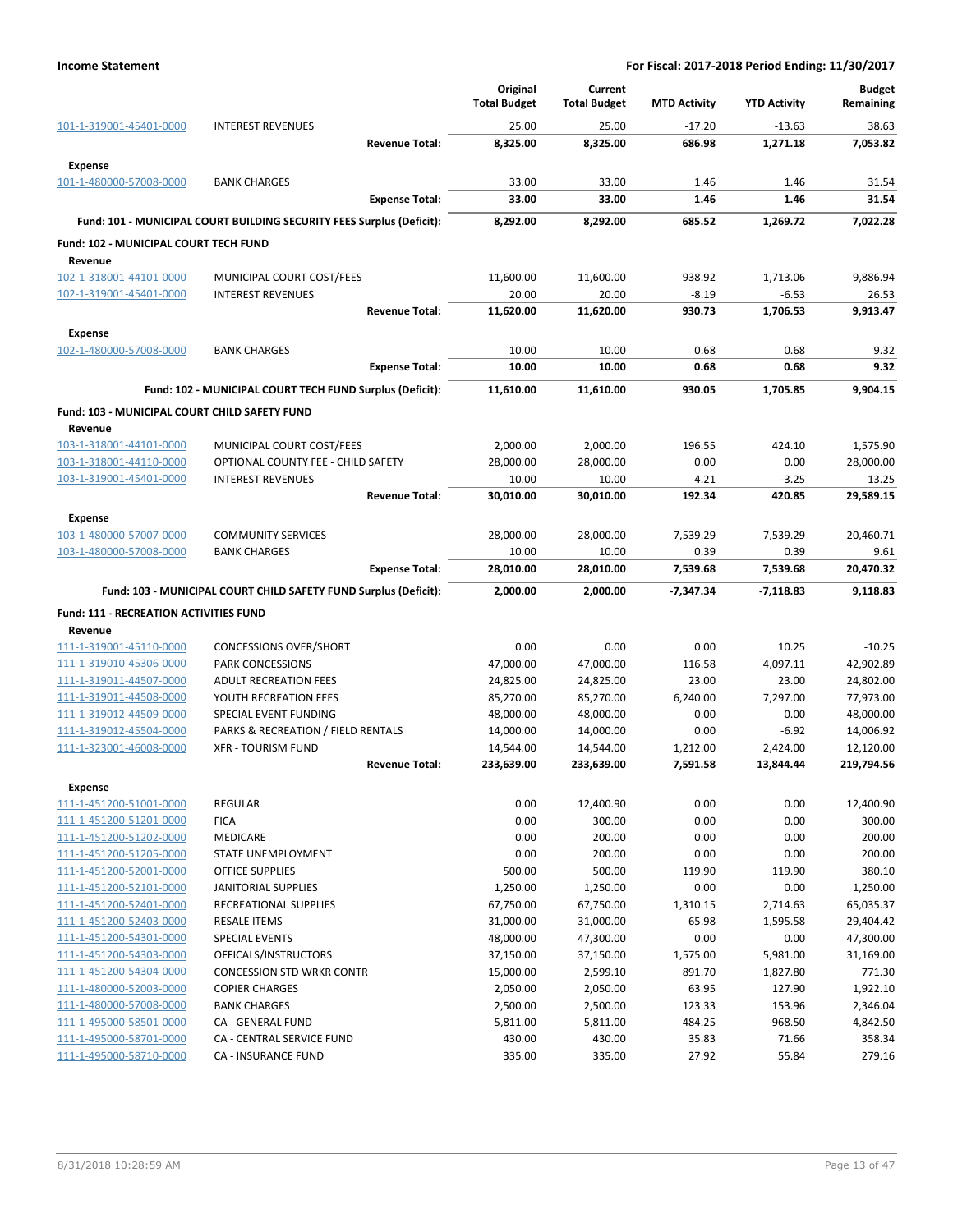|                                                    |                                                                 |                       | Original<br><b>Total Budget</b> | Current<br><b>Total Budget</b> | <b>MTD Activity</b>   | <b>YTD Activity</b>   | <b>Budget</b><br>Remaining |
|----------------------------------------------------|-----------------------------------------------------------------|-----------------------|---------------------------------|--------------------------------|-----------------------|-----------------------|----------------------------|
| 111-1-495000-58720-0000                            | CA - MIS FUN                                                    |                       | 1,722.00                        | 1,722.00                       | 143.50                | 287.00                | 1,435.00                   |
|                                                    |                                                                 | <b>Expense Total:</b> | 213,498.00                      | 213,498.00                     | 4,841.51              | 13,903.77             | 199,594.23                 |
|                                                    | Fund: 111 - RECREATION ACTIVITIES FUND Surplus (Deficit):       |                       | 20,141.00                       | 20,141.00                      | 2,750.07              | -59.33                | 20,200.33                  |
| Fund: 112 - GUN RANGE FUND                         |                                                                 |                       |                                 |                                |                       |                       |                            |
| Revenue                                            |                                                                 |                       |                                 |                                |                       |                       |                            |
| 112-1-319001-45401-0000                            | <b>INTEREST REVENUES</b>                                        |                       | 50.00                           | 50.00                          | $-8.33$               | $-6.37$               | 56.37                      |
| 112-1-319001-45601-0000                            | MISCELLANEOUS REVENUES                                          |                       | 5,000.00                        | 5,000.00                       | 70.00                 | 70.00                 | 4,930.00                   |
|                                                    |                                                                 | <b>Revenue Total:</b> | 5,050.00                        | 5,050.00                       | 61.67                 | 63.63                 | 4,986.37                   |
| <b>Expense</b>                                     |                                                                 |                       |                                 |                                |                       |                       |                            |
| 112-1-421700-54501-0000                            | <b>SPECIAL SERVICES</b>                                         |                       | 1,000.00                        | 1,000.00                       | 70.00                 | 140.00                | 860.00                     |
| 112-1-480000-57008-0000                            | <b>BANK CHARGES</b>                                             |                       | 21.00                           | 21.00                          | 0.79                  | 0.79                  | 20.21                      |
| 112-1-491000-58001-0000                            | <b>XFR - GENERAL FUND</b>                                       |                       | 32,225.00                       | 32,225.00                      | 2,685.42              | 5,370.84              | 26,854.16                  |
|                                                    |                                                                 | <b>Expense Total:</b> | 33,246.00                       | 33,246.00                      | 2,756.21              | 5,511.63              | 27,734.37                  |
|                                                    | Fund: 112 - GUN RANGE FUND Surplus (Deficit):                   |                       | -28,196.00                      | -28,196.00                     | $-2,694.54$           | $-5,448.00$           | $-22,748.00$               |
| Fund: 113 - HOTEL / MOTEL OCCUPANCY TAX FUND       |                                                                 |                       |                                 |                                |                       |                       |                            |
| Revenue                                            |                                                                 |                       |                                 |                                |                       |                       |                            |
| 113-1-313005-41402-0000                            | HOTEL/MOTEL OCCUPANCY TAX                                       |                       | 621,000.00                      | 621,000.00                     | 68,465.37             | 119,846.41            | 501,153.59                 |
| 113-1-319001-45401-0000                            | <b>INTEREST REVENUES</b>                                        |                       | 800.00                          | 800.00                         | $-198.61$             | $-155.68$             | 955.68                     |
|                                                    |                                                                 | <b>Revenue Total:</b> | 621,800.00                      | 621,800.00                     | 68,266.76             | 119,690.73            | 502,109.27                 |
| <b>Expense</b>                                     |                                                                 |                       |                                 |                                |                       |                       |                            |
| 113-1-458100-51001-0000                            | <b>REGULAR</b>                                                  |                       | 36,177.00                       | 36,177.00                      | 2,727.50              | 6,809.90              | 29,367.10                  |
| 113-1-458100-51020-0000                            | <b>OVERTIME</b>                                                 |                       | 500.00                          | 500.00                         | 0.00                  | 86.13                 | 413.87                     |
| 113-1-458100-51021-0000                            | LONGEVITY                                                       |                       | 294.00                          | 294.00                         | 87.00                 | 87.00                 | 207.00                     |
| 113-1-458100-51116-0000                            | CAR ALLOWANCE                                                   |                       | 1,200.00                        | 1,200.00                       | 92.30                 | 230.75                | 969.25                     |
| 113-1-458100-51117-0000                            | <b>CELL PHONE ALLOWANCE</b>                                     |                       | 348.00                          | 348.00                         | 16.14                 | 40.35                 | 307.65                     |
| 113-1-458100-51201-0000<br>113-1-458100-51202-0000 | <b>FICA</b><br>MEDICARE                                         |                       | 2,392.00<br>559.00              | 2,392.00<br>559.00             | 175.50<br>41.04       | 435.45<br>101.84      | 1,956.55<br>457.16         |
| 113-1-458100-51203-0000                            | <b>HEALTH INSURANCE</b>                                         |                       | 10,725.00                       | 10,725.00                      | 893.75                | 1,787.50              | 8,937.50                   |
| 113-1-458100-51204-0000                            | <b>WORKERS COMPENSATION</b>                                     |                       | 683.00                          | 683.00                         | 56.92                 | 113.84                | 569.16                     |
| 113-1-458100-51205-0000                            | UNEMPLOYMENT                                                    |                       | 70.00                           | 70.00                          | 0.95                  | 2.45                  | 67.55                      |
| 113-1-458100-51301-0000                            | <b>TMRS</b>                                                     |                       | 4,440.00                        | 4,440.00                       | 316.45                | 785.17                | 3,654.83                   |
| 113-1-458100-52001-0000                            | <b>OFFICE SUPPLIES</b>                                          |                       | 300.00                          | 300.00                         | 16.88                 | 16.88                 | 283.12                     |
| 113-1-458100-52002-0000                            | POSTAGE / FREIGHT                                               |                       | 500.00                          | 500.00                         | 8.19                  | 10.20                 | 489.80                     |
| 113-1-458100-54101-0000                            | PROFESSIONAL SERVICES                                           |                       | 10,000.00                       | 10,000.00                      | 79.00                 | 79.00                 | 9,921.00                   |
| 113-1-458100-54105-0000                            | MARKETING                                                       |                       | 10,000.00                       | 10,000.00                      | 0.00                  | 0.00                  | 10,000.00                  |
| 113-1-458100-54106-0000                            | <b>ATTORNEY FEES</b>                                            |                       | 500.00                          | 500.00                         | 0.00                  | 0.00                  | 500.00                     |
| 113-1-458100-54201-0000                            | MEMBERSHIPS & SUBSCRIPTIONS                                     |                       | 1,000.00                        | 1,000.00                       | 0.00                  | 0.00                  | 1,000.00                   |
| 113-1-458100-54211-0000                            | ADVERTISING                                                     |                       | 50,000.00                       | 50,000.00                      | 5,859.26              | 7,834.26              | 42,165.74                  |
| 113-1-458100-54212-0000                            | PRINTING                                                        |                       | 7,500.00                        | 7,500.00                       | 0.00                  | 0.00                  | 7,500.00                   |
| 113-1-458100-54214-0000                            | TRAVEL/TRAINING EXPENSE                                         |                       | 1,500.00                        | 1,500.00                       | 0.00                  | 0.00                  | 1,500.00                   |
| 113-1-458100-54301-0000                            | <b>SPECIAL EVENTS</b>                                           |                       | 6,000.00                        | 6,000.00                       | 1,956.00              | 2,236.00              | 3,764.00                   |
| 113-1-480000-57008-0000                            | <b>BANK CHARGES</b>                                             |                       | 550.00                          | 550.00                         | 17.50                 | 17.50                 | 532.50                     |
| 113-1-491000-58001-0000                            | <b>XFR - GENERAL FUND</b>                                       |                       | 175,000.00                      | 180,115.00                     | 14,583.33             | 29,166.66<br>2,424.00 | 150,948.34                 |
| 113-1-491000-58011-0000<br>113-1-491000-58014-0000 | XFR - RECREATION FUND<br>XFR - VENUE MGMT FUND                  |                       | 14,544.00<br>244,855.00         | 14,544.00<br>244,855.00        | 1,212.00<br>20,404.58 | 40,809.16             | 12,120.00<br>204,045.84    |
| 113-1-491000-58035-0000                            | XFR - DEBT SERVICE FUND                                         |                       | 35,000.00                       | 35,000.00                      | 2,916.67              | 5,833.34              | 29,166.66                  |
| 113-1-491000-58040-0000                            | XFR - GENERAL CIP FUND                                          |                       | 128,320.00                      | 128,320.00                     | 10,693.33             | 21,386.66             | 106,933.34                 |
| 113-1-491000-58101-0000                            | TRANSFER TO UTILITY FUND                                        |                       | 45,000.00                       | 45,000.00                      | 3,750.00              | 7,500.00              | 37,500.00                  |
|                                                    |                                                                 | <b>Expense Total:</b> | 787,957.00                      | 793,072.00                     | 65,904.29             | 127,794.04            | 665,277.96                 |
|                                                    | Fund: 113 - HOTEL / MOTEL OCCUPANCY TAX FUND Surplus (Deficit): |                       | $-166, 157.00$                  | $-171,272.00$                  | 2,362.47              | $-8,103.31$           | $-163, 168.69$             |
|                                                    |                                                                 |                       |                                 |                                |                       |                       |                            |
| Fund: 114 - VENUE MANAGEMENT FUND                  |                                                                 |                       |                                 |                                |                       |                       |                            |
| Revenue<br>114-1-319010-45306-0000                 |                                                                 |                       |                                 |                                |                       |                       |                            |
| 114-1-319030-45506-0000                            | <b>CONCESSIONS</b><br><b>AUDITORIUM RENTALS</b>                 |                       | 2,000.00<br>24,300.00           | 2,000.00<br>24,300.00          | 0.00<br>2,762.50      | 154.14<br>4,112.50    | 1,845.86<br>20,187.50      |
| 114-1-319031-45505-0000                            | <b>CIVIC CENTER RENTALS</b>                                     |                       | 40,000.00                       | 40,000.00                      | 2,555.00              | 9,093.00              | 30,907.00                  |
| 114-1-319032-44509-0000                            | SPECIAL EVENTS/SPONSORS                                         |                       | 65,000.00                       | 65,000.00                      | 0.00                  | 0.00                  | 65,000.00                  |
| 114-1-319033-45307-0000                            | <b>TICKET SALES</b>                                             |                       | 100,000.00                      | 100,000.00                     | 0.00                  | 0.00                  | 100,000.00                 |
|                                                    |                                                                 |                       |                                 |                                |                       |                       |                            |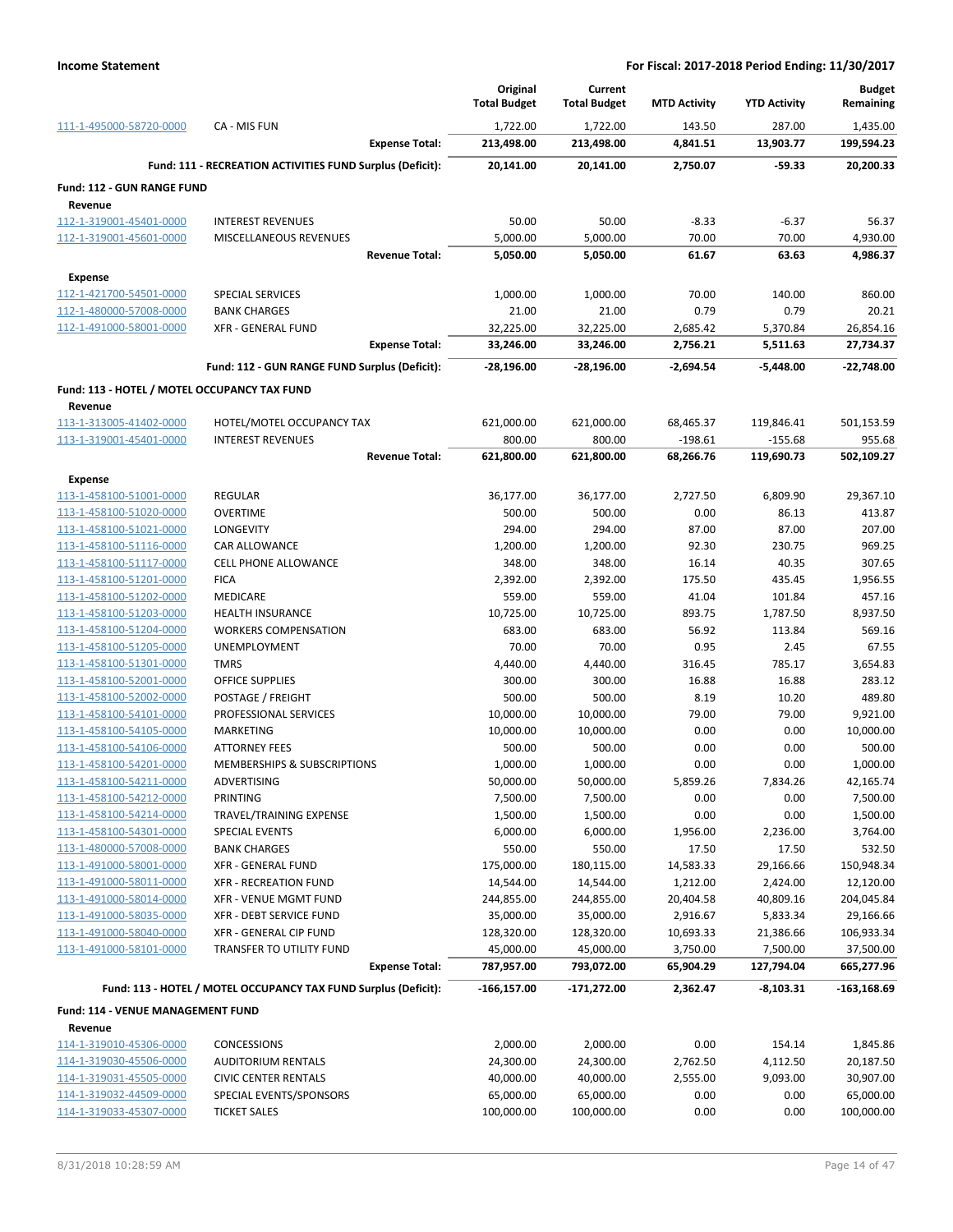|                                  |                                                      | Original<br><b>Total Budget</b> | Current<br><b>Total Budget</b> | <b>MTD Activity</b> | <b>YTD Activity</b> | <b>Budget</b><br>Remaining |
|----------------------------------|------------------------------------------------------|---------------------------------|--------------------------------|---------------------|---------------------|----------------------------|
| 114-1-323001-46008-0000          | <b>XFR - TOURISM FUND</b>                            | 244,855.00                      | 244,855.00                     | 20,404.58           | 40,809.16           | 204,045.84                 |
|                                  | <b>Revenue Total:</b>                                | 476,155.00                      | 476,155.00                     | 25,722.08           | 54,168.80           | 421,986.20                 |
| <b>Expense</b>                   |                                                      |                                 |                                |                     |                     |                            |
| 114-1-457100-51001-0000          | <b>REGULAR SALARIES</b>                              | 23,639.00                       | 23,639.00                      | 1,778.40            | 4,586.17            | 19,052.83                  |
| 114-1-457100-51020-0000          | <b>OVERTIME</b>                                      | 8,000.00                        | 8,000.00                       | 170.79              | 228.27              | 7,771.73                   |
| 114-1-457100-51021-0000          | LONGEVITY                                            | 174.00                          | 174.00                         | 87.00               | 87.00               | 87.00                      |
| 114-1-457100-51116-0000          | CAR ALLOWANCE                                        | 1,200.00                        | 1,200.00                       | 92.32               | 230.80              | 969.20                     |
| 114-1-457100-51117-0000          | <b>CELL PHONE ALLOWANCE</b>                          | 348.00                          | 348.00                         | 16.16               | 40.40               | 307.60                     |
| 114-1-457100-51201-0000          | <b>FICA</b>                                          | 1,567.00                        | 1,567.00                       | 138.47              | 334.14              | 1,232.86                   |
| 114-1-457100-51202-0000          | MEDICARE                                             | 366.00                          | 366.00                         | 32.39               | 78.15               | 287.85                     |
| 114-1-457100-51203-0000          | <b>HEALTH INSURANCE</b>                              | 5,363.00                        | 5,363.00                       | 446.92              | 893.84              | 4,469.16                   |
| 114-1-457100-51204-0000          | <b>WORKERS COMPENSATION</b>                          | 647.00                          | 647.00                         | 53.92               | 107.84              | 539.16                     |
| 114-1-457100-51205-0000          | STATE UNEMPLOYMENT                                   | 35.00                           | 35.00                          | 0.00                | 0.06                | 34.94                      |
| 114-1-457100-51301-0000          | <b>TMRS</b>                                          | 2,909.00                        | 2,909.00                       | 250.10              | 604.12              | 2,304.88                   |
| 114-1-457100-51401-0000          | <b>CONTRA - SALARIES</b>                             | 0.00                            | 0.00                           | 0.00                | $-286.93$           | 286.93                     |
| 114-1-457100-52001-0000          | <b>OFFICE SUPPLIES</b>                               | 500.00                          | 500.00                         | 0.00                | 0.00                | 500.00                     |
| 114-1-457100-52002-0000          | POSTAGE / FREIGHT                                    | 200.00                          | 200.00                         | 113.08              | 225.73              | $-25.73$                   |
| 114-1-457100-52201-0000          | MINOR TOOLS & EQUIPMENT                              | 2,500.00                        | 2,500.00                       | 0.00                | 0.00                | 2,500.00                   |
| 114-1-457100-52403-0000          | <b>RESALE ITEMS</b>                                  | 1,500.00                        | 1,500.00                       | 0.00                | 0.00                | 1,500.00                   |
| 114-1-457100-53702-0000          | <b>AUDTIORIUM MAINTENANCE</b>                        | 8,000.00                        | 8,000.00                       | 147.26              | 147.26              | 7,852.74                   |
| 114-1-457100-53704-0000          | <b>CIVIC CENTER</b>                                  | 5,000.00                        | 5,000.00                       | $-193.88$           | $-193.88$           | 5,193.88                   |
| 114-1-457100-54001-0000          | <b>TELEPHONE CHARGES</b>                             | 100.00                          | 100.00                         | 0.00                | 0.00                | 100.00                     |
| 114-1-457100-54005-0000          | <b>CIVIC CENTER UTILITY CHARGES</b>                  | 24,413.00                       | 24,413.00                      | 2,349.04            | 4,248.80            | 20,164.20                  |
| 114-1-457100-54105-0000          | <b>MARKETING</b>                                     | 3,000.00                        | 3,000.00                       | 0.00                | 0.00                | 3,000.00                   |
| 114-1-457100-54106-0000          | <b>ATTORNEY FEES</b>                                 | 500.00                          | 500.00                         | 0.00                | 0.00                | 500.00                     |
| 114-1-457100-54201-0000          | MEMBERSHIPS & SUBSCRIPTIONS                          | 2,000.00                        | 2,000.00                       | 0.00                | 0.00                | 2,000.00                   |
| 114-1-457100-54205-0000          | <b>BUSINESS MEALS</b>                                | 250.00                          | 250.00                         | 0.00                | 0.00                | 250.00                     |
| 114-1-457100-54211-0000          | ADVERTISING                                          | 12,000.00                       | 12,000.00                      | 3,455.25            | 3,455.25            | 8,544.75                   |
| 114-1-457100-54214-0000          | <b>TRAVEL &amp; TRAINING</b>                         | 1,000.00                        | 1,000.00                       | 0.00                | 0.00                | 1,000.00                   |
| 114-1-457100-54301-0000          | <b>SPECIAL EVENTS</b>                                | 102,500.00                      | 102,500.00                     | 8,793.23            | 40,498.07           | 62,001.93                  |
| 114-1-480000-52003-0000          | <b>COPIER CHARGES</b>                                | 3,600.00                        | 3,600.00                       | 63.95               | 127.90              | 3,472.10                   |
| 114-1-480000-57008-0000          | <b>BANK CHARGES</b>                                  | 2,500.00                        | 2,500.00                       | 193.58              | 509.74              | 1,990.26                   |
| 114-1-495000-58501-0000          | CA - GENERAL FUND                                    | 14,129.00                       | 14,129.00                      | 1,177.42            | 2,354.84            | 11,774.16                  |
| 114-1-495000-58701-0000          | CA - CENTRAL SERVICE FUND                            | 16,076.00                       | 16,076.00                      | 1,339.67            | 2,679.34            | 13,396.66                  |
| 114-1-495000-58710-0000          | <b>CA - INSURANCE FUND</b>                           | 593.00                          | 593.00                         | 49.42               | 98.84               | 494.16                     |
| 114-1-495000-58720-0000          | CA - MIS FUN                                         | 2,543.00                        | 2,543.00                       | 211.92              | 423.84              | 2,119.16                   |
|                                  | <b>Expense Total:</b>                                | 247,152.00                      | 247,152.00                     | 20,766.41           | 61,479.59           | 185,672.41                 |
|                                  | Fund: 114 - VENUE MANAGEMENT FUND Surplus (Deficit): | 229,003.00                      | 229,003.00                     | 4,955.67            | $-7,310.79$         | 236,313.79                 |
| Fund: 116 - ROADWAY IMPACT FEE 1 |                                                      |                                 |                                |                     |                     |                            |
| Revenue                          |                                                      |                                 |                                |                     |                     |                            |
| 116-1-319001-45401-0000          | <b>INTEREST REVENUES</b>                             | 0.00                            | 0.00                           | $-4.55$             | $-3.59$             | 3.59                       |
|                                  | <b>Revenue Total:</b>                                | 0.00                            | 0.00                           | $-4.55$             | $-3.59$             | 3.59                       |
| <b>Expense</b>                   |                                                      |                                 |                                |                     |                     |                            |
| 116-1-480000-57008-0000          | <b>BANK CHARGES</b>                                  | 0.00                            | 0.00                           | 0.40                | 0.40                | $-0.40$                    |
|                                  | <b>Expense Total:</b>                                | 0.00                            | 0.00                           | 0.40                | 0.40                | $-0.40$                    |
|                                  | Fund: 116 - ROADWAY IMPACT FEE 1 Surplus (Deficit):  | 0.00                            | 0.00                           | -4.95               | -3.99               | 3.99                       |
| Fund: 117 - ROADWAY IMPACT FEE 2 |                                                      |                                 |                                |                     |                     |                            |
| Revenue                          |                                                      |                                 |                                |                     |                     |                            |
| 117-1-319001-45401-0000          | <b>INTEREST REVENUES</b>                             | 0.00                            | 0.00                           | $-0.02$             | $-0.02$             | 0.02                       |
|                                  | <b>Revenue Total:</b>                                | 0.00                            | 0.00                           | $-0.02$             | $-0.02$             | 0.02                       |
|                                  | Fund: 117 - ROADWAY IMPACT FEE 2 Total:              | 0.00                            | 0.00                           | -0.02               | -0.02               | 0.02                       |
| Fund: 118 - ROADWAY IMPACT FEE 3 |                                                      |                                 |                                |                     |                     |                            |
| Revenue                          |                                                      |                                 |                                |                     |                     |                            |
| 118-1-319001-45401-0000          | <b>INTEREST REVENUES</b>                             | 0.00                            | 0.00                           | $-0.04$             | $-0.03$             | 0.03                       |
|                                  | <b>Revenue Total:</b>                                | 0.00                            | 0.00                           | -0.04               | -0.03               | 0.03                       |
|                                  | Fund: 118 - ROADWAY IMPACT FEE 3 Total:              | 0.00                            | 0.00                           | -0.04               | -0.03               | 0.03                       |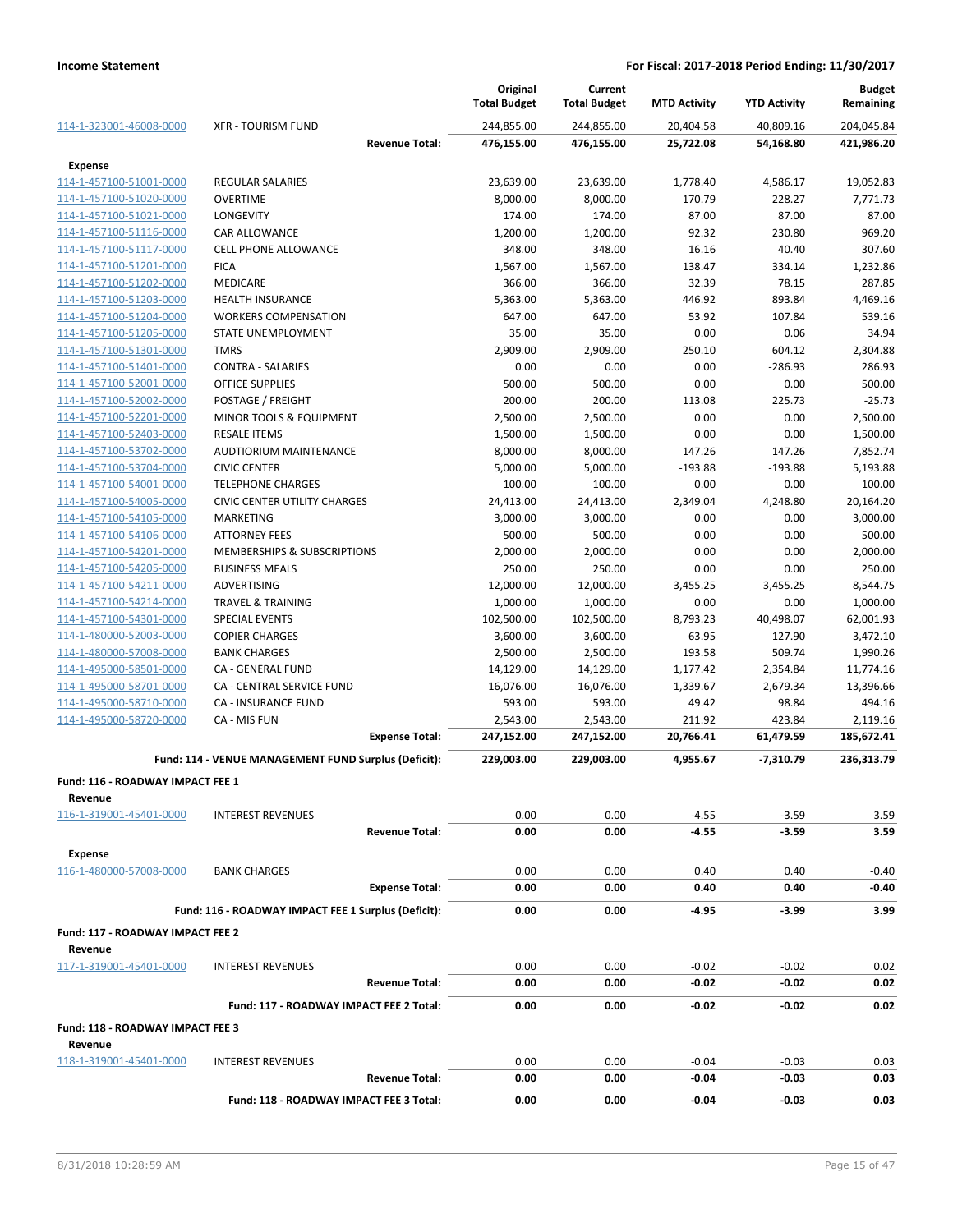|                                                    |                                                                           | Original<br><b>Total Budget</b> | Current<br><b>Total Budget</b> | <b>MTD Activity</b>     | <b>YTD Activity</b>     | <b>Budget</b><br>Remaining |
|----------------------------------------------------|---------------------------------------------------------------------------|---------------------------------|--------------------------------|-------------------------|-------------------------|----------------------------|
| Revenue                                            | <b>Fund: 123 - PTRAIN - POLICE REIMBURSEMENT GRANTS &amp; CONT EDUCAT</b> |                                 |                                |                         |                         |                            |
| 123-1-319001-45401-0000                            | <b>INTEREST REVENUES</b>                                                  | 0.00                            | 0.00                           | $-3.35$                 | $-2.64$                 | 2.64                       |
|                                                    | <b>Revenue Total:</b>                                                     | 0.00                            | 0.00                           | $-3.35$                 | $-2.64$                 | 2.64                       |
| Expense                                            |                                                                           |                                 |                                |                         |                         |                            |
| 123-1-421210-54214-0000                            | <b>TRAVEL &amp; TRAINING</b>                                              | 0.00                            | 0.00                           | 600.00                  | 600.00                  | $-600.00$                  |
| 123-1-480000-57008-0000                            | <b>BANK CHARGES</b>                                                       | 0.00                            | 0.00                           | 0.29                    | 0.29                    | $-0.29$                    |
|                                                    | <b>Expense Total:</b>                                                     | 0.00                            | 0.00                           | 600.29                  | 600.29                  | $-600.29$                  |
|                                                    | Fund: 123 - PTRAIN - POLICE REIMBURSEMENT GRANTS & CONT EDUCAT Sur        | 0.00                            | 0.00                           | -603.64                 | -602.93                 | 602.93                     |
| Fund: 140 - DEBT SERVICE FUND                      |                                                                           |                                 |                                |                         |                         |                            |
| Revenue                                            |                                                                           |                                 |                                |                         |                         |                            |
| 140-1-311001-41101-0000                            | <b>REAL PROPERTY TAXES</b>                                                | 4,408,785.00                    | 4,408,785.00                   | 250,066.47              | 318,098.55              | 4,090,686.45               |
| 140-1-311002-41102-0000                            | <b>DELINQUENT TAXES</b>                                                   | 39,000.00                       | 39,000.00                      | 2,093.89                | 8,505.37                | 30,494.63                  |
| 140-1-319001-45401-0000                            | <b>INTEREST REVENUES</b>                                                  | 2,100.00                        | 2,100.00                       | $-373.94$               | $-315.26$               | 2,415.26                   |
| 140-1-319001-45601-0000                            | MISCELLANEOUS REVENUES                                                    | 3,000.00                        | 3,000.00                       | 0.00                    | 0.00                    | 3,000.00                   |
| 140-1-323001-46008-0000                            | <b>XFR - TOURISM FUND</b>                                                 | 35,000.00                       | 35,000.00                      | 2,916.67                | 5,833.34                | 29,166.66                  |
| 140-1-323001-46100-0000                            | <b>XFR - UTILITY FUND</b>                                                 | 1,532,906.25                    | 1,532,906.25                   | 127,742.19              | 255,484.38              | 1,277,421.87               |
| 140-1-323001-46107-0000                            | <b>XFR - AIRPORT FUND</b>                                                 | 52,000.00                       | 52,000.00                      | 4,333.33                | 8,666.66                | 43,333.34                  |
|                                                    | <b>Revenue Total:</b>                                                     | 6,072,791.25                    | 6,072,791.25                   | 386,778.61              | 596,273.04              | 5,476,518.21               |
| <b>Expense</b>                                     |                                                                           |                                 | 205,000.00                     |                         |                         |                            |
| 140-1-471100-56105-0000<br>140-1-471100-56106-0000 | 2010 CO - PRINCIPAL<br>2013 CO PRINCIPAL                                  | 205,000.00<br>240,000.00        | 240,000.00                     | 0.00<br>0.00            | 0.00<br>0.00            | 205,000.00<br>240,000.00   |
| 140-1-471100-56306-0000                            | 2010 GO REFUND PRINCIPAL                                                  | 630,000.00                      | 630,000.00                     | 0.00                    | 0.00                    | 630,000.00                 |
| 140-1-471100-56308-0000                            | 2011 GO REFUND PRINCIPAL                                                  | 1,070,000.00                    | 1,070,000.00                   | 0.00                    | 0.00                    | 1,070,000.00               |
| 140-1-471100-56310-0000                            | 2014 GO REFUND PRINCIPAL                                                  | 178,000.00                      | 178,000.00                     | 0.00                    | 0.00                    | 178,000.00                 |
| 140-1-471100-56311-0000                            | 2014 GENERAL OBLIGATIONS PRINCIPAL                                        | 295,000.00                      | 295,000.00                     | 0.00                    | 0.00                    | 295,000.00                 |
| 140-1-471100-56312-0000                            | 2015 GENERAL OBLIGATIONS PRINCIPAL                                        | 448,000.00                      | 448,000.00                     | 0.00                    | 0.00                    | 448,000.00                 |
| 140-1-471100-56313-0000                            | 2017 GO REFUND PRINCIPAL                                                  | 1,605,000.00                    | 1,605,000.00                   | 0.00                    | 0.00                    | 1,605,000.00               |
| 140-1-471200-56205-0000                            | 2010 CO - INTEREST                                                        | 186,462.50                      | 186,462.50                     | 0.00                    | 0.00                    | 186,462.50                 |
| 140-1-471200-56206-0000                            | 2013 CO INTEREST                                                          | 26,166.00                       | 26,166.00                      | 0.00                    | 0.00                    | 26,166.00                  |
| 140-1-471200-56406-0000                            | 2010 GO REFUND INTEREST                                                   | 324,347.50                      | 324,347.50                     | 0.00                    | 0.00                    | 324,347.50                 |
| 140-1-471200-56408-0000                            | 2011 GO REFUND INTEREST                                                   | 122,557.50                      | 122,557.50                     | 0.00                    | 0.00                    | 122,557.50                 |
| 140-1-471200-56409-0000                            | 2014 GENERAL OBLIGATIONS - INTEREST                                       | 109,991.75                      | 109,991.75                     | 0.00                    | 0.00                    | 109,991.75                 |
| 140-1-471200-56410-0000                            | 2015 GO - INTEREST                                                        | 153,801.20                      | 153,801.20                     | 0.00                    | 0.00                    | 153,801.20                 |
| 140-1-471200-56411-0000                            | 2014 GO REFUND INTEREST                                                   | 28,740.00                       | 28,740.00                      | 0.00                    | 0.00                    | 28,740.00                  |
| 140-1-471200-56413-0000                            | 2017 GO REFUND INTEREST                                                   | 405,625.00                      | 405,625.00                     | 0.00                    | 0.00                    | 405,625.00                 |
| 140-1-475100-56002-0000                            | <b>AGENT FEE</b>                                                          | 1,500.00                        | 1,500.00                       | 0.00                    | 0.00                    | 1,500.00                   |
| 140-1-475100-56005-0000                            | ARBITRAGE                                                                 | 12,500.00                       | 12,500.00                      | 5,100.00                | 5,100.00                | 7,400.00                   |
| 140-1-480000-57008-0000                            | <b>BANK CHARGES</b>                                                       | 1,900.00                        | 1,900.00                       | 25.17                   | 25.17                   | 1,874.83                   |
|                                                    | <b>Expense Total:</b>                                                     | 6,044,591.45                    | 6,044,591.45                   | 5,125.17                | 5,125.17                | 6,039,466.28               |
|                                                    | Fund: 140 - DEBT SERVICE FUND Surplus (Deficit):                          | 28,199.80                       | 28,199.80                      | 381,653.44              | 591,147.87              | -562,948.07                |
| Fund: 160 - GENERAL CAPITAL IMPROVEMENT FUND       |                                                                           |                                 |                                |                         |                         |                            |
| Revenue                                            |                                                                           |                                 |                                |                         |                         |                            |
| 160-1-314004-41808-0000                            | FRANCHISE FEES/CABLE-SICFA                                                | 25,000.00<br>15,000.00          | 25,000.00                      | 0.00                    | 0.00                    | 25,000.00                  |
| 160-1-319001-45401-0000<br>160-1-323001-46001-0000 | <b>INTEREST REVENUES</b>                                                  |                                 | 15,000.00                      | 316.02                  | 888.16                  | 14,111.84<br>2,481,602.50  |
| 160-1-323001-46008-0000                            | <b>XFR - GENERAL FUND</b><br><b>XFR - TOURISM FUND</b>                    | 2,977,923.00<br>128,320.00      | 2,977,923.00<br>128,320.00     | 248,160.25<br>10,693.33 | 496,320.50<br>21,386.66 | 106,933.34                 |
|                                                    | <b>Revenue Total:</b>                                                     | 3,146,243.00                    | 3,146,243.00                   | 259,169.60              | 518,595.32              | 2,627,647.68               |
|                                                    |                                                                           |                                 |                                |                         |                         |                            |
| <b>Expense</b>                                     |                                                                           |                                 |                                |                         |                         |                            |
| 160-1-421240-55207-0000                            | RADIO COMMUNICATION EQUIP                                                 | 600,000.00                      | 600,000.00                     | 0.00                    | 0.00                    | 600,000.00                 |
| 160-1-422200-55201-0000                            | <b>EQUIPMENT PURCHASES</b>                                                | 48,248.00                       | 48,248.00                      | 0.00                    | 0.00                    | 48,248.00                  |
| 160-1-431200-53304-0000                            | STREET IMPROV PROGRAM                                                     | 1,800,000.00                    | 1,725,000.00                   | 0.00                    | 0.00                    | 1,725,000.00               |
| 160-1-431200-55002-0000                            | <b>IMPROVEMENTS</b>                                                       | 200,000.00                      | 200,000.00                     | 0.00                    | 0.00                    | 200,000.00                 |
| 160-1-431600-55102-0000                            | <b>STREETS</b>                                                            | 9,750.00                        | 9,750.00                       | 0.00                    | 0.00                    | 9,750.00                   |
| 160-1-480000-55002-0000<br>160-1-480000-55007-0000 | <b>IMPROVEMENTS</b><br>ENG/ARCHITECTS/MGMT                                | 435,000.00<br>0.00              | 435,000.00<br>0.00             | 0.00<br>16,562.00       | 0.00<br>16,562.00       | 435,000.00<br>$-16,562.00$ |
| 160-1-480000-55012-0000                            | <b>CONSTRUCTION</b>                                                       | 0.00                            | 1,585,000.00                   | 0.00                    | 0.00                    | 1,585,000.00               |
|                                                    |                                                                           |                                 |                                |                         |                         |                            |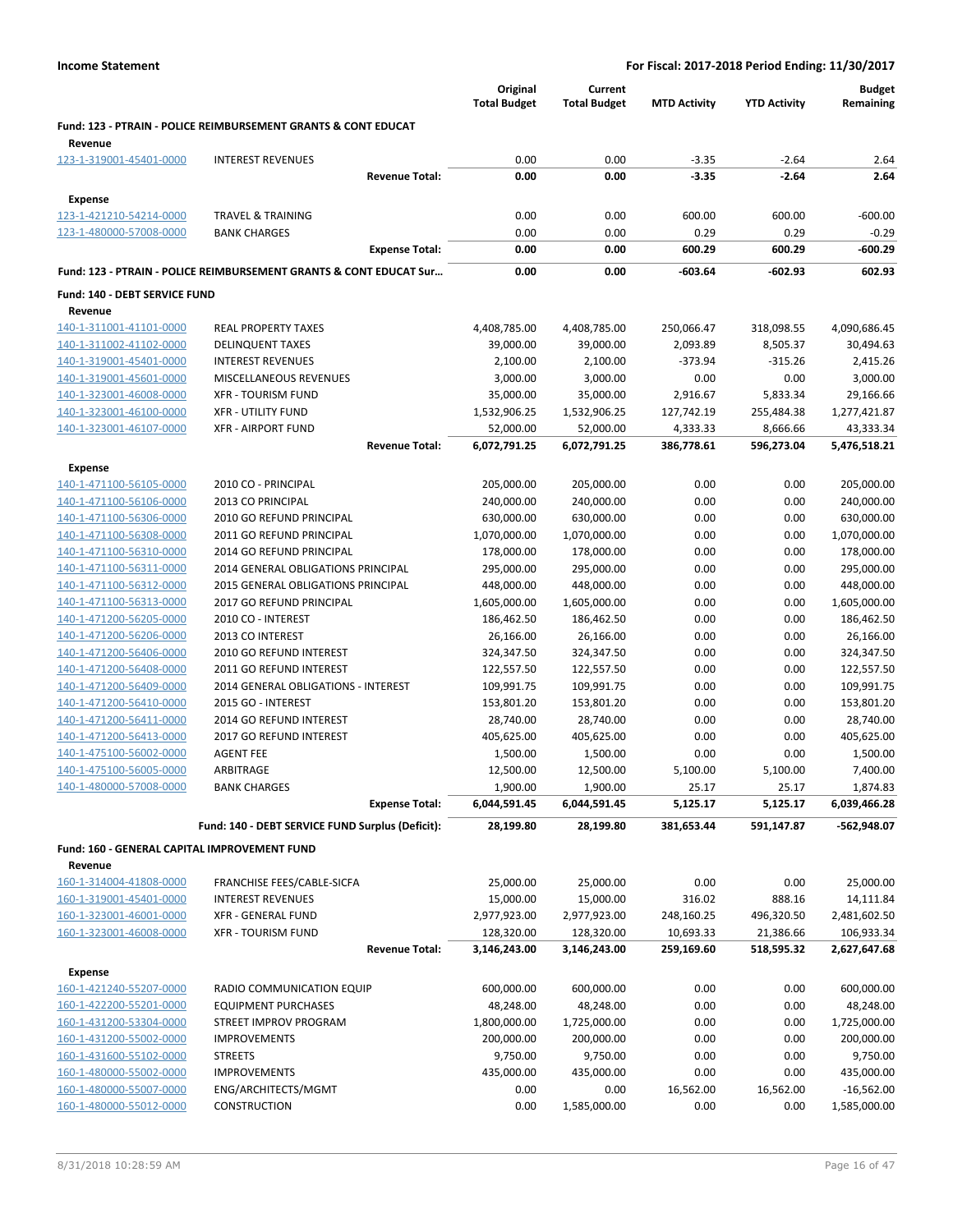|                                                        |                                                                 | Original                   | Current                    |                         |                           | <b>Budget</b>              |
|--------------------------------------------------------|-----------------------------------------------------------------|----------------------------|----------------------------|-------------------------|---------------------------|----------------------------|
|                                                        |                                                                 | <b>Total Budget</b>        | <b>Total Budget</b>        | <b>MTD Activity</b>     | <b>YTD Activity</b>       | Remaining                  |
| 160-1-480000-55201-0000                                | <b>EQUIPMENT PURCHASES</b>                                      | 113,245.00                 | 113,245.00                 | 8,385.00                | 8,385.00                  | 104.860.00                 |
| 160-1-480000-55203-0000                                | <b>FURNITURE/OFFICE EQUIP</b>                                   | 0.00                       | 0.00                       | 0.00                    | 59.04                     | $-59.04$                   |
| 160-1-480000-57008-0000                                | <b>BANK CHARGES</b><br><b>Expense Total:</b>                    | 0.00<br>3,206,243.00       | 0.00<br>4,716,243.00       | 1.96<br>24,948.96       | 1.96<br>25,008.00         | $-1.96$<br>4,691,235.00    |
|                                                        |                                                                 |                            |                            |                         |                           |                            |
|                                                        | Fund: 160 - GENERAL CAPITAL IMPROVEMENT FUND Surplus (Deficit): | $-60,000.00$               | $-1,570,000.00$            | 234,220.64              | 493,587.32                | $-2,063,587.32$            |
| <b>Fund: 161 - STREET CONSTRUCTION FUND</b><br>Revenue |                                                                 |                            |                            |                         |                           |                            |
| 161-1-319001-45401-0000                                | <b>INTEREST REVENUES</b>                                        | 500.00                     | 500.00                     | $-292.81$               | $-231.14$                 | 731.14                     |
|                                                        | <b>Revenue Total:</b>                                           | 500.00                     | 500.00                     | $-292.81$               | $-231.14$                 | 731.14                     |
| <b>Expense</b>                                         |                                                                 |                            |                            |                         |                           |                            |
| 161-1-480000-57008-0000                                | <b>BANK CHARGES</b>                                             | 0.00                       | 0.00                       | 25.23                   | 25.23                     | $-25.23$                   |
|                                                        | <b>Expense Total:</b>                                           | 0.00                       | 0.00                       | 25.23                   | 25.23                     | $-25.23$                   |
|                                                        | Fund: 161 - STREET CONSTRUCTION FUND Surplus (Deficit):         | 500.00                     | 500.00                     | $-318.04$               | $-256.37$                 | 756.37                     |
|                                                        |                                                                 |                            |                            |                         |                           |                            |
| Fund: 164 - 2013 CO CAPITAL FUND<br>Revenue            |                                                                 |                            |                            |                         |                           |                            |
| 164-1-319001-45401-0000                                | <b>INTEREST REVENUES</b>                                        | 200.00                     | 200.00                     | $-9.18$                 | $-5.10$                   | 205.10                     |
|                                                        | <b>Revenue Total:</b>                                           | 200.00                     | 200.00                     | $-9.18$                 | $-5.10$                   | 205.10                     |
| <b>Expense</b>                                         |                                                                 |                            |                            |                         |                           |                            |
| 164-1-480000-57008-0000                                | <b>BANK CHARGES</b>                                             | 0.00                       | 0.00                       | 0.94                    | 0.94                      | $-0.94$                    |
|                                                        | <b>Expense Total:</b>                                           | 0.00                       | 0.00                       | 0.94                    | 0.94                      | $-0.94$                    |
|                                                        | Fund: 164 - 2013 CO CAPITAL FUND Surplus (Deficit):             | 200.00                     | 200.00                     | $-10.12$                | $-6.04$                   | 206.04                     |
| Fund: 165 - 2014 GO FUND                               |                                                                 |                            |                            |                         |                           |                            |
| Revenue                                                |                                                                 |                            |                            |                         |                           |                            |
| 165-1-319001-45401-0000                                | <b>INTEREST REVENUES</b>                                        | 50,000.00                  | 50,000.00                  | 686.12                  | 1,477.58                  | 48,522.42                  |
|                                                        | <b>Revenue Total:</b>                                           | 50,000.00                  | 50,000.00                  | 686.12                  | 1,477.58                  | 48,522.42                  |
|                                                        | Fund: 165 - 2014 GO FUND Total:                                 | 50,000.00                  | 50,000.00                  | 686.12                  | 1,477.58                  | 48,522.42                  |
| Fund: 171 - MAIN STREET SPECIAL REVENUE                |                                                                 |                            |                            |                         |                           |                            |
| <b>Expense</b>                                         |                                                                 |                            |                            |                         |                           |                            |
| 171-1-456100-54111-0000                                | <b>GRANT MANAGEMENT</b>                                         | 0.00                       | 23,000.00                  | 0.00                    | 0.00                      | 23,000.00                  |
| 171-1-456100-54501-0000                                | SPECIAL SERVICES                                                | 0.00                       | 0.00                       | 0.00                    | 3,433.00                  | $-3,433.00$                |
| 171-1-456100-55012-0000                                | <b>CONSTRUCTION</b>                                             | 0.00                       | 52,000.00                  | 0.00                    | 0.00                      | 52,000.00                  |
|                                                        | <b>Expense Total:</b>                                           | 0.00                       | 75,000.00                  | 0.00                    | 3,433.00                  | 71,567.00                  |
|                                                        | Fund: 171 - MAIN STREET SPECIAL REVENUE Total:                  | 0.00                       | 75,000.00                  | 0.00                    | 3,433.00                  | 71,567.00                  |
| <b>Fund: 172 - MINOR GRANTS FUND</b>                   |                                                                 |                            |                            |                         |                           |                            |
| Revenue                                                |                                                                 |                            |                            |                         |                           |                            |
| 172-1-310002-45611-0000                                | <b>DONATIONS</b>                                                | 15,000.00                  | 15,000.00                  | 0.00                    | 0.00                      | 15,000.00                  |
|                                                        | <b>Revenue Total:</b>                                           | 15,000.00                  | 15,000.00                  | 0.00                    | 0.00                      | 15,000.00                  |
|                                                        | Fund: 172 - MINOR GRANTS FUND Total:                            | 15,000.00                  | 15,000.00                  | 0.00                    | 0.00                      | 15,000.00                  |
| Fund: 200 - WATER / WASTEWATER FUND                    |                                                                 |                            |                            |                         |                           |                            |
| Revenue                                                |                                                                 |                            |                            |                         |                           |                            |
| 200-2-318003-44302-0000                                | WATER REVENUES / SERVICE CHARGES                                | 64,000.00                  | 64,000.00                  | 5,562.14                | 9,824.14                  | 54,175.86                  |
| 200-2-318003-44304-0000<br>200-2-318003-44305-0000     | NEW SERVICES - WATER<br>LATE CHARGES - WATER                    | 20,000.00<br>49,000.00     | 20,000.00<br>49,000.00     | 0.00<br>4,682.76        | 0.00<br>8,938.71          | 20,000.00<br>40,061.29     |
| 200-2-318003-44312-0000                                | <b>METER TAMPERING</b>                                          | 6,000.00                   | 6,000.00                   | 0.00                    | 375.00                    | 5,625.00                   |
| 200-2-318003-45103-0000                                | <b>GEUS RAW WATER CONSUMPTN</b>                                 | 100,000.00                 | 100,000.00                 | 0.00                    | 0.00                      | 100,000.00                 |
| 200-2-318004-42303-0000                                | <b>WASTE HAULER PERMITS</b>                                     | 3,500.00                   | 3,500.00                   | 0.00                    | 1,500.00                  | 2,000.00                   |
| 200-2-318004-44307-0000                                | NEW SERVICES - SEWER                                            | 7,000.00                   | 7,000.00                   | 0.00                    | 4,125.00                  | 2,875.00                   |
| 200-2-318004-44309-0000                                | SEWER REVENUES / SERVICE CHARGES                                | 55,000.00                  | 55,000.00                  | 5,025.48                | 8,879.87                  | 46,120.13                  |
| 200-2-318004-44310-0000                                | LATE CHARGES - SEWER                                            | 45,000.00                  | 45,000.00                  | 4,641.25                | 8,514.55                  | 36,485.45                  |
| 200-2-318004-45106-0000                                | L-3 COMM COD DISCHARGE                                          | 126,360.00                 | 126,360.00                 | 10,530.00               | 21,060.00                 | 105,300.00                 |
| 200-2-318004-45201-0000<br>200-2-319003-45101-0000     | SEWER REV/ SEWER HAULER FEES<br>WATER REVENUES / METERED SALES  | 400,000.00<br>6,701,679.00 | 400,000.00<br>6,701,679.00 | 30,537.00<br>594,621.77 | 67,189.25<br>1,232,965.67 | 332,810.75<br>5,468,713.33 |
| 200-2-319004-45104-0000                                | SEWER COLLECTION FEES                                           | 5,577,131.00               | 5,577,131.00               | 496,159.11              | 988,502.59                | 4,588,628.41               |
| 200-2-319004-45105-0000                                | SEWER REVENUES / EPA REVENUE                                    | 0.00                       | 0.00                       | 12.12                   | 111.23                    | $-111.23$                  |
| 200-2-320003-45305-0000                                | <b>AUCTION PROCEEDS</b>                                         | 5,000.00                   | 5,000.00                   | 0.00                    | 0.00                      | 5,000.00                   |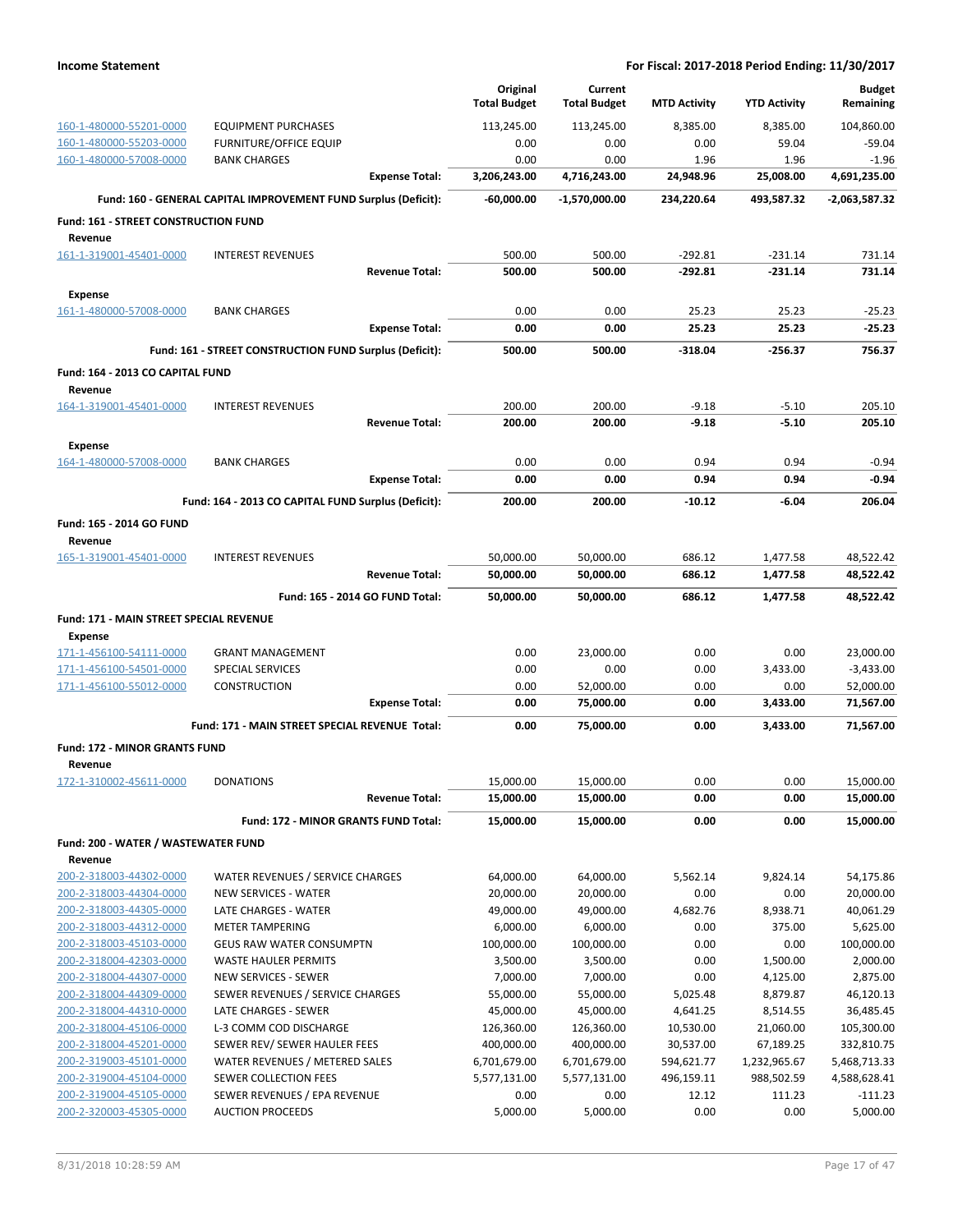|                                                    |                                             | Original<br><b>Total Budget</b> | Current<br><b>Total Budget</b> | <b>MTD Activity</b> | <b>YTD Activity</b> | <b>Budget</b><br>Remaining |
|----------------------------------------------------|---------------------------------------------|---------------------------------|--------------------------------|---------------------|---------------------|----------------------------|
| 200-2-320003-45401-0000                            | <b>INTEREST REVENUES</b>                    | 5,000.00                        | 5,000.00                       | $-1,492.14$         | $-1,199.13$         | 6,199.13                   |
| 200-2-320003-45601-0000                            | MISCELLANEOUS REVENUES                      | 3,500.00                        | 3,500.00                       | 0.00                | 0.00                | 3,500.00                   |
| 200-2-323001-58013-0000                            | <b>XFR - TOURISM FUND</b>                   | 45,000.00                       | 45,000.00                      | 3,750.00            | 7,500.00            | 37,500.00                  |
|                                                    | <b>Revenue Total:</b>                       | 13,213,170.00                   | 13,213,170.00                  | 1,154,029.49        | 2,358,286.88        | 10,854,883.12              |
| <b>Expense</b>                                     |                                             |                                 |                                |                     |                     |                            |
| 200-2-436100-51001-0000                            | <b>REGULAR SALARIES</b>                     | 70,780.00                       | 70,780.00                      | 5,325.13            | 13,312.82           | 57,467.18                  |
| 200-2-436100-51020-0000                            | <b>OVERTIME</b>                             | 282.00                          | 282.00                         | 0.00                | 0.00                | 282.00                     |
| 200-2-436100-51021-0000                            | LONGEVITY                                   | 840.00                          | 840.00                         | 840.00              | 840.00              | 0.00                       |
| 200-2-436100-51101-0000                            | <b>CERTIFICATION PAY</b>                    | 600.00                          | 600.00                         | 0.00                | 0.00                | 600.00                     |
| 200-2-436100-51117-0000                            | <b>CELL PHONE ALLOWANCE</b>                 | 432.00                          | 432.00                         | 33.22               | 83.05               | 348.95                     |
| 200-2-436100-51201-0000                            | <b>FICA</b>                                 | 4,522.00                        | 4,522.00                       | 381.22              | 873.13              | 3,648.87                   |
| 200-2-436100-51202-0000                            | MEDICARE                                    | 1,058.00                        | 1,058.00                       | 89.16               | 204.21              | 853.79                     |
| 200-2-436100-51203-0000                            | <b>HEALTH INSURANCE</b>                     | 21,450.00                       | 21,450.00                      | 1,787.50            | 3,575.00            | 17,875.00                  |
| 200-2-436100-51204-0000                            | <b>WORKERS COMPENSATION</b>                 | 343.00                          | 343.00                         | 28.58               | 57.16               | 285.84                     |
| 200-2-436100-51205-0000                            | STATE UNEMPLOYMENT                          | 141.00                          | 141.00                         | 0.00                | 0.00                | 141.00                     |
| 200-2-436100-51301-0000                            | <b>TMRS</b>                                 | 8,395.00                        | 8,395.00                       | 692.97              | 1,591.56            | 6,803.44                   |
| 200-2-436100-52001-0000                            | <b>OFFICE SUPPLIES</b>                      | 500.00                          | 500.00                         | 0.00                | 0.00                | 500.00                     |
| 200-2-436100-52002-0000                            | POSTAGE / FREIGHT                           | 7,500.00                        | 7,500.00                       | 0.00                | 10.30               | 7,489.70                   |
| 200-2-436100-52305-0000                            | PUBLIC EDUCATION                            | 3,400.00                        | 3,400.00                       | 0.00                | 0.00                | 3,400.00                   |
| 200-2-436100-53402-0000                            | <b>BUILDING MAINTENANCE</b>                 | 500.00                          | 500.00                         | 42.26               | 452.77              | 47.23                      |
| 200-2-436100-54001-0000                            | <b>TELEPHONE CHARGES</b>                    | 4,000.08                        | 4,000.08                       | 155.20              | 155.20              | 3,844.88                   |
| 200-2-436100-54002-0000                            | <b>UTILITY CHARGES</b>                      | 26,821.00                       | 26,821.00                      | 1,821.96            | 3,650.75            | 23,170.25                  |
| 200-2-436100-54101-0000                            | PROFESSIONAL SERVICES                       | 2,000.00                        | 2,000.00                       | 0.00                | 0.00                | 2,000.00                   |
| 200-2-436100-54106-0000                            | <b>ATTORNEY FEES</b>                        | 3,400.00                        | 3,400.00                       | 0.00                | 0.00                | 3,400.00                   |
| 200-2-436100-54201-0000                            | MEMBERSHIPS & SUBSCRIPTIONS                 | 350.00                          | 350.00                         | 0.00                | 0.00                | 350.00                     |
| 200-2-436100-54214-0000                            | <b>TRAVEL &amp; TRAINING</b>                | 500.00                          | 500.00                         | 0.00                | 0.00                | 500.00                     |
| 200-2-436200-51001-0000                            | REGULAR SALARIES                            | 310,359.00                      | 310,359.00                     | 22,794.81           | 56,697.69           | 253,661.31                 |
| 200-2-436200-51020-0000                            | <b>OVERTIME</b>                             | 13,962.00                       | 13,962.00                      | 4,209.11            | 4,617.50            | 9,344.50                   |
| 200-2-436200-51021-0000                            | LONGEVITY                                   | 3,174.00                        | 3,174.00                       | 2,934.00            | 2,934.00            | 240.00                     |
| 200-2-436200-51101-0000                            | <b>CERTIFICATION PAY</b>                    | 3,000.00                        | 3,000.00                       | 230.78              | 576.95              | 2,423.05                   |
| 200-2-436200-51117-0000                            | <b>CELL PHONE ALLOWANCE</b>                 | 432.00                          | 432.00                         | 33.22               | 83.05               | 348.95                     |
| 200-2-436200-51201-0000                            | <b>FICA</b>                                 | 20,514.00                       | 20,514.00                      | 1,824.10            | 3,838.27            | 16,675.73                  |
| 200-2-436200-51202-0000                            | MEDICARE                                    | 4,798.00                        | 4,798.00                       | 426.60              | 897.65              | 3,900.35                   |
| 200-2-436200-51203-0000                            | <b>HEALTH INSURANCE</b>                     | 85,800.00                       | 85,800.00                      | 7,150.00            | 14,300.00           | 71,500.00                  |
| 200-2-436200-51204-0000                            | <b>WORKERS COMPENSATION</b>                 | 11,447.00                       | 11,447.00                      | 953.92              | 1,907.84            | 9,539.16                   |
| 200-2-436200-51205-0000                            | STATE UNEMPLOYMENT                          | 623.00                          | 623.00                         | 0.00                | 3.12                | 619.88                     |
| 200-2-436200-51301-0000                            | <b>TMRS</b>                                 | 37,190.00                       | 37,190.00                      | 3,376.59            | 7,256.88            | 29,933.12                  |
| 200-2-436200-52001-0000                            | <b>OFFICE SUPPLIES</b>                      | 500.00                          | 500.00                         | 0.00                | 0.00                | 500.00                     |
| 200-2-436200-52002-0000                            | POSTAGE / FREIGHT                           | 2,302.00                        | 2,302.00                       | 0.00                | 4.36                | 2,297.64                   |
| 200-2-436200-52101-0000                            | <b>JANITORIAL SUPPLIES</b>                  | 1,999.00<br>4,848.00            | 1,999.00<br>4,848.00           | $-706.50$           | $-706.50$           | 2,705.50                   |
| 200-2-436200-52104-0000<br>200-2-436200-52105-0000 | <b>WEARING APPAREL</b><br><b>LABORATORY</b> | 14,432.00                       | 14,432.00                      | 0.00<br>4,168.41    | 0.00<br>4,286.21    | 4,848.00<br>10,145.79      |
| 200-2-436200-52106-0000                            | <b>CHEMICAL SUPPLIES</b>                    | 298,400.00                      | 298,400.00                     | 17,085.41           | 23,150.80           | 275,249.20                 |
| 200-2-436200-52201-0000                            | MINOR TOOLS & EQUIPMENT                     | 1,475.00                        | 1,475.00                       | 0.00                | 0.00                | 1,475.00                   |
| 200-2-436200-52202-0000                            | <b>MECHANICAL SUPPLIES</b>                  | 1,591.00                        | 1,591.00                       | 510.67              | 1,212.98            | 378.02                     |
| 200-2-436200-52203-0000                            | <b>MOTOR VEHICLE FUEL</b>                   | 5,500.00                        | 5,500.00                       | 265.97              | 425.44              | 5,074.56                   |
| 200-2-436200-52301-0000                            | <b>SAFETY SUPPLIES</b>                      | 1,500.00                        | 1,500.00                       | 181.95              | 181.95              | 1,318.05                   |
| 200-2-436200-53201-0000                            | FURNITURE & OFFICE EQUIPMENT                | 250.00                          | 250.00                         | 0.00                | 0.00                | 250.00                     |
| 200-2-436200-53202-0000                            | MACHINE, TOOLS & IMPLMNTS                   | 2,130.00                        | 2,130.00                       | 0.00                | 0.00                | 2,130.00                   |
| 200-2-436200-53203-0000                            | <b>INSTRUMENTS &amp; APPARATUS</b>          | 6,524.00                        | 6,524.00                       | 0.00                | 0.00                | 6,524.00                   |
| 200-2-436200-53205-0000                            | <b>MOTOR VEHICLES</b>                       | 3,200.00                        | 3,200.00                       | 10.00               | 10.00               | 3,190.00                   |
| 200-2-436200-53310-0000                            | RESVRS/STRG TANKS/ST PIPE                   | 20,070.00                       | 20,070.00                      | 50.00               | 50.00               | 20,020.00                  |
| 200-2-436200-53402-0000                            | <b>BUILDING MAINTENANCE</b>                 | 1,400.00                        | 1,400.00                       | 0.00                | 0.00                | 1,400.00                   |
| 200-2-436200-53403-0000                            | <b>HEATING &amp; COOLING SYSTEMS</b>        | 3,700.00                        | 3,700.00                       | 0.00                | 0.00                | 3,700.00                   |
| 200-2-436200-53404-0000                            | STRUCTURES / EXTERIOR STRUCTURES            | 500.00                          | 500.00                         | 0.00                | 0.00                | 500.00                     |
| 200-2-436200-53605-0000                            | STRUCTURES / FILTRATION PLANT               | 31,210.00                       | 31,210.00                      | 9,084.04            | 9,109.04            | 22,100.96                  |
| 200-2-436200-53606-0000                            | <b>MAINT - GROUNDS</b>                      | 340.00                          | 340.00                         | 0.00                | 0.00                | 340.00                     |
| 200-2-436200-54001-0000                            | <b>TELEPHONE CHARGES</b>                    | 15,500.00                       | 15,500.00                      | 1,525.02            | 2,308.23            | 13,191.77                  |
| 200-2-436200-54002-0000                            | UTILITY CHARGES                             | 360,000.00                      | 360,000.00                     | 38,921.86           | 58,593.03           | 301,406.97                 |
|                                                    |                                             |                                 |                                |                     |                     |                            |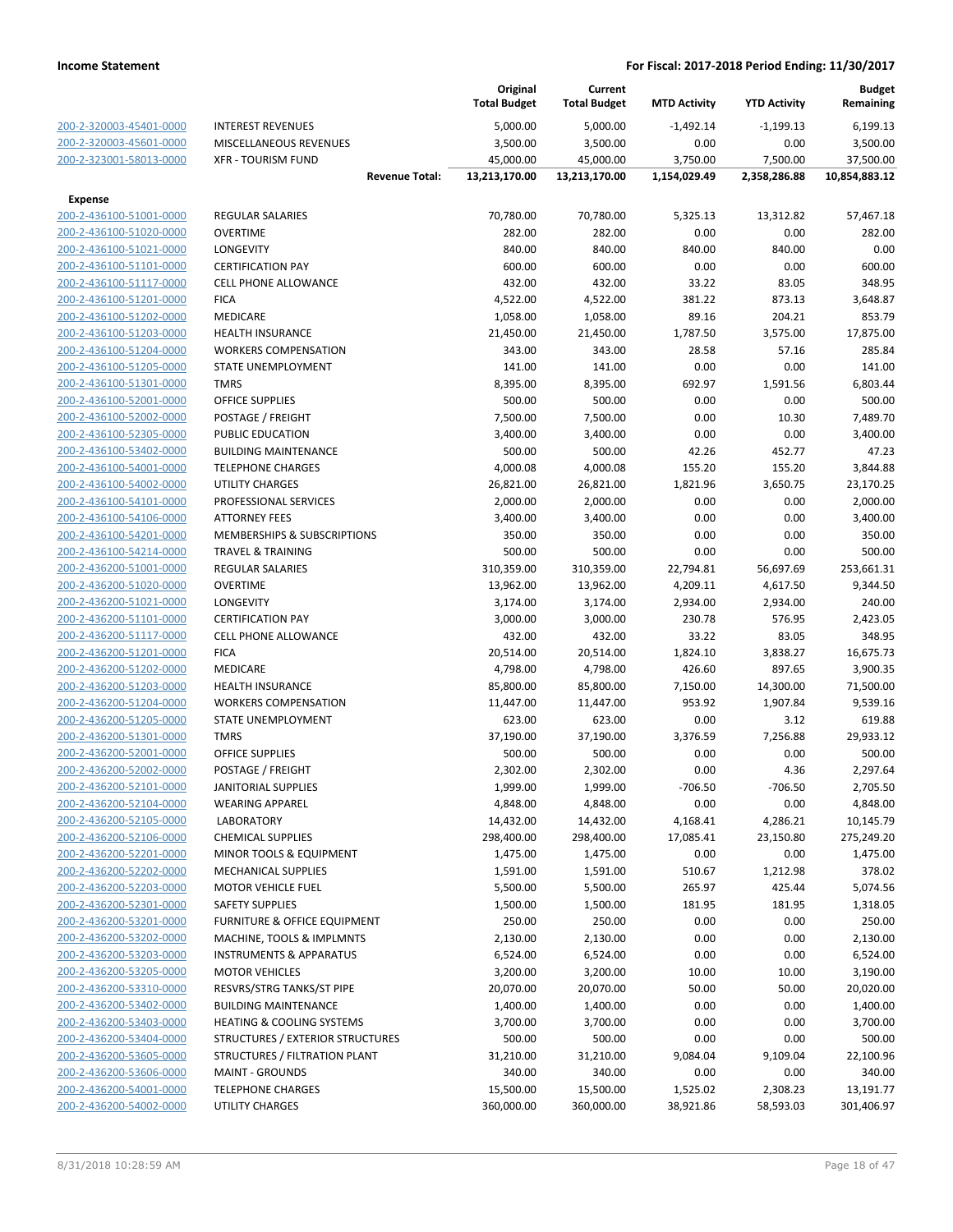| 200-2-436200-54201-0000        |
|--------------------------------|
| 200-2-436200-54208-0000        |
| 200-2-436200-54212-0000        |
| 200-2-436200-54214-0000        |
| 200-2-436200-54219-0000        |
| 200-2-436200-54410-0000        |
| 200-2-436300-51001-0000        |
| 200-2-436300-51020-0000        |
| 200-2-436300-51021-0000        |
| 200-2-436300-51101-0000        |
| 200-2-436300-51117-0000        |
| 200-2-436300-51201-0000        |
| 200-2-436300-51202-0000        |
| 200-2-436300-51203-0000        |
| 200-2-436300-51204-0000        |
| 200-2-436300-51205-0000        |
| 200-2-436300-51301-0000        |
| 200-2-436300-51401-0000        |
| 200-2-436300-52001-0000        |
| 200-2-436300-52002-0000        |
|                                |
| 200-2-436300-52005-0000        |
| 200-2-436300-52103-0000        |
| 200-2-436300-52104-0000        |
| 200-2-436300-52106-0000        |
| 200-2-436300-52201-0000        |
| 200-2-436300-52203-0000        |
| 200-2-436300-52303-0000        |
| 200-2-436300-53201-0000        |
| 200-2-436300-53202-0000        |
| 200-2-436300-53205-0000        |
| 200-2-436300-53207-0000        |
| 200-2-436300-53210-0000        |
| 200-2-436300-53211-0000        |
| 200-2-436300-53306-0000        |
| 200-2-436300-54001-0000        |
| 200-2-436300-54214-0000        |
| 200-2-437200-51001-0000        |
| 200-2-437200-51020-0000        |
| 200-2-437200-51021-0000        |
| 200-2-437200-51101-0000        |
| 200-2-437200-51117-0000        |
| <u>200-2-437200-51201-0000</u> |
| 200-2-437200-51202-0000        |
| 200-2-437200-51203-0000        |
| <u>200-2-437200-51204-0000</u> |
| <u>200-2-437200-51205-0000</u> |
| 200-2-437200-51301-0000        |
| 200-2-437200-51401-0000        |
| 200-2-437200-52001-0000        |
|                                |
| <u>200-2-437200-52103-0000</u> |
| <u>200-2-437200-52104-0000</u> |
| 200-2-437200-52106-0000        |
| 200-2-437200-52107-0000        |
| 200-2-437200-52201-0000        |
| <u>200-2-437200-52203-0000</u> |
| <u>200-2-437200-52303-0000</u> |
| 200-2-437200-53202-0000        |
| 200-2-437200-53205-0000        |
| 200-2-437200-53207-0000        |

|                         |                                                    | Original<br><b>Total Budget</b> | Current<br><b>Total Budget</b> | <b>MTD Activity</b> | <b>YTD Activity</b> | <b>Budget</b><br>Remaining |
|-------------------------|----------------------------------------------------|---------------------------------|--------------------------------|---------------------|---------------------|----------------------------|
| 200-2-436200-54201-0000 | MEMBERSHIPS & SUBSCRIPTIONS                        | 1,721.00                        | 1,721.00                       | 0.00                | 75.00               | 1,646.00                   |
| 200-2-436200-54208-0000 | LABORATORY WORK                                    | 21,720.00                       | 21,720.00                      | 140.00              | 140.00              | 21,580.00                  |
| 200-2-436200-54212-0000 | <b>PRINTING</b>                                    | 700.00                          | 700.00                         | 0.00                | 0.00                | 700.00                     |
| 200-2-436200-54214-0000 | <b>TRAVEL &amp; TRAINING</b>                       | 5,330.00                        | 5,330.00                       | 795.00              | 795.00              | 4,535.00                   |
| 200-2-436200-54219-0000 | SABINE RIVER AUTHORITY                             | 1,049,386.80                    | 1,049,386.80                   | 85,350.13           | 85,350.13           | 964,036.67                 |
| 200-2-436200-54410-0000 | PERMITS/FEES                                       | 23,300.00                       | 23,300.00                      | 25,793.60           | 25,793.60           | $-2,493.60$                |
| 200-2-436300-51001-0000 | REGULAR SALARIES                                   | 386,158.00                      | 386,158.00                     | 27,762.42           | 71,291.29           | 314,866.71                 |
| 200-2-436300-51020-0000 | <b>OVERTIME</b>                                    | 46,034.00                       | 46,034.00                      | 7,633.57            | 12,059.83           | 33,974.17                  |
| 200-2-436300-51021-0000 | LONGEVITY                                          | 5,840.00                        | 5,840.00                       | 5,348.00            | 5,348.00            | 492.00                     |
| 200-2-436300-51101-0000 | <b>CERTIFICATION PAY</b>                           | 900.00                          | 900.00                         | 46.16               | 115.40              | 784.60                     |
| 200-2-436300-51117-0000 | CELL PHONE ALLOWANCE                               | 216.00                          | 216.00                         | 16.62               | 41.55               | 174.45                     |
| 200-2-436300-51201-0000 | <b>FICA</b>                                        | 27,179.00                       | 27,179.00                      | 2,484.82            | 5,412.18            | 21,766.82                  |
| 200-2-436300-51202-0000 | MEDICARE                                           | 6,356.00                        | 6,356.00                       | 581.14              | 1,265.77            | 5,090.23                   |
| 200-2-436300-51203-0000 | <b>HEALTH INSURANCE</b>                            | 123,338.00                      | 123,338.00                     | 10,278.17           | 20,556.34           | 102,781.66                 |
| 200-2-436300-51204-0000 | <b>WORKERS COMPENSATION</b>                        | 14,947.00                       | 14,947.00                      | 1,245.58            | 2,491.16            | 12,455.84                  |
| 200-2-436300-51205-0000 | STATE UNEMPLOYMENT                                 | 869.00                          | 869.00                         | 0.00                | 0.00                | 869.00                     |
| 200-2-436300-51301-0000 | <b>TMRS</b>                                        | 49,704.00                       | 49,704.00                      | 4,492.32            | 9,901.43            | 39,802.57                  |
| 200-2-436300-51401-0000 | <b>CONTRA - SALARIES</b>                           | 0.00                            | 0.00                           | $-1,882.70$         | $-3,012.32$         | 3,012.32                   |
| 200-2-436300-52001-0000 | <b>OFFICE SUPPLIES</b>                             | 300.00                          | 300.00                         | 0.00                | 0.00                | 300.00                     |
| 200-2-436300-52002-0000 | POSTAGE / FREIGHT                                  | 50.00                           | 50.00                          | 0.00                | 0.00                | 50.00                      |
| 200-2-436300-52005-0000 | PRINTED MATERIALS                                  | 100.00                          | 100.00                         | 0.00                | 0.00                | 100.00                     |
| 200-2-436300-52103-0000 | <b>MEETING SUPPLIES</b>                            | 100.00                          | 100.00                         | 0.00                | 0.00                | 100.00                     |
| 200-2-436300-52104-0000 | <b>WEARING APPAREL</b>                             | 15,000.00                       | 15,000.00                      | 921.18              | 921.18              | 14,078.82                  |
| 200-2-436300-52106-0000 | <b>CHEMICAL SUPPLIES</b>                           | 500.00                          | 500.00                         | 0.00                | 0.00                | 500.00                     |
| 200-2-436300-52201-0000 | MINOR TOOLS & EQUIPMENT                            | 8,500.00                        | 8,500.00                       | 0.00                | 1,297.60            | 7,202.40                   |
| 200-2-436300-52203-0000 | <b>MOTOR VEHICLE FUEL</b>                          | 25,000.00                       | 25,000.00                      | 2,451.63            | 4,082.81            | 20,917.19                  |
| 200-2-436300-52303-0000 | <b>TRAINING SUPPLIES</b>                           | 200.00                          | 200.00                         | 0.00                | 0.00                | 200.00                     |
| 200-2-436300-53201-0000 | <b>FURNITURE &amp; OFFICE EQUIPMENT</b>            | 100.00                          | 100.00                         | 0.00                | 0.00                | 100.00                     |
| 200-2-436300-53202-0000 | MACHINE, TOOLS & IMPLMNTS                          | 5,000.00                        | 5,000.00                       | 741.49              | 741.49              | 4,258.51                   |
| 200-2-436300-53205-0000 | <b>MOTOR VEHICLES</b>                              | 30,000.00                       | 30,000.00                      | $-4,559.78$         | $-4,501.50$         | 34,501.50                  |
| 200-2-436300-53207-0000 | RADIO/COMMUNICATIONS                               | 4,500.00                        | 4,500.00                       | 4,500.00            | 4,500.00            | 0.00                       |
| 200-2-436300-53210-0000 | <b>FIRE HYDRANTS</b>                               | 8,000.00                        | 8,000.00                       | 0.00                | 0.00                | 8,000.00                   |
| 200-2-436300-53211-0000 | <b>METERS &amp; SETTINGS</b>                       | 70,000.00                       | 70,000.00                      | 1,643.90            | 5,052.67            | 64,947.33                  |
| 200-2-436300-53306-0000 | <b>WATER MAINS</b>                                 | 165,000.00                      | 165,000.00                     | 5,014.76            | 8,589.63            | 156,410.37                 |
| 200-2-436300-54001-0000 | <b>TELEPHONE CHARGES</b>                           | 1,800.00                        | 1,800.00                       | 218.12              | 218.12              | 1,581.88                   |
| 200-2-436300-54214-0000 | <b>TRAVEL &amp; TRAINING</b>                       | 4,000.00                        | 4,000.00                       | 111.00              | 111.00              | 3,889.00                   |
| 200-2-437200-51001-0000 | REGULAR SALARIES                                   | 367,484.00                      | 367,484.00                     | 28,621.05           | 71,926.70           | 295,557.30                 |
| 200-2-437200-51020-0000 | <b>OVERTIME</b>                                    | 56,917.00                       | 56,917.00                      | 7,341.83            | 14,239.02           | 42,677.98                  |
| 200-2-437200-51021-0000 | <b>LONGEVITY</b>                                   | 14,102.00                       | 14,102.00                      | 13,772.00           | 13,772.00           | 330.00                     |
| 200-2-437200-51101-0000 | <b>CERTIFICATION PAY</b>                           | 1,500.00                        | 1,500.00                       | 92.30               | 230.75              | 1,269.25                   |
| 200-2-437200-51117-0000 | <b>CELL PHONE ALLOWANCE</b>                        | 216.00                          | 216.00                         | 16.60               | 41.50               | 174.50                     |
| 200-2-437200-51201-0000 | <b>FICA</b>                                        | 27,084.00                       | 27,084.00                      | 3,062.42            | 6,112.55            | 20,971.45                  |
| 200-2-437200-51202-0000 | MEDICARE                                           | 6,334.00                        | 6,334.00                       | 716.21              | 1,429.54            | 4,904.46                   |
| 200-2-437200-51203-0000 | <b>HEALTH INSURANCE</b>                            | 123,338.00                      | 123,338.00                     | 10,278.17           | 20,556.34           | 102,781.66                 |
| 200-2-437200-51204-0000 | <b>WORKERS COMPENSATION</b>                        | 10,501.00                       | 10,501.00                      | 875.08              | 1,750.16            | 8,750.84                   |
| 200-2-437200-51205-0000 | <b>STATE UNEMPLOYMENT</b>                          | 799.00                          | 799.00                         | 0.00                | 0.00                | 799.00                     |
| 200-2-437200-51301-0000 | <b>TMRS</b>                                        | 49,527.00                       | 49,527.00                      | 5,502.64            | 11,050.90           | 38,476.10                  |
| 200-2-437200-51401-0000 | <b>CONTRA - SALARIES</b>                           | 0.00                            | 0.00                           | 0.00                | $-299.91$           | 299.91                     |
| 200-2-437200-52001-0000 | <b>OFFICE SUPPLIES</b>                             | 300.00                          | 300.00                         | 141.86              | 141.86              | 158.14                     |
| 200-2-437200-52103-0000 | <b>MEETING SUPPLIES</b>                            | 150.00                          | 150.00                         | 0.00                | 0.00                | 150.00                     |
|                         |                                                    |                                 |                                |                     | 1,109.49            |                            |
| 200-2-437200-52104-0000 | <b>WEARING APPAREL</b><br><b>CHEMICAL SUPPLIES</b> | 15,000.00<br>2,400.00           | 15,000.00                      | 1,109.49            |                     | 13,890.51                  |
| 200-2-437200-52106-0000 |                                                    |                                 | 2,400.00                       | 0.00                | 0.00                | 2,400.00                   |
| 200-2-437200-52107-0000 | <b>BOTANICAL SUPPLIES</b>                          | 400.00                          | 400.00                         | 0.00                | 0.00                | 400.00                     |
| 200-2-437200-52201-0000 | MINOR TOOLS & EQUIPMENT                            | 6,500.00                        | 6,500.00                       | 93.76               | 392.93              | 6,107.07                   |
| 200-2-437200-52203-0000 | <b>MOTOR VEHICLE FUEL</b>                          | 24,030.00                       | 24,030.00                      | 2,089.98            | 3,473.00            | 20,557.00                  |
| 200-2-437200-52303-0000 | <b>TRAINING SUPPLIES</b>                           | 150.00                          | 150.00                         | 0.00                | 0.00                | 150.00                     |
| 200-2-437200-53202-0000 | MACHINE, TOOLS & IMPLMNTS                          | 4,965.00                        | 4,965.00                       | 564.66              | 564.66              | 4,400.34                   |
| 200-2-437200-53205-0000 | <b>MOTOR VEHICLES</b>                              | 21,000.00                       | 21,000.00                      | 828.65              | 838.65              | 20,161.35                  |
| 200-2-437200-53207-0000 | RADIO/COMMUNICATIONS                               | 3,000.00                        | 3,000.00                       | 1,060.00            | 1,060.00            | 1,940.00                   |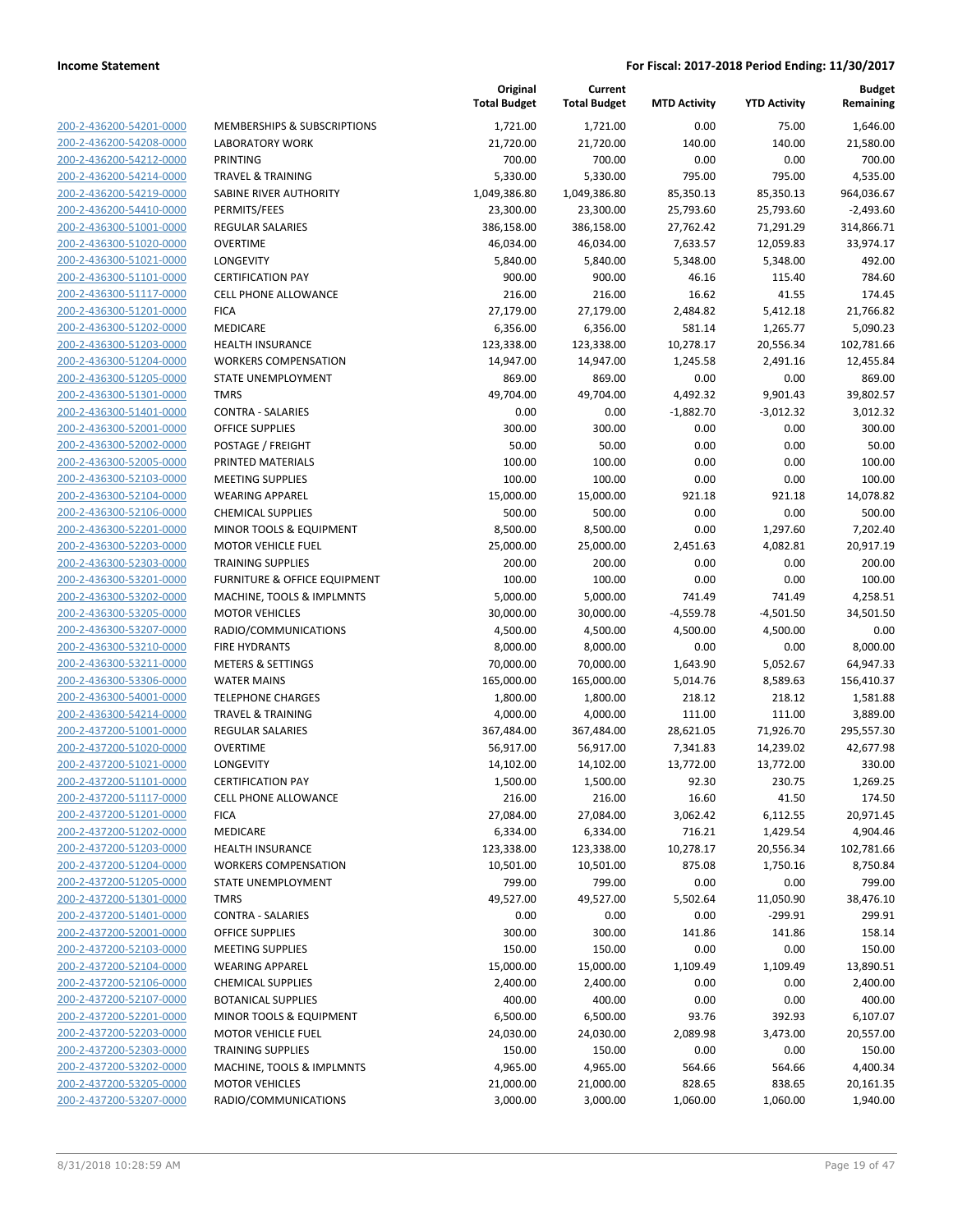200-2-437200-53309-0000 200-2-437200-53311-0000 200-2-437200-54001-0000 200-2-437200-54002-0000 200-2-437200-54214-0000 200-2-437300-51001-0000 200-2-437300-51020-0000 200-2-437300-51021-0000 200-2-437300-51101-0000 200-2-437300-51117-0000 200-2-437300-51201-0000 200-2-437300-51202-0000 200-2-437300-51203-0000 200-2-437300-51204-0000 200-2-437300-51205-0000 200-2-437300-51301-0000 200-2-437300-52001-0000 200-2-437300-52002-0000 200-2-437300-52005-0000 200-2-437300-52101-0000 200-2-437300-52102-0000 REFERENCE SUPPLIES 500.00 500.00 0.00 0.00 500.00 200-2-437300-52104-0000 200-2-437300-52105-0000 200-2-437300-52106-0000 200-2-437300-52107-0000 200-2-437300-52201-0000 200-2-437300-52202-0000 200-2-437300-52203-0000 200-2-437300-52301-0000 200-2-437300-53202-0000 200-2-437300-53203-0000 200-2-437300-53205-0000 200-2-437300-53402-0000 200-2-437300-54001-0000 200-2-437300-54002-0000 200-2-437300-54201-0000 200-2-437300-54208-0000 200-2-437300-54214-0000 200-2-437300-54403-0000 200-2-437300-54410-0000 200-2-471200-56607-0000 200-2-471200-56609-0000 200-2-475100-56002-0000 200-2-475100-56005-0000 200-2-480000-52003-0000 200-2-480000-52006-0000 200-2-480000-54002-0000 200-2-480000-54226-0000 200-2-480000-57002-0000 200-2-480000-57005-0000 200-2-480000-57008-0000 200-2-491000-58001-0000 200-2-491000-58037-0000 200-2-491000-58112-0000 200-2-491000-58120-0000 200-2-495000-58580-0000 200-2-495000-58581-0000 200-2-495000-58701-0000 200-2-495000-58710-0000

|                                        | Original            | Current             |                     |                     | <b>Budget</b> |
|----------------------------------------|---------------------|---------------------|---------------------|---------------------|---------------|
|                                        | <b>Total Budget</b> | <b>Total Budget</b> | <b>MTD Activity</b> | <b>YTD Activity</b> | Remaining     |
| SANITARY SEWER & TCEQ SSO              | 69,000.00           | 69,000.00           | 6,395.92            | 6,395.92            | 62,604.08     |
| <b>LIFT STATIONS</b>                   | 22,500.00           | 22,500.00           | 262.11              | 262.11              | 22,237.89     |
| <b>TELEPHONE CHARGES</b>               | 5,500.00            | 5,500.00            | 495.33              | 807.38              | 4,692.62      |
| <b>UTILITY CHARGES</b>                 | 27,000.00           | 27,000.00           | 2,048.86            | 3,934.09            | 23,065.91     |
| <b>TRAVEL &amp; TRAINING</b>           | 3,000.00            | 3,000.00            | 0.00                | 0.00                | 3,000.00      |
| <b>REGULAR SALARIES</b>                | 489,292.00          | 489,292.00          | 38,166.98           | 94,794.19           | 394,497.81    |
| <b>OVERTIME</b>                        | 36,000.00           | 36,000.00           | 4,669.19            | 6,893.41            | 29,106.59     |
| LONGEVITY                              | 15,432.00           | 15,432.00           | 15,432.00           | 15,432.00           | 0.00          |
| <b>CERTIFICATION PAY</b>               | 7,200.00            | 7,200.00            | 461.54              | 1,153.85            | 6,046.15      |
| <b>CELL PHONE ALLOWANCE</b>            | 1,296.00            | 1,296.00            | 33.22               | 83.05               | 1,212.95      |
| <b>FICA</b>                            | 33,822.00           | 33,822.00           | 3,567.34            | 7,039.60            | 26,782.40     |
| MEDICARE                               | 7,910.00            | 7,910.00            | 834.30              | 1,646.36            | 6,263.64      |
| <b>HEALTH INSURANCE</b>                | 128,700.00          | 128,700.00          | 10,725.00           | 21,450.00           | 107,250.00    |
| <b>WORKERS COMPENSATION</b>            | 11,807.00           | 11,807.00           | 983.92              | 1,967.84            | 9,839.16      |
| STATE UNEMPLOYMENT                     | 844.00              | 844.00              | 0.00                | 0.00                | 844.00        |
| <b>TMRS</b>                            | 62,788.00           | 62,788.00           | 6,569.72            | 13,232.30           | 49,555.70     |
| <b>OFFICE SUPPLIES</b>                 | 600.00              | 600.00              | 55.16               | 55.16               | 544.84        |
| POSTAGE / FREIGHT                      | 600.00              | 600.00              | 32.62               | 59.30               | 540.70        |
| PRINTED MATERIALS                      | 1,200.00            | 1,200.00            | 0.00                | 0.00                | 1,200.00      |
| <b>JANITORIAL SUPPLIES</b>             | 1,650.00            | 1,650.00            | 210.82              | 210.82              | 1,439.18      |
| <b>REFERENCE SUPPLIES</b>              | 500.00              | 500.00              | 0.00                | 0.00                | 500.00        |
| <b>WEARING APPAREL</b>                 | 11,000.00           | 11,000.00           | 189.94              | 189.94              | 10,810.06     |
| <b>LABORATORY</b>                      | 15,000.00           | 15,000.00           | 112.40              | 1,813.86            | 13,186.14     |
| <b>CHEMICAL SUPPLIES</b>               | 52,000.00           | 52,000.00           | 0.00                | 0.00                | 52,000.00     |
| <b>BOTANICAL SUPPLIES</b>              | 900.00              | 900.00              | 0.00                | 0.00                | 900.00        |
| MINOR TOOLS & EQUIPMENT                | 6,300.00            | 6,300.00            | 323.93              | 323.93              | 5,976.07      |
| MECHANICAL SUPPLIES                    | 18,400.00           | 18,400.00           | 6,500.24            | 6,500.24            | 11,899.76     |
| <b>MOTOR VEHICLE FUEL</b>              | 5,500.00            | 5,500.00            | 1,175.16            | 1,354.56            | 4,145.44      |
| <b>SAFETY SUPPLIES</b>                 | 2,300.00            | 2,300.00            | 0.00                | 0.00                | 2,300.00      |
| MACHINE, TOOLS & IMPLMNTS              | 60,000.00           | 60,000.00           | 0.00                | 0.00                | 60,000.00     |
| <b>INSTRUMENTS &amp; APPARATUS</b>     | 6,000.00            | 6,000.00            | 0.00                | 21.98               | 5,978.02      |
| <b>MOTOR VEHICLES</b>                  | 5,000.00            | 5,000.00            | 0.00                | 120.00              | 4,880.00      |
| <b>BUILDING MAINTENANCE</b>            | 6,000.00            | 6,000.00            | 0.00                | 0.00                | 6,000.00      |
| <b>TELEPHONE CHARGES</b>               | 6,000.00            | 6,000.00            | 797.60              | 797.60              | 5,202.40      |
| <b>UTILITY CHARGES</b>                 | 400,000.00          | 400,000.00          | 25,656.96           | 65,246.48           | 334,753.52    |
| <b>MEMBERSHIPS &amp; SUBSCRIPTIONS</b> | 12,000.00           | 12,000.00           | 4,139.50            | 4,250.50            | 7,749.50      |
| <b>LABORATORY WORK</b>                 | 12,400.00           | 12,400.00           | 1,311.00            | 1,311.00            | 11,089.00     |
| <b>TRAVEL &amp; TRAINING</b>           | 4,900.00            | 4,900.00            | 241.65              | 241.65              | 4,658.35      |
| <b>DISPOSAL CHARGES</b>                | 95,000.00           | 95,000.00           | 8,520.66            | 15,657.03           | 79,342.97     |
| PERMITS/FEES                           | 74,000.00           | 74,000.00           | 37,403.32           | 37,403.32           | 36,596.68     |
| 08 REV BONDS - INTEREST                | 325,075.00          | 325,075.00          | 0.00                | 0.00                | 325,075.00    |
| 2018 REV BONDS - INTEREST              | 350,588.00          | 350,588.00          | 0.00                | 0.00                | 350,588.00    |
| MISCELLANEOUS DEBT EXP / AGENT FEE     | 750.00              | 750.00              | 0.00                | 0.00                | 750.00        |
| ARBITRAGE                              | 1,750.00            | 1,750.00            | 1,750.00            | 1,750.00            | 0.00          |
| <b>COPIER CHARGES</b>                  | 10,600.00           | 10,600.00           | 432.15              | 864.30              | 9,735.70      |
| <b>COPIER PAPER</b>                    | 500.00              | 500.00              | 62.96               | 62.96               | 437.04        |
| UTILITY CHARGES                        | 3,000.00            | 3,000.00            | 1,505.47            | 1,740.44            | 1,259.56      |
| <b>INSURANCE EXPENSE</b>               | 41,390.00           | 41,390.00           | 0.00                | 41,656.50           | $-266.50$     |
| <b>BAD DEBT EXPENSE</b>                | 34,327.00           | 34,327.00           | 0.00                | 0.00                | 34,327.00     |
| <b>ACCRUED VAC &amp; SICK PAY</b>      | 30,000.00           | 30,000.00           | 0.00                | 1,072.28            | 28,927.72     |
| <b>BANK CHARGES</b>                    | 30,000.00           | 30,000.00           | 2,175.29            | 3,939.26            | 26,060.74     |
| <b>XFR - GENERAL FUND</b>              | 0.00                | 0.00                | 109,847.49          | 222,107.81          | $-222,107.81$ |
| XFR - DEBT SERVICE FUND                | 1,532,906.25        | 1,532,906.25        | 127,742.19          | 255,484.38          | 1,277,421.87  |
| TX CDBG GRANT FUND                     | 0.00                | 31,205.00           | 0.00                | 0.00                | 31,205.00     |
| XFR - UTILITY CIP FUND                 | 363,117.00          | 363,117.00          | 30,259.75           | 60,519.50           | 302,597.50    |
| CA - GENERAL FUND - GENERAL GOVERNMENT | 318,332.00          | 318,332.00          | 26,527.67           | 53,055.34           | 265,276.66    |
| CA - GENERAL FUND - PUBLIC WORKS       | 162,430.00          | 162,430.00          | 13,535.83           | 27,071.66           | 135,358.34    |
| CA - CENTRAL SERVICE FUND              | 208,949.00          | 208,949.00          | 17,412.42           | 34,824.84           | 174,124.16    |
| CA - INSURANCE FUND                    | 102,895.00          | 102,895.00          | 8,574.58            | 17,149.16           | 85,745.84     |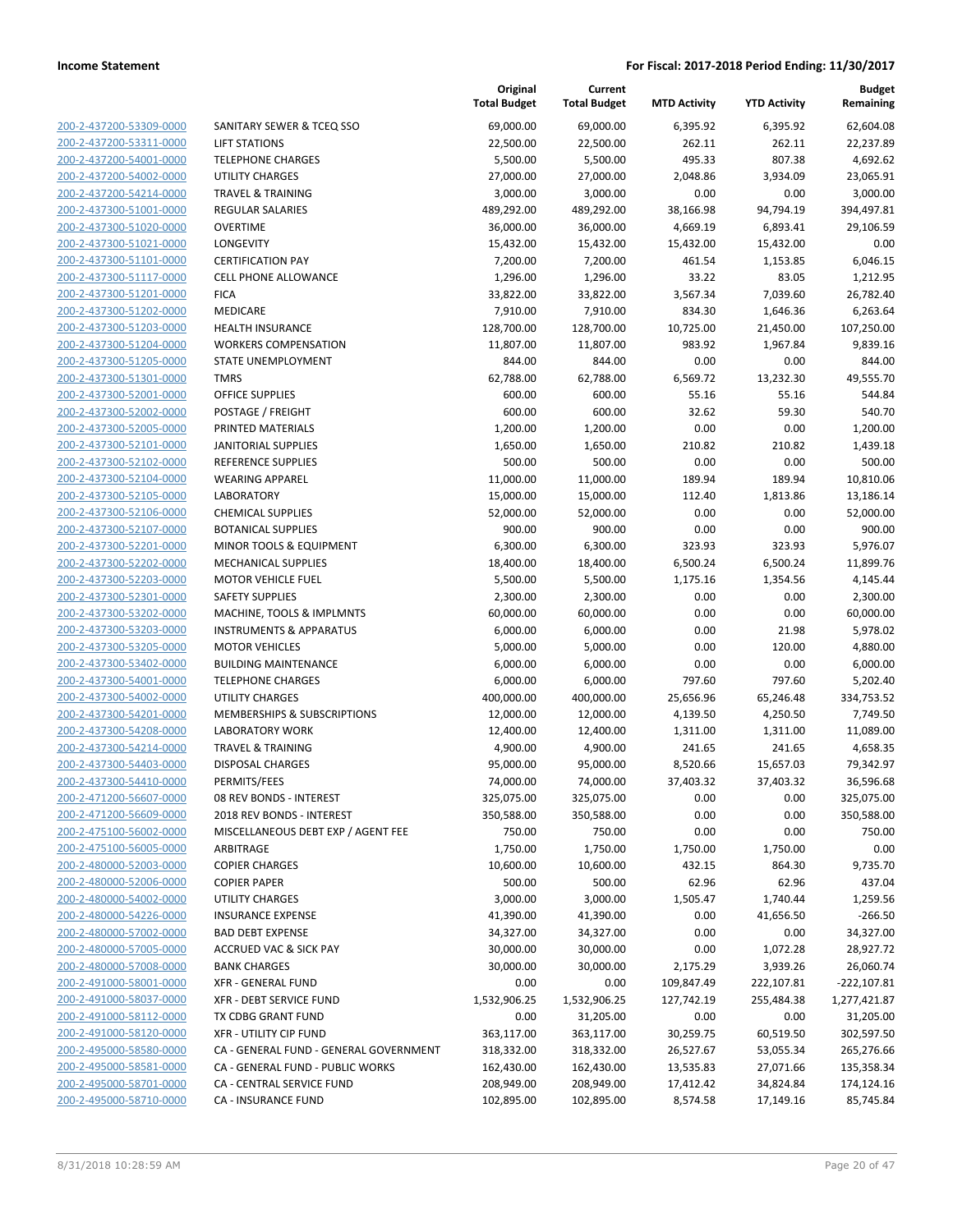|                                                 |                                                                  |                       | Original<br><b>Total Budget</b> | Current<br><b>Total Budget</b> | <b>MTD Activity</b> | <b>YTD Activity</b> | <b>Budget</b><br>Remaining |
|-------------------------------------------------|------------------------------------------------------------------|-----------------------|---------------------------------|--------------------------------|---------------------|---------------------|----------------------------|
| 200-2-495000-58720-0000                         | CA - MIS FUN                                                     |                       | 97,623.00                       | 97,623.00                      | 8,135.25            | 16,270.50           | 81,352.50                  |
| 200-2-495000-58900-0000                         | <b>CA - ELECTRIC FUND</b>                                        |                       | 608,011.00                      | 608,011.00                     | 50,667.58           | 101,335.16          | 506,675.84                 |
|                                                 |                                                                  | <b>Expense Total:</b> | 10,205,614.13                   | 10,236,819.13                  | 959,466.01          | 1,773,125.50        | 8,463,693.63               |
|                                                 | Fund: 200 - WATER / WASTEWATER FUND Surplus (Deficit):           |                       | 3,007,555.87                    | 2,976,350.87                   | 194,563.48          | 585,161.38          | 2,391,189.49               |
| <b>Fund: 210 - WATER IMPACT FEES</b><br>Revenue |                                                                  |                       |                                 |                                |                     |                     |                            |
| 210-2-319001-45401-0000                         | <b>INTEREST REVENUES</b>                                         |                       | 0.00                            | 0.00                           | $-0.01$             | $-0.01$             | 0.01                       |
|                                                 |                                                                  | <b>Revenue Total:</b> | 0.00                            | 0.00                           | $-0.01$             | $-0.01$             | 0.01                       |
|                                                 | Fund: 210 - WATER IMPACT FEES Total:                             |                       | 0.00                            | 0.00                           | $-0.01$             | $-0.01$             | 0.01                       |
| <b>Fund: 211 - WASTEWATER IMPACT FEES</b>       |                                                                  |                       |                                 |                                |                     |                     |                            |
| Revenue                                         |                                                                  |                       |                                 |                                |                     |                     |                            |
| 211-2-319001-45401-0000                         | <b>INTEREST REVENUES</b>                                         |                       | 0.00                            | 0.00                           | $-0.64$             | $-0.50$             | 0.50                       |
|                                                 |                                                                  | <b>Revenue Total:</b> | 0.00                            | 0.00                           | $-0.64$             | $-0.50$             | 0.50                       |
| <b>Expense</b>                                  |                                                                  |                       |                                 |                                |                     |                     |                            |
| 211-2-480000-57008-0000                         | <b>BANK CHARGES</b>                                              |                       | 10.00                           | 10.00                          | 0.06                | 0.06                | 9.94                       |
|                                                 |                                                                  | <b>Expense Total:</b> | 10.00                           | 10.00                          | 0.06                | 0.06                | 9.94                       |
|                                                 | Fund: 211 - WASTEWATER IMPACT FEES Surplus (Deficit):            |                       | $-10.00$                        | $-10.00$                       | $-0.70$             | $-0.56$             | $-9.44$                    |
| Revenue                                         | Fund: 212 - TX COMMUNITY DEV SWR SYSTEM IMPROV PROG GRANT        |                       |                                 |                                |                     |                     |                            |
| 212-2-310001-43105-0000                         | MISCELLANEOUS / GRANTS                                           |                       | 0.00                            | 275,000.00                     | 0.00                | 0.00                | 275,000.00                 |
| 212-2-323001-46100-0000                         | <b>XFR - UTILITY FUND</b>                                        |                       | 0.00                            | 31,205.00                      | 0.00                | 0.00                | 31,205.00                  |
|                                                 |                                                                  | <b>Revenue Total:</b> | 0.00                            | 306,205.00                     | 0.00                | 0.00                | 306,205.00                 |
| Expense                                         |                                                                  |                       |                                 |                                |                     |                     |                            |
| 212-2-431700-51401-0000                         | CONTRA - SALARIES                                                |                       | 0.00                            | 23,795.00                      | 0.00                | 0.00                | 23,795.00                  |
| 212-2-436300-55007-0000                         | ENG/ARCHITECTS/MGMT                                              |                       | 0.00                            | 31,205.00                      | 0.00                | 0.00                | 31,205.00                  |
| 212-2-436300-55012-0000                         | CONSTRUCTION                                                     |                       | 0.00                            | 275,000.00                     | 0.00                | 0.00                | 275,000.00                 |
|                                                 |                                                                  | <b>Expense Total:</b> | 0.00                            | 330,000.00                     | 0.00                | 0.00                | 330,000.00                 |
|                                                 | Fund: 212 - TX COMMUNITY DEV SWR SYSTEM IMPROV PROG GRANT Surplu |                       | 0.00                            | $-23,795.00$                   | 0.00                | 0.00                | $-23,795.00$               |
| Fund: 216 - UTILIITY CIP FUND<br>Revenue        |                                                                  |                       |                                 |                                |                     |                     |                            |
| 216-2-319001-45401-0000                         | <b>INTEREST REVENUES</b>                                         |                       | 5,000.00                        | 5,000.00                       | $-2,049.87$         | $-1,616.48$         | 6,616.48                   |
| 216-2-319001-47221-0000                         | <b>BOND PROCEEDS</b>                                             |                       | 13,000,000.00                   | 13,000,000.00                  | 0.00                | 0.00                | 13,000,000.00              |
| 216-2-323001-46100-0000                         | <b>XFR - UTILITY FUND</b>                                        |                       | 363,117.00                      | 363,117.00                     | 30,259.75           | 60,519.50           | 302,597.50                 |
|                                                 |                                                                  | <b>Revenue Total:</b> | 13,368,117.00                   | 13,368,117.00                  | 28,209.88           | 58,903.02           | 13,309,213.98              |
| Expense                                         |                                                                  |                       |                                 |                                |                     |                     |                            |
| 216-2-436200-53310-0000                         | RESVRS/STRG TANKS/ST PIPE                                        |                       | 3,900,000.00                    | 3,900,000.00                   | 0.00                | 0.00                | 3,900,000.00               |
| 216-2-436200-53312-0000                         | WATER LINE EASEMENTS                                             |                       | 50,000.00                       | 0.00                           | 0.00                | 0.00                | 0.00                       |
| 216-2-436200-55002-0000                         | <b>IMPROVEMENTS</b>                                              |                       | 0.00                            | 331,000.00                     | 0.00                | 0.00                | 331,000.00                 |
| 216-2-436200-55106-0000                         | <b>WATER PUMPS</b>                                               |                       | 0.00                            | 50,000.00                      | 0.00                | 0.00                | 50,000.00                  |
| 216-2-436300-55105-0000                         | <b>WATER MAINS</b>                                               |                       | 1,472,600.00                    | 1,904,769.00                   | 0.00                | 0.00                | 1,904,769.00               |
| 216-2-436300-55201-0000                         | <b>EQUIPMENT PURCHASES</b>                                       |                       | 79,000.00                       | 79,000.00                      | 0.00                | 0.00                | 79,000.00                  |
| 216-2-437200-55002-0000                         | <b>IMPROVEMENTS</b>                                              |                       | 7,510,000.00                    | 33,800.00                      | 0.00                | 0.00                | 33,800.00                  |
| 216-2-437200-55201-0000                         | <b>EQUIPMENT PURCHASES</b>                                       |                       | 405,367.00                      | 405,367.00                     | 0.00                | 0.00                | 405,367.00                 |
| 216-2-437300-55002-0000                         | <b>IMPROVEMENTS</b>                                              |                       | 78,750.00                       | 78,750.00                      | 0.00                | 67,051.20           | 11,698.80                  |
| 216-2-437300-55110-0000                         | <b>LIFT STATIONS</b>                                             |                       | 0.00                            | 7,510,000.00                   | 0.00                | 0.00                | 7,510,000.00               |
| 216-2-480000-57008-0000                         | <b>BANK CHARGES</b>                                              |                       | 4,000.00                        | 4,000.00                       | 177.17              | 177.17              | 3,822.83                   |
|                                                 |                                                                  | <b>Expense Total:</b> | 13,499,717.00                   | 14,296,686.00                  | 177.17              | 67,228.37           | 14,229,457.63              |
|                                                 | Fund: 216 - UTILIITY CIP FUND Surplus (Deficit):                 |                       | $-131,600.00$                   | -928,569.00                    | 28,032.71           | $-8,325.35$         | $-920,243.65$              |
| <b>Fund: 217 - WASTEWATER RECLAMATION FUND</b>  |                                                                  |                       |                                 |                                |                     |                     |                            |
| Revenue                                         |                                                                  |                       |                                 |                                |                     |                     |                            |
| 217-2-319001-45401-0000                         | <b>INTEREST REVENUES</b>                                         |                       | 5,000.00                        | 5,000.00                       | 665.61              | 1,324.86            | 3,675.14                   |
|                                                 |                                                                  | <b>Revenue Total:</b> | 5,000.00                        | 5,000.00                       | 665.61              | 1,324.86            | 3,675.14                   |
|                                                 | Fund: 217 - WASTEWATER RECLAMATION FUND Total:                   |                       | 5,000.00                        | 5,000.00                       | 665.61              | 1,324.86            | 3,675.14                   |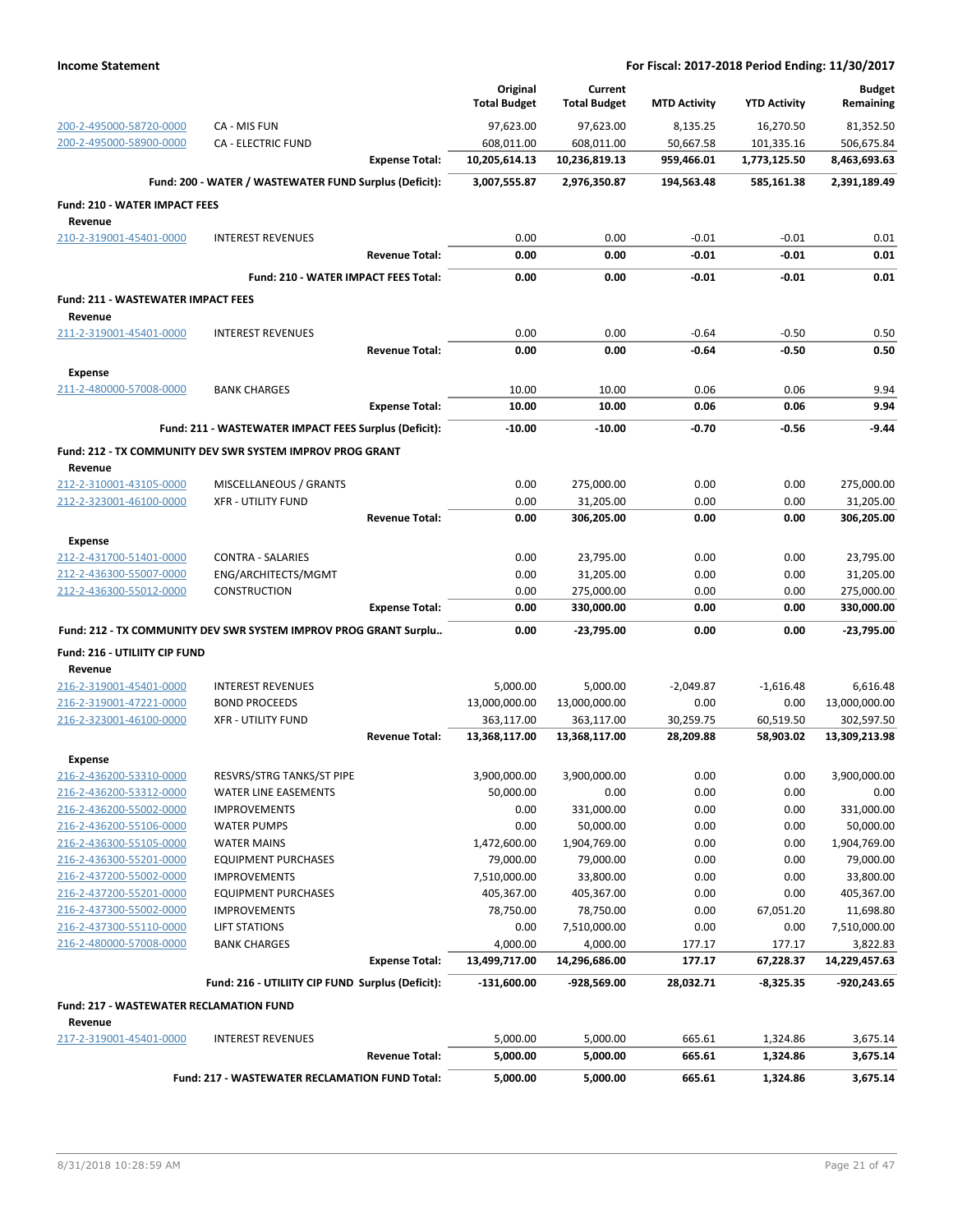|                                         |                                                     | Original<br><b>Total Budget</b> | Current<br><b>Total Budget</b> | <b>MTD Activity</b> | <b>YTD Activity</b> | <b>Budget</b><br>Remaining |
|-----------------------------------------|-----------------------------------------------------|---------------------------------|--------------------------------|---------------------|---------------------|----------------------------|
| Fund: 300 - AIRPORT FUND                |                                                     |                                 |                                |                     |                     |                            |
| Revenue<br>300-2-319001-44315-0000      | <b>AIRPORT FUEL FEES</b>                            | 1,000.00                        | 1,000.00                       | 172.96              | 172.96              | 827.04                     |
| 300-2-319001-44316-0000                 | PARKING & TIE DOWN/MISC.                            | 400.00                          | 400.00                         | 0.00                | 0.00                | 400.00                     |
| 300-2-319001-45401-0000                 | <b>INTEREST REVENUES</b>                            | 0.00                            | 0.00                           | $-6,184.64$         | -4,882.80           | 4,882.80                   |
| 300-2-321001-45507-0000                 | L-3 COMM LEASE                                      | 639,217.00                      | 639,217.00                     | 53,268.08           | 106,536.16          | 532,680.84                 |
| 300-2-321001-45508-0000                 | AIR EVAC HANGAR FEES                                | 8,101.00                        | 8,101.00                       | 0.00                | 1,350.18            | 6,750.82                   |
| 300-2-321001-45509-0000                 | BLUE SKY T-HANGAR & LA ND LEASES                    | 4,769.00                        | 4,769.00                       | 0.00                | 0.00                | 4,769.00                   |
| 300-2-321001-45510-0000                 | ARKOMA - HORIZONS AHEAD LEASE                       | 46,800.00                       | 46,800.00                      | 4,116.00            | 8,016.00            | 38,784.00                  |
| 300-2-321001-45513-0000                 | MAJORS FLYING CLUB LAND LEASE                       | 1,396.00                        | 1,396.00                       | 116.33              | 232.66              | 1,163.34                   |
| 300-2-321001-45515-0000                 | TEXSAN AVIATION LAND LEASE                          | 972.00                          | 972.00                         | 0.00                | 0.00                | 972.00                     |
| 300-2-321001-45516-0000                 | MFC PARTNERS LAND LEASE                             | 1,260.00                        | 1,260.00                       | 0.00                | 0.00                | 1,260.00                   |
| 300-2-321001-45517-0000                 | <b>INNOVATION FIRST MAINT HANGAR</b>                | 16,825.00                       | 16,825.00                      | 0.00                | 0.00                | 16,825.00                  |
|                                         | <b>Revenue Total:</b>                               | 720,740.00                      | 720,740.00                     | 51,488.73           | 111,425.16          | 609,314.84                 |
| <b>Expense</b>                          |                                                     |                                 |                                |                     |                     |                            |
| 300-2-438100-51001-0000                 | <b>REGULAR SALARIES</b>                             | 47,704.00                       | 47,704.00                      | 3,590.40            | 8,976.00            | 38,728.00                  |
| 300-2-438100-51021-0000                 | LONGEVITY                                           | 150.00                          | 150.00                         | 150.00              | 150.00              | 0.00                       |
| 300-2-438100-51117-0000                 | <b>CELL PHONE ALLOWANCE</b>                         | 432.00                          | 432.00                         | 33.24               | 83.10               | 348.90                     |
| 300-2-438100-51201-0000                 | <b>FICA</b>                                         | 2,994.00                        | 2,994.00                       | 233.96              | 570.95              | 2,423.05                   |
| 300-2-438100-51202-0000                 | MEDICARE                                            | 700.00                          | 700.00                         | 54.72               | 133.53              | 566.47                     |
| 300-2-438100-51203-0000                 | <b>HEALTH INSURANCE</b>                             | 10,725.00                       | 10,725.00                      | 893.75              | 1,787.50            | 8,937.50                   |
| 300-2-438100-51204-0000                 | <b>WORKERS COMPENSATION</b>                         | 978.00                          | 978.00                         | 81.50               | 163.00              | 815.00                     |
| 300-2-438100-51205-0000                 | STATE UNEMPLOYMENT                                  | 141.00                          | 141.00                         | 0.00                | 0.00                | 141.00                     |
| 300-2-438100-51301-0000                 | <b>TMRS</b>                                         | 5,558.00                        | 5,558.00                       | 421.89              | 1,029.57            | 4,528.43                   |
| 300-2-438100-52001-0000                 | <b>OFFICE SUPPLIES</b>                              | 150.00                          | 150.00                         | 0.00                | 9.89                | 140.11                     |
| 300-2-438100-52002-0000                 | POSTAGE / FREIGHT                                   | 50.00                           | 50.00                          | 0.00                | 0.00                | 50.00                      |
| 300-2-438100-52107-0000                 | <b>BOTANICAL SUPPLIES</b>                           | 150.00                          | 150.00                         | 0.00                | 0.00                | 150.00                     |
| 300-2-438100-52201-0000                 | MINOR TOOLS & EQUIPMENT                             | 100.00                          | 100.00                         | 7.29                | 7.29                | 92.71                      |
| 300-2-438100-53202-0000                 | MACHINE, TOOLS & IMPLMNTS                           | 100.00                          | 100.00                         | 0.00                | 0.00                | 100.00                     |
| 300-2-438100-53205-0000                 | <b>MOTOR VEHICLES</b>                               | 1,000.00                        | 1,000.00                       | 18.38               | 18.38               | 981.62                     |
| 300-2-438100-53303-0000                 | MAINT - STREET /ALLEY/APRN/RNWY                     | 1,500.00                        | 1,500.00                       | 0.00                | 0.00                | 1,500.00                   |
| 300-2-438100-53402-0000                 | <b>BUILDING MAINTENANCE</b>                         | 7,000.00                        | 7,000.00                       | 44.36               | 252.92              | 6,747.08                   |
| 300-2-438100-54001-0000                 | <b>TELEPHONE CHARGES</b>                            | 1,000.00                        | 1,000.00                       | 304.45              | 339.12              | 660.88                     |
| 300-2-438100-54002-0000                 | <b>UTILITY CHARGES</b>                              | 15,000.00                       | 15,000.00                      | 1,510.80            | 2,559.79            | 12,440.21                  |
| 300-2-438100-54105-0000                 | MARKETING                                           | 2,500.00                        | 2,500.00                       | 104.00              | 104.00              | 2,396.00                   |
| 300-2-438100-54201-0000                 | <b>MEMBERSHIPS &amp; SUBSCRIPTIONS</b>              | 200.00                          | 200.00                         | 0.00                | 0.00                | 200.00                     |
| 300-2-438100-54214-0000                 | <b>TRAVEL &amp; TRAINING</b>                        | 1,000.00                        | 1,000.00                       | 0.00                | 0.00                | 1,000.00                   |
| 300-2-438100-54408-0000                 | OTHER / INSURANCE EXPENSE                           | 15,000.00                       | 15,000.00                      | 0.00                | 3,456.00            | 11,544.00                  |
| 300-2-438100-54410-0000                 | PERMITS/FEES                                        | 500.00                          | 500.00                         | 0.00                | 0.00                | 500.00                     |
| 300-2-480000-57008-0000                 | <b>BANK CHARGES</b>                                 | 8,000.00                        | 8,000.00                       | 532.50              | 532.50              | 7,467.50                   |
| 300-2-491000-58035-0000                 | XFR - DEBT SERVICE FUND                             | 52,000.00                       | 52,000.00                      | 4,333.33            | 8,666.66            | 43,333.34                  |
|                                         | <b>Expense Total:</b>                               | 174,632.00                      | 174,632.00                     | 12,314.57           | 28,840.20           | 145,791.80                 |
|                                         | Fund: 300 - AIRPORT FUND Surplus (Deficit):         | 546,108.00                      | 546,108.00                     | 39,174.16           | 82,584.96           | 463,523.04                 |
| <b>Fund: 360 - AIRPORT CAPITAL FUND</b> |                                                     |                                 |                                |                     |                     |                            |
| Revenue                                 |                                                     |                                 |                                |                     |                     |                            |
| 360-2-319001-44315-0000                 | <b>AIRPORT - FUEL FEES</b>                          | 58,000.00                       | 58,000.00                      | 0.00                | 0.00                | 58,000.00                  |
| 360-2-319001-45401-0000                 | <b>INTEREST REVENUES</b>                            | 4,000.00                        | 4,000.00                       | -667.67             | $-526.96$           | 4,526.96                   |
|                                         | <b>Revenue Total:</b>                               | 62,000.00                       | 62,000.00                      | $-667.67$           | $-526.96$           | 62,526.96                  |
| Expense                                 |                                                     |                                 |                                |                     |                     |                            |
| 360-2-438100-55007-0000                 | ENG/ARCHITECTS/MGMT                                 | 0.00                            | 0.00                           | 5,601.71            | 5,601.71            | $-5,601.71$                |
| 360-2-438100-55012-0000                 | CONSTRUCTION                                        | 0.00                            | 0.00                           | 0.00                | 0.00                | 0.00                       |
| 360-2-480000-57008-0000                 | <b>BANK CHARGES</b>                                 | 1,500.00                        | 1,500.00                       | 57.54               | 57.54               | 1,442.46                   |
|                                         | <b>Expense Total:</b>                               | 1,500.00                        | 1,500.00                       | 5,659.25            | 5,659.25            | -4,159.25                  |
|                                         | Fund: 360 - AIRPORT CAPITAL FUND Surplus (Deficit): | 60,500.00                       | 60,500.00                      | -6,326.92           | -6,186.21           | 66,686.21                  |
| Fund: 362 - AIRPORT FBO FUEL            |                                                     |                                 |                                |                     |                     |                            |
| Revenue                                 |                                                     |                                 |                                |                     |                     |                            |
| 362-2-319001-44315-0000                 | AIRPORT - FUEL FEES                                 | 0.00                            | 0.00                           | 31,999.60           | 78,470.44           | -78,470.44                 |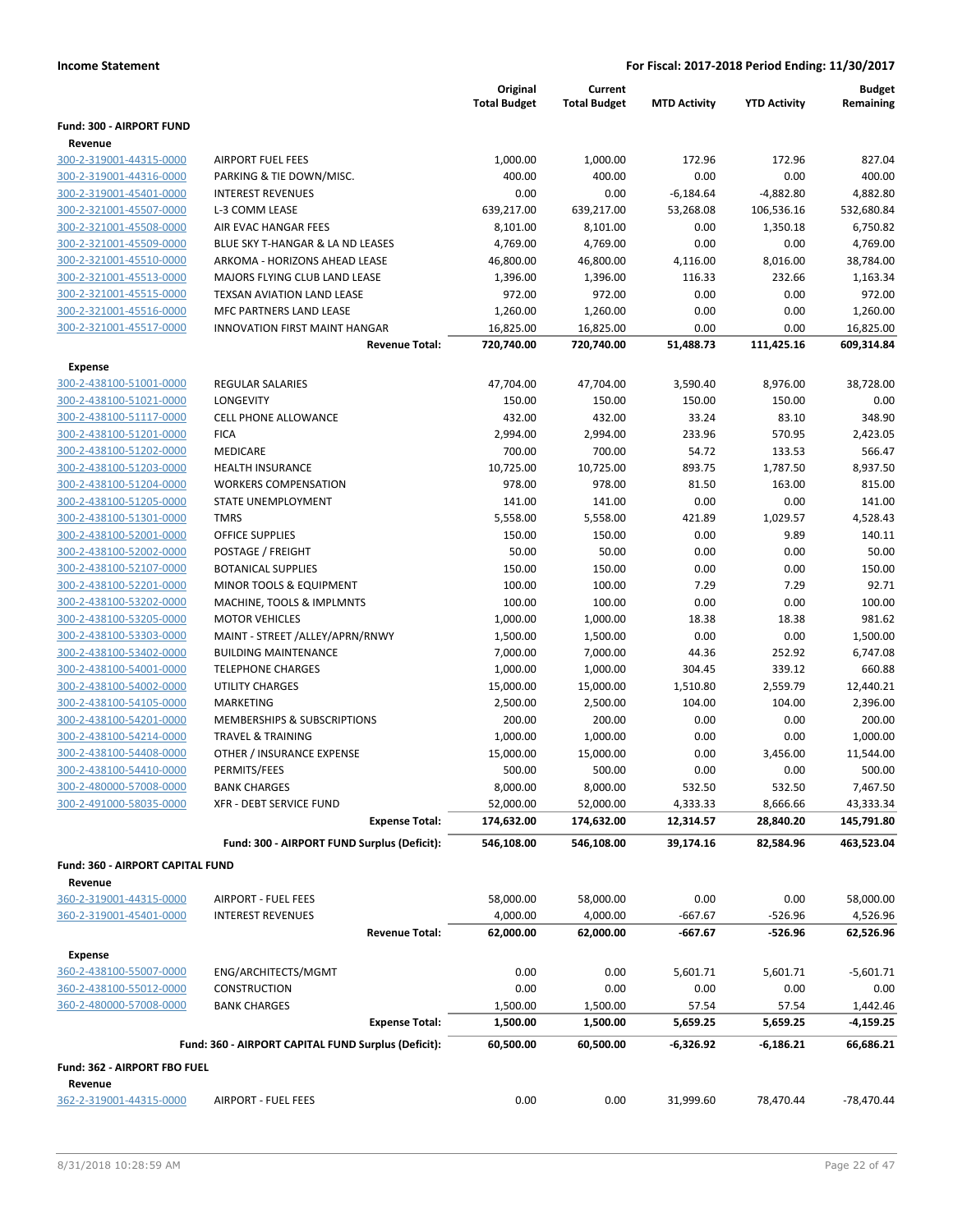|                              |                                                 | Original<br><b>Total Budget</b> | Current<br><b>Total Budget</b> | <b>MTD Activity</b> | <b>YTD Activity</b> | <b>Budget</b><br>Remaining |
|------------------------------|-------------------------------------------------|---------------------------------|--------------------------------|---------------------|---------------------|----------------------------|
| 362-2-319001-44316-0000      | AIRPORT - PARKING, TIE DOWNS, & RAMP FE         | 0.00                            | 0.00                           | 440.00              | 1,150.00            | $-1,150.00$                |
| 362-2-319001-44320-0000      | AIRPORT - OIL                                   | 0.00                            | 0.00                           | 298.83              | 718.93              | $-718.93$                  |
| 362-2-319001-44321-0000      | <b>AIRPORT - CHARTS</b>                         | 0.00                            | 0.00                           | 29.25               | 68.25               | $-68.25$                   |
| 362-2-319001-44322-0000      | <b>AIRPORT - PILOT SUPPLIES</b>                 | 0.00                            | 0.00                           | 29.90               | 138.15              | $-138.15$                  |
| 362-2-319001-45401-0000      | <b>INTEREST REVENUES</b>                        | 60.00                           | 60.00                          | $-20.48$            | $-15.28$            | 75.28                      |
|                              | <b>Revenue Total:</b>                           | 60.00                           | 60.00                          | 32,777.10           | 80,530.49           | -80,470.49                 |
| <b>Expense</b>               |                                                 |                                 |                                |                     |                     |                            |
| 362-2-438100-52222-0000      | AIRPORT - OIL                                   | 0.00                            | 0.00                           | 0.00                | 1,139.61            | $-1,139.61$                |
| 362-2-438100-52422-0000      | <b>AIRPORT - PILOT SUPPLIES</b>                 | 0.00                            | 0.00                           | 289.64              | 289.64              | $-289.64$                  |
| 362-2-438100-57003-0000      | <b>CREDIT CARD FEES</b>                         | 0.00                            | 0.00                           | 982.25              | 2,469.16            | $-2,469.16$                |
| 362-2-480000-57008-0000      | <b>BANK CHARGES</b>                             | 50.00                           | 50.00                          | 2.07                | 2.07                | 47.93                      |
|                              | <b>Expense Total:</b>                           | 50.00                           | 50.00                          | 1,273.96            | 3,900.48            | $-3,850.48$                |
|                              | Fund: 362 - AIRPORT FBO FUEL Surplus (Deficit): | 10.00                           | 10.00                          | 31,503.14           | 76,630.01           | $-76,620.01$               |
| <b>Fund: 400 - GOLF FUND</b> |                                                 |                                 |                                |                     |                     |                            |
| Revenue                      |                                                 |                                 |                                |                     |                     |                            |
| 400-2-319001-45601-0000      | <b>MISCELLANEOUS REVENUES</b>                   | 0.00                            | 0.00                           | 0.00                | 25.86               | $-25.86$                   |
| 400-2-319001-45604-0000      | OTHER REVENUE / OVER/SHORT                      | 50.00                           | 50.00                          | 1.04                | 3.97                | 46.03                      |
| 400-2-319005-44510-0000      | <b>GREENS FEES</b>                              | 120,000.00                      | 120,000.00                     | 7,943.00            | 18,644.00           | 101,356.00                 |
| 400-2-319006-45308-0000      | PRO SHOP CONCESSIONS                            | 9,100.00                        | 9,100.00                       | 573.77              | 1,201.87            | 7,898.13                   |
| 400-2-319007-45309-0000      | <b>MERCHANDISE SALES</b>                        | 8,051.00                        | 8,051.00                       | 350.85              | 2,124.20            | 5,926.80                   |
| 400-2-319008-45511-0000      | <b>CART RENTALS</b>                             | 67,000.00                       | 67,000.00                      | 4,557.94            | 10,857.82           | 56,142.18                  |
| 400-2-319009-45512-0000      | <b>GOLF LEASES / MEMBERSHIPS</b>                | 68,000.00                       | 68,000.00                      | 1,818.00            | 4,243.16            | 63,756.84                  |
|                              | <b>Revenue Total:</b>                           | 272,201.00                      | 272,201.00                     | 15,244.60           | 37,100.88           | 235,100.12                 |
| Expense                      |                                                 |                                 |                                |                     |                     |                            |
| 400-2-451250-51001-0000      | REGULAR SALARIES                                | 105,899.00                      | 105,899.00                     | 7,712.48            | 18,937.66           | 86,961.34                  |
| 400-2-451250-51020-0000      | <b>OVERTIME</b>                                 | 5,050.00                        | 5,050.00                       | 83.90               | 314.58              | 4,735.42                   |
| 400-2-451250-51021-0000      | LONGEVITY                                       | 8,154.00                        | 8,154.00                       | 6,514.00            | 6,514.00            | 1,640.00                   |
| 400-2-451250-51101-0000      | <b>CERTIFICATION PAY</b>                        | 600.00                          | 600.00                         | 46.16               | 115.40              | 484.60                     |
| 400-2-451250-51117-0000      | <b>CELL PHONE ALLOWANCE</b>                     | 696.00                          | 696.00                         | 53.54               | 133.85              | 562.15                     |
| 400-2-451250-51201-0000      | <b>FICA</b>                                     | 7,313.00                        | 7,313.00                       | 888.31              | 1,592.09            | 5,720.91                   |
| 400-2-451250-51202-0000      | MEDICARE                                        | 1,710.00                        | 1,710.00                       | 207.75              | 372.34              | 1,337.66                   |
| 400-2-451250-51203-0000      | <b>HEALTH INSURANCE</b>                         | 10,725.00                       | 10,725.00                      | 893.75              | 1,787.50            | 8,937.50                   |
| 400-2-451250-51204-0000      | <b>WORKERS COMPENSATION</b>                     | 3,385.00                        | 3,385.00                       | 282.08              | 564.16              | 2,820.84                   |
| 400-2-451250-51205-0000      | STATE UNEMPLOYMENT                              | 412.00                          | 412.00                         | 3.37                | 7.35                | 404.65                     |
| 400-2-451250-51301-0000      | <b>TMRS</b>                                     | 10,492.00                       | 10,492.00                      | 1,298.57            | 2,361.58            | 8,130.42                   |
| 400-2-451250-52001-0000      | <b>OFFICE SUPPLIES</b>                          | 800.00                          | 800.00                         | 0.00                | 68.99               | 731.01                     |
| 400-2-451250-52101-0000      | JANITORIAL SUPPLIES                             | 600.00                          | 600.00                         | 44.80               | 44.80               | 555.20                     |
| 400-2-451250-52104-0000      | <b>WEARING APPAREL</b>                          | 500.00                          | 500.00                         | 0.00                | 0.00                | 500.00                     |
| 400-2-451250-52107-0000      | <b>BOTANICAL SUPPLIES</b>                       | 8,600.00                        | 8,600.00                       | 0.00                | 0.00                | 8,600.00                   |
| 400-2-451250-52201-0000      | MINOR TOOLS & EQUIPMENT                         | 800.00                          | 800.00                         | 0.00                | 0.00                | 800.00                     |
| 400-2-451250-52203-0000      | <b>MOTOR VEHICLE FUEL</b>                       | 1,600.00                        | 1,600.00                       | 60.63               | 205.82              | 1,394.18                   |
| 400-2-451250-52401-0000      | RECREATIONAL SUPPLIES                           | 500.00                          | 500.00                         | 0.00                | 0.00                | 500.00                     |
| 400-2-451250-52403-0000      | <b>RESALE ITEMS</b>                             | 15,000.00                       | 12,700.00                      | 1,507.01            | 1,507.01            | 11,192.99                  |
| 400-2-451250-53202-0000      | MACHINE, TOOLS & IMPLMNTS                       | 6,000.00                        | 3,950.00                       | 0.00                | 0.00                | 3,950.00                   |
| 400-2-451250-53205-0000      | <b>MOTOR VEHICLES</b>                           | 400.00                          | 400.00                         | 0.00                | 0.00                | 400.00                     |
| 400-2-451250-53307-0000      | <b>IRRIGATION</b>                               | 1,500.00                        | 1,500.00                       | 0.00                | 0.00                | 1,500.00                   |
| 400-2-451250-53402-0000      | <b>BUILDING MAINTENANCE</b>                     | 1,450.00                        | 1,600.00                       | 112.90              | 112.90              | 1,487.10                   |
| 400-2-451250-54001-0000      | <b>TELEPHONE CHARGES</b>                        | 1,000.00                        | 1,000.00                       | 122.54              | 122.54              | 877.46                     |
| 400-2-451250-54002-0000      | <b>UTILITY CHARGES</b>                          | 11,000.00                       | 11,000.00                      | 905.87              | 1,729.17            | 9,270.83                   |
| 400-2-451250-54201-0000      | MEMBERSHIPS & SUBSCRIPTIONS                     | 765.00                          | 765.00                         | 200.00              | 200.00              | 565.00                     |
| 400-2-451250-54214-0000      | <b>TRAVEL &amp; TRAINING</b>                    | 2,100.00                        | 2,100.00                       | 0.00                | 0.00                | 2,100.00                   |
| 400-2-451250-54226-0000      | <b>INSURANCE EXPENSE</b>                        | 300.00                          | 500.00                         | 0.00                | 500.00              | 0.00                       |
| 400-2-451250-54909-0000      | <b>GOLF CART LEASE EXPENSE</b>                  | 31,000.00                       | 31,000.00                      | 4,407.18            | 4,407.18            | 26,592.82                  |
| 400-2-480000-52003-0000      | <b>COPIER CHARGES</b>                           | 0.00                            | 750.00                         | 0.00                | 0.00                | 750.00                     |
| 400-2-480000-57005-0000      | <b>ACCRUED VAC &amp; SICK PAY</b>               | 0.00                            | 2,050.00                       | 0.00                | 0.00                | 2,050.00                   |
| 400-2-480000-57008-0000      | <b>BANK CHARGES</b>                             | 3,000.00                        | 4,200.00                       | 369.26              | 671.27              | 3,528.73                   |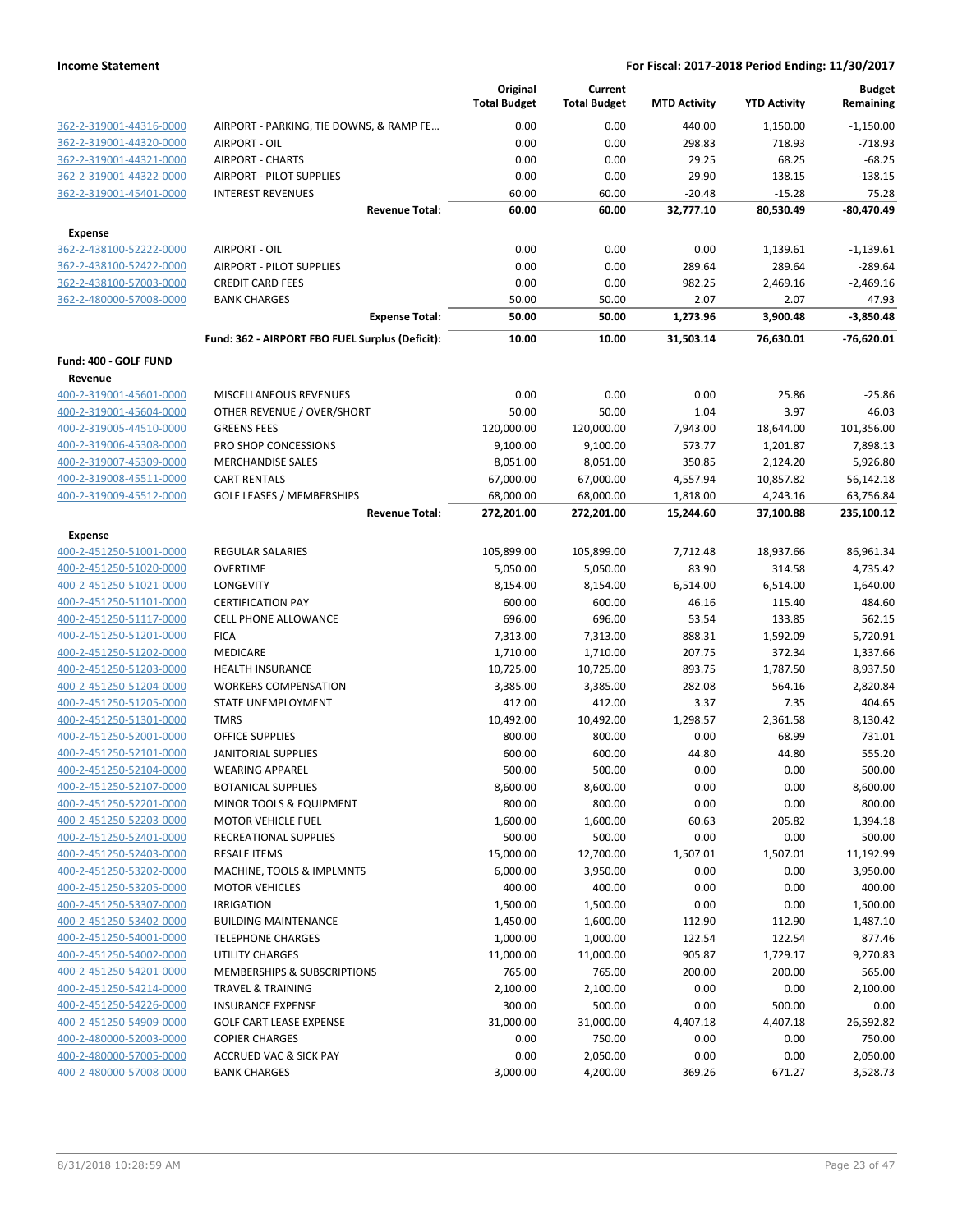|                                                    |                                                | Original<br><b>Total Budget</b> | Current<br><b>Total Budget</b> | <b>MTD Activity</b> | <b>YTD Activity</b>   | <b>Budget</b><br>Remaining |
|----------------------------------------------------|------------------------------------------------|---------------------------------|--------------------------------|---------------------|-----------------------|----------------------------|
| 400-2-491000-58204-0000                            | VEHICLE/EQUIP REPLACEMENT                      | 34,317.00                       | 34,317.00                      | 2,859.75            | 5,719.50              | 28,597.50                  |
|                                                    | <b>Expense Total:</b>                          | 275,668.00                      | 275,668.00                     | 28,573.85           | 47,989.69             | 227,678.31                 |
|                                                    | Fund: 400 - GOLF FUND Surplus (Deficit):       | $-3,467.00$                     | $-3,467.00$                    | $-13,329.25$        | $-10,888.81$          | 7,421.81                   |
| <b>Fund: 500 - SANITATION FUND</b>                 |                                                |                                 |                                |                     |                       |                            |
| Revenue                                            |                                                |                                 |                                |                     |                       |                            |
| 500-2-318001-44314-0000                            | <b>LATE CHARGES</b>                            | 91,000.00                       | 91,000.00                      | 8,333.16            | 15,050.24             | 75,949.76                  |
| 500-2-319001-45401-0000                            | <b>INTEREST REVENUES</b>                       | 1,500.00                        | 1,500.00                       | $-722.74$           | $-570.19$             | 2,070.19                   |
| 500-2-319020-44313-0000                            | <b>FUEL SURCHARGE</b>                          | 146,000.00                      | 146,000.00                     | 12,097.60           | 24,373.22             | 121,626.78                 |
| 500-2-319020-45107-0000                            | <b>COLLECTION CHARGES</b>                      | 2,165,000.00                    | 2,165,000.00                   | 182,470.02          | 367,298.01            | 1,797,701.99               |
| 500-2-319021-45108-0000                            | DISPOSAL CHARGES                               | 1,299,000.00                    | 1,299,000.00                   | 106,557.76          | 217,752.10            | 1,081,247.90               |
| 500-2-319022-45612-0000                            | REG HH HAZ WASTE COL CTR                       | 12,500.00                       | 12,500.00                      | 0.00                | 15,450.00             | $-2,950.00$                |
| 500-2-324001-46612-0000                            | CA - SANITATION FD COL & FUEL                  | 151,000.00                      | 151,000.00                     | 12,419.21           | 25,008.93             | 125,991.07                 |
| 500-2-324001-46614-0000                            | CA - SANITATION FD-DISPOSAL                    | 86,000.00                       | 86,000.00                      | 6,801.56            | 13,899.07             | 72,100.93                  |
|                                                    | <b>Revenue Total:</b>                          | 3,952,000.00                    | 3,952,000.00                   | 327,956.57          | 678,261.38            | 3,273,738.62               |
| <b>Expense</b>                                     |                                                |                                 |                                |                     |                       |                            |
| 500-2-432300-54412-0000                            | <b>COLLECTION CHARGES</b>                      | 2,150,198.00                    | 2,150,198.00                   | 3,882.34            | 7,817.73              | 2,142,380.27               |
| 500-2-432400-54403-0000                            | <b>DISPOSAL CHARGES</b>                        | 980,448.00                      | 980,448.00                     | 75,138.07           | 75,138.07             | 905,309.93                 |
| 500-2-432500-51401-0000                            | <b>CONTRA - SALARIES</b>                       | 8,000.00                        | 8,000.00                       | 0.00                | 0.00                  | 8,000.00                   |
| 500-2-432500-54002-0000                            | UTILITY CHARGES                                | 2,500.00                        | 2,500.00                       | 168.85              | 334.32                | 2,165.68                   |
| 500-2-432500-54403-0000                            | DISPOSAL CHARGES                               | 16,000.00                       | 16,000.00                      | 0.00                | 0.00                  | 16,000.00                  |
| 500-2-442200-51001-0000                            | <b>REGULAR SALARIES</b>                        | 107,916.00                      | 107,916.00                     | 7,219.99            | 18,598.82             | 89,317.18                  |
| 500-2-442200-51020-0000                            | <b>OVERTIME</b>                                | 2,148.00                        | 2,148.00                       | 43.35               | 59.62                 | 2,088.38                   |
| 500-2-442200-51021-0000                            | LONGEVITY                                      | 1,290.00                        | 1,290.00                       | 828.00              | 828.00                | 462.00                     |
| 500-2-442200-51101-0000                            | <b>CERTIFICATION PAY</b>                       | 600.00                          | 600.00                         | 46.16               | 115.40                | 484.60                     |
| 500-2-442200-51117-0000<br>500-2-442200-51201-0000 | <b>CELL PHONE ALLOWANCE</b><br><b>FICA</b>     | 0.00<br>6,927.00                | 0.00<br>6,927.00               | 46.16<br>507.39     | 115.40<br>1,222.47    | $-115.40$<br>5,704.53      |
| 500-2-442200-51202-0000                            | <b>MEDICARE</b>                                | 1,620.00                        | 1,620.00                       | 118.67              | 285.91                | 1,334.09                   |
| 500-2-442200-51203-0000                            | HEALTH INSURANCE                               | 10,725.00                       | 10,725.00                      | 893.75              | 1,787.50              | 8,937.50                   |
| 500-2-442200-51204-0000                            | <b>WORKERS COMPENSATION</b>                    | 2,860.00                        | 2,860.00                       | 238.33              | 476.66                | 2,383.34                   |
| 500-2-442200-51205-0000                            | STATE UNEMPLOYMENT                             | 563.00                          | 563.00                         | 3.32                | 11.03                 | 551.97                     |
| 500-2-442200-51301-0000                            | <b>TMRS</b>                                    | 12,860.00                       | 12,860.00                      | 914.93              | 2,204.38              | 10,655.62                  |
| 500-2-442200-52203-0000                            | <b>MOTOR VEHICLE FUEL</b>                      | 4,000.00                        | 4,000.00                       | 247.05              | 468.65                | 3,531.35                   |
| 500-2-442200-53202-0000                            | MACHINE, TOOLS & IMPLMNTS                      | 5,175.00                        | 5,175.00                       | 0.00                | 79.06                 | 5,095.94                   |
| 500-2-442200-53205-0000                            | <b>MOTOR VEHICLES</b>                          | 2,500.00                        | 2,500.00                       | 0.00                | 0.00                  | 2,500.00                   |
| 500-2-442200-55201-0000                            | <b>EQUIPMENT PURCHASES</b>                     | 487.25                          | 487.25                         | 0.00                | 0.00                  | 487.25                     |
| 500-2-480000-54901-0000                            | <b>RENTALS / LEASES</b>                        | 32,250.00                       | 32,250.00                      | 0.00                | 32,249.19             | 0.81                       |
| 500-2-480000-57005-0000                            | <b>ACCRUED VAC &amp; SICK PAY</b>              | 1,000.00                        | 1,000.00                       | 0.00                | 0.00                  | 1,000.00                   |
| 500-2-480000-57007-0000                            | <b>COMMUNITY SERVICES</b>                      | 34,050.00                       | 34,050.00                      | 4,225.00            | 4,225.00              | 29,825.00                  |
| 500-2-480000-57008-0000                            | <b>BANK CHARGES</b>                            | 10,000.00                       | 10,000.00                      | 650.79              | 1,286.73              | 8,713.27                   |
| 500-2-491000-58001-0000                            | <b>XFR - GENERAL FUND</b>                      | 208,605.00                      | 208,605.00                     | 19,615.40           | 39,837.74             | 168,767.26                 |
| 500-2-491000-58204-0000                            | XFR - VEHICLE/EQUIP REPLACEMENT                | 36,850.00                       | 36,850.00                      | 3,070.83            | 6,141.66              | 30,708.34                  |
| 500-2-495000-58501-0000                            | CA - GENERAL FUND                              | 30,488.00                       | 30,488.00                      | 2,540.67            | 5,081.34              | 25,406.66                  |
| 500-2-495000-58701-0000                            | CA - CENTRAL SERVICE FUND                      | 4,901.00                        | 4,901.00                       | 408.42              | 816.84                | 4,084.16                   |
| 500-2-495000-58710-0000                            | CA - INSURANCE FUND                            | 4,310.00                        | 4,310.00                       | 359.17              | 718.34                | 3,591.66                   |
| 500-2-495000-58720-0000                            | CA - MIS FUN                                   | 5,200.00                        | 5,200.00                       | 433.33              | 866.66                | 4,333.34                   |
| 500-2-495000-58900-0000                            | <b>CA - ELECTRIC FUND</b>                      | 86,601.00                       | 86,601.00                      | 7,216.75            | 14,433.50             | 72,167.50                  |
|                                                    | <b>Expense Total:</b>                          | 3,771,072.25                    | 3,771,072.25                   | 128,816.72          | 215,200.02            | 3,555,872.23               |
|                                                    | Fund: 500 - SANITATION FUND Surplus (Deficit): | 180,927.75                      | 180,927.75                     | 199,139.85          | 463,061.36            | $-282,133.61$              |
| Fund: 601 - CENTRAL SERVICE FUND                   |                                                |                                 |                                |                     |                       |                            |
| Revenue                                            |                                                |                                 |                                |                     |                       |                            |
| 601-2-324001-46501-0000                            | CA - GENERAL FUND                              | 566,819.00                      | 566,819.00                     | 47,234.92           | 94,469.84             | 472,349.16                 |
| 601-2-324001-46506-0000                            | CA - RECREATION FUND                           | 430.00                          | 430.00                         | 35.83               | 71.66                 | 358.34                     |
| 601-2-324001-46509-0000<br>601-2-324001-46611-0000 | CA - VENUE MGMT FUND<br>CA - UTILITY FUND      | 16,076.00<br>208,949.00         | 16,076.00<br>208,949.00        | 1,339.67            | 2,679.34<br>34,824.84 | 13,396.66<br>174,124.16    |
| 601-2-324001-46614-0000                            | CA - SANITATION FUND COLLECTION                | 4,901.00                        | 4,901.00                       | 17,412.42<br>408.42 | 816.84                | 4,084.16                   |
| 601-2-324009-46901-0000                            | CA - ELECTRIC UTILITY                          | 77,602.00                       | 77,602.00                      | 6,466.83            | 12,933.66             | 64,668.34                  |
|                                                    |                                                |                                 |                                |                     |                       |                            |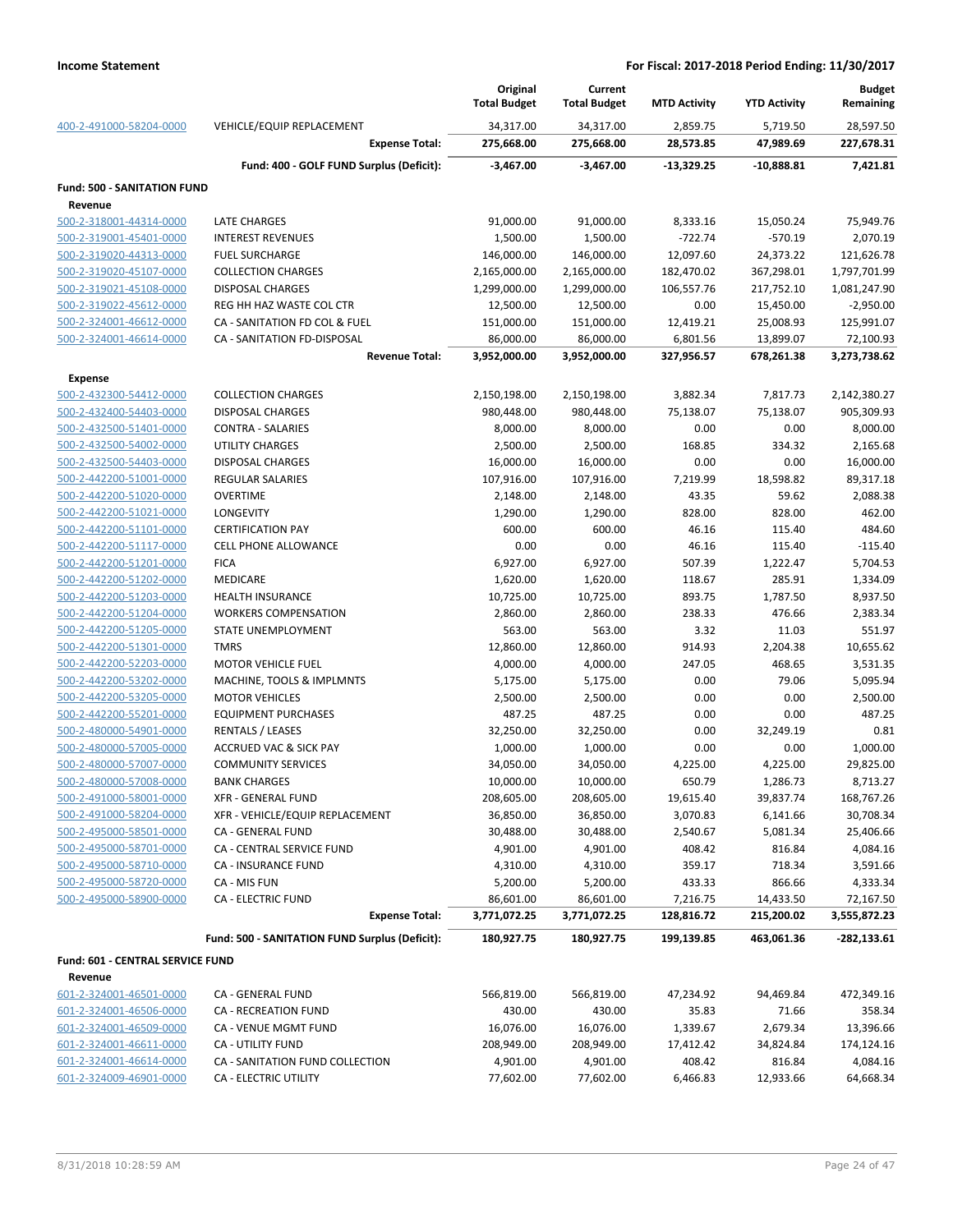|                                                    |                                   | Original<br><b>Total Budget</b> | Current<br><b>Total Budget</b> | <b>MTD Activity</b> | <b>YTD Activity</b> | <b>Budget</b><br>Remaining |
|----------------------------------------------------|-----------------------------------|---------------------------------|--------------------------------|---------------------|---------------------|----------------------------|
| 601-2-324009-46906-0000                            | <b>CA - CABLE UTILITY</b>         | 14,768.00                       | 14,768.00                      | 1,230.67            | 2,461.34            | 12,306.66                  |
|                                                    | <b>Revenue Total:</b>             | 889,545.00                      | 889,545.00                     | 74,128.76           | 148,257.52          | 741,287.48                 |
| Expense                                            |                                   |                                 |                                |                     |                     |                            |
| 601-2-461100-51001-0000                            | <b>REGULAR SALARIES</b>           | 239,821.00                      | 239,821.00                     | 17,622.88           | 42,727.18           | 197,093.82                 |
| 601-2-461100-51020-0000                            | <b>OVERTIME</b>                   | 10,000.00                       | 10,000.00                      | 524.63              | 1,156.96            | 8,843.04                   |
| 601-2-461100-51021-0000                            | LONGEVITY                         | 6,220.00                        | 6,220.00                       | 6,148.00            | 6,148.00            | 72.00                      |
| 601-2-461100-51101-0000                            | <b>CERTIFICATION PAY</b>          | 1,200.00                        | 1,200.00                       | 92.32               | 230.80              | 969.20                     |
| 601-2-461100-51117-0000                            | <b>CELL PHONE ALLOWANCE</b>       | 432.00                          | 432.00                         | 33.22               | 83.05               | 348.95                     |
| 601-2-461100-51201-0000                            | <b>FICA</b>                       | 16,397.00                       | 16,397.00                      | 1,482.22            | 3,031.60            | 13.365.40                  |
| 601-2-461100-51202-0000                            | <b>MEDICARE</b>                   | 3,835.00                        | 3,835.00                       | 346.65              | 709.00              | 3,126.00                   |
| 601-2-461100-51203-0000                            | <b>HEALTH INSURANCE</b>           | 64,350.00                       | 64,350.00                      | 5,362.50            | 10,725.00           | 53,625.00                  |
| 601-2-461100-51204-0000                            | <b>WORKERS COMPENSATION</b>       | 8,502.00                        | 8,502.00                       | 708.50              | 1,417.00            | 7,085.00                   |
| 601-2-461100-51205-0000                            | STATE UNEMPLOYMENT                | 703.00                          | 703.00                         | 0.00                | 1.22                | 701.78                     |
| 601-2-461100-51301-0000                            | <b>TMRS</b>                       | 29,044.00                       | 29,044.00                      | 2,448.61            | 4,985.99            | 24,058.01                  |
| 601-2-461100-51401-0000                            | <b>CONTRA - SALARIES</b>          | 0.00                            | 0.00                           | $-485.98$           | $-1,908.63$         | 1,908.63                   |
| 601-2-461100-52001-0000                            | <b>OFFICE SUPPLIES</b>            | 150.00                          | 150.00                         | 0.00                | 0.00                | 150.00                     |
| 601-2-461100-52002-0000                            | POSTAGE / FREIGHT                 | 20.00                           | 20.00                          | 0.00                | 8.70                | 11.30                      |
| 601-2-461100-52101-0000                            | <b>JANITORIAL SUPPLIES</b>        | 15,000.00                       | 15,000.00                      | 1,410.01            | 1,914.97            | 13,085.03                  |
| 601-2-461100-52104-0000                            | <b>WEARING APPAREL</b>            | 3,200.00                        | 3,200.00                       | 0.00                | 0.00                | 3,200.00                   |
| 601-2-461100-52201-0000                            | MINOR TOOLS & EQUIPMENT           | 1,900.00                        | 1,900.00                       | 180.83              | 180.83              | 1,719.17                   |
| 601-2-461100-52203-0000                            | <b>MOTOR VEHICLE FUEL</b>         | 4,000.00                        | 4,000.00                       | 242.77              | 318.89              | 3,681.11                   |
| 601-2-461100-53201-0000                            | FURNITURE & OFFICE EQUIPMENT      | 500.00                          | 500.00                         | 0.00                | 0.00                | 500.00                     |
| 601-2-461100-53205-0000                            | <b>MOTOR VEHICLES</b>             | 1,300.00                        | 1,300.00                       | 0.00                | 0.00                | 1,300.00                   |
| 601-2-461100-53302-0000                            | <b>WALKS &amp; PARKING LOTS</b>   | 2,500.00                        | 2,500.00                       | 680.69              | 680.69              | 1,819.31                   |
| 601-2-461100-53406-0000                            | <b>CITY HALL</b>                  | 30,000.00                       | 30,000.00                      | 3,229.96            | 10,127.79           | 19,872.21                  |
| 601-2-461100-53407-0000                            | <b>ANIMAL SHELTER</b>             | 4,000.00                        | 4,000.00                       | 0.00                | 0.00                | 4,000.00                   |
| 601-2-461100-53408-0000                            | <b>FLEET MAINTENANCE</b>          | 2,000.00                        | 2,000.00                       | $-296.76$           | $-296.76$           | 2,296.76                   |
| 601-2-461100-53501-0000                            | POLICE & COURTS BLDG              | 25,000.00                       | 25,000.00                      | 283.08              | 3,261.76            | 21,738.24                  |
| 601-2-461100-53503-0000                            | FIRE ADMINISTRATION               | 1,000.00                        | 1,000.00                       | 0.00                | 0.00                | 1,000.00                   |
| 601-2-461100-53504-0000                            | <b>FIRE STATION 1</b>             | 1,500.00                        | 1,500.00                       | 110.55              | 110.55              | 1,389.45                   |
| 601-2-461100-53505-0000                            | <b>FIRE STATION 2</b>             | 3,000.00                        | 3,000.00                       | 0.00                | 0.00                | 3,000.00                   |
| 601-2-461100-53506-0000                            | <b>FIRE STATION 3</b>             | 2,500.00                        | 2,500.00                       | 0.00                | 114.37              | 2,385.63                   |
| 601-2-461100-53507-0000                            | <b>FIRE STATION 4</b>             | 2,500.00                        | 2,500.00                       | 0.00                | 32.01               | 2,467.99                   |
| 601-2-461100-53601-0000                            | <b>ANNEX</b>                      | 2,000.00                        | 2,000.00                       | 92.68               | 92.68               | 1,907.32                   |
| 601-2-461100-53602-0000                            | <b>SERVICE CENTER</b>             | 6,000.00                        | 6,000.00                       | 81.99               | 112.58              | 5,887.42                   |
| 601-2-461100-53603-0000                            | <b>WATER TREATMENT BLDG</b>       | 1,000.00                        | 1,000.00                       | 0.00                | 0.00                | 1,000.00                   |
| 601-2-461100-53604-0000                            | WASTEWATER TRTMNT BLDG            | 500.00                          | 500.00                         | 0.00                | 0.00                | 500.00                     |
| 601-2-461100-53701-0000                            | LIBRARY<br>REECY DAVIS REC CENTER | 10,000.00                       | 10,000.00<br>12,444.00         | $-320.75$           | $-320.75$           | 10,320.75                  |
| 601-2-461100-53703-0000<br>601-2-461100-53706-0000 | SPORTSPARK                        | 12,444.00                       |                                | 8,271.65            | 8,322.68<br>0.00    | 4,121.32                   |
| 601-2-461100-54001-0000                            | <b>TELEPHONE CHARGES</b>          | 1,000.00<br>3,500.00            | 1,000.00<br>3,500.00           | 0.00<br>537.99      | 676.68              | 1,000.00<br>2,823.32       |
| 601-2-461100-54002-0000                            | <b>UTILITY CHARGES</b>            | 99,658.00                       | 99,658.00                      | 7,461.25            | 14,773.46           | 84,884.54                  |
| 601-2-461100-54112-0000                            | ALARM MONITOR SERVICE             | 13,526.00                       | 13,526.00                      | 500.00              | 500.00              | 13,026.00                  |
| 601-2-461200-51001-0000                            | REGULAR SALARIES                  | 140,794.00                      | 140,794.00                     | 10,480.89           | 26,227.52           | 114,566.48                 |
| 601-2-461200-51020-0000                            | <b>OVERTIME</b>                   | 3,226.00                        | 3,226.00                       | 391.13              | 1,036.24            | 2,189.76                   |
| 601-2-461200-51021-0000                            | <b>LONGEVITY</b>                  | 2,616.00                        | 2,616.00                       | 2,616.00            | 2,616.00            | 0.00                       |
| 601-2-461200-51101-0000                            | <b>CERTIFICATION PAY</b>          | 2,400.00                        | 2,400.00                       | 184.64              | 461.60              | 1,938.40                   |
| 601-2-461200-51117-0000                            | <b>CELL PHONE ALLOWANCE</b>       | 960.00                          | 960.00                         | 73.84               | 184.60              | 775.40                     |
| 601-2-461200-51201-0000                            | <b>FICA</b>                       | 9,296.00                        | 9,296.00                       | 823.81              | 1,787.32            | 7,508.68                   |
| 601-2-461200-51202-0000                            | MEDICARE                          | 2,174.00                        | 2,174.00                       | 192.66              | 418.00              | 1,756.00                   |
| 601-2-461200-51203-0000                            | <b>HEALTH INSURANCE</b>           | 42,900.00                       | 42,900.00                      | 3,575.00            | 7,150.00            | 35,750.00                  |
| 601-2-461200-51204-0000                            | <b>WORKERS COMPENSATION</b>       | 6,554.00                        | 6,554.00                       | 546.17              | 1,092.34            | 5,461.66                   |
| 601-2-461200-51205-0000                            | STATE UNEMPLOYMENT                | 281.00                          | 281.00                         | 0.00                | 0.00                | 281.00                     |
| 601-2-461200-51301-0000                            | <b>TMRS</b>                       | 17,257.00                       | 17,257.00                      | 1,536.86            | 3,412.80            | 13,844.20                  |
| 601-2-461200-52001-0000                            | <b>OFFICE SUPPLIES</b>            | 100.00                          | 100.00                         | 0.00                | 0.00                | 100.00                     |
| 601-2-461200-52002-0000                            | POSTAGE / FREIGHT                 | 50.00                           | 50.00                          | 0.00                | 0.00                | 50.00                      |
| 601-2-461200-52104-0000                            | <b>WEARING APPAREL</b>            | 2,900.00                        | 2,900.00                       | 0.00                | 0.00                | 2,900.00                   |
| 601-2-461200-52106-0000                            | <b>CHEMICAL SUPPLIES</b>          | 500.00                          | 500.00                         | 0.00                | 0.00                | 500.00                     |
| 601-2-461200-52201-0000                            | MINOR TOOLS & EQUIPMENT           | 3,000.00                        | 3,000.00                       | 223.90              | 295.25              | 2,704.75                   |
|                                                    |                                   |                                 |                                |                     |                     |                            |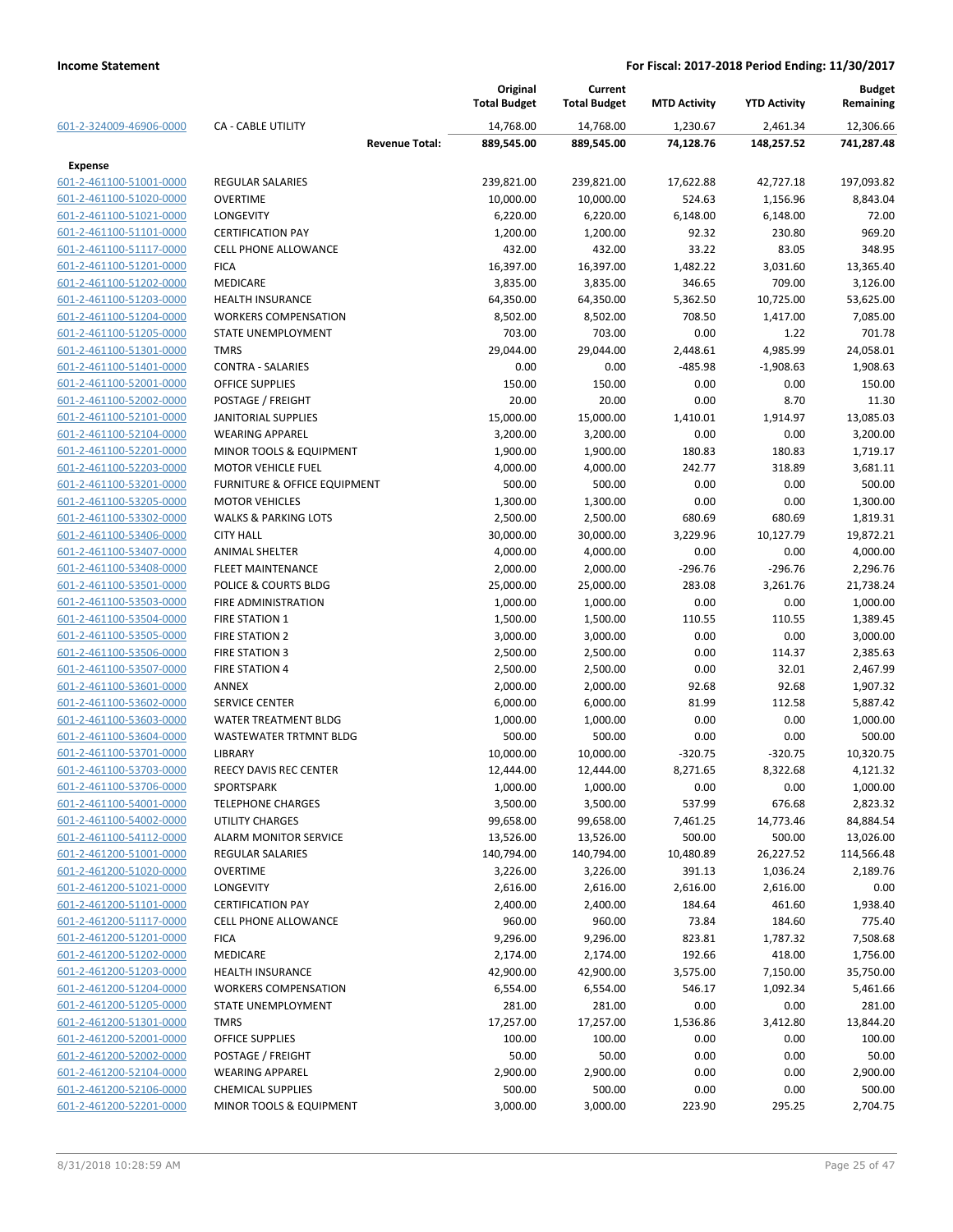|                                                    |                                                              | Original<br><b>Total Budget</b> | Current<br><b>Total Budget</b> | <b>MTD Activity</b>    | <b>YTD Activity</b>     | <b>Budget</b><br>Remaining |
|----------------------------------------------------|--------------------------------------------------------------|---------------------------------|--------------------------------|------------------------|-------------------------|----------------------------|
| 601-2-461200-52202-0000                            | MECHANICAL SUPPLIES                                          | 10,000.00                       | 10,000.00                      | 2,124.38               | 2,124.38                | 7,875.62                   |
| 601-2-461200-52203-0000                            | <b>MOTOR VEHICLE FUEL</b>                                    | 3,500.00                        | 3,500.00                       | 218.47                 | 519.39                  | 2,980.61                   |
| 601-2-461200-53202-0000                            | MACHINE, TOOLS & IMPLMNTS                                    | 4,500.00                        | 4,500.00                       | 0.00                   | 0.00                    | 4,500.00                   |
| 601-2-461200-53205-0000                            | <b>MOTOR VEHICLES</b>                                        | 1,500.00                        | 1,500.00                       | 9.38                   | 13.05                   | 1,486.95                   |
| 601-2-461200-53402-0000                            | <b>BUILDING MAINTENANCE</b>                                  | 500.00                          | 500.00                         | 0.00                   | 0.00                    | 500.00                     |
| 601-2-461200-54001-0000                            | <b>TELEPHONE CHARGES</b>                                     | 1,500.00                        | 1,500.00                       | 217.52                 | 252.19                  | 1,247.81                   |
| 601-2-461200-54002-0000                            | <b>UTILITY CHARGES</b>                                       | 11,000.00                       | 11,000.00                      | 969.62                 | 1,553.11                | 9,446.89                   |
| 601-2-461200-54201-0000                            | MEMBERSHIPS & SUBSCRIPTIONS                                  | 1,500.00                        | 1,500.00                       | 0.00                   | 0.00                    | 1,500.00                   |
| 601-2-461200-54214-0000                            | <b>TRAVEL &amp; TRAINING</b>                                 | 4,000.00                        | 4,000.00                       | 71.00                  | 71.00                   | 3,929.00                   |
| 601-2-480000-52006-0000                            | <b>COPIER PAPER</b>                                          | 0.00                            | 0.00                           | 0.00                   | 62.96                   | $-62.96$                   |
| 601-2-480000-57004-0000                            | <b>INVENTORY LOSS/GAIN</b>                                   | 0.00                            | 0.00                           | 2,440.69               | 2,440.69                | $-2,440.69$                |
|                                                    | <b>Expense Total:</b>                                        | 903,210.00                      | 903,210.00                     | 83,445.45              | 161,636.74              | 741,573.26                 |
|                                                    | Fund: 601 - CENTRAL SERVICE FUND Surplus (Deficit):          | $-13,665.00$                    | $-13,665.00$                   | $-9,316.69$            | $-13,379.22$            | $-285.78$                  |
| Fund: 602 - INSURANCE FUND                         |                                                              |                                 |                                |                        |                         |                            |
| Revenue                                            |                                                              |                                 |                                |                        |                         | 130,739.88                 |
| 602-2-322001-43201-0000<br>602-2-322001-43202-0000 | <b>EMPLOYEE PORTION</b><br><b>CITY PORTION-HEALTH</b>        | 640,791.00                      | 640,791.00                     | 239,120.10<br>1,706.43 | 510,051.12<br>3,412.86  |                            |
| 602-2-322001-43203-0000                            | <b>CITY PORTION-WORK COMP</b>                                | 2,673,737.50                    | 2,673,737.50                   |                        |                         | 2,670,324.64               |
| 602-2-322001-43204-0000                            |                                                              | 294,394.00                      | 294,394.00                     | 25,958.64              | 51,917.28               | 242,476.72                 |
| 602-2-322001-43205-0000                            | <b>CITY PORTION-TWC FUTA</b><br><b>GEUS EMPLOYEE PORTION</b> | 231.00<br>320,395.00            | 231.00                         | 19.26                  | 38.52                   | 192.48                     |
| 602-2-322001-43206-0000                            | <b>GEUS PORTION-HEALTH</b>                                   | 1,426,425.00                    | 320,395.00<br>1,426,425.00     | 8,086.00<br>114,400.46 | 32,712.80<br>228,800.92 | 287,682.20<br>1,197,624.08 |
| 602-2-322001-43207-0000                            | <b>GEUS PORTION-WORK COMP</b>                                | 69,876.00                       | 69,876.00                      | 6,583.81               | 13,167.62               | 56,708.38                  |
| 602-2-322001-48610-0000                            | OTHER REV / CITY EMPL-DEPENDENT CARE                         | 23,607.00                       | 23,607.00                      | 1,967.26               | 3,934.52                | 19,672.48                  |
| 602-2-324001-46501-0000                            | CA - GENERAL FUND                                            | 241,157.00                      | 241,157.00                     | 20,096.42              | 40,192.84               | 200,964.16                 |
| 602-2-324001-46506-0000                            | <b>CA - RECREATION FUND</b>                                  | 335.00                          | 335.00                         | 27.92                  | 55.84                   | 279.16                     |
| 602-2-324001-46509-0000                            | CA - VENUE MGMT FUND                                         | 593.00                          | 593.00                         | 49.42                  | 98.84                   | 494.16                     |
| 602-2-324001-46611-0000                            | CA - UTILITY FUND                                            | 102,895.00                      | 102,895.00                     | 8,574.58               | 17,149.16               | 85,745.84                  |
| 602-2-324001-46614-0000                            | CA - SANITATION FUND COLLECTION                              | 4,310.00                        | 4,310.00                       | 359.17                 | 718.34                  | 3,591.66                   |
| 602-2-324009-46612-0000                            | CA - ELECTRIC UTILITY                                        | 25,521.00                       | 25,521.00                      | 2,126.75               | 4,253.50                | 21,267.50                  |
| 602-2-324009-46613-0000                            | CA - CABLE UTILITY                                           | 5,451.00                        | 5,451.00                       | 454.25                 | 908.50                  | 4,542.50                   |
|                                                    | <b>Revenue Total:</b>                                        | 5,829,718.50                    | 5,829,718.50                   | 429,530.47             | 907,412.66              | 4,922,305.84               |
| <b>Expense</b>                                     |                                                              |                                 |                                |                        |                         |                            |
| 602-2-462100-54101-0000                            | PROFESSIONAL SERVICES                                        | 15,000.00                       | 15,000.00                      | 833.00                 | 6,197.42                | 8,802.58                   |
| 602-2-462100-54801-0000                            | <b>WELLNESS PROGRAM</b>                                      | 10,000.00                       | 10,000.00                      | 0.00                   | 0.00                    | 10,000.00                  |
| 602-2-462100-54809-0000                            | HEALTH AND DENTAL / PREMIUMS                                 | 4,686,998.00                    | 4,686,998.00                   | 786,447.69             | 1,189,817.34            | 3,497,180.66               |
| 602-2-462100-54810-0000                            | RETIREE INSURANCE PREMIUM                                    | 100,000.00                      | 100,000.00                     | 5,711.76               | 8,911.76                | 91,088.24                  |
| 602-2-462100-54812-0000                            | <b>LONG TERM DISABILITY</b>                                  | 53,500.00                       | 53,500.00                      | 7,856.72               | 7,856.72                | 45,643.28                  |
| 602-2-462100-54813-0000                            | LIFE / AD & D INSURANCE                                      | 28,000.00                       | 28,000.00                      | 2,983.86               | 2,983.86                | 25,016.14                  |
| 602-2-462100-54820-0000                            | AIR EVAC PREMIUMS                                            | 18,540.00                       | 18,540.00                      | 0.00                   | 18,166.00               | 374.00                     |
| 602-2-462100-54821-0000                            | <b>WORKERS' COMPENSATION</b>                                 | 401,026.00                      | 401,026.00                     | 0.00                   | 393,005.48              | 8,020.52                   |
| 602-2-462100-54822-0000                            | STATE UNEMPLOYMENT INS.                                      | 0.00                            | 0.00                           | 15.70                  | $-0.15$                 | 0.15                       |
| 602-2-462100-54823-0000                            | HEALTH CARE-125 FLEX PLAN                                    | 12,000.00                       | 12,000.00                      | 2,433.61               | 2,903.58                | 9,096.42                   |
| 602-2-480000-54101-0000                            | PROFESSIONAL SERVICES                                        | 95,000.00                       | 95,000.00                      | 7,097.79               | 11,979.74               | 83,020.26                  |
| 602-2-480000-54226-0000                            | PROP INSURANCE EXP                                           | 240,000.00                      | 240,000.00                     | 733.95                 | 236,466.43              | 3,533.57                   |
| 602-2-480000-57008-0000                            | <b>BANK CHARGES</b>                                          | 150.00                          | 150.00                         | 0.00                   | 0.00                    | 150.00                     |
|                                                    | <b>Expense Total:</b>                                        | 5,660,214.00                    | 5,660,214.00                   | 814,114.08             | 1,878,288.18            | 3,781,925.82               |
|                                                    | Fund: 602 - INSURANCE FUND Surplus (Deficit):                | 169,504.50                      | 169,504.50                     | $-384,583.61$          | -970,875.52             | 1,140,380.02               |
| Fund: 604 - MIS FUND                               |                                                              |                                 |                                |                        |                         |                            |
| Revenue                                            |                                                              |                                 |                                |                        |                         |                            |
| 604-2-324001-46501-0000                            | CA - GENERAL FUND                                            | 622,258.00                      | 622,258.00                     | 51,854.83              | 103,709.66              | 518,548.34                 |
| 604-2-324001-46506-0000                            | CA - RECREATION FUND                                         | 1,722.00                        | 1,722.00                       | 143.50                 | 287.00                  | 1,435.00                   |
| 604-2-324001-46509-0000                            | CA - VENUE MGMT FUND                                         | 2,543.00                        | 2,543.00                       | 211.92                 | 423.84                  | 2,119.16                   |
| 604-2-324001-46611-0000                            | CA - UTILITY FUND                                            | 97,623.00                       | 97,623.00                      | 8,135.25               | 16,270.50               | 81,352.50                  |
| 604-2-324001-46614-0000                            | CA - SANITATION FUND COLLECTION                              | 5,200.00                        | 5,200.00                       | 433.33                 | 866.66                  | 4,333.34                   |
| 604-2-324009-46901-0000                            | CA - ELECTRIC UTILITY                                        | 87,605.00                       | 87,605.00                      | 7,300.42               | 14,600.84               | 73,004.16                  |
| 604-2-324009-46906-0000                            | CA - CABLE UTILITY                                           | 14,162.00                       | 14,162.00                      | 1,180.17               | 2,360.34                | 11,801.66<br>692,594.16    |
|                                                    | <b>Revenue Total:</b>                                        | 831,113.00                      | 831,113.00                     | 69,259.42              | 138,518.84              |                            |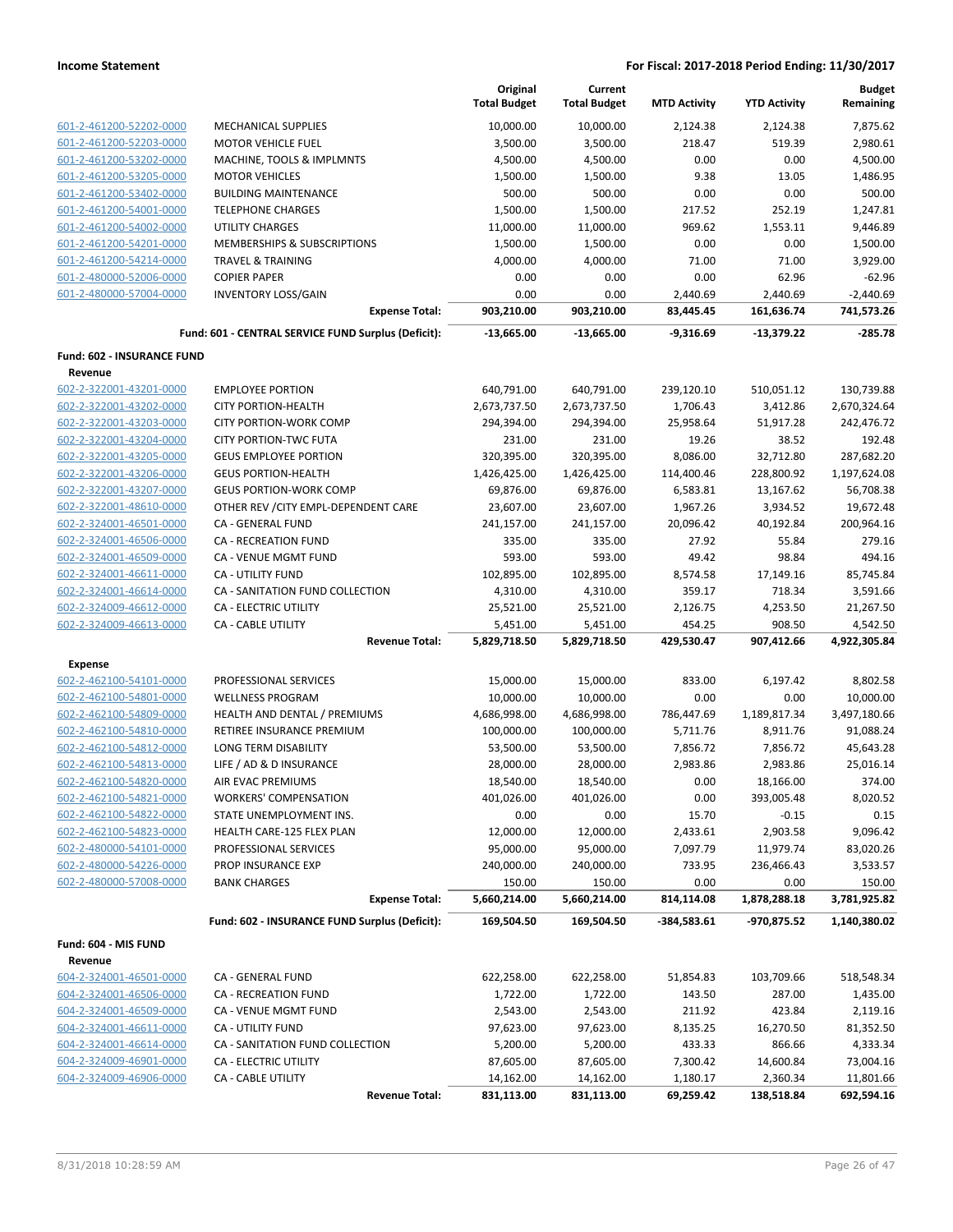|                                      |                                                         |                       | Original<br><b>Total Budget</b> | Current<br><b>Total Budget</b> | <b>MTD Activity</b> | <b>YTD Activity</b>    | <b>Budget</b><br>Remaining |
|--------------------------------------|---------------------------------------------------------|-----------------------|---------------------------------|--------------------------------|---------------------|------------------------|----------------------------|
| <b>Expense</b>                       |                                                         |                       |                                 |                                |                     |                        |                            |
| 604-2-441400-52002-0000              | POSTAGE / FREIGHT                                       |                       | 80.00                           | 80.00                          | 0.00                | 0.00                   | 80.00                      |
| 604-2-441400-54001-0000              | <b>TELEPHONE CHARGES</b>                                |                       | 400.00                          | 400.00                         | 61.26               | 61.26                  | 338.74                     |
| 604-2-441400-54002-0000              | <b>UTILITY CHARGES</b>                                  |                       | 950.00                          | 950.00                         | 67.87               | 75.84                  | 874.16                     |
| 604-2-441400-54101-0000              | PROFESSIONAL SERVICES                                   |                       | 20,000.00                       | 6,843.25                       | 0.00                | 0.00                   | 6,843.25                   |
| 604-2-465100-51001-0000              | REGULAR SALARIES                                        |                       | 210,052.00                      | 210,052.00                     | 16,093.27           | 39,955.12              | 170,096.88                 |
| 604-2-465100-51020-0000              | <b>OVERTIME</b>                                         |                       | 5,000.00                        | 5,000.00                       | 481.29              | 720.29                 | 4,279.71                   |
| 604-2-465100-51021-0000              | LONGEVITY                                               |                       | 4,420.00                        | 4,420.00                       | 4,420.00            | 4,420.00               | 0.00                       |
| 604-2-465100-51116-0000              | CAR ALLOWANCE                                           |                       | 3,600.00                        | 3,600.00                       | 276.92              | 692.30                 | 2,907.70                   |
| 604-2-465100-51117-0000              | <b>CELL PHONE ALLOWANCE</b>                             |                       | 2,880.00                        | 2,880.00                       | 221.52              | 553.80                 | 2,326.20                   |
| 604-2-465100-51201-0000              | <b>FICA</b>                                             |                       | 15,115.00                       | 15,115.00                      | 1,313.41            | 2,804.36               | 12,310.64                  |
| 604-2-465100-51202-0000              | <b>MEDICARE</b>                                         |                       | 3,535.00                        | 3,535.00                       | 307.16              | 655.85                 | 2,879.15                   |
| 604-2-465100-51203-0000              | <b>HEALTH INSURANCE</b>                                 |                       | 32,175.00                       | 32,175.00                      | 2,681.25            | 5,362.50               | 26,812.50                  |
| 604-2-465100-51204-0000              | <b>WORKERS COMPENSATION</b>                             |                       | 667.00                          | 667.00                         | 55.58               | 111.16                 | 555.84                     |
| 604-2-465100-51205-0000              | STATE UNEMPLOYMENT                                      |                       | 231.00                          | 231.00                         | 0.00                | 0.00                   | 231.00                     |
| 604-2-465100-51301-0000              | <b>TMRS</b>                                             |                       | 28,060.00                       | 28,060.00                      | 2,402.92            | 5,180.99               | 22,879.01                  |
| 604-2-465100-52002-0000              | POSTAGE / FREIGHT                                       |                       | 50.00                           | 50.00                          | 0.00                | 0.00                   | 50.00                      |
| 604-2-465100-52004-0000              | <b>COMPUTER SUPPLIES</b>                                |                       | 2,500.00                        | 2,500.00                       | 0.00                | 0.00                   | 2,500.00                   |
| 604-2-465100-52201-0000              | MINOR TOOLS & EQUIPMENT                                 |                       | 750.00                          | 750.00                         | 0.00                | 0.00                   | 750.00                     |
| 604-2-465100-52203-0000              | <b>MOTOR VEHICLE FUEL</b>                               |                       | 600.00                          | 600.00                         | 0.00                | 50.61                  | 549.39                     |
| 604-2-465100-53205-0000              | <b>MOTOR VEHICLES</b>                                   |                       | 800.00                          | 800.00                         | 0.00                | 0.00                   | 800.00                     |
| 604-2-465100-53209-0000              | HARDWARE/SOFTWARE                                       |                       | 317,890.00                      | 289,290.00                     | 76,623.74           | 128,254.46             | 161,035.54                 |
| 604-2-465100-54001-0000              | <b>TELEPHONE CHARGES</b>                                |                       | 9,225.00                        | 9,225.00                       | 963.59              | 1,065.39               | 8,159.61                   |
| 604-2-465100-54101-0000              | PROFESSIONAL SERVICES                                   |                       | 8,000.00                        | 8,000.00                       | 0.00                | 0.00                   | 8,000.00                   |
| 604-2-465100-54103-0000              | <b>CONSULTING</b>                                       |                       | 4,000.00                        | 4,000.00                       | 0.00                | 0.00                   | 4,000.00                   |
| 604-2-465100-54214-0000              | <b>TRAVEL &amp; TRAINING</b>                            |                       | 5,000.00                        | 5,000.00                       | 0.00                | 0.00                   | 5,000.00                   |
| 604-2-465100-54901-0000              | RENTALS / LEASES                                        |                       | 25,000.00                       | 25,000.00                      | 1,792.83            | 3,585.66               | 21,414.34                  |
| 604-2-465100-54908-0000              | LEASE PURCHASE PAYMENTS                                 |                       | 21,000.00                       | 21,000.00                      | 0.00                | 0.00                   | 21,000.00                  |
| 604-2-465100-55205-0000              | COMPUTER EQUIPMENT / SOFTWARE                           |                       | 134,500.00                      | 8,250.75                       | 0.00                | 8,079.75               | 171.00                     |
| 604-2-480000-55205-0000              | <b>COMPUTER EQUIPMENT</b>                               |                       | 0.00                            | 168,006.00                     | 0.00                | 0.00                   | 168,006.00                 |
|                                      |                                                         | <b>Expense Total:</b> | 856,480.00                      | 856,480.00                     | 107,762.61          | 201,629.34             | 654,850.66                 |
|                                      | Fund: 604 - MIS FUND Surplus (Deficit):                 |                       | -25,367.00                      | -25,367.00                     | -38,503.19          | -63,110.50             | 37,743.50                  |
| Fund: 660 - VEHICLE REPLACEMENT FUND |                                                         |                       |                                 |                                |                     |                        |                            |
| Revenue                              |                                                         |                       |                                 |                                |                     |                        |                            |
| 660-2-319001-45401-0000              | <b>INTEREST REVENUES</b>                                |                       | 5,000.00                        | 5,000.00                       | 774.46              | 5,831.11               | $-831.11$                  |
| 660-2-322001-47205-0000              | EQUIPMENT LEASES / GENERAL FUND                         |                       | 65,037.00                       | 65,037.00                      | 5,419.72            | 10,839.44              | 54,197.56                  |
| 660-2-323001-46001-0000              | <b>XFR - GENERAL FUND</b>                               |                       | 679,144.00                      | 679,144.00                     | 56,595.33           | 113,190.66             | 565,953.34                 |
| 660-2-323001-46111-0000              | <b>XFR - GOLF COURSE FUND</b>                           |                       | 34,317.00                       | 34,317.00                      | 2,859.75            | 5,719.50               | 28,597.50                  |
| 660-2-323001-46113-0000              | XFR - SANITATION FUND                                   | <b>Revenue Total:</b> | 36,850.00                       | 36,850.00<br>820,348.00        | 3,070.83            | 6,141.66<br>141,722.37 | 30,708.34<br>678,625.63    |
|                                      |                                                         |                       | 820,348.00                      |                                | 68,720.09           |                        |                            |
| <b>Expense</b>                       |                                                         |                       |                                 |                                |                     |                        |                            |
| 660-2-421210-55202-0000              | <b>VEHICLES</b>                                         |                       | 23,000.00                       | 23,000.00                      | 0.00                | 0.00                   | 23,000.00                  |
| 660-2-421230-55202-0000              | <b>VEHICLES</b>                                         |                       | 148,218.00                      | 148,218.00                     | 0.00                | 0.00                   | 148,218.00                 |
| 660-2-422200-54908-0000              | LEASE PURCHASE PAYMENTS                                 |                       | 65,037.00                       | 65,037.00                      | 5,419.72            | 10,839.44              | 54,197.56                  |
| 660-2-422200-55202-0000              | <b>VEHICLES</b>                                         |                       | 600,000.00                      | 600,000.00                     | 0.00                | 0.00                   | 600,000.00                 |
| 660-2-431200-55201-0000              | <b>EQUIPMENT PURCHASES</b>                              |                       | 30,000.00                       | 30,000.00                      | 0.00                | 0.00                   | 30,000.00                  |
| 660-2-431200-55202-0000              | <b>VEHICLES</b>                                         |                       | 111,926.00                      | 111,926.00                     | 0.00                | 0.00                   | 111,926.00                 |
| 660-2-441300-55202-0000              | <b>VEHICLES</b>                                         |                       | 16,000.00                       | 16,000.00                      | 0.00                | 0.00                   | 16,000.00                  |
| 660-2-442200-55201-0000              | <b>EQUIPMENT PURCHASES</b>                              |                       | 36,850.00                       | 36,850.00                      | 0.00                | 0.00                   | 36,850.00                  |
| 660-2-451250-55201-0000              | <b>EQUIPMENT PURCHASES</b>                              |                       | 29,317.00                       | 29,317.00                      | 0.00                | 0.00                   | 29,317.00                  |
| 660-2-480000-57008-0000              | <b>BANK CHARGES</b>                                     |                       | 0.00                            | 0.00                           | 2.94                | 2.94                   | $-2.94$                    |
|                                      |                                                         | <b>Expense Total:</b> | 1,060,348.00                    | 1,060,348.00                   | 5,422.66            | 10,842.38              | 1,049,505.62               |
|                                      | Fund: 660 - VEHICLE REPLACEMENT FUND Surplus (Deficit): |                       | $-240,000.00$                   | $-240,000.00$                  | 63,297.43           | 130,879.99             | -370,879.99                |
| Fund: 800 - SPENCE FUND<br>Revenue   |                                                         |                       |                                 |                                |                     |                        |                            |
| 800-3-319001-45401-0000              | <b>INTEREST REVENUES</b>                                |                       | 600.00                          | 600.00                         | 515.21              | 1,025.50               | $-425.50$                  |
|                                      |                                                         | <b>Revenue Total:</b> | 600.00                          | 600.00                         | 515.21              | 1,025.50               | $-425.50$                  |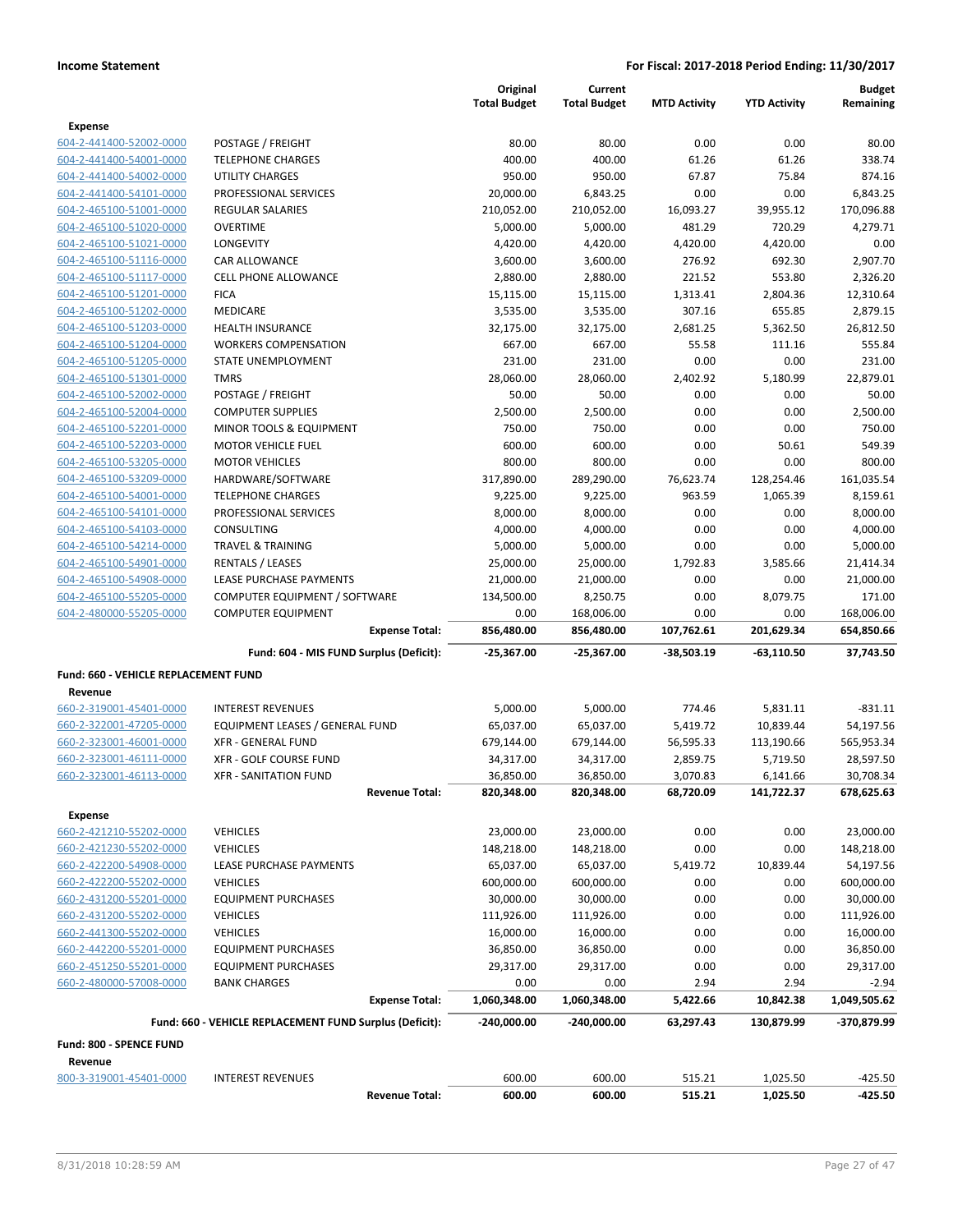|                                           |                                                                            | Original<br><b>Total Budget</b> | Current<br><b>Total Budget</b> | <b>MTD Activity</b> | <b>YTD Activity</b> | <b>Budget</b><br>Remaining |
|-------------------------------------------|----------------------------------------------------------------------------|---------------------------------|--------------------------------|---------------------|---------------------|----------------------------|
| <b>Expense</b><br>800-3-495000-58501-0000 | CA - GENERAL FUND                                                          | 600.00                          | 600.00                         | 50.00               | 100.00              | 500.00                     |
|                                           | <b>Expense Total:</b>                                                      | 600.00                          | 600.00                         | 50.00               | 100.00              | 500.00                     |
|                                           | Fund: 800 - SPENCE FUND Surplus (Deficit):                                 | 0.00                            | 0.00                           | 465.21              | 925.50              | $-925.50$                  |
| Fund: 801 - JONES LIBRARY TRUST           |                                                                            |                                 |                                |                     |                     |                            |
| Revenue                                   |                                                                            |                                 |                                |                     |                     |                            |
| 801-3-319001-45401-0000                   | <b>INTEREST REVENUES</b>                                                   | 10.00                           | 10.00                          | $-5.34$             | $-4.22$             | 14.22                      |
|                                           | <b>Revenue Total:</b>                                                      | 10.00                           | 10.00                          | $-5.34$             | $-4.22$             | 14.22                      |
| <b>Expense</b>                            |                                                                            |                                 |                                |                     |                     |                            |
| 801-3-480000-57008-0000                   | <b>BANK CHARGES</b>                                                        | 0.00                            | 0.00                           | 0.39                | 0.39                | $-0.39$                    |
|                                           | <b>Expense Total:</b>                                                      | 0.00                            | 0.00                           | 0.39                | 0.39                | $-0.39$                    |
|                                           | Fund: 801 - JONES LIBRARY TRUST Surplus (Deficit):                         | 10.00                           | 10.00                          | $-5.73$             | $-4.61$             | 14.61                      |
| Fund: 809 - GREENVILLE IDC (L-3)          |                                                                            |                                 |                                |                     |                     |                            |
| Revenue                                   |                                                                            |                                 |                                |                     |                     |                            |
| 809-3-319001-45609-0000                   | INTERGOVERNMENTAL / IDC GREENVILLE                                         | 0.00                            | 0.00                           | 507,154.35          | 507,154.35          | $-507,154.35$              |
|                                           | <b>Revenue Total:</b>                                                      | 0.00                            | 0.00                           | 507,154.35          | 507,154.35          | -507,154.35                |
| <b>Expense</b>                            |                                                                            |                                 |                                |                     |                     |                            |
| 809-3-438100-55320-0000                   | <b>CONSTRUCTION PROJECTS</b>                                               | 0.00                            | 0.00                           | 507,154.35          | 507,154.35          | $-507,154.35$              |
|                                           | <b>Expense Total:</b>                                                      | 0.00                            | 0.00                           | 507,154.35          | 507,154.35          | -507,154.35                |
|                                           | Fund: 809 - GREENVILLE IDC (L-3) Surplus (Deficit):                        | 0.00                            | 0.00                           | 0.00                | 0.00                | 0.00                       |
| Fund: 810 - SEIZURE FUNDS - STATE RULES   |                                                                            |                                 |                                |                     |                     |                            |
| Revenue                                   |                                                                            |                                 |                                |                     |                     |                            |
| 810-3-319001-45401-0000                   | <b>INTEREST REVENUES</b>                                                   | 148.00                          | 148.00                         | $-915.44$           | $-896.29$           | 1,044.29                   |
| 810-3-322001-46802-0000                   | HB65 SEIZURES-CONTRIBUTNS                                                  | 0.00                            | 0.00                           | 0.00                | 1,788.93            | $-1,788.93$                |
|                                           | <b>Revenue Total:</b>                                                      | 148.00                          | 148.00                         | $-915.44$           | 892.64              | $-744.64$                  |
| <b>Expense</b>                            |                                                                            |                                 |                                |                     |                     |                            |
| 810-3-480000-57008-0000                   | <b>BANK CHARGES</b>                                                        | 0.00                            | 0.00                           | 17.96               | 17.96               | $-17.96$                   |
|                                           | <b>Expense Total:</b>                                                      | 0.00                            | 0.00                           | 17.96               | 17.96               | $-17.96$                   |
|                                           | Fund: 810 - SEIZURE FUNDS - STATE RULES Surplus (Deficit):                 | 148.00                          | 148.00                         | $-933.40$           | 874.68              | $-726.68$                  |
| Fund: 811 - SEIZURE FUNDS - FED RULES     |                                                                            |                                 |                                |                     |                     |                            |
| Revenue                                   |                                                                            |                                 |                                |                     |                     |                            |
| 811-3-319001-45401-0000                   | <b>INTEREST REVENUES</b>                                                   | 100.00                          | 100.00                         | $-54.21$            | $-42.79$            | 142.79                     |
|                                           | <b>Revenue Total:</b>                                                      | 100.00                          | 100.00                         | $-54.21$            | $-42.79$            | 142.79                     |
| <b>Expense</b>                            |                                                                            |                                 |                                |                     |                     |                            |
| 811-3-480000-57008-0000                   | <b>BANK CHARGES</b>                                                        | 0.00                            | 0.00                           | 4.67                | 4.67                | $-4.67$                    |
|                                           | <b>Expense Total:</b>                                                      | 0.00                            | 0.00                           | 4.67                | 4.67                | $-4.67$                    |
|                                           | Fund: 811 - SEIZURE FUNDS - FED RULES Surplus (Deficit):                   | 100.00                          | 100.00                         | $-58.88$            | $-47.46$            | 147.46                     |
|                                           | Fund: 820 - TIRZ FUND (Tax Increment Reinvestment Zone)                    |                                 |                                |                     |                     |                            |
| Revenue                                   |                                                                            |                                 |                                |                     |                     |                            |
| 820-3-311001-41101-0000                   | REAL PROPERTY TAXES - CITY                                                 | 396,103.00                      | 396,103.00                     | 7,243.95            | 7,460.13            | 388,642.87                 |
| 820-3-311001-41111-0000                   | REAL PROPERTY TAXES - COUNTY                                               | 125,000.00                      | 125,000.00                     | 0.00                | 0.00                | 125,000.00                 |
| 820-3-311001-41112-0000                   | REAL PROPERTY TAXES - HOSPITAL                                             | 100,000.00                      | 100,000.00                     | 0.00                | 0.00                | 100,000.00                 |
| 820-3-311002-41102-0000                   | <b>DELINQUENT TAXES</b>                                                    | 330.00                          | 330.00                         | 130.43              | 3,095.14            | $-2,765.14$                |
| 820-3-319001-45401-0000                   | <b>INTEREST REVENUES</b>                                                   | 3,000.00                        | 3,000.00                       | $-440.60$           | $-348.06$           | 3,348.06                   |
|                                           | <b>Revenue Total:</b>                                                      | 624,433.00                      | 624,433.00                     | 6,933.78            | 10,207.21           | 614,225.79                 |
| <b>Expense</b>                            |                                                                            |                                 |                                |                     |                     |                            |
| 820-3-416100-55002-0000                   | <b>IMPROVEMENTS</b>                                                        | 114,822.11                      | 114,822.11                     | 0.00                | 0.00                | 114,822.11                 |
| 820-3-480000-57008-0000                   | <b>BANK CHARGES</b>                                                        | 0.00                            | 0.00                           | 37.86               | 37.86               | $-37.86$                   |
|                                           | <b>Expense Total:</b>                                                      | 114,822.11                      | 114,822.11                     | 37.86               | 37.86               | 114,784.25                 |
|                                           | Fund: 820 - TIRZ FUND (Tax Increment Reinvestment Zone) Surplus (Deficit): | 509,610.89                      | 509,610.89                     | 6,895.92            | 10,169.35           | 499,441.54                 |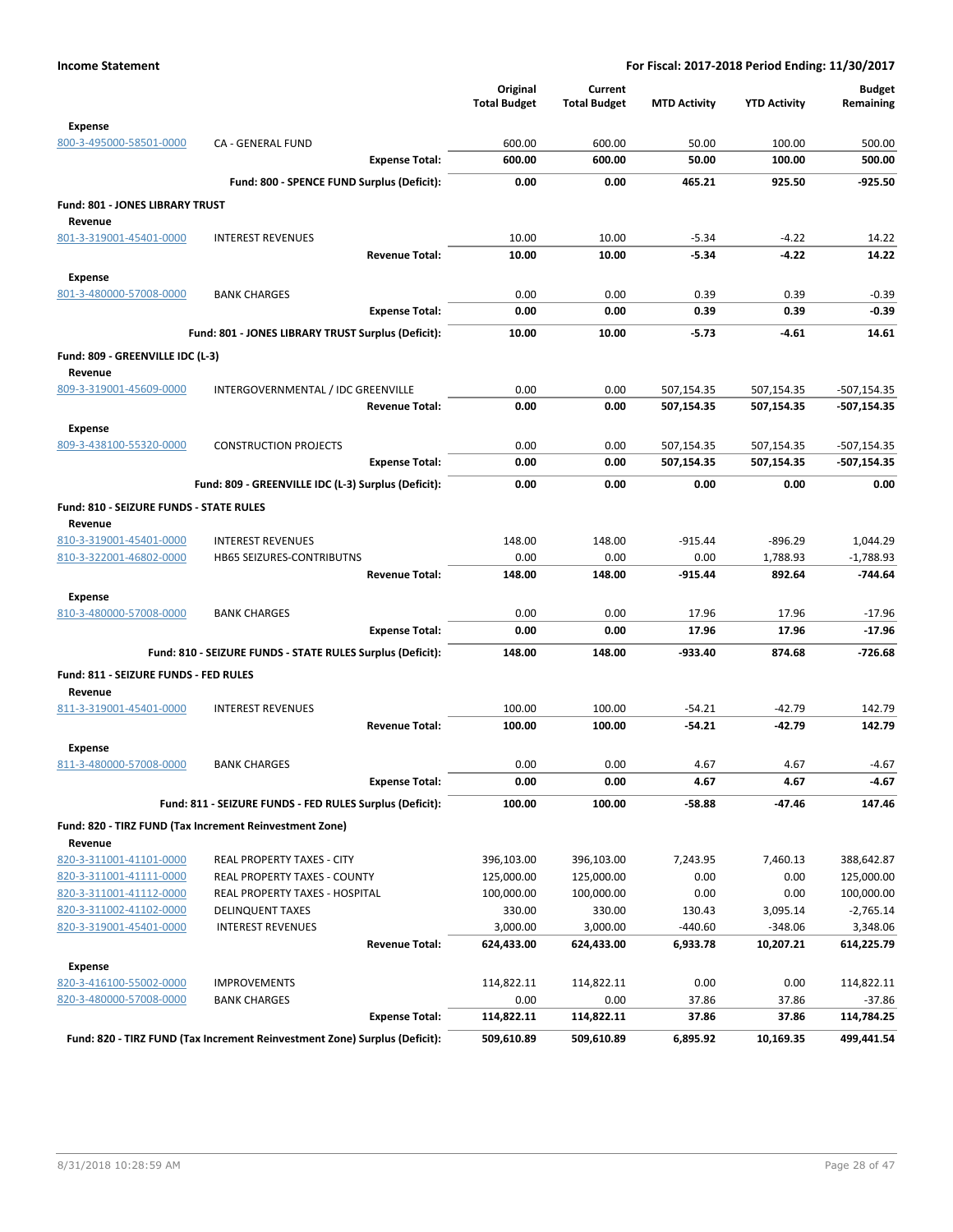|                                     |                                         | Original<br><b>Total Budget</b> | Current<br><b>Total Budget</b> | <b>MTD Activity</b> | <b>YTD Activity</b> | <b>Budget</b><br>Remaining |
|-------------------------------------|-----------------------------------------|---------------------------------|--------------------------------|---------------------|---------------------|----------------------------|
| Fund: 899 - POOLED CASH             |                                         |                                 |                                |                     |                     |                            |
| Revenue                             |                                         |                                 |                                |                     |                     |                            |
| 899-8-319001-45401-0000             | <b>INTEREST REVENUES</b>                | 0.00                            | 0.00                           | 0.00                | 0.01                | $-0.01$                    |
|                                     | <b>Revenue Total:</b>                   | 0.00                            | 0.00                           | 0.00                | 0.01                | $-0.01$                    |
|                                     | Fund: 899 - POOLED CASH Total:          | 0.00                            | 0.00                           | 0.00                | 0.01                | $-0.01$                    |
| Fund: 910 - ELECTRIC OPERATING FUND |                                         |                                 |                                |                     |                     |                            |
| Revenue                             |                                         |                                 |                                |                     |                     |                            |
| 910-9-000000-49001-4400             | METERED SALES - RESIDENTIAL             | 11,658,700.00                   | 11,658,700.00                  | 784,713.99          | 1,936,547.08        | 9,722,152.92               |
| 910-9-000000-49010-4421             | METERED SALES - GS-NO DEMAND            | 838,069.00                      | 838,069.00                     | 59,910.32           | 129,738.58          | 708,330.42                 |
| 910-9-000000-49020-4422             | METERED SALES - GS-DEMAND               | 17,950,587.00                   | 17,950,587.00                  | 1,459,565.13        | 3,056,132.54        | 14,894,454.46              |
| 910-9-000000-49030-4424             | METERED SALES - GS-PRIMARY              | 405,628.00                      | 405,628.00                     | 29,806.34           | 62,735.46           | 342,892.54                 |
| 910-9-000000-49040-4440             | <b>METERED SALES - STREET LIGHTS</b>    | 227,871.00                      | 227,871.00                     | 19,357.34           | 38,090.15           | 189,780.85                 |
| 910-9-000000-49050-4400             | <b>FUEL ADJUSTMENT</b>                  | 15,425,459.00                   | 15,425,459.00                  | 1,057,930.94        | 2,356,223.23        | 13,069,235.77              |
| 910-9-000000-49057-4490             | POWER COST RECOVERY                     | 0.00                            | 0.00                           | 3.63                | 26.97               | $-26.97$                   |
| 910-9-000000-49058-4400             | <b>REGULATORY CHARGE</b>                | 734,961.00                      | 734,961.00                     | 56,897.50           | 122,463.51          | 612,497.49                 |
| 910-9-000000-49140-4490             | <b>VAPOR LIGHT REVENUES</b>             | 170,000.00                      | 170,000.00                     | 13,024.24           | 25,853.13           | 144,146.87                 |
| 910-9-000000-49201-4510             | LATE CHARGES                            | 280,000.00                      | 280,000.00                     | 15,964.19           | 39,707.08           | 240,292.92                 |
| 910-9-000000-49209-4511             | SERVICE CHARGES - CLEARING              | 0.00                            | 0.00                           | 15.00               | 0.00                | 0.00                       |
| 910-9-000000-49210-4511             | <b>ELECTRIC SERVICE CHARGES</b>         | 75,000.00                       | 75,000.00                      | 7,835.73            | 14,315.66           | 60,684.34                  |
| 910-9-000000-49211-4511             | <b>VAPOR LIGHT SERVICE CHARGES</b>      | 500.00                          | 500.00                         | 50.00               | 100.00              | 400.00                     |
| 910-9-000000-49212-4511             | <b>SAW POLES SERVICE CHARGES</b>        | 700.00                          | 700.00                         | 140.00              | 360.00              | 340.00                     |
| 910-9-000000-49213-4511             | AMPY SERVICE CHARGES                    | 45,850.00                       | 45,850.00                      | 1,992.00            | 4,588.68            | 41,261.32                  |
| 910-9-000000-49220-4512             | <b>RE-READ CHARGES</b>                  | 10.00                           | 10.00                          | 0.00                | 10.00               | 0.00                       |
| 910-9-000000-49230-4512             | <b>METER TESTING CHARGES</b>            | 10.00                           | 10.00                          | 0.00                | 0.00                | 10.00                      |
| 910-9-000000-49301-4490             | METERED SALES - 5% XFER to GENERAL FUND | 2,332,420.00                    | 2,332,420.00                   | 173,986.74          | 386,171.99          | 1,946,248.01               |
| 910-9-000000-49307-4490             | METERED SALES - 1% XFER to GBOD         | 466,484.00                      | 466,484.00                     | 34,799.32           | 77,238.98           | 389,245.02                 |
| 910-9-000000-49410-4564             | <b>CUSTOMER AID TO CONSTRUCTION</b>     | 510,000.00                      | 510,000.00                     | 3,435.55            | 20,452.36           | 489,547.64                 |
| 910-9-000000-49420-4564             | UNDERGROUND SERVICE                     | 10,000.00                       | 10,000.00                      | 1,100.00            | 5,003.75            | 4,996.25                   |
| 910-9-000000-49430-4564             | <b>RELOCATION OF SERVICE</b>            | 100.00                          | 100.00                         | 0.00                | 0.00                | 100.00                     |
| 910-9-000000-49440-4564             | <b>OVERTIME SERVICES</b>                | 100.00                          | 100.00                         | 0.00                | 0.00                | 100.00                     |
| 910-9-000000-49450-4564             | <b>ACCIDENTS</b>                        | 1,000.00                        | 1,000.00                       | 6,011.81            | 6,314.62            | $-5,314.62$                |
| 910-9-000000-49460-4564             | <b>METER DAMAGE</b>                     | 100.00                          | 100.00                         | 0.00                | 0.00                | 100.00                     |
| 910-9-000000-49470-4564             | OTHER REIMBURSEMENTS                    | 100.00                          | 100.00                         | 0.00                | 0.00                | 100.00                     |
| 910-9-000000-49480-4564             | <b>METER BASES</b>                      | 7,000.00                        | 7,000.00                       | 375.03              | 375.03              | 6,624.97                   |
| 910-9-000000-49490-4564             | <b>MATERIAL SALES</b>                   | 20,000.00                       | 20,000.00                      | 0.00                | 4,287.69            | 15,712.31                  |
| 910-9-000000-49520-4470             | <b>ENERGY SALES</b>                     | 6,287,000.00                    | 6,287,000.00                   | 98,436.39           | 206,804.78          | 6,080,195.22               |
| 910-9-000000-49521-4470             | <b>RUC REVENUES</b>                     | 3,200.00                        | 3,200.00                       | 36.70               | 105.96              | 3,094.04                   |
| 910-9-000000-49530-4572             | <b>TCR AUCTION PROCEEDS</b>             | 480,000.00                      | 480,000.00                     | 55,025.16           | 55,025.16           | 424,974.84                 |
| 910-9-000000-49540-4572             | <b>BLACK START REVENUES</b>             | 510,000.00                      | 510,000.00                     | 42,256.73           | 85,853.34           | 424,146.66                 |
| 910-9-000000-49560-4571             | <b>TCOS REVENUES</b>                    | 485,000.00                      | 485,000.00                     | 46,916.90           | 4,177.56            | 480,822.44                 |
| 910-9-000000-49601-4540             | POLE USE REVENUES                       | 27,035.00                       | 27,035.00                      | 0.00                | 0.00                | 27,035.00                  |
| 910-9-000000-49602-4118             | EPA ALLOWANCE SALES                     | 1.00                            | 1.00                           | 0.00                | 0.00                | 1.00                       |
| 910-9-000000-49699-4116             | OTHER GAINS/LOSSES                      | 20,000.00                       | 20,000.00                      | 0.00                | 0.00                | 20,000.00                  |
| 910-9-000000-49700-4990             | REDEMPTION OF LONG TERM DEBT            | 490,000.00                      | 490,000.00                     | 0.00                | 0.00                | 490,000.00                 |
| 910-9-000000-49701-4567             | XFER FROM COG - GEN FUND                | 687,973.00                      | 687,973.00                     | 57,884.33           | 115,768.66          | 572,204.34                 |
| 910-9-000000-49754-4994             | XFER FROM 950 - BILLING                 | 77,556.00                       | 77,556.00                      | 6,463.00            | 12,926.00           | 64,630.00                  |
| 910-9-000000-49755-4995             | XFER FROM 950 - CASHIERS                | 57,928.00                       | 57,928.00                      | 4,827.33            | 9,654.66            | 48,273.34                  |
| 910-9-000000-49759-4545             | XFER FROM 950 FOR POLE USE              | 18,800.00                       | 18,800.00                      | 0.00                | 0.00                | 18,800.00                  |
| 910-9-000000-49801-4190             | <b>INTEREST INCOME</b>                  | 20,000.00                       | 20,000.00                      | $-5,420.79$         | $-4,319.97$         | 24,319.97                  |
| 910-9-000000-49809-4190             | INTEREST ON ERCOT COLLATERAL            | 200.00                          | 200.00                         | 0.00                | 0.00                | 200.00                     |
|                                     | <b>Revenue Total:</b>                   | 60,325,342.00                   | 60,325,342.00                  | 4,033,340.55        | 8,772,732.64        | 51,552,609.36              |
| <b>Expense</b>                      |                                         |                                 |                                |                     |                     |                            |
| 910-9-901000-51001-5000             | REGULAR SALARIES                        | 519,749.00                      | 519,749.00                     | 39,723.56           | 97,944.82           | 421,804.18                 |
| 910-9-901000-51020-5000             | <b>OVERTIME</b>                         | 70,000.00                       | 70,000.00                      | 9,936.68            | 16,804.45           | 53,195.55                  |
| 910-9-901000-51115-5000             | <b>CLOTHING ALLOWANCE</b>               | 2,000.00                        | 2,000.00                       | 0.00                | 0.00                | 2,000.00                   |
| 910-9-901000-51116-5000             | CAR ALLOWANCE                           | 1,950.00                        | 1,950.00                       | 300.00              | 750.00              | 1,200.00                   |
| 910-9-901000-51117-5000             | CELL PHONE ALLOWANCE                    | 623.00                          | 623.00                         | 47.92               | 119.80              | 503.20                     |
| 910-9-901000-51201-5000             | <b>FICA</b>                             | 36,726.00                       | 36,726.00                      | 2,992.55            | 6,735.04            | 29,990.96                  |
|                                     |                                         |                                 |                                |                     |                     |                            |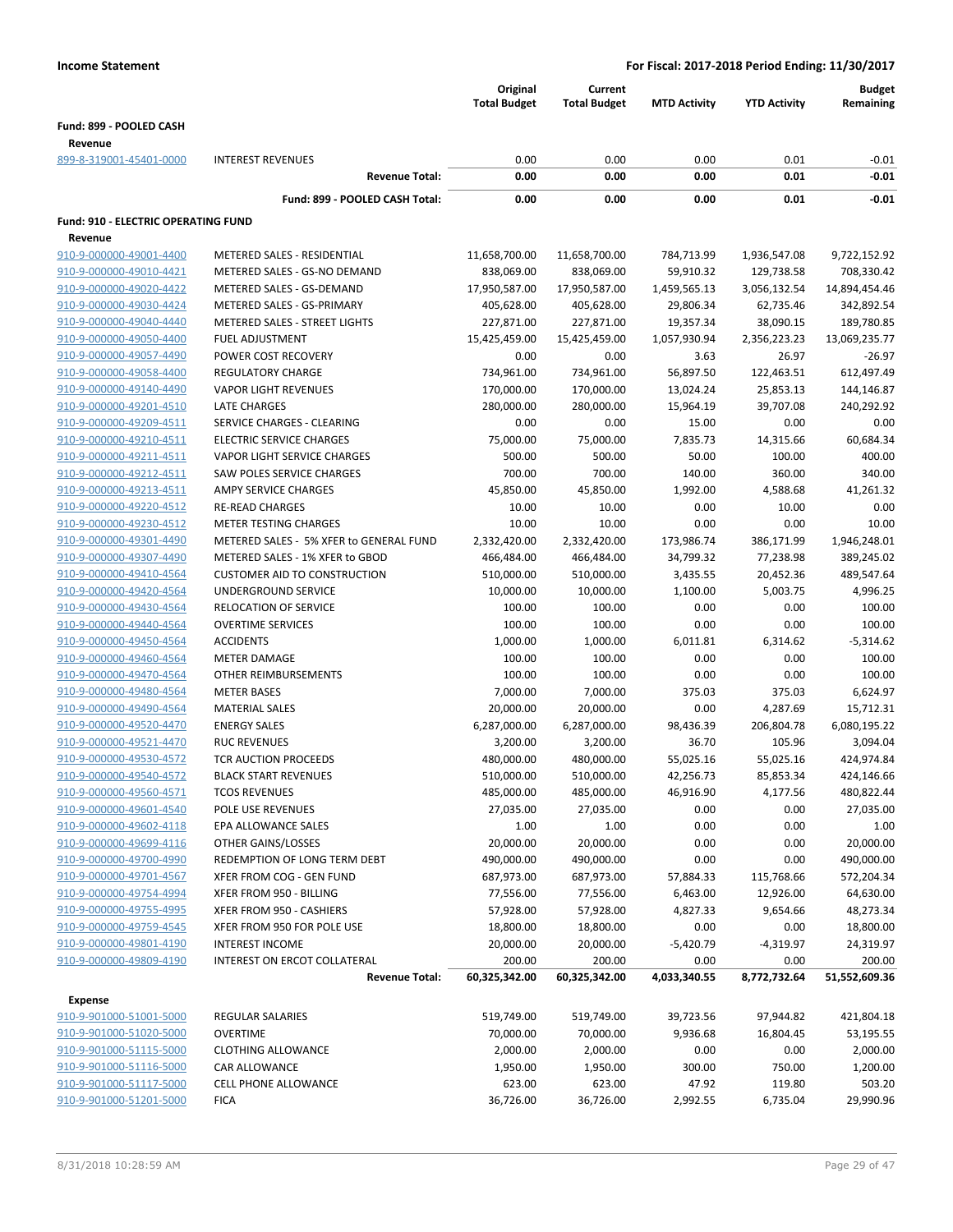|                         |                                     | Original<br><b>Total Budget</b> | Current<br><b>Total Budget</b> | <b>MTD Activity</b> | <b>YTD Activity</b> | <b>Budget</b><br>Remaining |
|-------------------------|-------------------------------------|---------------------------------|--------------------------------|---------------------|---------------------|----------------------------|
| 910-9-901000-51202-5000 | MEDICARE                            | 8,618.00                        | 8,618.00                       | 699.87              | 1,575.13            | 7,042.87                   |
| 910-9-901000-51203-5000 | <b>HEALTH INSURANCE</b>             | 78,293.00                       | 78,293.00                      | 6,524.42            | 13,048.84           | 65,244.16                  |
| 910-9-901000-51204-5000 | <b>WORKERS COMPENSATION</b>         | 8,102.00                        | 8,102.00                       | 675.17              | 1,350.34            | 6,751.66                   |
| 910-9-901000-51205-5000 | <b>UNEMPLOYMENT</b>                 | 1,314.00                        | 1,314.00                       | 0.00                | 0.00                | 1,314.00                   |
| 910-9-901000-51301-5000 | <b>TMRS</b>                         | 68,406.00                       | 68,406.00                      | 5,590.95            | 12,890.71           | 55,515.29                  |
| 910-9-901001-59020-5010 | <b>NATURAL GAS</b>                  | 474,175.00                      | 474,175.00                     | 25,245.06           | 9,206.30            | 464,968.70                 |
| 910-9-901001-59021-5010 | <b>FUEL OIL</b>                     | 50,000.00                       | 0.00                           | 0.00                | 0.00                | 0.00                       |
| 910-9-901008-59110-5080 | <b>GEUS OPERATIONS</b>              | 31,400.00                       | 31,400.00                      | 2,988.57            | 3,294.39            | 28,105.61                  |
| 910-9-901008-59112-5080 | SAFETY                              | 10,500.00                       | 10,500.00                      | 1,375.00            | 1,375.00            | 9,125.00                   |
| 910-9-901008-59121-5080 | <b>MECHANICAL SUPPLIES</b>          | 20,500.00                       | 20,500.00                      | 798.34              | 1,310.94            | 19,189.06                  |
| 910-9-901008-59125-5080 | CHEMICAL & LABORATORY SUPPLIES      | 65,500.00                       | 65,500.00                      | 3,979.35            | 3,979.35            | 61,520.65                  |
| 910-9-901008-59141-5080 | <b>UTILITY BILLS</b>                | 300,000.00                      | 300,000.00                     | 8,635.95            | 14,007.72           | 285,992.28                 |
| 910-9-901008-59144-5080 | MISCELLANEOUS SERVICES              | 167,800.00                      | 164,800.00                     | 35,668.82           | 35,738.82           | 129,061.18                 |
| 910-9-901008-59146-5080 | TRAINING AND/OR TRAVEL              | 10,000.00                       | 10,000.00                      | 0.00                | 0.00                | 10,000.00                  |
| 910-9-901015-51001-5150 | REGULAR SALARIES                    | 376,116.00                      | 376,116.00                     | 28,079.83           | 70,097.57           | 306,018.43                 |
| 910-9-901015-51020-5150 | <b>OVERTIME</b>                     | 30,000.00                       | 30,000.00                      | 3,622.25            | 5,948.61            | 24,051.39                  |
| 910-9-901015-51115-5150 | <b>CLOTHING ALLOWANCE</b>           | 2,200.00                        | 2,200.00                       | 0.00                | 0.00                | 2,200.00                   |
| 910-9-901015-51116-5150 | <b>CAR ALLOWANCE</b>                | 1,950.00                        | 1,950.00                       | 300.00              | 750.00              | 1,200.00                   |
| 910-9-901015-51201-5150 | <b>FICA</b>                         | 25,436.00                       | 25,436.00                      | 1,913.65            | 4,475.69            | 20,960.31                  |
| 910-9-901015-51202-5150 | MEDICARE                            | 5,949.00                        | 5,949.00                       | 447.54              | 1,046.73            | 4,902.27                   |
| 910-9-901015-51203-5150 | HEALTH INSURANCE                    | 75,075.00                       | 75,075.00                      | 6,256.25            | 12,512.50           | 62,562.50                  |
| 910-9-901015-51204-5150 | <b>WORKERS COMPENSATION</b>         | 6,106.00                        | 6,106.00                       | 508.83              | 1,017.66            | 5,088.34                   |
| 910-9-901015-51205-5150 | UNEMPLOYMENT                        | 1,260.00                        | 1,260.00                       | 0.00                | 0.00                | 1,260.00                   |
| 910-9-901015-51301-5150 | <b>TMRS</b>                         | 47,222.00                       | 47,222.00                      | 3,577.83            | 8,585.82            | 38,636.18                  |
| 910-9-901015-59201-5150 | <b>BUILDING MAINTENANCE</b>         | 15,000.00                       | 15,000.00                      | 618.31              | 618.31              | 14,381.69                  |
| 910-9-901015-59205-5150 | <b>EQUIPMENT MAINTENANCE</b>        | 4,500.00                        | 4,500.00                       | 0.00                | 196.82              | 4,303.18                   |
| 910-9-901015-59290-5150 | GENERAL PLANT EQUIPMENT MAINTENANCE | 30,000.00                       | 30,000.00                      | 886.37              | 1,120.51            | 28,879.49                  |
| 910-9-901015-59291-5150 | UNIT 1 MAINTENANCE                  | 80,500.00                       | 102,500.00                     | 5,113.00            | 5,113.00            | 97,387.00                  |
| 910-9-901015-59292-5150 | UNIT 2 MAINTENANCE                  | 709,000.00                      | 709,000.00                     | 70.00               | 70.00               | 708,930.00                 |
| 910-9-901015-59293-5150 | <b>UNIT 3 MAINTENANCE</b>           | 211,500.00                      | 239,500.00                     | 3,078.92            | 3,078.92            | 236,421.08                 |
| 910-9-901090-59312-9900 | <b>BOILER PLANT EQUIPMENT</b>       | 35,000.00                       | 35,000.00                      | 0.00                | 0.00                | 35,000.00                  |
| 910-9-901146-51001-5460 | REGULAR SALARIES                    | 519,749.00                      | 519,749.00                     | 39,723.56           | 97,944.81           | 421,804.19                 |
| 910-9-901146-51020-5460 | <b>OVERTIME</b>                     | 68,500.00                       | 68,500.00                      | 9,936.68            | 16,804.45           | 51,695.55                  |
| 910-9-901146-51115-5460 | <b>CLOTHING ALLOWANCE</b>           | 2,000.00                        | 2,000.00                       | 0.00                | 0.00                | 2,000.00                   |
| 910-9-901146-51116-5460 | CAR ALLOWANCE                       | 1,950.00                        | 1,950.00                       | 0.00                | 0.00                | 1,950.00                   |
| 910-9-901146-51117-5460 | <b>CELL PHONE ALLOWANCE</b>         | 623.00                          | 623.00                         | 47.88               | 119.70              | 503.30                     |
| 910-9-901146-51201-5460 | <b>FICA</b>                         | 36,633.00                       | 36,633.00                      | 3,081.90            | 7,121.87            | 29,511.13                  |
| 910-9-901146-51202-5460 | MEDICARE                            | 8,596.00                        | 8,596.00                       | 720.77              | 1,665.61            | 6,930.39                   |
| 910-9-901146-51203-5460 | <b>HEALTH INSURANCE</b>             | 78,293.00                       | 78,293.00                      | 6,524.42            | 13,048.84           | 65,244.16                  |
| 910-9-901146-51204-5460 | <b>WORKERS COMPENSATION</b>         | 8,102.00                        | 8,102.00                       | 675.17              | 1,350.34            | 6,751.66                   |
| 910-9-901146-51205-5460 | <b>UNEMPLOYMENT</b>                 | 1,314.00                        | 1,314.00                       | 0.00                | 0.00                | 1,314.00                   |
| 910-9-901146-51301-5460 | <b>TMRS</b>                         | 68,234.00                       | 68,234.00                      | 5,557.37            | 12,806.77           | 55,427.23                  |
| 910-9-901147-59020-5470 | <b>NATURAL GAS</b>                  | 300,000.00                      | 300,000.00                     | 0.00                | 16,038.76           | 283,961.24                 |
| 910-9-901151-59110-5501 | <b>GEUS OPERATIONS</b>              | 2,500.00                        | 2,500.00                       | 0.00                | 0.00                | 2,500.00                   |
| 910-9-901151-59112-5501 | SAFETY PROGRAM                      | 950.00                          | 950.00                         | 0.00                | 0.00                | 950.00                     |
| 910-9-901151-59121-5501 | <b>MECHANICAL SUPPLIES</b>          | 4,000.00                        | 4,000.00                       | 0.00                | 0.00                | 4,000.00                   |
| 910-9-901151-59125-5501 | <b>CHEMICAL &amp; LABORATORY</b>    | 6,000.00                        | 6,000.00                       | 0.00                | 0.00                | 6,000.00                   |
| 910-9-901151-59141-5501 | UTILITY BILLS                       | 1,500.00                        | 1,500.00                       | 9.89                | 9.89                | 1,490.11                   |
| 910-9-901151-59144-5501 | MISCELLANEOUS SERVICES              | 33,500.00                       | 36,500.00                      | 0.00                | 0.00                | 36,500.00                  |
| 910-9-901151-59146-5501 | TRAINING AND/OR TRAVEL              | 4,500.00                        | 4,500.00                       | 0.00                | 0.00                | 4,500.00                   |
| 910-9-901154-51001-5541 | <b>REGULAR SALARIES</b>             | 376,116.00                      | 376,116.00                     | 28,079.83           | 70,097.57           | 306,018.43                 |
| 910-9-901154-51020-5541 | <b>OVERTIME</b>                     | 30,000.00                       | 30,000.00                      | 3,622.25            | 5,948.61            | 24,051.39                  |
| 910-9-901154-51115-5541 | <b>CLOTHING ALLOWANCE</b>           | 2,200.00                        | 2,200.00                       | 0.00                | 0.00                | 2,200.00                   |
| 910-9-901154-51116-5541 | CAR ALLOWANCE                       | 1,950.00                        | 1,950.00                       | 0.00                | 0.00                | 1,950.00                   |
| 910-9-901154-51201-5541 | <b>FICA</b>                         | 25,436.00                       | 25,436.00                      | 1,965.53            | 4,714.87            | 20,721.13                  |
| 910-9-901154-51202-5541 | MEDICARE                            | 5,949.00                        | 5,949.00                       | 459.68              | 1,102.67            | 4,846.33                   |
| 910-9-901154-51203-5541 | HEALTH INSURANCE                    | 75,075.00                       | 75,075.00                      | 6,256.25            | 12,512.50           | 62,562.50                  |
| 910-9-901154-51204-5541 | <b>WORKERS COMPENSATION</b>         | 6,106.00                        | 6,106.00                       | 508.83              | 1,017.66            | 5,088.34                   |
| 910-9-901154-51205-5541 | UNEMPLOYMENT                        | 1,260.00                        | 1,260.00                       | 0.00                | 0.00                | 1,260.00                   |
|                         |                                     |                                 |                                |                     |                     |                            |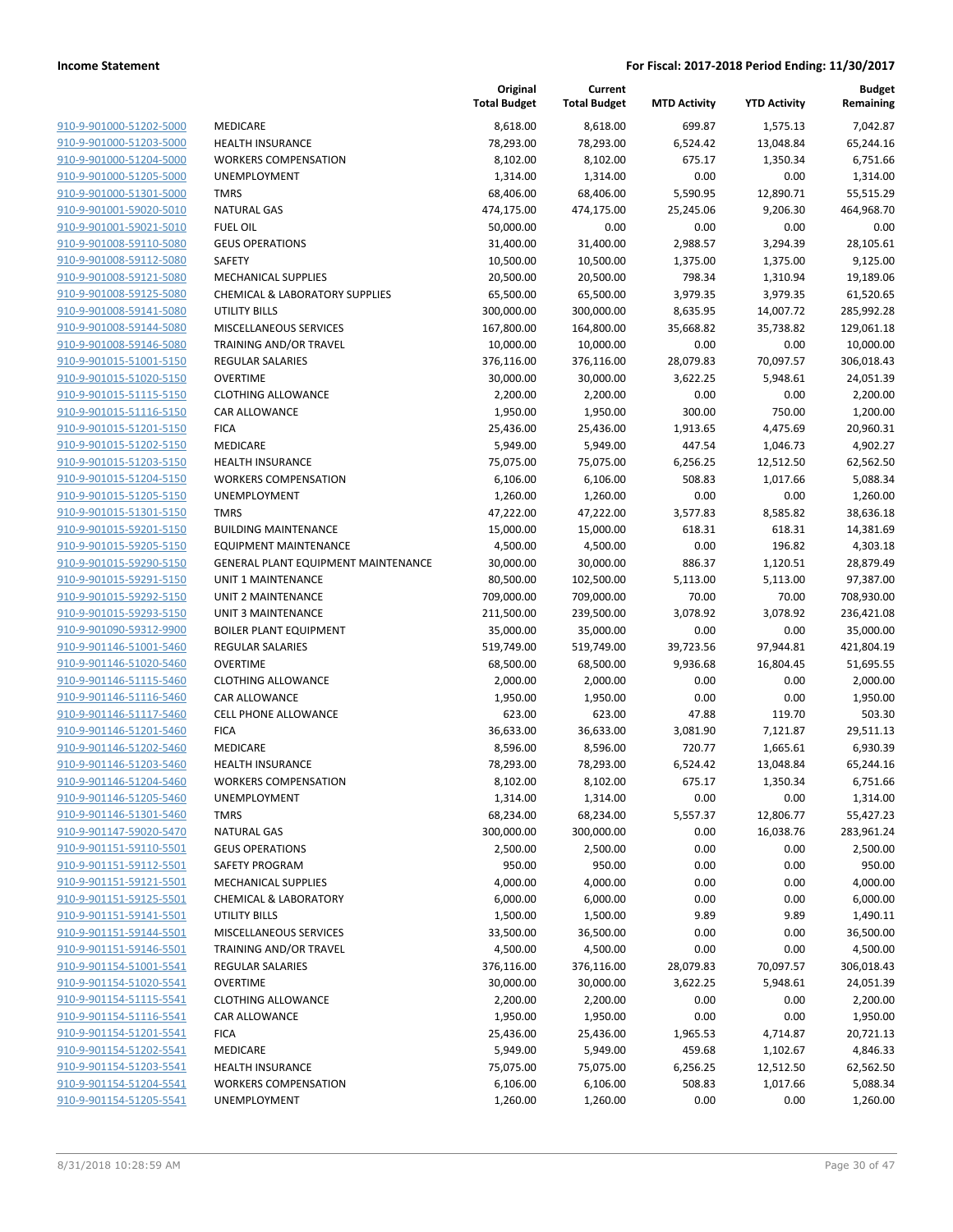|                                                    |                                                   | Original<br><b>Total Budget</b> | Current<br><b>Total Budget</b> | <b>MTD Activity</b> | <b>YTD Activity</b> | <b>Budget</b><br>Remaining |
|----------------------------------------------------|---------------------------------------------------|---------------------------------|--------------------------------|---------------------|---------------------|----------------------------|
| 910-9-901154-51301-5541                            | <b>TMRS</b>                                       | 47,222.00                       | 47,222.00                      | 3,544.31            | 8,502.00            | 38,720.00                  |
| 910-9-901154-59201-5541                            | <b>BUILDINGS MAINTENANCE</b>                      | 10,000.00                       | 10,000.00                      | 660.53              | 660.53              | 9,339.47                   |
| 910-9-901154-59205-5541                            | <b>EQUIPMENT MAINTENANCE</b>                      | 6,000.00                        | 6,000.00                       | 0.00                | 0.00                | 6,000.00                   |
| 910-9-901154-59290-5541                            | <b>GENERAL PLANT EQUIPMENT MAINTENANCE</b>        | 18,000.00                       | 18,000.00                      | 9,915.65            | 9,915.65            | 8,084.35                   |
| 910-9-901154-59291-5541                            | <b>UNIT 1 MAINTENANCE</b>                         | 48,700.00                       | 39,467.00                      | 46.43               | 46.43               | 39,420.57                  |
| 910-9-901154-59292-5541                            | UNIT 2 MAINTENANCE                                | 48,700.00                       | 39,467.00                      | 4,017.98            | 4,068.96            | 35,398.04                  |
| 910-9-901154-59293-5541                            | UNIT 3 MAINTENANCE                                | 48,700.00                       | 61,966.00                      | 12,897.82           | 12,897.82           | 49,068.18                  |
| 910-9-901190-59346-9900                            | EP MISCELLANEOUS POWER PLANT EQUIPM               | 0.00                            | 5,200.00                       | 0.00                | 0.00                | 5,200.00                   |
| 910-9-901200-59110-5502                            | <b>GEUS OPERATIONS</b>                            | 3,000.00                        | 3,000.00                       | 0.00                | 0.00                | 3,000.00                   |
| 910-9-901500-59040-5550                            | <b>TMPA FIXED COST</b>                            | 10,782,738.00                   | 10,782,738.00                  | 901,310.80          | 1,826,693.60        | 8,956,044.40               |
| 910-9-901500-59041-5550                            | AMORTIZE PREPAID SCRUBBER                         | 317,742.00                      | 317,742.00                     | 26,478.50           | 52,957.00           | 264,785.00                 |
| 910-9-901500-59043-5550                            | AMORTIZE PREPAID TMPA FIXED                       | 1,232,154.00                    | 1,232,154.00                   | 102,679.50          | 205,359.00          | 1,026,795.00               |
| 910-9-901500-59045-5550                            | <b>GCSES ENERGY</b>                               | 1,999,984.00                    | 1,999,984.00                   | 0.00                | 0.00                | 1,999,984.00               |
| 910-9-901500-59050-5550                            | DUKE WIND ENERGY                                  | 3,294,900.00                    | 3,294,900.00                   | 192,327.30          | 192,327.30          | 3,102,572.70               |
| 910-9-901500-59051-5550                            | <b>SOLAR ENERGY</b>                               | 2,121,563.00                    | 2,121,563.00                   | 110,655.34          | 255,497.77          | 1,866,065.23               |
| 910-9-901500-59052-5550                            | OFF-SYSTEM NET PURCHASES                          | 6,526,492.00                    | 6,526,492.00                   | 554,304.80          | 554,304.80          | 5,972,187.20               |
| 910-9-901500-59053-5550                            | <b>ERCOT BALANCING ENERGY</b>                     | 6,842,810.00                    | 6,842,810.00                   | 316,614.68          | 736,690.66          | 6,106,119.34               |
| 910-9-901500-59054-5550                            | <b>ANCILLARY SERVICES</b>                         | 145,000.00                      | 145,000.00                     | 42,587.62           | 94,062.04           | 50,937.96                  |
| 910-9-901500-59055-5550                            | <b>CONTROL CENTER COSTS</b>                       | 222,000.00                      | 222,000.00                     | 18,500.00           | 18,500.00           | 203,500.00                 |
| 910-9-901500-59057-5550                            | <b>ERCOT UPLIFT</b>                               | 450,000.00                      | 450,000.00                     | 22,077.95           | 59,613.66           | 390,386.34                 |
| 910-9-901500-59059-5550                            | <b>EILS</b>                                       | 80,000.00                       | 80,000.00                      | 0.00                | 0.00                | 80,000.00                  |
| 910-9-901500-59063-5550                            | <b>ERCOT CONGESTION RIGHTS</b>                    | $-675,000.00$                   | $-675,000.00$                  | $-2,090.21$         | $-48,213.22$        | $-626,786.78$              |
| 910-9-901500-59080-5550                            | <b>DEMAND SIDE RESPONSE</b>                       | 1,000.00                        | 1,000.00                       | 0.00                | 0.00                | 1,000.00                   |
| 910-9-901500-59099-5550                            | <b>GARLAND CLEARING ACCOUNT</b>                   | 0.00                            | 0.00                           | $-32,676.22$        | $-187,529.49$       | 187,529.49                 |
| 910-9-901600-51001-5750                            | <b>REGULAR SALARIES</b>                           | 162,490.00                      | 162,490.00                     | 12,499.20           | 31,066.40           | 131,423.60                 |
| 910-9-901600-51020-5750                            | <b>OVERTIME</b>                                   | 4,000.00                        | 4,000.00                       | 44.70               | 312.72              | 3,687.28                   |
| 910-9-901600-51116-5750                            | CAR ALLOWANCE                                     | 3,000.00                        | 3,000.00                       | 230.76              | 576.90              | 2,423.10                   |
| 910-9-901600-51117-5750                            | <b>CELL PHONE ALLOWANCE</b>                       | 864.00                          | 864.00                         | 66.46               | 166.15              | 697.85                     |
| 910-9-901600-51201-5750                            | <b>FICA</b>                                       | 10,562.00                       | 10,562.00                      | 757.12              | 1,847.23            | 8,714.77                   |
| 910-9-901600-51202-5750                            | MEDICARE                                          | 2,470.00                        | 2,470.00                       | 177.06              | 432.01              | 2,037.99                   |
| 910-9-901600-51203-5750                            | <b>HEALTH INSURANCE</b>                           | 21,450.00                       | 21,450.00                      | 1,787.50            | 3,575.00            | 17,875.00                  |
| 910-9-901600-51204-5750                            | <b>WORKERS COMPENSATION</b>                       | 445.00                          | 445.00                         | 37.08               | 74.16               | 370.84                     |
| 910-9-901600-51205-5750                            | UNEMPLOYMENT                                      | 360.00                          | 360.00                         | 0.00                | 0.00                | 360.00                     |
| 910-9-901600-51301-5750<br>910-9-901600-59110-5750 | <b>TMRS</b>                                       | 19,608.00<br>49,700.00          | 19,608.00                      | 1,435.64            | 3,591.26            | 16,016.74                  |
| 910-9-901600-59146-5750                            | <b>GEUS OPERATIONS</b>                            |                                 | 49,700.00                      | 120.77              | 2,121.03            | 47,578.97<br>3,000.00      |
|                                                    | TRAINING AND/OR TRAVEL<br><b>REGULAR SALARIES</b> | 3,000.00<br>336,362.00          | 3,000.00                       | 0.00                | 0.00                | 266,882.12                 |
| 910-9-910120-51001-9200<br>910-9-910120-51020-9200 | <b>OVERTIME</b>                                   | 200.00                          | 336,362.00<br>200.00           | 27,895.91<br>63.18  | 69,479.88<br>63.18  | 136.82                     |
| 910-9-910120-51115-9200                            | <b>CLOTHING ALLOWANCE</b>                         | 250.00                          | 250.00                         | 0.00                | 0.00                | 250.00                     |
| 910-9-910120-51116-9200                            | CAR ALLOWANCE                                     | 8,950.00                        | 8,950.00                       | 688.46              | 1,721.15            | 7,228.85                   |
| 910-9-910120-51117-9200                            | <b>CELL PHONE ALLOWANCE</b>                       | 1,550.00                        | 1,550.00                       | 118.74              | 296.85              | 1,253.15                   |
| 910-9-910120-51201-9200                            | <b>FICA</b>                                       | 19,130.00                       | 19,130.00                      | 934.01              | 3,132.41            | 15,997.59                  |
| 910-9-910120-51202-9200                            | MEDICARE                                          | 5,036.00                        | 5,036.00                       | 413.14              | 1,018.76            | 4,017.24                   |
| 910-9-910120-51203-9200                            | <b>HEALTH INSURANCE</b>                           | 36,465.00                       | 36,465.00                      | 3,038.75            | 6,077.50            | 30,387.50                  |
| 910-9-910120-51204-9200                            | <b>WORKERS COMPENSATION</b>                       | 1,685.00                        | 1,685.00                       | 140.42              | 280.84              | 1,404.16                   |
| 910-9-910120-51205-9200                            | <b>UNEMPLOYMENT</b>                               | 612.00                          | 612.00                         | 0.00                | 0.00                | 612.00                     |
| 910-9-910120-51301-9200                            | <b>TMRS</b>                                       | 39,975.00                       | 39,975.00                      | 3,216.07            | 8,000.52            | 31,974.48                  |
| 910-9-910121-59110-9210                            | <b>GEUS OPERATIONS</b>                            | 7,000.00                        | 7,000.00                       | 127.83              | 138.15              | 6,861.85                   |
| 910-9-910121-59116-9210                            | <b>BUILDING OPERATIONS</b>                        | 6,000.00                        | 6,000.00                       | 201.26              | 201.26              | 5,798.74                   |
| 910-9-910121-59141-9210                            | UTILITY BILLS                                     | 81,000.00                       | 81,000.00                      | 6,390.22            | 14,348.49           | 66,651.51                  |
| 910-9-910121-59143-9210                            | PROFESSIONAL SERVICES                             | 185,000.00                      | 185,000.00                     | 1,266.25            | 1,266.25            | 183,733.75                 |
| 910-9-910121-59144-9210                            | MISCELLANEOUS SERVICES                            | 12,000.00                       | 12,000.00                      | 1,827.47            | 2,325.64            | 9,674.36                   |
| 910-9-910121-59193-9210                            | <b>GEUS INTERNET SERVICE</b>                      | 38,000.00                       | 38,000.00                      | 0.00                | 0.00                | 38,000.00                  |
| 910-9-910121-59198-9210                            | <b>COLOCATION CHARGES</b>                         | 9,979.00                        | 9,979.00                       | 0.00                | 0.00                | 9,979.00                   |
| 910-9-910132-59110-9302                            | <b>GEUS OPERATIONS</b>                            | 10,000.00                       | 10,000.00                      | 1,001.28            | 1,001.28            | 8,998.72                   |
| 910-9-910132-59142-9302                            | <b>MEMBERSHIP FEES</b>                            | 56,000.00                       | 56,000.00                      | 0.00                | 2,000.00            | 54,000.00                  |
| 910-9-910132-59146-9302                            | TRAINING AND/OR TRAVEL                            | 4,000.00                        | 4,000.00                       | 192.31              | 442.31              | 3,557.69                   |
| 910-9-910135-59200-9350                            | LANDSCAPING MAINTENANCE                           | 18,500.00                       | 18,500.00                      | 1,766.69            | 1,766.69            | 16,733.31                  |
| 910-9-910135-59201-9350                            | <b>BUILDING MAINTENANCE</b>                       | 35,700.00                       | 40,700.00                      | 838.12              | 838.12              | 39,861.88                  |
|                                                    |                                                   |                                 |                                |                     |                     |                            |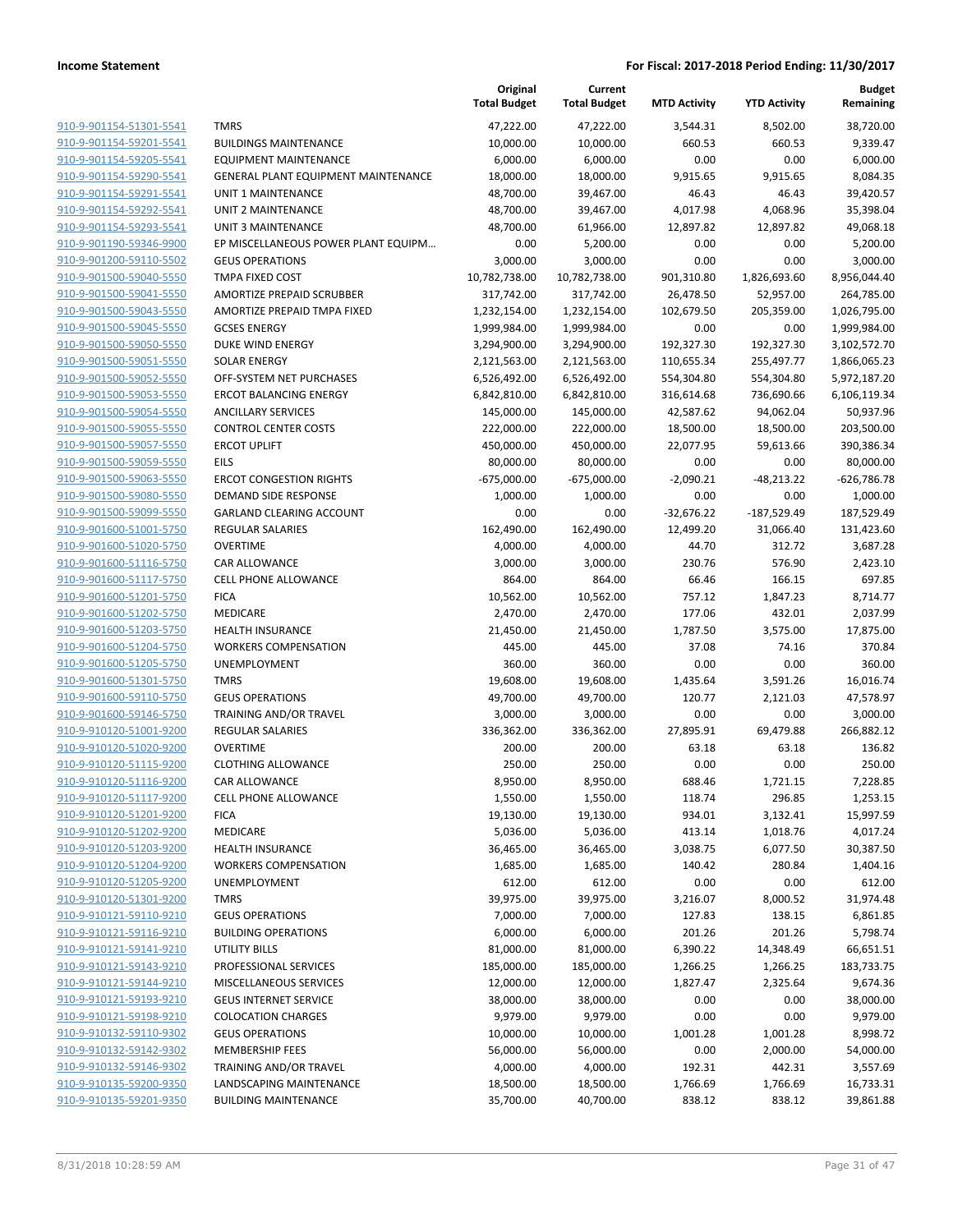|                                                    |                                         | Original<br><b>Total Budget</b> | Current<br><b>Total Budget</b> | <b>MTD Activity</b> | <b>YTD Activity</b> | <b>Budget</b><br>Remaining |
|----------------------------------------------------|-----------------------------------------|---------------------------------|--------------------------------|---------------------|---------------------|----------------------------|
| 910-9-910135-59205-9350                            | <b>EQUIPMENT MAINTENANCE</b>            | 1,000.00                        | 1,000.00                       | 107.26              | 107.26              | 892.74                     |
| 910-9-910190-59390-9900                            | <b>STRUCTURES &amp; IMPROVEMENTS</b>    | 10,000.00                       | 10,000.00                      | 0.00                | 0.00                | 10,000.00                  |
| 910-9-911120-51001-9201                            | <b>REGULAR SALARIES</b>                 | 361,071.00                      | 361,071.00                     | 18,617.60           | 56,105.19           | 304,965.81                 |
| 910-9-911120-51020-9201                            | <b>OVERTIME</b>                         | 500.00                          | 500.00                         | 25.03               | 570.82              | $-70.82$                   |
| 910-9-911120-51102-9201                            | <b>BILINGUAL PAY</b>                    | 0.00                            | 0.00                           | 39.24               | 78.48               | $-78.48$                   |
| 910-9-911120-51115-9201                            | <b>CLOTHING ALLOWANCE</b>               | 400.00                          | 400.00                         | 0.00                | 0.00                | 400.00                     |
| 910-9-911120-51117-9201                            | <b>CELL PHONE ALLOWANCE</b>             | 1,639.00                        | 1,639.00                       | 61.46               | 193.81              | 1,445.19                   |
| 910-9-911120-51201-9201                            | <b>FICA</b>                             | 22,543.00                       | 22,543.00                      | 1,133.52            | 3,599.64            | 18,943.36                  |
| 910-9-911120-51202-9201                            | <b>MEDICARE</b>                         | 5,273.00                        | 5,273.00                       | 265.10              | 841.85              | 4,431.15                   |
| 910-9-911120-51203-9201                            | <b>HEALTH INSURANCE</b>                 | 67,568.00                       | 67,568.00                      | 5,630.67            | 11,261.34           | 56,306.66                  |
| 910-9-911120-51204-9201                            | <b>WORKERS COMPENSATION</b>             | 4,134.00                        | 4,134.00                       | 344.50              | 689.00              | 3,445.00                   |
| 910-9-911120-51205-9201                            | UNEMPLOYMENT                            | 1,134.00                        | 1,134.00                       | 0.00                | 0.00                | 1,134.00                   |
| 910-9-911120-51301-9201                            | <b>TMRS</b>                             | 41,851.00                       | 41,851.00                      | 2,095.52            | 6,780.25            | 35,070.75                  |
| 910-9-911121-59110-9211                            | <b>GEUS OPERATIONS</b>                  | 36,250.00                       | 36,250.00                      | 140.08              | 549.03              | 35,700.97                  |
| 910-9-911121-59111-9211                            | MISCELLANEOUS OFFICE EXPENSES           | 0.00                            | 0.00                           | 233.13              | -227.94             | 227.94                     |
| 910-9-911121-59187-9211                            | <b>EMPLOYEE RELATIONS</b>               | 25,000.00                       | 25,000.00                      | 1,615.95            | 1,615.95            | 23,384.05                  |
| 910-9-911135-59205-9351                            | <b>EQUIPMENT MAINTENANCE</b>            | 6,000.00                        | 6,000.00                       | 461.51              | 461.51              | 5,538.49                   |
| 910-9-913101-51001-9301                            | <b>REGULAR SALARIES</b>                 | 205,046.00                      | 205,046.00                     | 15,817.61           | 39,271.24           | 165,774.76                 |
| 910-9-913101-51117-9301                            | CELL PHONE ALLOWANCE                    | 1,272.00                        | 1,272.00                       | 97.84               | 244.60              | 1,027.40                   |
| 910-9-913101-51201-9301                            | <b>FICA</b>                             | 12,792.00                       | 12,792.00                      | 954.99              | 2,325.16            | 10,466.84                  |
| 910-9-913101-51202-9301                            | <b>MEDICARE</b>                         | 2,991.00                        | 2,991.00                       | 223.35              | 543.80              | 2,447.20                   |
| 910-9-913101-51203-9301                            | <b>HEALTH INSURANCE</b>                 | 32,175.00                       | 32,175.00                      | 2,681.25            | 5,362.50            | 26,812.50                  |
| 910-9-913101-51204-9301                            | <b>WORKERS COMPENSATION</b>             | 561.00                          | 561.00                         | 46.75               | 93.50               | 467.50                     |
| 910-9-913101-51205-9301                            | <b>UNEMPLOYMENT</b>                     | 540.00                          | 540.00                         | 0.00                | 0.00                | 540.00                     |
| 910-9-913101-51301-9301                            | <b>TMRS</b>                             | 23,747.00                       | 23,747.00                      | 1,779.34            | 4,417.85            | 19,329.15                  |
| 910-9-913101-59110-9301                            | <b>GEUS OPERATIONS</b>                  | 21,000.00                       | 21,000.00                      | 648.64              | 891.99              | 20,108.01                  |
| 910-9-913101-59131-9301                            | NON-BAD DEBT WRITE OFFS                 | 4,000.00                        | 4,000.00                       | 0.00                | 0.00                | 4,000.00                   |
| 910-9-913101-59160-9301                            | ADVERTISING                             | 31,500.00                       | 31,500.00                      | 511.75              | 9,882.75            | 21,617.25                  |
| 910-9-913101-59164-9301                            | <b>CONSUMER INFORMATION</b>             | 4,500.00                        | 4,500.00                       | 0.00                | 0.00                | 4,500.00                   |
| 910-9-913101-59167-9301                            | <b>ENERGY EFFICIENCY OPERATIONS</b>     | 10,000.00                       | 10,000.00                      | 300.00              | 495.00              | 9,505.00                   |
| 910-9-913101-59195-9301                            | PUBLIC SERVICE BY GEUS C/I              | 15,000.00                       | 15,000.00                      | 0.00                | 0.00                | 15,000.00                  |
| 910-9-913102-51001-9020                            | <b>REGULAR SALARIES</b>                 | 281,341.00                      | 281,341.00                     | 23,081.94           | 57,265.64           | 224,075.36                 |
| 910-9-913102-51020-9020                            | <b>OVERTIME</b>                         | 20,500.00                       | 20,500.00                      | 1,406.11            | 3,963.11            | 16,536.89                  |
| 910-9-913102-51115-9020                            | <b>CLOTHING ALLOWANCE</b>               | 3,100.00                        | 3,100.00                       | 0.00                | 0.00                | 3,100.00                   |
| 910-9-913102-51117-9020                            | <b>CELL PHONE ALLOWANCE</b>             | 1,300.00                        | 1,300.00                       | 99.66               | 249.15              | 1,050.85                   |
| 910-9-913102-51201-9020                            | <b>FICA</b>                             | 18,906.00                       | 18,906.00                      | 1,462.22            | 3,572.45            | 15,333.55                  |
| 910-9-913102-51202-9020                            | MEDICARE                                | 4,421.00                        | 4,421.00                       | 341.97              | 835.49              | 3,585.51                   |
| 910-9-913102-51203-9020                            | <b>HEALTH INSURANCE</b>                 | 85,800.00                       | 85,800.00                      | 7,150.00            | 14,300.00           | 71,500.00                  |
| 910-9-913102-51204-9020                            | <b>WORKERS COMPENSATION</b>             | 4,020.00                        | 4,020.00                       | 335.00              | 670.00              | 3,350.00                   |
| 910-9-913102-51205-9020                            | UNEMPLOYMENT                            | 1,800.00                        | 1,800.00                       | 1.98                | 4.88                | 1,795.12                   |
| 910-9-913102-51301-9020                            | <b>TMRS</b>                             | 35,098.00                       | 35,098.00                      | 2,748.91            | 6,873.23            | 28,224.77                  |
| 910-9-913102-51401-9020                            | <b>CONTRA - SALARIES</b>                | 0.00                            | 0.00                           | 0.00                | $-1,496.88$         | 1,496.88                   |
| 910-9-913102-59110-9020                            | <b>GEUS OPERATIONS</b>                  | 40,550.00                       | 40,550.00                      | 2,193.53            | 3,275.50            | 37,274.50                  |
| 910-9-913102-59169-9020                            | PRE PAID METER COSTS                    | 10,850.00                       | 10,850.00                      | 0.00                | 1,867.74            | 8,982.26                   |
| 910-9-913130-51001-9030                            | <b>REGULAR SALARIES</b>                 | 248,518.00                      | 248,518.00                     | 20,091.64           | 50,662.35           | 197,855.65                 |
| 910-9-913130-51010-9030<br>910-9-913130-51020-9030 | PART TIME REGULAR                       | 29,734.00                       | 29,734.00                      | 0.00                | 0.00                | 29,734.00                  |
|                                                    | <b>OVERTIME</b><br><b>BILINGUAL PAY</b> | 1,200.00                        | 1,200.00                       | 70.30               | 330.86              | 869.14                     |
| 910-9-913130-51102-9030<br>910-9-913130-51201-9030 | <b>FICA</b>                             | 3,800.00<br>17,561.00           | 3,800.00<br>17,561.00          | 230.80              | 600.08              | 3,199.92<br>14,487.92      |
| 910-9-913130-51202-9030                            | MEDICARE                                | 4,108.00                        | 4,108.00                       | 1,221.94<br>285.78  | 3,073.08<br>718.71  | 3,389.29                   |
| 910-9-913130-51203-9030                            | <b>HEALTH INSURANCE</b>                 | 75,075.00                       | 75,075.00                      | 6,256.25            | 12,512.50           | 62,562.50                  |
| 910-9-913130-51204-9030                            | <b>WORKERS COMPENSATION</b>             | 680.00                          | 680.00                         | 56.67               | 113.34              | 566.66                     |
| 910-9-913130-51205-9030                            | UNEMPLOYMENT                            | 1,260.00                        | 1,260.00                       | 1.35                | 2.61                | 1,257.39                   |
| 910-9-913130-51301-9030                            | <b>TMRS</b>                             | 29,180.00                       | 29,180.00                      | 2,279.92            | 5,768.14            | 23,411.86                  |
| 910-9-913130-59110-9030                            | <b>GEUS OPERATIONS</b>                  | 27,800.00                       | 27,800.00                      | 358.89              | 1,543.92            | 26,256.08                  |
| 910-9-913130-59166-9030                            | LOW INCOME ASSISTANCE                   | 15,000.00                       | 15,000.00                      | 600.00              | 2,375.00            | 12,625.00                  |
| 910-9-913131-51001-9031                            | <b>REGULAR SALARIES</b>                 | 43,472.00                       | 43,472.00                      | 3,401.61            | 8,471.21            | 35,000.79                  |
| 910-9-913131-51020-9031                            | <b>OVERTIME</b>                         | 100.00                          | 100.00                         | 0.00                | 0.00                | 100.00                     |
| 910-9-913131-51102-9031                            | <b>BILINGUAL PAY</b>                    | 600.00                          | 600.00                         | 46.14               | 115.35              | 484.65                     |
|                                                    |                                         |                                 |                                |                     |                     |                            |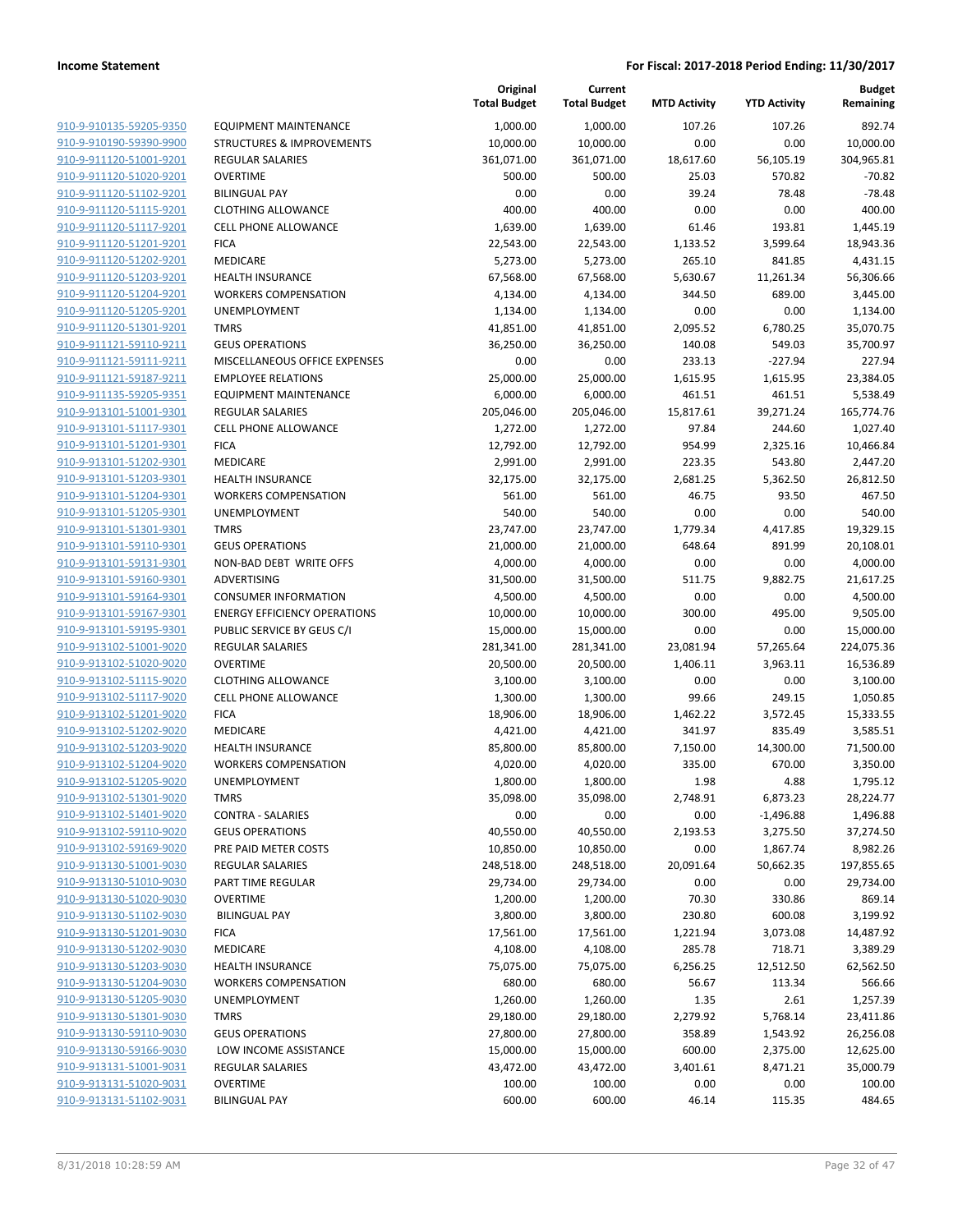| 910-9-913131-51201-9031<br><b>FICA</b><br>2,738.00<br>2,738.00<br>213.76<br>532.37<br>640.00<br>640.00<br>50.00<br>910-9-913131-51202-9031<br>MEDICARE<br>124.52<br>910-9-913131-51203-9031<br><b>HEALTH INSURANCE</b><br>10,725.00<br>10,725.00<br>893.75<br>1,787.50<br>910-9-913131-51204-9031<br>9.92<br><b>WORKERS COMPENSATION</b><br>119.00<br>119.00<br>19.84<br>910-9-913131-51205-9031<br>180.00<br>180.00<br>0.00<br>0.00<br><b>UNEMPLOYMENT</b><br>959.98<br>910-9-913131-51301-9031<br><b>TMRS</b><br>5,085.00<br>5,085.00<br>385.46<br>910-9-913131-59110-9031<br><b>GEUS OPERATIONS</b><br>15,500.00<br>15,500.00<br>1,022.30<br>1,022.30<br>910-9-913134-51001-9034<br><b>REGULAR SALARIES</b><br>123,822.00<br>123,822.00<br>8,481.75<br>21,139.51<br>910-9-913134-51020-9034<br><b>OVERTIME</b><br>500.00<br>500.00<br>491.40<br>1,339.12<br>910-9-913134-51201-9034<br><b>FICA</b><br>7,708.00<br>7,708.00<br>524.18<br>1,275.34<br>910-9-913134-51202-9034<br>MEDICARE<br>1,802.00<br>1,802.00<br>122.59<br>298.26<br>910-9-913134-51203-9034<br><b>HEALTH INSURANCE</b><br>32,175.00<br>32,175.00<br>2,681.25<br>5,362.50<br>28.25<br>56.50<br>910-9-913134-51204-9034<br><b>WORKERS COMPENSATION</b><br>339.00<br>339.00<br>910-9-913134-51205-9034<br>0.00<br>0.00<br>UNEMPLOYMENT<br>540.00<br>540.00<br>910-9-913134-51301-9034<br><b>TMRS</b><br>14,310.00<br>14,310.00<br>1,004.60<br>2,517.30<br>11,792.70<br>910-9-913134-59110-9034<br><b>GEUS OPERATIONS</b><br>99,125.00<br>99,125.00<br>7,326.07<br>7,326.07<br>91,798.93<br>910-9-913135-51001-9035<br><b>REGULAR SALARIES</b><br>150,717.00<br>150,717.00<br>9,701.52<br>23,313.32<br>127,403.68<br>910-9-913135-51020-9035<br><b>OVERTIME</b><br>3,000.00<br>3,000.00<br>776.16<br>2,154.24<br>910-9-913135-51102-9035<br><b>BILINGUAL PAY</b><br>600.00<br>600.00<br>0.00<br>69.24<br>910-9-913135-51201-9035<br><b>FICA</b><br>9,567.00<br>9,567.00<br>627.93<br>1,511.64<br>146.85<br>910-9-913135-51202-9035<br>MEDICARE<br>2,237.00<br>2,237.00<br>353.52<br>910-9-913135-51203-9035<br><b>HEALTH INSURANCE</b><br>42,900.00<br>42,900.00<br>3,575.00<br>7,150.00<br>910-9-913135-51204-9035<br>34.33<br>68.66<br><b>WORKERS COMPENSATION</b><br>412.00<br>412.00<br>910-9-913135-51205-9035<br>0.76<br>UNEMPLOYMENT<br>720.00<br>720.00<br>2.15<br>910-9-913135-51301-9035<br><b>TMRS</b><br>17,762.00<br>17,762.00<br>1,087.05<br>2,736.96<br>910-9-913135-51401-9035<br><b>CONTRA - SALARIES</b><br>0.00<br>0.00<br>$-1,880.72$<br>$-3,291.26$<br>910-9-913135-59110-9035<br><b>GEUS OPERATIONS</b><br>24,650.00<br>24,650.00<br>1,654.29<br>4,626.65<br>910-9-913135-59170-9035<br><b>CREDIT CARD FEES</b><br>90,000.00<br>90,000.00<br>8,178.81<br>15,475.71<br>910-9-913135-59172-9035<br>LOCKBOX OVER/SHORT<br>500.00<br>500.00<br>0.00<br>0.00<br>910-9-913135-59173-9035<br><b>ONLINE PAYMENT OVER/SHORT</b><br>500.00<br>500.00<br>0.00<br>0.00<br>0.00<br>0.00<br>910-9-913135-59174-9035<br><b>BANK RECS OVER/SHORT</b><br>100.00<br>100.00<br>910-9-913135-59175-9035<br>100.00<br>100.00<br>53.87<br>40.58<br><b>CASHIERS OVER/SHORT</b><br>910-9-913135-59179-9035<br><b>AMPY OVER/SHORT</b><br>100.00<br>100.00<br>0.00<br>0.00<br>910-9-913136-51001-9036<br><b>REGULAR SALARIES</b><br>30,930.00<br>30,930.00<br>2,379.20<br>5,924.80<br><b>OVERTIME</b><br>200.00<br>200.00<br>0.00<br>0.00<br><b>CLOTHING ALLOWANCE</b><br>250.00<br>250.00<br>0.00<br>0.00<br><b>FICA</b><br>1,946.00<br>1,946.00<br>136.28<br>322.40<br>1,623.60<br>MEDICARE<br>455.00<br>455.00<br>75.40<br>31.87<br><b>HEALTH INSURANCE</b><br>10,725.00<br>10,725.00<br>893.75<br>1,787.50<br>8,937.50<br><b>WORKERS COMPENSATION</b><br>1,038.00<br>1,038.00<br>86.50<br>173.00<br>180.00<br>180.00<br>0.00<br>0.00<br><b>UNEMPLOYMENT</b><br><b>TMRS</b><br>3,612.00<br>3,612.00<br>266.00<br>662.40<br><b>GEUS OPERATIONS</b><br>18,000.00<br>243.60<br>18,000.00<br>1,091.17<br>UTILITY BILLS<br>48,000.00<br>48,000.00<br>4,318.73<br>10,643.00<br>PROPERTY INSURANCE<br>0.00<br>10,000.00<br>10,000.00<br>8,424.90<br><b>LIABILITY INSURANCE</b><br>3,500.00<br>3,500.00<br>0.00<br>3,690.59<br>XFER to COG - ADMIN EXPENSES<br>91,562.00<br>91,562.00<br>7,630.08<br>15,260.16<br>XFER to COG - GARAGE<br>8,931.00<br>8,931.00<br>744.25<br>1,488.50<br>XFER to COG - INSURANCE<br>6,671.00<br>6,671.00<br>555.91<br>1,111.82<br>XFER to COG - IT<br>67,927.00<br>67,927.00<br>11,321.18<br>5,660.59<br>LANDSCAPING MAINTENANCE<br>3,000.00<br>3,000.00<br>215.00<br>215.00<br><b>BUILDINGS MAINTNANCE</b><br>19,500.00<br>19,500.00<br>250.00<br>250.00<br><b>EQUIPMENT MAINTENANCE</b><br>23,500.00<br>56.95<br>56.95<br>23,500.00<br><b>TRANSMISSION COSTS</b><br>1,350,000.00<br>1,350,000.00<br>102,101.57<br>102,182.47<br><b>GEUS OPERATIONS</b><br>91,000.00<br>91,000.00<br>4,119.33<br>4,119.33<br>REGULAR SALARIES<br>276,472.00<br>276,472.00<br>26,545.62<br>62,975.94<br><b>OVERTIME</b><br>30,000.00<br>30,000.00<br>5,146.88<br>8,237.98<br>CAR ALLOWANCE<br>3,000.00<br>3,000.00<br>461.52<br>1,038.42<br>CELL PHONE ALLOWANCE<br>648.00<br>648.00<br>149.49<br>66.44 |  | Original<br><b>Total Budget</b> | Current<br><b>Total Budget</b> | <b>MTD Activity</b> | <b>YTD Activity</b> | <b>Budget</b><br>Remaining |
|---------------------------------------------------------------------------------------------------------------------------------------------------------------------------------------------------------------------------------------------------------------------------------------------------------------------------------------------------------------------------------------------------------------------------------------------------------------------------------------------------------------------------------------------------------------------------------------------------------------------------------------------------------------------------------------------------------------------------------------------------------------------------------------------------------------------------------------------------------------------------------------------------------------------------------------------------------------------------------------------------------------------------------------------------------------------------------------------------------------------------------------------------------------------------------------------------------------------------------------------------------------------------------------------------------------------------------------------------------------------------------------------------------------------------------------------------------------------------------------------------------------------------------------------------------------------------------------------------------------------------------------------------------------------------------------------------------------------------------------------------------------------------------------------------------------------------------------------------------------------------------------------------------------------------------------------------------------------------------------------------------------------------------------------------------------------------------------------------------------------------------------------------------------------------------------------------------------------------------------------------------------------------------------------------------------------------------------------------------------------------------------------------------------------------------------------------------------------------------------------------------------------------------------------------------------------------------------------------------------------------------------------------------------------------------------------------------------------------------------------------------------------------------------------------------------------------------------------------------------------------------------------------------------------------------------------------------------------------------------------------------------------------------------------------------------------------------------------------------------------------------------------------------------------------------------------------------------------------------------------------------------------------------------------------------------------------------------------------------------------------------------------------------------------------------------------------------------------------------------------------------------------------------------------------------------------------------------------------------------------------------------------------------------------------------------------------------------------------------------------------------------------------------------------------------------------------------------------------------------------------------------------------------------------------------------------------------------------------------------------------------------------------------------------------------------------------------------------------------------------------------------------------------------------------------------------------------------------------------------------------------------------------------------------------------------------------------------------------------------------------------------------------------------------------------------------------------------------------------------------------------------------------------------------------------------------------------------------------------------------------------------------------------------------------------------------------------------------------------------------------------------------------------------------------------------------------------------------------------------------------------------------------------------------------------------------------------------------------------------------------------------------------------------------------------------------------------------------------------------------------------------------------------------------------------|--|---------------------------------|--------------------------------|---------------------|---------------------|----------------------------|
|                                                                                                                                                                                                                                                                                                                                                                                                                                                                                                                                                                                                                                                                                                                                                                                                                                                                                                                                                                                                                                                                                                                                                                                                                                                                                                                                                                                                                                                                                                                                                                                                                                                                                                                                                                                                                                                                                                                                                                                                                                                                                                                                                                                                                                                                                                                                                                                                                                                                                                                                                                                                                                                                                                                                                                                                                                                                                                                                                                                                                                                                                                                                                                                                                                                                                                                                                                                                                                                                                                                                                                                                                                                                                                                                                                                                                                                                                                                                                                                                                                                                                                                                                                                                                                                                                                                                                                                                                                                                                                                                                                                                                                                                                                                                                                                                                                                                                                                                                                                                                                                                                                                                                                                 |  |                                 |                                |                     |                     | 2,205.63                   |
|                                                                                                                                                                                                                                                                                                                                                                                                                                                                                                                                                                                                                                                                                                                                                                                                                                                                                                                                                                                                                                                                                                                                                                                                                                                                                                                                                                                                                                                                                                                                                                                                                                                                                                                                                                                                                                                                                                                                                                                                                                                                                                                                                                                                                                                                                                                                                                                                                                                                                                                                                                                                                                                                                                                                                                                                                                                                                                                                                                                                                                                                                                                                                                                                                                                                                                                                                                                                                                                                                                                                                                                                                                                                                                                                                                                                                                                                                                                                                                                                                                                                                                                                                                                                                                                                                                                                                                                                                                                                                                                                                                                                                                                                                                                                                                                                                                                                                                                                                                                                                                                                                                                                                                                 |  |                                 |                                |                     |                     | 515.48                     |
|                                                                                                                                                                                                                                                                                                                                                                                                                                                                                                                                                                                                                                                                                                                                                                                                                                                                                                                                                                                                                                                                                                                                                                                                                                                                                                                                                                                                                                                                                                                                                                                                                                                                                                                                                                                                                                                                                                                                                                                                                                                                                                                                                                                                                                                                                                                                                                                                                                                                                                                                                                                                                                                                                                                                                                                                                                                                                                                                                                                                                                                                                                                                                                                                                                                                                                                                                                                                                                                                                                                                                                                                                                                                                                                                                                                                                                                                                                                                                                                                                                                                                                                                                                                                                                                                                                                                                                                                                                                                                                                                                                                                                                                                                                                                                                                                                                                                                                                                                                                                                                                                                                                                                                                 |  |                                 |                                |                     |                     | 8,937.50                   |
|                                                                                                                                                                                                                                                                                                                                                                                                                                                                                                                                                                                                                                                                                                                                                                                                                                                                                                                                                                                                                                                                                                                                                                                                                                                                                                                                                                                                                                                                                                                                                                                                                                                                                                                                                                                                                                                                                                                                                                                                                                                                                                                                                                                                                                                                                                                                                                                                                                                                                                                                                                                                                                                                                                                                                                                                                                                                                                                                                                                                                                                                                                                                                                                                                                                                                                                                                                                                                                                                                                                                                                                                                                                                                                                                                                                                                                                                                                                                                                                                                                                                                                                                                                                                                                                                                                                                                                                                                                                                                                                                                                                                                                                                                                                                                                                                                                                                                                                                                                                                                                                                                                                                                                                 |  |                                 |                                |                     |                     | 99.16                      |
|                                                                                                                                                                                                                                                                                                                                                                                                                                                                                                                                                                                                                                                                                                                                                                                                                                                                                                                                                                                                                                                                                                                                                                                                                                                                                                                                                                                                                                                                                                                                                                                                                                                                                                                                                                                                                                                                                                                                                                                                                                                                                                                                                                                                                                                                                                                                                                                                                                                                                                                                                                                                                                                                                                                                                                                                                                                                                                                                                                                                                                                                                                                                                                                                                                                                                                                                                                                                                                                                                                                                                                                                                                                                                                                                                                                                                                                                                                                                                                                                                                                                                                                                                                                                                                                                                                                                                                                                                                                                                                                                                                                                                                                                                                                                                                                                                                                                                                                                                                                                                                                                                                                                                                                 |  |                                 |                                |                     |                     | 180.00                     |
|                                                                                                                                                                                                                                                                                                                                                                                                                                                                                                                                                                                                                                                                                                                                                                                                                                                                                                                                                                                                                                                                                                                                                                                                                                                                                                                                                                                                                                                                                                                                                                                                                                                                                                                                                                                                                                                                                                                                                                                                                                                                                                                                                                                                                                                                                                                                                                                                                                                                                                                                                                                                                                                                                                                                                                                                                                                                                                                                                                                                                                                                                                                                                                                                                                                                                                                                                                                                                                                                                                                                                                                                                                                                                                                                                                                                                                                                                                                                                                                                                                                                                                                                                                                                                                                                                                                                                                                                                                                                                                                                                                                                                                                                                                                                                                                                                                                                                                                                                                                                                                                                                                                                                                                 |  |                                 |                                |                     |                     | 4,125.02                   |
|                                                                                                                                                                                                                                                                                                                                                                                                                                                                                                                                                                                                                                                                                                                                                                                                                                                                                                                                                                                                                                                                                                                                                                                                                                                                                                                                                                                                                                                                                                                                                                                                                                                                                                                                                                                                                                                                                                                                                                                                                                                                                                                                                                                                                                                                                                                                                                                                                                                                                                                                                                                                                                                                                                                                                                                                                                                                                                                                                                                                                                                                                                                                                                                                                                                                                                                                                                                                                                                                                                                                                                                                                                                                                                                                                                                                                                                                                                                                                                                                                                                                                                                                                                                                                                                                                                                                                                                                                                                                                                                                                                                                                                                                                                                                                                                                                                                                                                                                                                                                                                                                                                                                                                                 |  |                                 |                                |                     |                     | 14,477.70                  |
|                                                                                                                                                                                                                                                                                                                                                                                                                                                                                                                                                                                                                                                                                                                                                                                                                                                                                                                                                                                                                                                                                                                                                                                                                                                                                                                                                                                                                                                                                                                                                                                                                                                                                                                                                                                                                                                                                                                                                                                                                                                                                                                                                                                                                                                                                                                                                                                                                                                                                                                                                                                                                                                                                                                                                                                                                                                                                                                                                                                                                                                                                                                                                                                                                                                                                                                                                                                                                                                                                                                                                                                                                                                                                                                                                                                                                                                                                                                                                                                                                                                                                                                                                                                                                                                                                                                                                                                                                                                                                                                                                                                                                                                                                                                                                                                                                                                                                                                                                                                                                                                                                                                                                                                 |  |                                 |                                |                     |                     | 102,682.49                 |
|                                                                                                                                                                                                                                                                                                                                                                                                                                                                                                                                                                                                                                                                                                                                                                                                                                                                                                                                                                                                                                                                                                                                                                                                                                                                                                                                                                                                                                                                                                                                                                                                                                                                                                                                                                                                                                                                                                                                                                                                                                                                                                                                                                                                                                                                                                                                                                                                                                                                                                                                                                                                                                                                                                                                                                                                                                                                                                                                                                                                                                                                                                                                                                                                                                                                                                                                                                                                                                                                                                                                                                                                                                                                                                                                                                                                                                                                                                                                                                                                                                                                                                                                                                                                                                                                                                                                                                                                                                                                                                                                                                                                                                                                                                                                                                                                                                                                                                                                                                                                                                                                                                                                                                                 |  |                                 |                                |                     |                     | $-839.12$                  |
|                                                                                                                                                                                                                                                                                                                                                                                                                                                                                                                                                                                                                                                                                                                                                                                                                                                                                                                                                                                                                                                                                                                                                                                                                                                                                                                                                                                                                                                                                                                                                                                                                                                                                                                                                                                                                                                                                                                                                                                                                                                                                                                                                                                                                                                                                                                                                                                                                                                                                                                                                                                                                                                                                                                                                                                                                                                                                                                                                                                                                                                                                                                                                                                                                                                                                                                                                                                                                                                                                                                                                                                                                                                                                                                                                                                                                                                                                                                                                                                                                                                                                                                                                                                                                                                                                                                                                                                                                                                                                                                                                                                                                                                                                                                                                                                                                                                                                                                                                                                                                                                                                                                                                                                 |  |                                 |                                |                     |                     | 6,432.66                   |
|                                                                                                                                                                                                                                                                                                                                                                                                                                                                                                                                                                                                                                                                                                                                                                                                                                                                                                                                                                                                                                                                                                                                                                                                                                                                                                                                                                                                                                                                                                                                                                                                                                                                                                                                                                                                                                                                                                                                                                                                                                                                                                                                                                                                                                                                                                                                                                                                                                                                                                                                                                                                                                                                                                                                                                                                                                                                                                                                                                                                                                                                                                                                                                                                                                                                                                                                                                                                                                                                                                                                                                                                                                                                                                                                                                                                                                                                                                                                                                                                                                                                                                                                                                                                                                                                                                                                                                                                                                                                                                                                                                                                                                                                                                                                                                                                                                                                                                                                                                                                                                                                                                                                                                                 |  |                                 |                                |                     |                     | 1,503.74                   |
|                                                                                                                                                                                                                                                                                                                                                                                                                                                                                                                                                                                                                                                                                                                                                                                                                                                                                                                                                                                                                                                                                                                                                                                                                                                                                                                                                                                                                                                                                                                                                                                                                                                                                                                                                                                                                                                                                                                                                                                                                                                                                                                                                                                                                                                                                                                                                                                                                                                                                                                                                                                                                                                                                                                                                                                                                                                                                                                                                                                                                                                                                                                                                                                                                                                                                                                                                                                                                                                                                                                                                                                                                                                                                                                                                                                                                                                                                                                                                                                                                                                                                                                                                                                                                                                                                                                                                                                                                                                                                                                                                                                                                                                                                                                                                                                                                                                                                                                                                                                                                                                                                                                                                                                 |  |                                 |                                |                     |                     | 26,812.50                  |
|                                                                                                                                                                                                                                                                                                                                                                                                                                                                                                                                                                                                                                                                                                                                                                                                                                                                                                                                                                                                                                                                                                                                                                                                                                                                                                                                                                                                                                                                                                                                                                                                                                                                                                                                                                                                                                                                                                                                                                                                                                                                                                                                                                                                                                                                                                                                                                                                                                                                                                                                                                                                                                                                                                                                                                                                                                                                                                                                                                                                                                                                                                                                                                                                                                                                                                                                                                                                                                                                                                                                                                                                                                                                                                                                                                                                                                                                                                                                                                                                                                                                                                                                                                                                                                                                                                                                                                                                                                                                                                                                                                                                                                                                                                                                                                                                                                                                                                                                                                                                                                                                                                                                                                                 |  |                                 |                                |                     |                     | 282.50                     |
|                                                                                                                                                                                                                                                                                                                                                                                                                                                                                                                                                                                                                                                                                                                                                                                                                                                                                                                                                                                                                                                                                                                                                                                                                                                                                                                                                                                                                                                                                                                                                                                                                                                                                                                                                                                                                                                                                                                                                                                                                                                                                                                                                                                                                                                                                                                                                                                                                                                                                                                                                                                                                                                                                                                                                                                                                                                                                                                                                                                                                                                                                                                                                                                                                                                                                                                                                                                                                                                                                                                                                                                                                                                                                                                                                                                                                                                                                                                                                                                                                                                                                                                                                                                                                                                                                                                                                                                                                                                                                                                                                                                                                                                                                                                                                                                                                                                                                                                                                                                                                                                                                                                                                                                 |  |                                 |                                |                     |                     | 540.00                     |
|                                                                                                                                                                                                                                                                                                                                                                                                                                                                                                                                                                                                                                                                                                                                                                                                                                                                                                                                                                                                                                                                                                                                                                                                                                                                                                                                                                                                                                                                                                                                                                                                                                                                                                                                                                                                                                                                                                                                                                                                                                                                                                                                                                                                                                                                                                                                                                                                                                                                                                                                                                                                                                                                                                                                                                                                                                                                                                                                                                                                                                                                                                                                                                                                                                                                                                                                                                                                                                                                                                                                                                                                                                                                                                                                                                                                                                                                                                                                                                                                                                                                                                                                                                                                                                                                                                                                                                                                                                                                                                                                                                                                                                                                                                                                                                                                                                                                                                                                                                                                                                                                                                                                                                                 |  |                                 |                                |                     |                     |                            |
|                                                                                                                                                                                                                                                                                                                                                                                                                                                                                                                                                                                                                                                                                                                                                                                                                                                                                                                                                                                                                                                                                                                                                                                                                                                                                                                                                                                                                                                                                                                                                                                                                                                                                                                                                                                                                                                                                                                                                                                                                                                                                                                                                                                                                                                                                                                                                                                                                                                                                                                                                                                                                                                                                                                                                                                                                                                                                                                                                                                                                                                                                                                                                                                                                                                                                                                                                                                                                                                                                                                                                                                                                                                                                                                                                                                                                                                                                                                                                                                                                                                                                                                                                                                                                                                                                                                                                                                                                                                                                                                                                                                                                                                                                                                                                                                                                                                                                                                                                                                                                                                                                                                                                                                 |  |                                 |                                |                     |                     |                            |
|                                                                                                                                                                                                                                                                                                                                                                                                                                                                                                                                                                                                                                                                                                                                                                                                                                                                                                                                                                                                                                                                                                                                                                                                                                                                                                                                                                                                                                                                                                                                                                                                                                                                                                                                                                                                                                                                                                                                                                                                                                                                                                                                                                                                                                                                                                                                                                                                                                                                                                                                                                                                                                                                                                                                                                                                                                                                                                                                                                                                                                                                                                                                                                                                                                                                                                                                                                                                                                                                                                                                                                                                                                                                                                                                                                                                                                                                                                                                                                                                                                                                                                                                                                                                                                                                                                                                                                                                                                                                                                                                                                                                                                                                                                                                                                                                                                                                                                                                                                                                                                                                                                                                                                                 |  |                                 |                                |                     |                     | 845.76                     |
|                                                                                                                                                                                                                                                                                                                                                                                                                                                                                                                                                                                                                                                                                                                                                                                                                                                                                                                                                                                                                                                                                                                                                                                                                                                                                                                                                                                                                                                                                                                                                                                                                                                                                                                                                                                                                                                                                                                                                                                                                                                                                                                                                                                                                                                                                                                                                                                                                                                                                                                                                                                                                                                                                                                                                                                                                                                                                                                                                                                                                                                                                                                                                                                                                                                                                                                                                                                                                                                                                                                                                                                                                                                                                                                                                                                                                                                                                                                                                                                                                                                                                                                                                                                                                                                                                                                                                                                                                                                                                                                                                                                                                                                                                                                                                                                                                                                                                                                                                                                                                                                                                                                                                                                 |  |                                 |                                |                     |                     | 530.76                     |
|                                                                                                                                                                                                                                                                                                                                                                                                                                                                                                                                                                                                                                                                                                                                                                                                                                                                                                                                                                                                                                                                                                                                                                                                                                                                                                                                                                                                                                                                                                                                                                                                                                                                                                                                                                                                                                                                                                                                                                                                                                                                                                                                                                                                                                                                                                                                                                                                                                                                                                                                                                                                                                                                                                                                                                                                                                                                                                                                                                                                                                                                                                                                                                                                                                                                                                                                                                                                                                                                                                                                                                                                                                                                                                                                                                                                                                                                                                                                                                                                                                                                                                                                                                                                                                                                                                                                                                                                                                                                                                                                                                                                                                                                                                                                                                                                                                                                                                                                                                                                                                                                                                                                                                                 |  |                                 |                                |                     |                     | 8,055.36                   |
|                                                                                                                                                                                                                                                                                                                                                                                                                                                                                                                                                                                                                                                                                                                                                                                                                                                                                                                                                                                                                                                                                                                                                                                                                                                                                                                                                                                                                                                                                                                                                                                                                                                                                                                                                                                                                                                                                                                                                                                                                                                                                                                                                                                                                                                                                                                                                                                                                                                                                                                                                                                                                                                                                                                                                                                                                                                                                                                                                                                                                                                                                                                                                                                                                                                                                                                                                                                                                                                                                                                                                                                                                                                                                                                                                                                                                                                                                                                                                                                                                                                                                                                                                                                                                                                                                                                                                                                                                                                                                                                                                                                                                                                                                                                                                                                                                                                                                                                                                                                                                                                                                                                                                                                 |  |                                 |                                |                     |                     | 1,883.48                   |
|                                                                                                                                                                                                                                                                                                                                                                                                                                                                                                                                                                                                                                                                                                                                                                                                                                                                                                                                                                                                                                                                                                                                                                                                                                                                                                                                                                                                                                                                                                                                                                                                                                                                                                                                                                                                                                                                                                                                                                                                                                                                                                                                                                                                                                                                                                                                                                                                                                                                                                                                                                                                                                                                                                                                                                                                                                                                                                                                                                                                                                                                                                                                                                                                                                                                                                                                                                                                                                                                                                                                                                                                                                                                                                                                                                                                                                                                                                                                                                                                                                                                                                                                                                                                                                                                                                                                                                                                                                                                                                                                                                                                                                                                                                                                                                                                                                                                                                                                                                                                                                                                                                                                                                                 |  |                                 |                                |                     |                     | 35,750.00                  |
|                                                                                                                                                                                                                                                                                                                                                                                                                                                                                                                                                                                                                                                                                                                                                                                                                                                                                                                                                                                                                                                                                                                                                                                                                                                                                                                                                                                                                                                                                                                                                                                                                                                                                                                                                                                                                                                                                                                                                                                                                                                                                                                                                                                                                                                                                                                                                                                                                                                                                                                                                                                                                                                                                                                                                                                                                                                                                                                                                                                                                                                                                                                                                                                                                                                                                                                                                                                                                                                                                                                                                                                                                                                                                                                                                                                                                                                                                                                                                                                                                                                                                                                                                                                                                                                                                                                                                                                                                                                                                                                                                                                                                                                                                                                                                                                                                                                                                                                                                                                                                                                                                                                                                                                 |  |                                 |                                |                     |                     | 343.34                     |
|                                                                                                                                                                                                                                                                                                                                                                                                                                                                                                                                                                                                                                                                                                                                                                                                                                                                                                                                                                                                                                                                                                                                                                                                                                                                                                                                                                                                                                                                                                                                                                                                                                                                                                                                                                                                                                                                                                                                                                                                                                                                                                                                                                                                                                                                                                                                                                                                                                                                                                                                                                                                                                                                                                                                                                                                                                                                                                                                                                                                                                                                                                                                                                                                                                                                                                                                                                                                                                                                                                                                                                                                                                                                                                                                                                                                                                                                                                                                                                                                                                                                                                                                                                                                                                                                                                                                                                                                                                                                                                                                                                                                                                                                                                                                                                                                                                                                                                                                                                                                                                                                                                                                                                                 |  |                                 |                                |                     |                     | 717.85                     |
|                                                                                                                                                                                                                                                                                                                                                                                                                                                                                                                                                                                                                                                                                                                                                                                                                                                                                                                                                                                                                                                                                                                                                                                                                                                                                                                                                                                                                                                                                                                                                                                                                                                                                                                                                                                                                                                                                                                                                                                                                                                                                                                                                                                                                                                                                                                                                                                                                                                                                                                                                                                                                                                                                                                                                                                                                                                                                                                                                                                                                                                                                                                                                                                                                                                                                                                                                                                                                                                                                                                                                                                                                                                                                                                                                                                                                                                                                                                                                                                                                                                                                                                                                                                                                                                                                                                                                                                                                                                                                                                                                                                                                                                                                                                                                                                                                                                                                                                                                                                                                                                                                                                                                                                 |  |                                 |                                |                     |                     | 15,025.04                  |
|                                                                                                                                                                                                                                                                                                                                                                                                                                                                                                                                                                                                                                                                                                                                                                                                                                                                                                                                                                                                                                                                                                                                                                                                                                                                                                                                                                                                                                                                                                                                                                                                                                                                                                                                                                                                                                                                                                                                                                                                                                                                                                                                                                                                                                                                                                                                                                                                                                                                                                                                                                                                                                                                                                                                                                                                                                                                                                                                                                                                                                                                                                                                                                                                                                                                                                                                                                                                                                                                                                                                                                                                                                                                                                                                                                                                                                                                                                                                                                                                                                                                                                                                                                                                                                                                                                                                                                                                                                                                                                                                                                                                                                                                                                                                                                                                                                                                                                                                                                                                                                                                                                                                                                                 |  |                                 |                                |                     |                     | 3,291.26                   |
|                                                                                                                                                                                                                                                                                                                                                                                                                                                                                                                                                                                                                                                                                                                                                                                                                                                                                                                                                                                                                                                                                                                                                                                                                                                                                                                                                                                                                                                                                                                                                                                                                                                                                                                                                                                                                                                                                                                                                                                                                                                                                                                                                                                                                                                                                                                                                                                                                                                                                                                                                                                                                                                                                                                                                                                                                                                                                                                                                                                                                                                                                                                                                                                                                                                                                                                                                                                                                                                                                                                                                                                                                                                                                                                                                                                                                                                                                                                                                                                                                                                                                                                                                                                                                                                                                                                                                                                                                                                                                                                                                                                                                                                                                                                                                                                                                                                                                                                                                                                                                                                                                                                                                                                 |  |                                 |                                |                     |                     | 20,023.35                  |
|                                                                                                                                                                                                                                                                                                                                                                                                                                                                                                                                                                                                                                                                                                                                                                                                                                                                                                                                                                                                                                                                                                                                                                                                                                                                                                                                                                                                                                                                                                                                                                                                                                                                                                                                                                                                                                                                                                                                                                                                                                                                                                                                                                                                                                                                                                                                                                                                                                                                                                                                                                                                                                                                                                                                                                                                                                                                                                                                                                                                                                                                                                                                                                                                                                                                                                                                                                                                                                                                                                                                                                                                                                                                                                                                                                                                                                                                                                                                                                                                                                                                                                                                                                                                                                                                                                                                                                                                                                                                                                                                                                                                                                                                                                                                                                                                                                                                                                                                                                                                                                                                                                                                                                                 |  |                                 |                                |                     |                     | 74,524.29                  |
|                                                                                                                                                                                                                                                                                                                                                                                                                                                                                                                                                                                                                                                                                                                                                                                                                                                                                                                                                                                                                                                                                                                                                                                                                                                                                                                                                                                                                                                                                                                                                                                                                                                                                                                                                                                                                                                                                                                                                                                                                                                                                                                                                                                                                                                                                                                                                                                                                                                                                                                                                                                                                                                                                                                                                                                                                                                                                                                                                                                                                                                                                                                                                                                                                                                                                                                                                                                                                                                                                                                                                                                                                                                                                                                                                                                                                                                                                                                                                                                                                                                                                                                                                                                                                                                                                                                                                                                                                                                                                                                                                                                                                                                                                                                                                                                                                                                                                                                                                                                                                                                                                                                                                                                 |  |                                 |                                |                     |                     | 500.00                     |
|                                                                                                                                                                                                                                                                                                                                                                                                                                                                                                                                                                                                                                                                                                                                                                                                                                                                                                                                                                                                                                                                                                                                                                                                                                                                                                                                                                                                                                                                                                                                                                                                                                                                                                                                                                                                                                                                                                                                                                                                                                                                                                                                                                                                                                                                                                                                                                                                                                                                                                                                                                                                                                                                                                                                                                                                                                                                                                                                                                                                                                                                                                                                                                                                                                                                                                                                                                                                                                                                                                                                                                                                                                                                                                                                                                                                                                                                                                                                                                                                                                                                                                                                                                                                                                                                                                                                                                                                                                                                                                                                                                                                                                                                                                                                                                                                                                                                                                                                                                                                                                                                                                                                                                                 |  |                                 |                                |                     |                     | 500.00                     |
|                                                                                                                                                                                                                                                                                                                                                                                                                                                                                                                                                                                                                                                                                                                                                                                                                                                                                                                                                                                                                                                                                                                                                                                                                                                                                                                                                                                                                                                                                                                                                                                                                                                                                                                                                                                                                                                                                                                                                                                                                                                                                                                                                                                                                                                                                                                                                                                                                                                                                                                                                                                                                                                                                                                                                                                                                                                                                                                                                                                                                                                                                                                                                                                                                                                                                                                                                                                                                                                                                                                                                                                                                                                                                                                                                                                                                                                                                                                                                                                                                                                                                                                                                                                                                                                                                                                                                                                                                                                                                                                                                                                                                                                                                                                                                                                                                                                                                                                                                                                                                                                                                                                                                                                 |  |                                 |                                |                     |                     | 100.00                     |
|                                                                                                                                                                                                                                                                                                                                                                                                                                                                                                                                                                                                                                                                                                                                                                                                                                                                                                                                                                                                                                                                                                                                                                                                                                                                                                                                                                                                                                                                                                                                                                                                                                                                                                                                                                                                                                                                                                                                                                                                                                                                                                                                                                                                                                                                                                                                                                                                                                                                                                                                                                                                                                                                                                                                                                                                                                                                                                                                                                                                                                                                                                                                                                                                                                                                                                                                                                                                                                                                                                                                                                                                                                                                                                                                                                                                                                                                                                                                                                                                                                                                                                                                                                                                                                                                                                                                                                                                                                                                                                                                                                                                                                                                                                                                                                                                                                                                                                                                                                                                                                                                                                                                                                                 |  |                                 |                                |                     |                     | 59.42                      |
| 910-9-913136-51020-9036<br>910-9-913136-51115-9036<br>910-9-913136-51201-9036<br>910-9-913136-51202-9036<br>910-9-913136-51203-9036<br>910-9-913136-51204-9036<br>910-9-913136-51205-9036<br>910-9-913136-51301-9036<br>910-9-913136-59110-9036<br>910-9-913136-59141-9036<br>910-9-913139-59780-9240<br>910-9-913139-59781-9250<br>910-9-913139-59902-9301<br>910-9-913139-59926-9301<br>910-9-913139-59927-9301<br>910-9-913139-59928-9301<br>910-9-913159-59200-9353<br>910-9-913159-59201-9353<br>910-9-913159-59205-9353<br>910-9-930000-59060-5650<br>910-9-930000-59110-5600<br>910-9-930161-51001-5610<br>910-9-930161-51020-5610<br>910-9-930161-51116-5610<br>910-9-930161-51117-5610                                                                                                                                                                                                                                                                                                                                                                                                                                                                                                                                                                                                                                                                                                                                                                                                                                                                                                                                                                                                                                                                                                                                                                                                                                                                                                                                                                                                                                                                                                                                                                                                                                                                                                                                                                                                                                                                                                                                                                                                                                                                                                                                                                                                                                                                                                                                                                                                                                                                                                                                                                                                                                                                                                                                                                                                                                                                                                                                                                                                                                                                                                                                                                                                                                                                                                                                                                                                                                                                                                                                                                                                                                                                                                                                                                                                                                                                                                                                                                                                                                                                                                                                                                                                                                                                                                                                                                                                                                                                                 |  |                                 |                                |                     |                     | 100.00                     |
|                                                                                                                                                                                                                                                                                                                                                                                                                                                                                                                                                                                                                                                                                                                                                                                                                                                                                                                                                                                                                                                                                                                                                                                                                                                                                                                                                                                                                                                                                                                                                                                                                                                                                                                                                                                                                                                                                                                                                                                                                                                                                                                                                                                                                                                                                                                                                                                                                                                                                                                                                                                                                                                                                                                                                                                                                                                                                                                                                                                                                                                                                                                                                                                                                                                                                                                                                                                                                                                                                                                                                                                                                                                                                                                                                                                                                                                                                                                                                                                                                                                                                                                                                                                                                                                                                                                                                                                                                                                                                                                                                                                                                                                                                                                                                                                                                                                                                                                                                                                                                                                                                                                                                                                 |  |                                 |                                |                     |                     | 25,005.20                  |
|                                                                                                                                                                                                                                                                                                                                                                                                                                                                                                                                                                                                                                                                                                                                                                                                                                                                                                                                                                                                                                                                                                                                                                                                                                                                                                                                                                                                                                                                                                                                                                                                                                                                                                                                                                                                                                                                                                                                                                                                                                                                                                                                                                                                                                                                                                                                                                                                                                                                                                                                                                                                                                                                                                                                                                                                                                                                                                                                                                                                                                                                                                                                                                                                                                                                                                                                                                                                                                                                                                                                                                                                                                                                                                                                                                                                                                                                                                                                                                                                                                                                                                                                                                                                                                                                                                                                                                                                                                                                                                                                                                                                                                                                                                                                                                                                                                                                                                                                                                                                                                                                                                                                                                                 |  |                                 |                                |                     |                     | 200.00                     |
|                                                                                                                                                                                                                                                                                                                                                                                                                                                                                                                                                                                                                                                                                                                                                                                                                                                                                                                                                                                                                                                                                                                                                                                                                                                                                                                                                                                                                                                                                                                                                                                                                                                                                                                                                                                                                                                                                                                                                                                                                                                                                                                                                                                                                                                                                                                                                                                                                                                                                                                                                                                                                                                                                                                                                                                                                                                                                                                                                                                                                                                                                                                                                                                                                                                                                                                                                                                                                                                                                                                                                                                                                                                                                                                                                                                                                                                                                                                                                                                                                                                                                                                                                                                                                                                                                                                                                                                                                                                                                                                                                                                                                                                                                                                                                                                                                                                                                                                                                                                                                                                                                                                                                                                 |  |                                 |                                |                     |                     | 250.00                     |
|                                                                                                                                                                                                                                                                                                                                                                                                                                                                                                                                                                                                                                                                                                                                                                                                                                                                                                                                                                                                                                                                                                                                                                                                                                                                                                                                                                                                                                                                                                                                                                                                                                                                                                                                                                                                                                                                                                                                                                                                                                                                                                                                                                                                                                                                                                                                                                                                                                                                                                                                                                                                                                                                                                                                                                                                                                                                                                                                                                                                                                                                                                                                                                                                                                                                                                                                                                                                                                                                                                                                                                                                                                                                                                                                                                                                                                                                                                                                                                                                                                                                                                                                                                                                                                                                                                                                                                                                                                                                                                                                                                                                                                                                                                                                                                                                                                                                                                                                                                                                                                                                                                                                                                                 |  |                                 |                                |                     |                     |                            |
|                                                                                                                                                                                                                                                                                                                                                                                                                                                                                                                                                                                                                                                                                                                                                                                                                                                                                                                                                                                                                                                                                                                                                                                                                                                                                                                                                                                                                                                                                                                                                                                                                                                                                                                                                                                                                                                                                                                                                                                                                                                                                                                                                                                                                                                                                                                                                                                                                                                                                                                                                                                                                                                                                                                                                                                                                                                                                                                                                                                                                                                                                                                                                                                                                                                                                                                                                                                                                                                                                                                                                                                                                                                                                                                                                                                                                                                                                                                                                                                                                                                                                                                                                                                                                                                                                                                                                                                                                                                                                                                                                                                                                                                                                                                                                                                                                                                                                                                                                                                                                                                                                                                                                                                 |  |                                 |                                |                     |                     | 379.60                     |
|                                                                                                                                                                                                                                                                                                                                                                                                                                                                                                                                                                                                                                                                                                                                                                                                                                                                                                                                                                                                                                                                                                                                                                                                                                                                                                                                                                                                                                                                                                                                                                                                                                                                                                                                                                                                                                                                                                                                                                                                                                                                                                                                                                                                                                                                                                                                                                                                                                                                                                                                                                                                                                                                                                                                                                                                                                                                                                                                                                                                                                                                                                                                                                                                                                                                                                                                                                                                                                                                                                                                                                                                                                                                                                                                                                                                                                                                                                                                                                                                                                                                                                                                                                                                                                                                                                                                                                                                                                                                                                                                                                                                                                                                                                                                                                                                                                                                                                                                                                                                                                                                                                                                                                                 |  |                                 |                                |                     |                     | 865.00                     |
|                                                                                                                                                                                                                                                                                                                                                                                                                                                                                                                                                                                                                                                                                                                                                                                                                                                                                                                                                                                                                                                                                                                                                                                                                                                                                                                                                                                                                                                                                                                                                                                                                                                                                                                                                                                                                                                                                                                                                                                                                                                                                                                                                                                                                                                                                                                                                                                                                                                                                                                                                                                                                                                                                                                                                                                                                                                                                                                                                                                                                                                                                                                                                                                                                                                                                                                                                                                                                                                                                                                                                                                                                                                                                                                                                                                                                                                                                                                                                                                                                                                                                                                                                                                                                                                                                                                                                                                                                                                                                                                                                                                                                                                                                                                                                                                                                                                                                                                                                                                                                                                                                                                                                                                 |  |                                 |                                |                     |                     | 180.00                     |
|                                                                                                                                                                                                                                                                                                                                                                                                                                                                                                                                                                                                                                                                                                                                                                                                                                                                                                                                                                                                                                                                                                                                                                                                                                                                                                                                                                                                                                                                                                                                                                                                                                                                                                                                                                                                                                                                                                                                                                                                                                                                                                                                                                                                                                                                                                                                                                                                                                                                                                                                                                                                                                                                                                                                                                                                                                                                                                                                                                                                                                                                                                                                                                                                                                                                                                                                                                                                                                                                                                                                                                                                                                                                                                                                                                                                                                                                                                                                                                                                                                                                                                                                                                                                                                                                                                                                                                                                                                                                                                                                                                                                                                                                                                                                                                                                                                                                                                                                                                                                                                                                                                                                                                                 |  |                                 |                                |                     |                     | 2,949.60                   |
|                                                                                                                                                                                                                                                                                                                                                                                                                                                                                                                                                                                                                                                                                                                                                                                                                                                                                                                                                                                                                                                                                                                                                                                                                                                                                                                                                                                                                                                                                                                                                                                                                                                                                                                                                                                                                                                                                                                                                                                                                                                                                                                                                                                                                                                                                                                                                                                                                                                                                                                                                                                                                                                                                                                                                                                                                                                                                                                                                                                                                                                                                                                                                                                                                                                                                                                                                                                                                                                                                                                                                                                                                                                                                                                                                                                                                                                                                                                                                                                                                                                                                                                                                                                                                                                                                                                                                                                                                                                                                                                                                                                                                                                                                                                                                                                                                                                                                                                                                                                                                                                                                                                                                                                 |  |                                 |                                |                     |                     | 16,908.83                  |
|                                                                                                                                                                                                                                                                                                                                                                                                                                                                                                                                                                                                                                                                                                                                                                                                                                                                                                                                                                                                                                                                                                                                                                                                                                                                                                                                                                                                                                                                                                                                                                                                                                                                                                                                                                                                                                                                                                                                                                                                                                                                                                                                                                                                                                                                                                                                                                                                                                                                                                                                                                                                                                                                                                                                                                                                                                                                                                                                                                                                                                                                                                                                                                                                                                                                                                                                                                                                                                                                                                                                                                                                                                                                                                                                                                                                                                                                                                                                                                                                                                                                                                                                                                                                                                                                                                                                                                                                                                                                                                                                                                                                                                                                                                                                                                                                                                                                                                                                                                                                                                                                                                                                                                                 |  |                                 |                                |                     |                     | 37,357.00                  |
|                                                                                                                                                                                                                                                                                                                                                                                                                                                                                                                                                                                                                                                                                                                                                                                                                                                                                                                                                                                                                                                                                                                                                                                                                                                                                                                                                                                                                                                                                                                                                                                                                                                                                                                                                                                                                                                                                                                                                                                                                                                                                                                                                                                                                                                                                                                                                                                                                                                                                                                                                                                                                                                                                                                                                                                                                                                                                                                                                                                                                                                                                                                                                                                                                                                                                                                                                                                                                                                                                                                                                                                                                                                                                                                                                                                                                                                                                                                                                                                                                                                                                                                                                                                                                                                                                                                                                                                                                                                                                                                                                                                                                                                                                                                                                                                                                                                                                                                                                                                                                                                                                                                                                                                 |  |                                 |                                |                     |                     | 1,575.10                   |
|                                                                                                                                                                                                                                                                                                                                                                                                                                                                                                                                                                                                                                                                                                                                                                                                                                                                                                                                                                                                                                                                                                                                                                                                                                                                                                                                                                                                                                                                                                                                                                                                                                                                                                                                                                                                                                                                                                                                                                                                                                                                                                                                                                                                                                                                                                                                                                                                                                                                                                                                                                                                                                                                                                                                                                                                                                                                                                                                                                                                                                                                                                                                                                                                                                                                                                                                                                                                                                                                                                                                                                                                                                                                                                                                                                                                                                                                                                                                                                                                                                                                                                                                                                                                                                                                                                                                                                                                                                                                                                                                                                                                                                                                                                                                                                                                                                                                                                                                                                                                                                                                                                                                                                                 |  |                                 |                                |                     |                     | $-190.59$                  |
|                                                                                                                                                                                                                                                                                                                                                                                                                                                                                                                                                                                                                                                                                                                                                                                                                                                                                                                                                                                                                                                                                                                                                                                                                                                                                                                                                                                                                                                                                                                                                                                                                                                                                                                                                                                                                                                                                                                                                                                                                                                                                                                                                                                                                                                                                                                                                                                                                                                                                                                                                                                                                                                                                                                                                                                                                                                                                                                                                                                                                                                                                                                                                                                                                                                                                                                                                                                                                                                                                                                                                                                                                                                                                                                                                                                                                                                                                                                                                                                                                                                                                                                                                                                                                                                                                                                                                                                                                                                                                                                                                                                                                                                                                                                                                                                                                                                                                                                                                                                                                                                                                                                                                                                 |  |                                 |                                |                     |                     | 76,301.84                  |
|                                                                                                                                                                                                                                                                                                                                                                                                                                                                                                                                                                                                                                                                                                                                                                                                                                                                                                                                                                                                                                                                                                                                                                                                                                                                                                                                                                                                                                                                                                                                                                                                                                                                                                                                                                                                                                                                                                                                                                                                                                                                                                                                                                                                                                                                                                                                                                                                                                                                                                                                                                                                                                                                                                                                                                                                                                                                                                                                                                                                                                                                                                                                                                                                                                                                                                                                                                                                                                                                                                                                                                                                                                                                                                                                                                                                                                                                                                                                                                                                                                                                                                                                                                                                                                                                                                                                                                                                                                                                                                                                                                                                                                                                                                                                                                                                                                                                                                                                                                                                                                                                                                                                                                                 |  |                                 |                                |                     |                     | 7,442.50                   |
|                                                                                                                                                                                                                                                                                                                                                                                                                                                                                                                                                                                                                                                                                                                                                                                                                                                                                                                                                                                                                                                                                                                                                                                                                                                                                                                                                                                                                                                                                                                                                                                                                                                                                                                                                                                                                                                                                                                                                                                                                                                                                                                                                                                                                                                                                                                                                                                                                                                                                                                                                                                                                                                                                                                                                                                                                                                                                                                                                                                                                                                                                                                                                                                                                                                                                                                                                                                                                                                                                                                                                                                                                                                                                                                                                                                                                                                                                                                                                                                                                                                                                                                                                                                                                                                                                                                                                                                                                                                                                                                                                                                                                                                                                                                                                                                                                                                                                                                                                                                                                                                                                                                                                                                 |  |                                 |                                |                     |                     | 5,559.18                   |
|                                                                                                                                                                                                                                                                                                                                                                                                                                                                                                                                                                                                                                                                                                                                                                                                                                                                                                                                                                                                                                                                                                                                                                                                                                                                                                                                                                                                                                                                                                                                                                                                                                                                                                                                                                                                                                                                                                                                                                                                                                                                                                                                                                                                                                                                                                                                                                                                                                                                                                                                                                                                                                                                                                                                                                                                                                                                                                                                                                                                                                                                                                                                                                                                                                                                                                                                                                                                                                                                                                                                                                                                                                                                                                                                                                                                                                                                                                                                                                                                                                                                                                                                                                                                                                                                                                                                                                                                                                                                                                                                                                                                                                                                                                                                                                                                                                                                                                                                                                                                                                                                                                                                                                                 |  |                                 |                                |                     |                     | 56,605.82                  |
|                                                                                                                                                                                                                                                                                                                                                                                                                                                                                                                                                                                                                                                                                                                                                                                                                                                                                                                                                                                                                                                                                                                                                                                                                                                                                                                                                                                                                                                                                                                                                                                                                                                                                                                                                                                                                                                                                                                                                                                                                                                                                                                                                                                                                                                                                                                                                                                                                                                                                                                                                                                                                                                                                                                                                                                                                                                                                                                                                                                                                                                                                                                                                                                                                                                                                                                                                                                                                                                                                                                                                                                                                                                                                                                                                                                                                                                                                                                                                                                                                                                                                                                                                                                                                                                                                                                                                                                                                                                                                                                                                                                                                                                                                                                                                                                                                                                                                                                                                                                                                                                                                                                                                                                 |  |                                 |                                |                     |                     | 2,785.00                   |
|                                                                                                                                                                                                                                                                                                                                                                                                                                                                                                                                                                                                                                                                                                                                                                                                                                                                                                                                                                                                                                                                                                                                                                                                                                                                                                                                                                                                                                                                                                                                                                                                                                                                                                                                                                                                                                                                                                                                                                                                                                                                                                                                                                                                                                                                                                                                                                                                                                                                                                                                                                                                                                                                                                                                                                                                                                                                                                                                                                                                                                                                                                                                                                                                                                                                                                                                                                                                                                                                                                                                                                                                                                                                                                                                                                                                                                                                                                                                                                                                                                                                                                                                                                                                                                                                                                                                                                                                                                                                                                                                                                                                                                                                                                                                                                                                                                                                                                                                                                                                                                                                                                                                                                                 |  |                                 |                                |                     |                     | 19,250.00                  |
|                                                                                                                                                                                                                                                                                                                                                                                                                                                                                                                                                                                                                                                                                                                                                                                                                                                                                                                                                                                                                                                                                                                                                                                                                                                                                                                                                                                                                                                                                                                                                                                                                                                                                                                                                                                                                                                                                                                                                                                                                                                                                                                                                                                                                                                                                                                                                                                                                                                                                                                                                                                                                                                                                                                                                                                                                                                                                                                                                                                                                                                                                                                                                                                                                                                                                                                                                                                                                                                                                                                                                                                                                                                                                                                                                                                                                                                                                                                                                                                                                                                                                                                                                                                                                                                                                                                                                                                                                                                                                                                                                                                                                                                                                                                                                                                                                                                                                                                                                                                                                                                                                                                                                                                 |  |                                 |                                |                     |                     | 23,443.05                  |
|                                                                                                                                                                                                                                                                                                                                                                                                                                                                                                                                                                                                                                                                                                                                                                                                                                                                                                                                                                                                                                                                                                                                                                                                                                                                                                                                                                                                                                                                                                                                                                                                                                                                                                                                                                                                                                                                                                                                                                                                                                                                                                                                                                                                                                                                                                                                                                                                                                                                                                                                                                                                                                                                                                                                                                                                                                                                                                                                                                                                                                                                                                                                                                                                                                                                                                                                                                                                                                                                                                                                                                                                                                                                                                                                                                                                                                                                                                                                                                                                                                                                                                                                                                                                                                                                                                                                                                                                                                                                                                                                                                                                                                                                                                                                                                                                                                                                                                                                                                                                                                                                                                                                                                                 |  |                                 |                                |                     |                     | 1,247,817.53               |
|                                                                                                                                                                                                                                                                                                                                                                                                                                                                                                                                                                                                                                                                                                                                                                                                                                                                                                                                                                                                                                                                                                                                                                                                                                                                                                                                                                                                                                                                                                                                                                                                                                                                                                                                                                                                                                                                                                                                                                                                                                                                                                                                                                                                                                                                                                                                                                                                                                                                                                                                                                                                                                                                                                                                                                                                                                                                                                                                                                                                                                                                                                                                                                                                                                                                                                                                                                                                                                                                                                                                                                                                                                                                                                                                                                                                                                                                                                                                                                                                                                                                                                                                                                                                                                                                                                                                                                                                                                                                                                                                                                                                                                                                                                                                                                                                                                                                                                                                                                                                                                                                                                                                                                                 |  |                                 |                                |                     |                     | 86,880.67                  |
|                                                                                                                                                                                                                                                                                                                                                                                                                                                                                                                                                                                                                                                                                                                                                                                                                                                                                                                                                                                                                                                                                                                                                                                                                                                                                                                                                                                                                                                                                                                                                                                                                                                                                                                                                                                                                                                                                                                                                                                                                                                                                                                                                                                                                                                                                                                                                                                                                                                                                                                                                                                                                                                                                                                                                                                                                                                                                                                                                                                                                                                                                                                                                                                                                                                                                                                                                                                                                                                                                                                                                                                                                                                                                                                                                                                                                                                                                                                                                                                                                                                                                                                                                                                                                                                                                                                                                                                                                                                                                                                                                                                                                                                                                                                                                                                                                                                                                                                                                                                                                                                                                                                                                                                 |  |                                 |                                |                     |                     | 213,496.06                 |
|                                                                                                                                                                                                                                                                                                                                                                                                                                                                                                                                                                                                                                                                                                                                                                                                                                                                                                                                                                                                                                                                                                                                                                                                                                                                                                                                                                                                                                                                                                                                                                                                                                                                                                                                                                                                                                                                                                                                                                                                                                                                                                                                                                                                                                                                                                                                                                                                                                                                                                                                                                                                                                                                                                                                                                                                                                                                                                                                                                                                                                                                                                                                                                                                                                                                                                                                                                                                                                                                                                                                                                                                                                                                                                                                                                                                                                                                                                                                                                                                                                                                                                                                                                                                                                                                                                                                                                                                                                                                                                                                                                                                                                                                                                                                                                                                                                                                                                                                                                                                                                                                                                                                                                                 |  |                                 |                                |                     |                     | 21,762.02                  |
|                                                                                                                                                                                                                                                                                                                                                                                                                                                                                                                                                                                                                                                                                                                                                                                                                                                                                                                                                                                                                                                                                                                                                                                                                                                                                                                                                                                                                                                                                                                                                                                                                                                                                                                                                                                                                                                                                                                                                                                                                                                                                                                                                                                                                                                                                                                                                                                                                                                                                                                                                                                                                                                                                                                                                                                                                                                                                                                                                                                                                                                                                                                                                                                                                                                                                                                                                                                                                                                                                                                                                                                                                                                                                                                                                                                                                                                                                                                                                                                                                                                                                                                                                                                                                                                                                                                                                                                                                                                                                                                                                                                                                                                                                                                                                                                                                                                                                                                                                                                                                                                                                                                                                                                 |  |                                 |                                |                     |                     | 1,961.58                   |
|                                                                                                                                                                                                                                                                                                                                                                                                                                                                                                                                                                                                                                                                                                                                                                                                                                                                                                                                                                                                                                                                                                                                                                                                                                                                                                                                                                                                                                                                                                                                                                                                                                                                                                                                                                                                                                                                                                                                                                                                                                                                                                                                                                                                                                                                                                                                                                                                                                                                                                                                                                                                                                                                                                                                                                                                                                                                                                                                                                                                                                                                                                                                                                                                                                                                                                                                                                                                                                                                                                                                                                                                                                                                                                                                                                                                                                                                                                                                                                                                                                                                                                                                                                                                                                                                                                                                                                                                                                                                                                                                                                                                                                                                                                                                                                                                                                                                                                                                                                                                                                                                                                                                                                                 |  |                                 |                                |                     |                     | 498.51                     |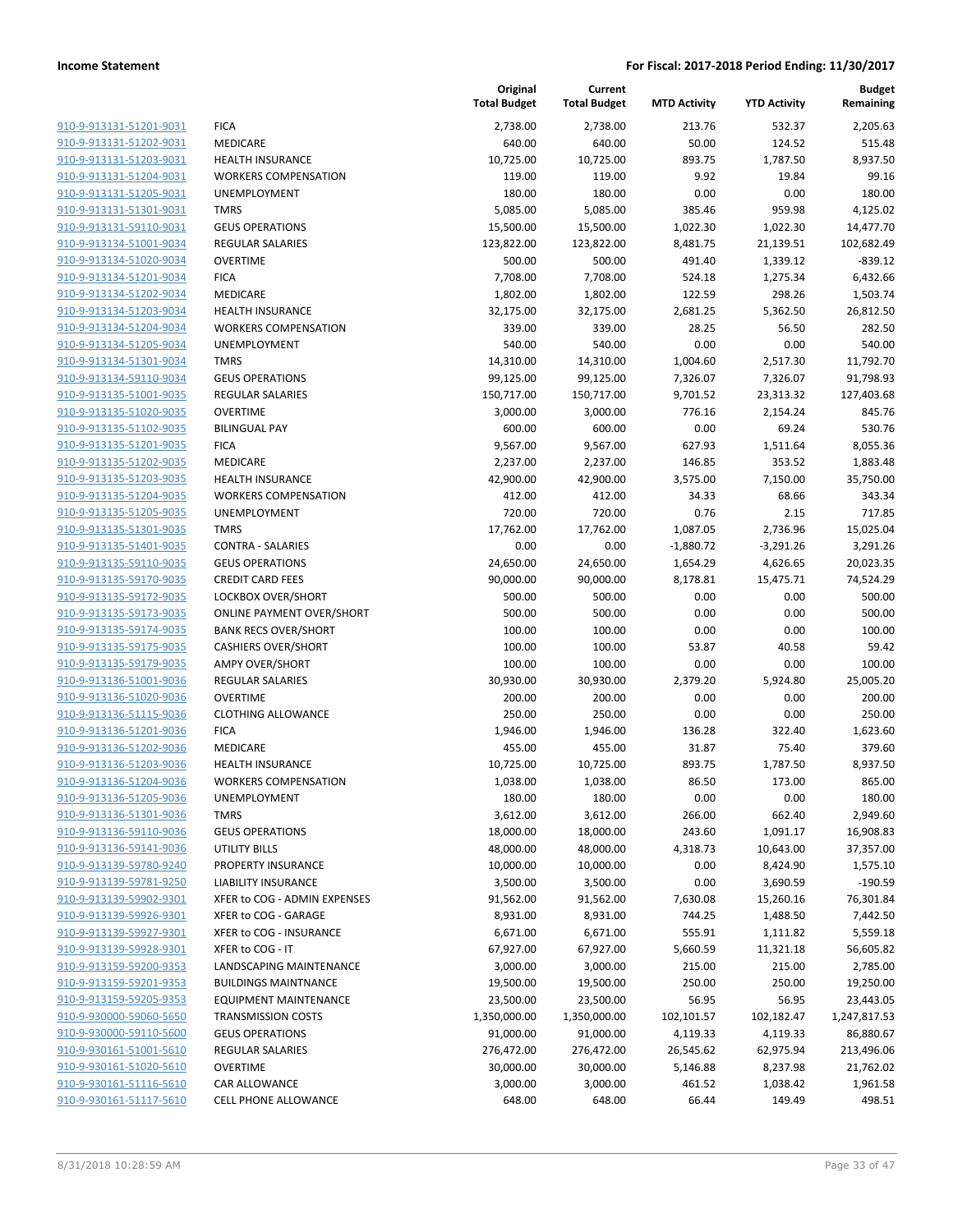|                                                    |                                                | Original<br><b>Total Budget</b> | Current<br><b>Total Budget</b> | <b>MTD Activity</b> | <b>YTD Activity</b> | Budget<br>Remaining   |
|----------------------------------------------------|------------------------------------------------|---------------------------------|--------------------------------|---------------------|---------------------|-----------------------|
| 910-9-930161-51201-5610                            | <b>FICA</b>                                    | 19,227.00                       | 19,227.00                      | 1,974.76            | 4,409.61            | 14,817.39             |
| 910-9-930161-51202-5610                            | MEDICARE                                       | 4,497.00                        | 4,497.00                       | 461.84              | 1,031.29            | 3,465.71              |
| 910-9-930161-51203-5610                            | <b>HEALTH INSURANCE</b>                        | 46,922.00                       | 46,922.00                      | 3,910.17            | 7,820.34            | 39,101.66             |
| 910-9-930161-51204-5610                            | <b>WORKERS COMPENSATION</b>                    | 756.00                          | 756.00                         | 63.00               | 126.00              | 630.00                |
| 910-9-930161-51205-5610                            | UNEMPLOYMENT                                   | 788.00                          | 788.00                         | 2.77                | 8.99                | 779.01                |
| 910-9-930161-51301-5610                            | <b>TMRS</b>                                    | 35,695.00                       | 35,695.00                      | 3,602.27            | 8,094.54            | 27,600.46             |
| 910-9-930161-59110-5610                            | <b>GEUS OPERATIONS</b>                         | 18,100.00                       | 18,100.00                      | 1,131.71            | 1,169.03            | 16,930.97             |
| 910-9-930161-59146-5610                            | <b>TRAINING AND/OR TRAVEL</b>                  | 32,000.00                       | 32,000.00                      | 468.24              | 789.24              | 31,210.76             |
| 910-9-930181-51001-5810                            | <b>REGULAR SALARIES</b>                        | 149,415.00                      | 149,415.00                     | 9,201.18            | 22,655.40           | 126,759.60            |
| 910-9-930181-51020-5810                            | <b>OVERTIME</b>                                | 30,000.00                       | 30,000.00                      | 3,140.27            | 4,748.24            | 25,251.76             |
| 910-9-930181-51117-5810                            | <b>CELL PHONE ALLOWANCE</b>                    | 216.00                          | 216.00                         | 0.00                | 0.00                | 216.00                |
| 910-9-930181-51201-5810                            | <b>FICA</b>                                    | 11,137.00                       | 11,137.00                      | 765.17              | 1,699.02            | 9,437.98              |
| 910-9-930181-51202-5810                            | MEDICARE                                       | 2,605.00                        | 2,605.00                       | 178.95              | 397.35              | 2,207.65              |
| 910-9-930181-51203-5810                            | <b>HEALTH INSURANCE</b>                        | 25,472.00                       | 25,472.00                      | 2,122.67            | 4,245.34            | 21,226.66             |
| 910-9-930181-51204-5810                            | <b>WORKERS COMPENSATION</b>                    | 409.00                          | 409.00                         | 34.08               | 68.16               | 340.84                |
| 910-9-930181-51205-5810                            | UNEMPLOYMENT                                   | 428.00                          | 428.00                         | 0.00                | 0.00                | 428.00                |
| 910-9-930181-51301-5810                            | <b>TMRS</b>                                    | 20,676.00                       | 20,676.00                      | 1,379.78            | 3,063.74            | 17,612.26             |
| 910-9-930181-59110-5810<br>910-9-931080-51001-5800 | <b>GEUS OPERATIONS</b>                         | 14,800.00                       | 14,800.00                      | 977.92              | 2,870.59            | 11,929.41             |
| 910-9-931080-51011-5800                            | <b>REGULAR SALARIES</b><br>PART TIME TEMPORARY | 494,247.00                      | 494,247.00<br>35,820.00        | 40,109.78           | 98,658.26           | 395,588.74            |
| 910-9-931080-51020-5800                            | <b>OVERTIME</b>                                | 35,820.00<br>1,000.00           | 1,000.00                       | 0.00<br>0.00        | 0.00<br>0.00        | 35,820.00<br>1,000.00 |
| 910-9-931080-51115-5800                            | <b>CLOTHING ALLOWANCE</b>                      | 500.00                          | 500.00                         | 0.00                | 0.00                | 500.00                |
| 910-9-931080-51116-5800                            | CAR ALLOWANCE                                  | 3,900.00                        | 3,900.00                       | 300.00              | 750.00              | 3,150.00              |
| 910-9-931080-51117-5800                            | <b>CELL PHONE ALLOWANCE</b>                    | 3,434.00                        | 3,434.00                       | 287.24              | 706.56              | 2,727.44              |
| 910-9-931080-51201-5800                            | <b>FICA</b>                                    | 32,154.00                       | 32,154.00                      | 2,471.83            | 5,993.83            | 26,160.17             |
| 910-9-931080-51202-5800                            | MEDICARE                                       | 7,814.00                        | 7,814.00                       | 578.09              | 1,401.78            | 6,412.22              |
| 910-9-931080-51203-5800                            | <b>HEALTH INSURANCE</b>                        | 57,915.00                       | 57,915.00                      | 4,826.25            | 9,652.50            | 48,262.50             |
| 910-9-931080-51204-5800                            | <b>WORKERS COMPENSATION</b>                    | 1,768.00                        | 1,768.00                       | 147.33              | 294.66              | 1,473.34              |
| 910-9-931080-51205-5800                            | UNEMPLOYMENT                                   | 972.00                          | 972.00                         | 0.00                | 0.00                | 972.00                |
| 910-9-931080-51301-5800                            | <b>TMRS</b>                                    | 57,905.00                       | 57,905.00                      | 4,140.88            | 10,237.61           | 47,667.39             |
| 910-9-931080-59110-5800                            | <b>GEUS OPERATIONS</b>                         | 21,800.00                       | 27,300.00                      | 2,638.95            | 3,115.47            | 24,184.53             |
| 910-9-931080-59205-5800                            | <b>EQUIPMENT MAINTENANCE</b>                   | 5,650.00                        | 5,650.00                       | $-2.58$             | $-2.58$             | 5,652.58              |
| 910-9-931088-51001-5880                            | <b>REGULAR SALARIES</b>                        | 82,930.00                       | 82,930.00                      | 6,172.80            | 15,432.00           | 67,498.00             |
| 910-9-931088-51201-5880                            | <b>FICA</b>                                    | 5,142.00                        | 5,142.00                       | 362.02              | 877.45              | 4,264.55              |
| 910-9-931088-51202-5880                            | MEDICARE                                       | 1,202.00                        | 1,202.00                       | 84.67               | 205.21              | 996.79                |
| 910-9-931088-51203-5880                            | <b>HEALTH INSURANCE</b>                        | 21,450.00                       | 21,450.00                      | 1,787.50            | 3,575.00            | 17,875.00             |
| 910-9-931088-51204-5880                            | <b>WORKERS COMPENSATION</b>                    | 227.00                          | 227.00                         | 18.92               | 37.84               | 189.16                |
| 910-9-931088-51205-5880                            | <b>UNEMPLOYMENT</b>                            | 360.00                          | 360.00                         | 0.00                | 0.00                | 360.00                |
| 910-9-931088-51301-5880                            | <b>TMRS</b>                                    | 9,545.00                        | 9,545.00                       | 690.12              | 1,725.30            | 7,819.70              |
| 910-9-931088-59110-5880                            | <b>GEUS OPERATIONS</b>                         | 4,360.00                        | 4,360.00                       | 95.04               | 95.04               | 4,264.96              |
| 910-9-931092-51001-9202                            | <b>REGULAR SALARIES</b>                        | 103,101.00                      | 103,101.00                     | 7,981.28            | 19,808.16           | 83,292.84             |
| 910-9-931092-51117-9202                            | <b>CELL PHONE ALLOWANCE</b>                    | 1,632.00                        | 1,632.00                       | 125.54              | 313.85              | 1,318.15              |
| 910-9-931092-51201-9202                            | <b>FICA</b>                                    | 6,493.00                        | 6,493.00                       | 485.17              | 1,184.26            | 5,308.74              |
| 910-9-931092-51202-9202                            | MEDICARE                                       | 1,519.00                        | 1,519.00                       | 113.47              | 276.97              | 1,242.03              |
| 910-9-931092-51203-9202                            | <b>HEALTH INSURANCE</b>                        | 18,233.00                       | 18,233.00                      | 1,519.42            | 3,038.84            | 15,194.16             |
| 910-9-931092-51204-9202                            | <b>WORKERS COMPENSATION</b>                    | 282.00                          | 282.00                         | 23.50               | 47.00               | 235.00                |
| 910-9-931092-51205-9202                            | UNEMPLOYMENT                                   | 306.00                          | 306.00                         | 0.00                | 0.00                | 306.00                |
| 910-9-931092-51301-9202                            | <b>TMRS</b>                                    | 12,055.00                       | 12,055.00                      | 906.34              | 2,249.63            | 9,805.37              |
| 910-9-931092-59110-9212                            | <b>GEUS OPERATIONS</b>                         | 12,500.00                       | 12,500.00                      | 836.28              | 1,002.65            | 11,497.35             |
| 910-9-931092-59130-9212                            | PHONE MANAGEMENT SERVICE                       | 66,900.00                       | 66,900.00                      | 5,560.00            | 5,560.00            | 61,340.00             |
| 910-9-931093-59205-9352                            | EQUIPMENT MAINTENANCE - IT                     | 8,000.00                        | 2,500.00                       | 0.00                | 0.00                | 2,500.00              |
| 910-9-931099-59391-9900                            | <b>FURNITURE &amp; OFFICE EQUIPMENT</b>        | 0.00                            | 0.00                           | 0.00                | 0.00                | 0.00                  |
| 910-9-931462-51001-5620                            | <b>REGULAR SALARIES</b>                        | 61,763.00                       | 61,763.00                      | 4,904.80            | 12,190.40           | 49,572.60             |
| 910-9-931462-51115-5620                            | <b>CLOTHING ALLOWANCE</b>                      | 150.00                          | 150.00                         | 0.00                | 0.00                | 150.00                |
| 910-9-931462-51117-5620                            | <b>CELL PHONE ALLOWANCE</b>                    | 480.00                          | 480.00                         | 36.92               | 92.30               | 387.70                |
| 910-9-931462-51201-5620                            | <b>FICA</b>                                    | 3,852.00                        | 3,852.00                       | 289.77              | 692.14              | 3,159.86              |
| 910-9-931462-51202-5620                            | MEDICARE                                       | 905.00                          | 905.00                         | 67.77               | 161.88              | 743.12                |
| 910-9-931462-51203-5620                            | <b>HEALTH INSURANCE</b>                        | 5,363.00                        | 5,363.00                       | 446.92              | 893.84              | 4,469.16              |
| 910-9-931462-51204-5620                            | <b>WORKERS COMPENSATION</b>                    | 1,035.00                        | 1,035.00                       | 86.25               | 172.50              | 862.50                |
|                                                    |                                                |                                 |                                |                     |                     |                       |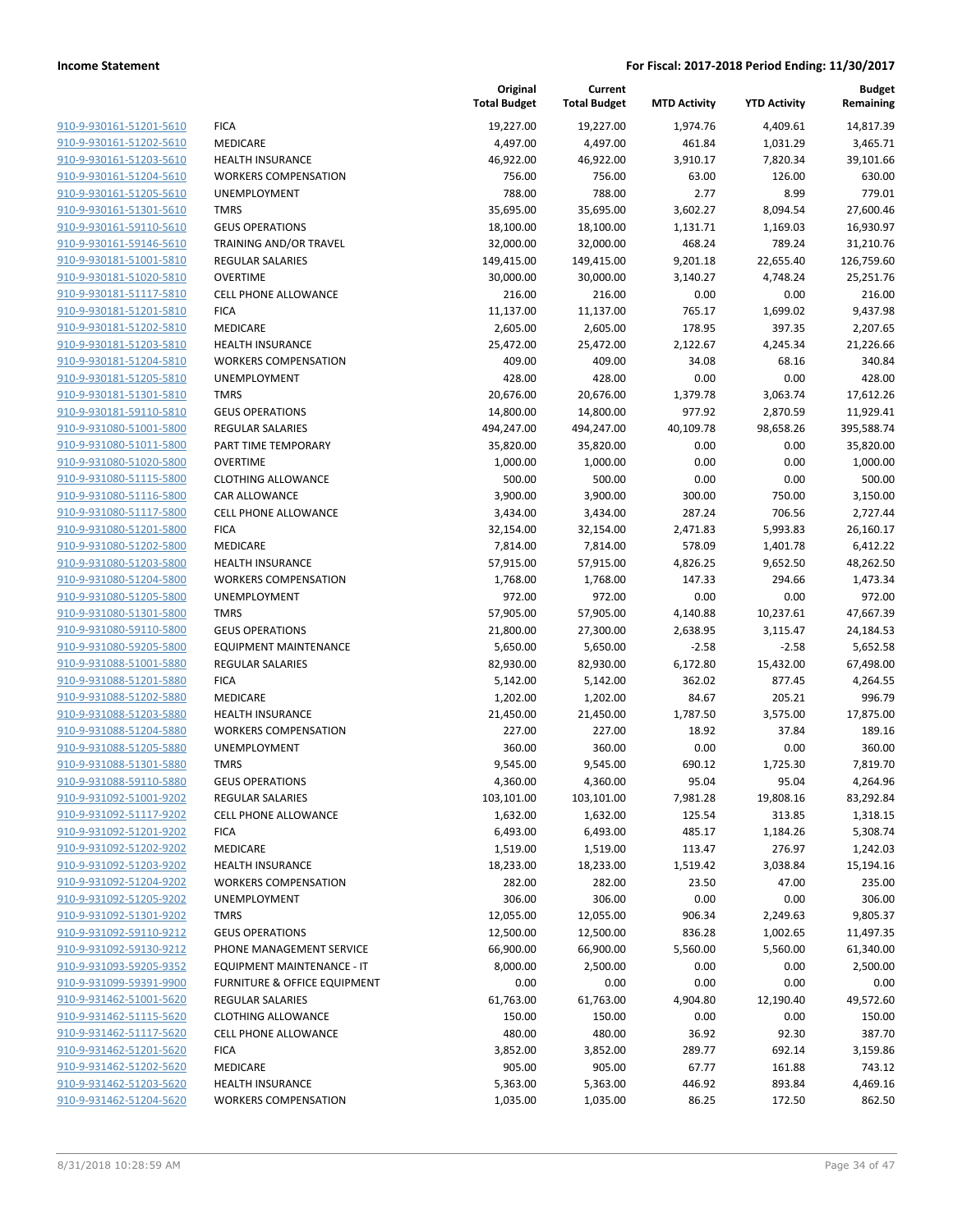| 910-9-931462-51205-5620        |
|--------------------------------|
| 910-9-931462-51301-5620        |
| 910-9-931462-59110-5620        |
| 910-9-931462-59198-5620        |
| 910-9-931462-59199-5620        |
| <u>910-9-931470-51001-5700</u> |
| 910-9-931470-51020-5700        |
| 910-9-931470-51115-5700        |
| 910-9-931470-51117-5700        |
| 910-9-931470-51201-5700        |
| 910-9-931470-51202-5700        |
| 910-9-931470-51203-5700        |
| 910-9-931470-51204-5700        |
| 910-9-931470-51205-5700        |
| 910-9-931470-51301-5700        |
|                                |
| <u>910-9-931470-59205-5700</u> |
| 910-9-931470-59253-5700        |
| 910-9-931490-59353-9900        |
| 910-9-931491-51001-9911        |
| 910-9-931491-51201-9911        |
| 910-9-931491-51202-9911        |
| 910-9-931491-51301-9911        |
| 910-9-931528-51001-5820        |
| 910-9-931528-51115-5820        |
| 910-9-931528-51117-5820        |
| <u>910-9-931528-51201-5820</u> |
| 910-9-931528-51202-5820        |
| 910-9-931528-51203-5820        |
| 910-9-931528-51204-5820        |
| 910-9-931528-51205-5820        |
| 910-9-931528-51301-5820        |
| 910-9-931528-59110-5820        |
| 910-9-931529-51001-5920        |
|                                |
| 910-9-931529-51020-5920        |
| 910-9-931529-51115-5920        |
| <u>910-9-931529-51117-5920</u> |
| 910-9-931529-51201-5920        |
| 910-9-931529-51202-5920        |
| 910-9-931529-51203-5920        |
| 910-9-931529-51204-5920        |
| <u>910-9-931529-51205-5920</u> |
| 910-9-931529-51301-5920        |
| 910-9-931529-59205-5920        |
| 910-9-931529-59262-5920        |
| 910-9-931590-59362-9900        |
| 910-9-931591-51001-9912        |
| 910-9-931591-51201-9912        |
| 910-9-931591-51202-9912        |
| 910-9-931591-51301-9912        |
| 910-9-932467-51001-5671        |
| 910-9-932467-51011-5671        |
| 910-9-932467-51020-5671        |
| 910-9-932467-51115-5671        |
|                                |
| 910-9-932467-51201-5671        |
| 910-9-932467-51202-5671        |
| 910-9-932467-51203-5671        |
| 910-9-932467-51204-5671        |
| 910-9-932467-51205-5671        |
| 910-9-932467-51301-5671        |
|                                |

|                                                    |                                             | Original<br><b>Total Budget</b> | Current<br><b>Total Budget</b> | <b>MTD Activity</b> | <b>YTD Activity</b>  | <b>Budget</b><br>Remaining |
|----------------------------------------------------|---------------------------------------------|---------------------------------|--------------------------------|---------------------|----------------------|----------------------------|
| 910-9-931462-51205-5620                            | UNEMPLOYMENT                                | 90.00                           | 90.00                          | 0.00                | 0.00                 | 90.00                      |
| 910-9-931462-51301-5620                            | <b>TMRS</b>                                 | 7,181.00                        | 7,181.00                       | 552.48              | 1,373.20             | 5,807.80                   |
| 910-9-931462-59110-5620                            | <b>GEUS OPERATIONS</b>                      | 16,420.00                       | 16,420.00                      | 1,248.21            | 1,547.51             | 14,872.49                  |
| 910-9-931462-59198-5620                            | <b>COLOCATION CHARGES</b>                   | 9,979.00                        | 9,979.00                       | 0.00                | 0.00                 | 9,979.00                   |
| 910-9-931462-59199-5620                            | LEASE OF DARK FIBER                         | 206,520.00                      | 206,520.00                     | 0.00                | 0.00                 | 206,520.00                 |
| 910-9-931470-51001-5700                            | <b>REGULAR SALARIES</b>                     | 74,535.00                       | 74,535.00                      | 5,786.41            | 14,393.21            | 60,141.79                  |
| 910-9-931470-51020-5700                            | <b>OVERTIME</b>                             | 2,600.00                        | 2,600.00                       | 984.67              | 1,482.94             | 1,117.06                   |
| 910-9-931470-51115-5700                            | <b>CLOTHING ALLOWANCE</b>                   | 500.00                          | 500.00                         | 0.00                | 0.00                 | 500.00                     |
| 910-9-931470-51117-5700                            | <b>CELL PHONE ALLOWANCE</b>                 | 432.00                          | 432.00                         | 33.24               | 83.10                | 348.90                     |
| 910-9-931470-51201-5700                            | <b>FICA</b>                                 | 4,840.00                        | 4,840.00                       | 399.51              | 899.54               | 3,940.46                   |
| 910-9-931470-51202-5700                            | MEDICARE                                    | 1,132.00                        | 1,132.00                       | 93.43               | 210.37               | 921.63                     |
| 910-9-931470-51203-5700                            | <b>HEALTH INSURANCE</b>                     | 10,725.00                       | 10,725.00                      | 893.75              | 1,787.50             | 8,937.50                   |
| 910-9-931470-51204-5700                            | <b>WORKERS COMPENSATION</b>                 | 1,226.00                        | 1,226.00                       | 102.17              | 204.34               | 1,021.66                   |
| 910-9-931470-51205-5700                            | UNEMPLOYMENT                                | 180.00                          | 180.00                         | 0.00                | 0.00                 | 180.00                     |
| 910-9-931470-51301-5700                            | <b>TMRS</b>                                 | 8,985.00                        | 8,985.00                       | 760.73              | 1,784.26             | 7,200.74                   |
| 910-9-931470-59205-5700                            | <b>EQUIPMENT MAINTENANCE</b>                | 4,850.00                        | 4,850.00                       | 0.00                | 0.00                 | 4,850.00                   |
| 910-9-931470-59253-5700                            | TRANSMISSION SUBSTATION MAINT               | 40,000.00                       | 35,000.00                      | 0.00                | 0.00                 | 35,000.00                  |
| 910-9-931490-59353-9900                            | <b>TRANSMISSION SUBSTATIONS</b>             | 200,000.00                      | 200,000.00                     | 0.00                | 0.00                 | 200,000.00                 |
| 910-9-931491-51001-9911                            | <b>REGULAR SALARIES</b>                     | 5,000.00                        | 5,000.00                       | 0.00                | 0.00                 | 5,000.00                   |
| 910-9-931491-51201-9911                            | <b>FICA</b>                                 | 310.00                          | 310.00                         | 0.00                | 0.00                 | 310.00                     |
| 910-9-931491-51202-9911                            | <b>MEDICARE</b>                             | 73.00                           | 73.00                          | 0.00                | 0.00                 | 73.00                      |
| 910-9-931491-51301-9911                            | <b>TMRS</b>                                 | 576.00                          | 576.00                         | 0.00                | 0.00                 | 576.00                     |
| 910-9-931528-51001-5820                            | REGULAR SALARIES                            | 61,763.00                       | 61,763.00                      | 4,904.80            | 12,190.40            | 49,572.60                  |
| 910-9-931528-51115-5820                            | <b>CLOTHING ALLOWANCE</b>                   | 150.00                          | 150.00                         | 0.00                | 0.00                 | 150.00                     |
| 910-9-931528-51117-5820                            | <b>CELL PHONE ALLOWANCE</b>                 | 480.00                          | 480.00                         | 36.92               | 92.30                | 387.70                     |
| 910-9-931528-51201-5820                            | <b>FICA</b>                                 | 3,852.00                        | 3,852.00                       | 306.38              | 761.51               | 3,090.49                   |
| 910-9-931528-51202-5820                            | MEDICARE                                    | 905.00                          | 905.00                         | 71.66               | 178.11               | 726.89                     |
| 910-9-931528-51203-5820                            | <b>HEALTH INSURANCE</b>                     | 5,363.00                        | 5,363.00                       | 446.92              | 893.84               | 4,469.16                   |
| 910-9-931528-51204-5820                            | <b>WORKERS COMPENSATION</b>                 | 1,035.00                        | 1,035.00                       | 86.25<br>0.00       | 172.50               | 862.50                     |
| 910-9-931528-51205-5820<br>910-9-931528-51301-5820 | UNEMPLOYMENT<br><b>TMRS</b>                 | 90.00                           | 90.00                          | 552.48              | 0.00                 | 90.00                      |
| 910-9-931528-59110-5820                            | <b>GEUS OPERATIONS</b>                      | 7,181.00<br>15,700.00           | 7,181.00<br>15,700.00          | 1,041.86            | 1,373.20<br>1,351.49 | 5,807.80<br>14,348.51      |
| 910-9-931529-51001-5920                            | REGULAR SALARIES                            | 74,535.00                       | 74,535.00                      | 5,786.41            | 14,393.21            | 60,141.79                  |
| 910-9-931529-51020-5920                            | <b>OVERTIME</b>                             | 3,000.00                        | 3,000.00                       | 984.67              | 1,482.94             | 1,517.06                   |
| 910-9-931529-51115-5920                            | <b>CLOTHING ALLOWANCE</b>                   | 500.00                          | 500.00                         | 0.00                | 0.00                 | 500.00                     |
| 910-9-931529-51117-5920                            | <b>CELL PHONE ALLOWANCE</b>                 | 432.00                          | 432.00                         | 33.20               | 83.00                | 349.00                     |
| 910-9-931529-51201-5920                            | <b>FICA</b>                                 | 4,865.00                        | 4,865.00                       | 421.86              | 989.47               | 3,875.53                   |
| 910-9-931529-51202-5920                            | MEDICARE                                    | 1,138.00                        | 1,138.00                       | 98.66               | 231.41               | 906.59                     |
| 910-9-931529-51203-5920                            | <b>HEALTH INSURANCE</b>                     | 10,725.00                       | 10,725.00                      | 893.75              | 1,787.50             | 8,937.50                   |
| 910-9-931529-51204-5920                            | <b>WORKERS COMPENSATION</b>                 | 1,226.00                        | 1,226.00                       | 102.17              | 204.34               | 1,021.66                   |
| 910-9-931529-51205-5920                            | <b>UNEMPLOYMENT</b>                         | 180.00                          | 180.00                         | 0.00                | 0.00                 | 180.00                     |
| 910-9-931529-51301-5920                            | <b>TMRS</b>                                 | 9,031.00                        | 9,031.00                       | 760.72              | 1,784.23             | 7,246.77                   |
| 910-9-931529-59205-5920                            | EQUIPMENT MAINTENANCE                       | 5,950.00                        | 11,584.00                      | 0.00                | 10.00                | 11,574.00                  |
| 910-9-931529-59262-5920                            | DISTRIBUTION SUBSTATION MAINTENANCE         | 28,000.00                       | 22,366.00                      | 0.00                | 0.00                 | 22,366.00                  |
| 910-9-931590-59362-9900                            | DISTRIBUTION SUBSTATIONS                    | 638,000.00                      | 738,000.00                     | 0.00                | 0.00                 | 738,000.00                 |
| 910-9-931591-51001-9912                            | <b>REGULAR SALARIES</b>                     | 5,000.00                        | 5,000.00                       | 0.00                | 0.00                 | 5,000.00                   |
| 910-9-931591-51201-9912                            | <b>FICA</b>                                 | 310.00                          | 310.00                         | 0.00                | 0.00                 | 310.00                     |
| 910-9-931591-51202-9912                            | <b>MEDICARE</b>                             | 73.00                           | 73.00                          | 0.00                | 0.00                 | 73.00                      |
| 910-9-931591-51301-9912                            | <b>TMRS</b>                                 | 576.00                          | 576.00                         | 0.00                | 0.00                 | 576.00                     |
| 910-9-932467-51001-5671                            | <b>REGULAR SALARIES</b>                     | 65,616.00                       | 65,616.00                      | 10,988.88           | 26,017.45            | 39,598.55                  |
| 910-9-932467-51011-5671                            | PART TIME TEMPORARY                         | 35,120.00                       | 35,120.00                      | 0.00                | 0.00                 | 35,120.00                  |
| 910-9-932467-51020-5671                            | <b>OVERTIME</b>                             | 7,800.00                        | 7,800.00                       | 509.26              | 1,134.85             | 6,665.15                   |
| 910-9-932467-51115-5671                            | <b>CLOTHING ALLOWANCE</b>                   | 550.00                          | 550.00                         | 0.00                | 0.00                 | 550.00                     |
| 910-9-932467-51201-5671                            | <b>FICA</b>                                 | 6,763.00                        | 6,763.00                       | 704.52              | 1,642.95             | 5,120.05                   |
| 910-9-932467-51202-5671                            | MEDICARE                                    | 1,582.00                        | 1,582.00                       | 164.77              | 384.24               | 1,197.76                   |
| 910-9-932467-51203-5671                            | <b>HEALTH INSURANCE</b>                     | 10,725.00                       | 10,725.00                      | 893.75              | 1,787.50             | 8,937.50                   |
| 910-9-932467-51204-5671<br>910-9-932467-51205-5671 | <b>WORKERS COMPENSATION</b><br>UNEMPLOYMENT | 1,146.00                        | 1,146.00                       | 95.50               | 191.00               | 955.00                     |
| 910-9-932467-51301-5671                            | <b>TMRS</b>                                 | 180.00<br>8,514.00              | 180.00<br>8,514.00             | 0.00<br>687.01      | 0.00<br>1,871.43     | 180.00<br>6,642.57         |
|                                                    |                                             |                                 |                                |                     |                      |                            |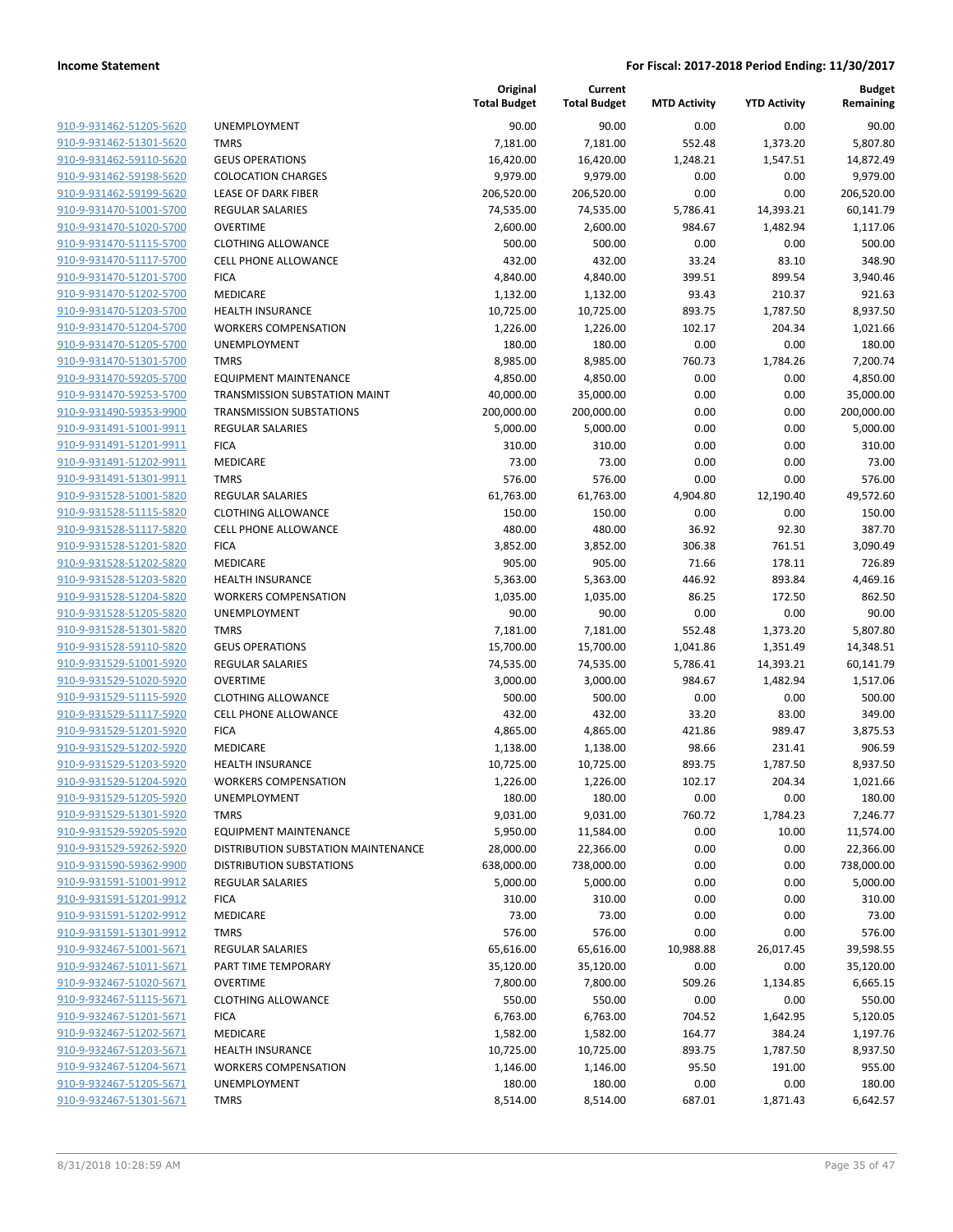| 910-9-932467-59110-5671                                   |
|-----------------------------------------------------------|
| 910-9-932474-51001-5740                                   |
| 910-9-932474-51020-5740                                   |
| 910-9-932474-51115-5740                                   |
| 910-9-932474-51201-5740                                   |
| 910-9-932474-51202-5740                                   |
| 910-9-932474-51203-5740                                   |
| 910-9-932474-51204-5740                                   |
| 910-9-932474-51205-5740                                   |
| 910-9-932474-51301-5740                                   |
| 910-9-932474-59257-5740                                   |
| 910-9-932490-59356-9900                                   |
| 910-9-932491-51001-9913                                   |
| 910-9-932491-51201-9913                                   |
| <u>910-9-932491-51202-9913</u>                            |
| 910-9-932491-51301-9913                                   |
| 910-9-932500-51001-5801                                   |
| 910-9-932500-51115-5801                                   |
| 910-9-932500-51117-5801                                   |
| <u>910-9-932500-51201-5801</u>                            |
| 910-9-932500-51202-5801                                   |
| 910-9-932500-51203-5801                                   |
| 910-9-932500-51204-5801                                   |
| 910-9-932500-51205-5801                                   |
| <u>910-9-932500-51301-5801</u>                            |
| 910-9-932500-59110-5801                                   |
| 910-9-932500-59112-5801                                   |
| 910-9-932500-59146-5801                                   |
| 910-9-932503-51001-5830                                   |
| <u>910-9-932503-51020-5830</u>                            |
| 910-9-932503-51115-5830                                   |
| 910-9-932503-51117-5830                                   |
| 910-9-932503-51201-5830                                   |
| 910-9-932503-51202-5830                                   |
| <u>910-9-932503-51203-5830</u>                            |
| 910-9-932503-51204-5830                                   |
| 910-9-932503-51205-5830                                   |
| 910-9-932503-51301-5830                                   |
| 910-9-932503-59110-5830                                   |
| 910-9-932504-51001-5840                                   |
| 910-9-932504-51020-5840                                   |
| 910-9-932504-51115-5840                                   |
| 910-9-932504-51117-5840                                   |
| 910-9-932504-51201-5840                                   |
| 910-9-932504-51202-5840                                   |
| 910-9-932504-51203-5840                                   |
| 910-9-932504-51204-5840                                   |
| 910-9-932504-51205-5840                                   |
| <u>910-9-932504-51301-5840</u>                            |
| 910-9-932504-59110-5840                                   |
| 910-9-932505-51001-5850                                   |
| 910-9-932505-51201-5850                                   |
| 910-9-932505-51202-5850                                   |
| 910-9-932505-51301-5850<br><u>910-9-932505-59110-5850</u> |
| 910-9-932506-51001-5860                                   |
| 910-9-932506-51020-5860                                   |
| 910-9-932506-51115-5860                                   |
| 910-9-932506-51117-5860                                   |
|                                                           |

|                                                    |                                     | Original<br><b>Total Budget</b> | Current<br><b>Total Budget</b> | <b>MTD Activity</b> | <b>YTD Activity</b> | <b>Budget</b><br>Remaining |
|----------------------------------------------------|-------------------------------------|---------------------------------|--------------------------------|---------------------|---------------------|----------------------------|
| 910-9-932467-59110-5671                            | <b>GEUS OPERATIONS</b>              | 16,000.00                       | 16,000.00                      | 851.98              | 862.30              | 15,137.70                  |
| 910-9-932474-51001-5740                            | <b>REGULAR SALARIES</b>             | 65,616.00                       | 65,616.00                      | 3,191.31            | 6,253.93            | 59,362.07                  |
| 910-9-932474-51020-5740                            | <b>OVERTIME</b>                     | 7,800.00                        | 7,800.00                       | 0.00                | 203.70              | 7,596.30                   |
| 910-9-932474-51115-5740                            | <b>CLOTHING ALLOWANCE</b>           | 550.00                          | 550.00                         | 0.00                | 0.00                | 550.00                     |
| 910-9-932474-51201-5740                            | <b>FICA</b>                         | 4,586.00                        | 4,586.00                       | 186.15              | 353.38              | 4,232.62                   |
| 910-9-932474-51202-5740                            | MEDICARE                            | 1,073.00                        | 1,073.00                       | 43.54               | 82.65               | 990.35                     |
| 910-9-932474-51203-5740                            | <b>HEALTH INSURANCE</b>             | 10,725.00                       | 10,725.00                      | 893.75              | 1,787.50            | 8,937.50                   |
| 910-9-932474-51204-5740                            | <b>WORKERS COMPENSATION</b>         | 1,146.00                        | 1,146.00                       | 95.50               | 191.00              | 955.00                     |
| 910-9-932474-51205-5740                            | UNEMPLOYMENT                        | 180.00                          | 180.00                         | 0.00                | 0.00                | 180.00                     |
| 910-9-932474-51301-5740                            | <b>TMRS</b>                         | 8,514.00                        | 8,514.00                       | 356.79              | 721.97              | 7,792.03                   |
| 910-9-932474-59257-5740                            | TRANSMISSION LINE MAINTENANCE       | 41,700.00                       | 41,700.00                      | 3,360.26            | 3,360.26            | 38,339.74                  |
| 910-9-932490-59356-9900                            | <b>GEUS TRANSMISSION LINES</b>      | 603,495.00                      | 603,495.00                     | 0.00                | 3,919.51            | 599,575.49                 |
| 910-9-932491-51001-9913                            | <b>REGULAR SALARIES</b>             | 12,000.00                       | 12,000.00                      | 0.00                | 572.72              | 11,427.28                  |
| 910-9-932491-51201-9913                            | <b>FICA</b>                         | 744.00                          | 744.00                         | 0.00                | 35.51               | 708.49                     |
| 910-9-932491-51202-9913                            | MEDICARE                            | 174.00                          | 174.00                         | 0.00                | 8.30                | 165.70                     |
| 910-9-932491-51301-9913                            | <b>TMRS</b>                         | 1,381.00                        | 1,381.00                       | 0.00                | 64.03               | 1,316.97                   |
| 910-9-932500-51001-5801                            | <b>REGULAR SALARIES</b>             | 122,803.00                      | 122,803.00                     | 9,446.40            | 23,434.40           | 99,368.60                  |
| 910-9-932500-51115-5801                            | <b>CLOTHING ALLOWANCE</b>           | 250.00                          | 250.00                         | 0.00                | 0.00                | 250.00                     |
| 910-9-932500-51117-5801                            | <b>CELL PHONE ALLOWANCE</b>         | 636.00                          | 636.00                         | 48.92               | 122.30              | 513.70                     |
| 910-9-932500-51201-5801                            | <b>FICA</b>                         | 7,669.00                        | 7,669.00                       | 575.87              | 1,411.20            | 6,257.80                   |
| 910-9-932500-51202-5801                            | MEDICARE                            | 1,794.00                        | 1,794.00                       | 134.68              | 330.04              | 1,463.96                   |
| 910-9-932500-51203-5801                            | <b>HEALTH INSURANCE</b>             | 10,725.00                       | 10,725.00                      | 893.75              | 1,787.50            | 8,937.50                   |
| 910-9-932500-51204-5801                            | <b>WORKERS COMPENSATION</b>         | 1,994.00                        | 1,994.00                       | 166.17              | 332.34              | 1,661.66                   |
| 910-9-932500-51205-5801                            | UNEMPLOYMENT                        | 180.00                          | 180.00                         | 0.00                | 0.00                | 180.00                     |
| 910-9-932500-51301-5801                            | <b>TMRS</b>                         | 14,237.00                       | 14,237.00                      | 1,061.58            | 2,633.65            | 11,603.35                  |
| 910-9-932500-59110-5801                            | <b>GEUS OPERATIONS</b>              | 8,960.00                        | 8,960.00                       | 480.76              | 491.08              | 8,468.92                   |
| 910-9-932500-59112-5801                            | SAFETY                              | 49,730.00                       | 49,730.00                      | 18,126.72           | 18,126.72           | 31,603.28                  |
| 910-9-932500-59146-5801                            | TRAINING AND/OR TRAVEL              | 27,000.00                       | 27,000.00                      | 1,035.00            | 5,305.00            | 21,695.00                  |
| 910-9-932503-51001-5830                            | <b>REGULAR SALARIES</b>             | 177,243.00                      | 177,243.00                     | 12,442.03           | 27,947.01           | 149,295.99                 |
| 910-9-932503-51020-5830                            | <b>OVERTIME</b>                     | 10,500.00                       | 10,500.00                      | 1,116.14            | 2,603.58            | 7,896.42                   |
| 910-9-932503-51115-5830                            | <b>CLOTHING ALLOWANCE</b>           | 1,200.00                        | 1,200.00                       | 0.00                | 0.00                | 1,200.00                   |
| 910-9-932503-51117-5830                            | CELL PHONE ALLOWANCE                | 318.00                          | 318.00                         | 12.23               | 48.92               | 269.08                     |
| 910-9-932503-51201-5830                            | <b>FICA</b>                         | 11,734.00                       | 11,734.00                      | 2,799.49            | 3,737.61            | 7,996.39                   |
| 910-9-932503-51202-5830<br>910-9-932503-51203-5830 | MEDICARE<br><b>HEALTH INSURANCE</b> | 2,745.00                        | 2,745.00<br>26,813.00          | 654.72              | 874.12              | 1,870.88<br>22,344.16      |
| 910-9-932503-51204-5830                            | <b>WORKERS COMPENSATION</b>         | 26,813.00<br>3,129.00           | 3,129.00                       | 2,234.42<br>260.75  | 4,468.84<br>521.50  | 2,607.50                   |
| 910-9-932503-51205-5830                            | UNEMPLOYMENT                        | 450.00                          | 450.00                         | 0.00                | 0.00                | 450.00                     |
| 910-9-932503-51301-5830                            | <b>TMRS</b>                         | 21,784.00                       | 21,784.00                      | 5,162.83            | 7,066.68            | 14,717.32                  |
| 910-9-932503-59110-5830                            | <b>GEUS OPERATIONS</b>              | 81,000.00                       | 81,000.00                      | 5,355.73            | 5,463.70            | 75,536.30                  |
| 910-9-932504-51001-5840                            | <b>REGULAR SALARIES</b>             | 177,243.00                      | 177,243.00                     | 12,242.03           | 27,747.01           | 149,495.99                 |
| 910-9-932504-51020-5840                            | <b>OVERTIME</b>                     | 10,500.00                       | 10,500.00                      | 1,116.14            | 2,603.58            | 7,896.42                   |
| 910-9-932504-51115-5840                            | <b>CLOTHING ALLOWANCE</b>           | 1,200.00                        | 1,200.00                       | 0.00                | 0.00                | 1,200.00                   |
| 910-9-932504-51117-5840                            | <b>CELL PHONE ALLOWANCE</b>         | 318.00                          | 318.00                         | 12.23               | 48.92               | 269.08                     |
| 910-9-932504-51201-5840                            | <b>FICA</b>                         | 11,734.00                       | 11,734.00                      | 828.97              | 1,884.77            | 9,849.23                   |
| 910-9-932504-51202-5840                            | MEDICARE                            | 2,745.00                        | 2,745.00                       | 193.87              | 440.80              | 2,304.20                   |
| 910-9-932504-51203-5840                            | <b>HEALTH INSURANCE</b>             | 26,813.00                       | 26,813.00                      | 2,234.42            | 4,468.84            | 22,344.16                  |
| 910-9-932504-51204-5840                            | <b>WORKERS COMPENSATION</b>         | 3,129.00                        | 3,129.00                       | 260.75              | 521.50              | 2,607.50                   |
| 910-9-932504-51205-5840                            | UNEMPLOYMENT                        | 450.00                          | 450.00                         | 0.00                | 0.00                | 450.00                     |
| 910-9-932504-51301-5840                            | <b>TMRS</b>                         | 21,784.00                       | 21,784.00                      | 1,494.81            | 3,398.66            | 18,385.34                  |
| 910-9-932504-59110-5840                            | <b>GEUS OPERATIONS</b>              | 72,000.00                       | 72,000.00                      | 6,685.05            | 6,685.05            | 65,314.95                  |
| 910-9-932505-51001-5850                            | <b>REGULAR SALARIES</b>             | 1,000.00                        | 1,000.00                       | 0.00                | 0.00                | 1,000.00                   |
| 910-9-932505-51201-5850                            | <b>FICA</b>                         | 62.00                           | 62.00                          | 0.00                | 0.00                | 62.00                      |
| 910-9-932505-51202-5850                            | MEDICARE                            | 15.00                           | 15.00                          | 0.00                | 0.00                | 15.00                      |
| 910-9-932505-51301-5850                            | <b>TMRS</b>                         | 115.00                          | 115.00                         | 0.00                | 0.00                | 115.00                     |
| 910-9-932505-59110-5850                            | <b>GEUS OPERATIONS</b>              | 500.00                          | 500.00                         | 0.00                | 0.00                | 500.00                     |
| 910-9-932506-51001-5860                            | REGULAR SALARIES                    | 76,203.00                       | 76,203.00                      | 6,246.40            | 15,524.80           | 60,678.20                  |
| 910-9-932506-51020-5860                            | <b>OVERTIME</b>                     | 1,000.00                        | 1,000.00                       | 0.00                | 0.00                | 1,000.00                   |
| 910-9-932506-51115-5860                            | <b>CLOTHING ALLOWANCE</b>           | 500.00                          | 500.00                         | 0.00                | 0.00                | 500.00                     |
| 910-9-932506-51117-5860                            | CELL PHONE ALLOWANCE                | 432.00                          | 432.00                         | 33.22               | 83.05               | 348.95                     |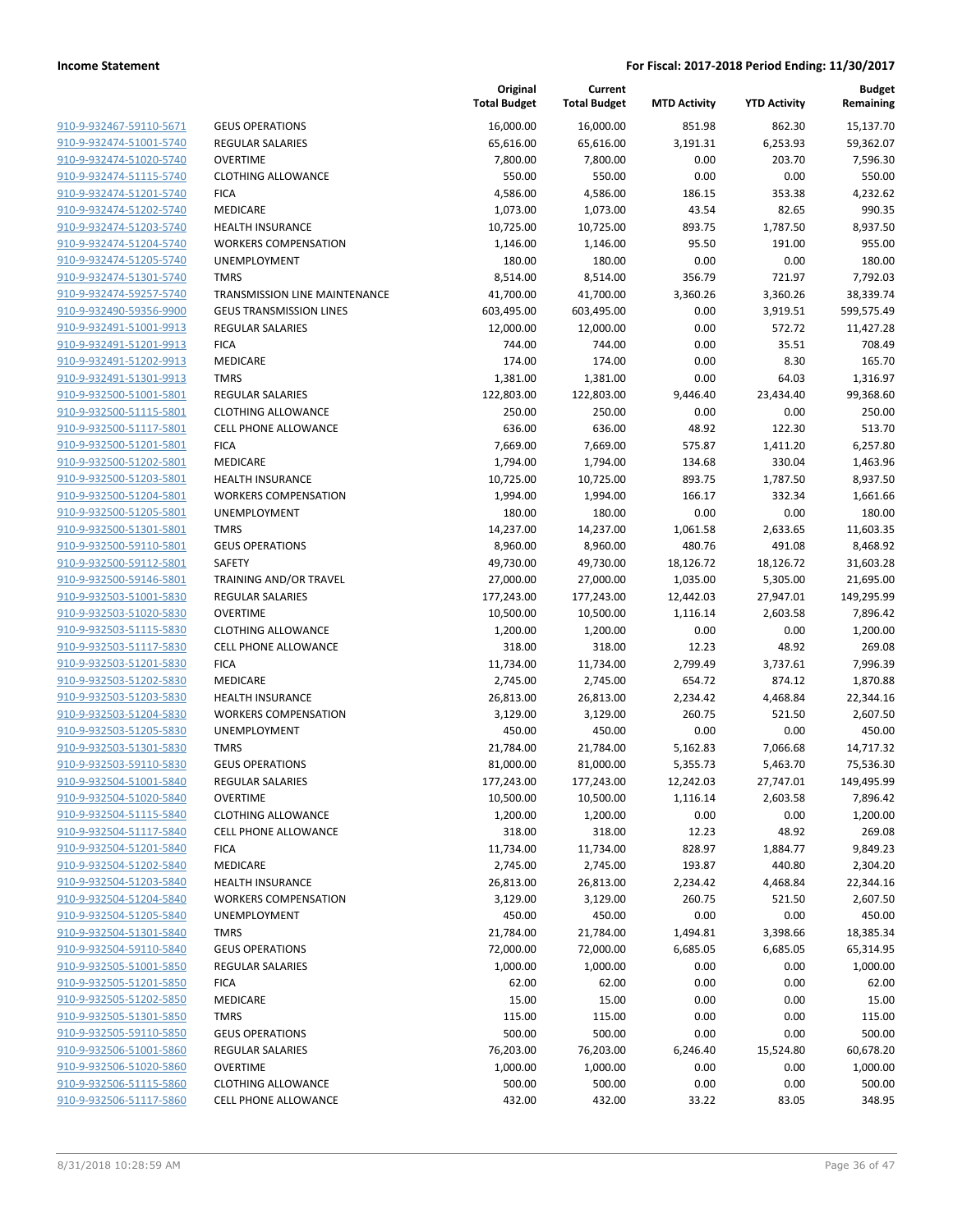|                                                    |                                      | Original<br><b>Total Budget</b> | Current<br><b>Total Budget</b> | <b>MTD Activity</b> | <b>YTD Activity</b> | <b>Budget</b><br>Remaining |
|----------------------------------------------------|--------------------------------------|---------------------------------|--------------------------------|---------------------|---------------------|----------------------------|
| 910-9-932506-51201-5860                            | <b>FICA</b>                          | 4,845.00                        | 4,845.00                       | 391.60              | 973.27              | 3,871.73                   |
| 910-9-932506-51202-5860                            | MEDICARE                             | 1,133.00                        | 1,133.00                       | 91.58               | 227.61              | 905.39                     |
| 910-9-932506-51203-5860                            | <b>HEALTH INSURANCE</b>              | 10,725.00                       | 10,725.00                      | 893.75              | 1,787.50            | 8,937.50                   |
| 910-9-932506-51204-5860                            | <b>WORKERS COMPENSATION</b>          | 1,318.00                        | 1,318.00                       | 109.83              | 219.66              | 1,098.34                   |
| 910-9-932506-51205-5860                            | UNEMPLOYMENT                         | 180.00                          | 180.00                         | 0.00                | 0.00                | 180.00                     |
| 910-9-932506-51301-5860                            | <b>TMRS</b>                          | 8,993.00                        | 8,993.00                       | 702.06              | 1,744.95            | 7,248.05                   |
| 910-9-932506-59110-5860                            | <b>GEUS OPERATIONS</b>               | 13,800.00                       | 13,800.00                      | 1,345.31            | 1,429.52            | 12,370.48                  |
| 910-9-932507-51001-5870                            | <b>REGULAR SALARIES</b>              | 1,000.00                        | 1,000.00                       | 0.00                | 0.00                | 1,000.00                   |
| 910-9-932507-51201-5870                            | <b>FICA</b>                          | 62.00                           | 62.00                          | 0.00                | 0.00                | 62.00                      |
| 910-9-932507-51202-5870                            | MEDICARE                             | 15.00                           | 15.00                          | 0.00                | 0.00                | 15.00                      |
| 910-9-932507-51301-5870                            | <b>TMRS</b>                          | 115.00                          | 115.00                         | 0.00                | 0.00                | 115.00                     |
| 910-9-932507-59110-5870                            | <b>GEUS OPERATIONS</b>               | 400.00                          | 400.00                         | 0.00                | 0.00                | 400.00                     |
| 910-9-932509-59147-5890                            | <b>RENT</b>                          | 200.00                          | 200.00                         | 0.00                | 0.00                | 200.00                     |
| 910-9-932510-51001-5900                            | <b>REGULAR SALARIES</b>              | 59,779.00                       | 59,779.00                      | 4,598.40            | 11,365.60           | 48,413.40                  |
| 910-9-932510-51020-5900                            | <b>OVERTIME</b>                      | 10,000.00                       | 10,000.00                      | 820.96              | 2,380.34            | 7,619.66                   |
| 910-9-932510-51102-5900                            | <b>BILINGUAL PAY</b>                 | 600.00                          | 600.00                         | 46.16               | 115.40              | 484.60                     |
| 910-9-932510-51115-5900                            | <b>CLOTHING ALLOWANCE</b>            | 500.00                          | 500.00                         | 0.00                | 0.00                | 500.00                     |
| 910-9-932510-51201-5900                            | <b>FICA</b>                          | 4,394.00                        | 4,394.00                       | 314.72              | 771.39              | 3,622.61                   |
| 910-9-932510-51202-5900                            | MEDICARE                             | 1,028.00                        | 1,028.00                       | 73.60               | 180.40              | 847.60                     |
| 910-9-932510-51203-5900                            | HEALTH INSURANCE                     | 10,725.00                       | 10,725.00                      | 893.75              | 1,787.50            | 8,937.50                   |
| 910-9-932510-51204-5900                            | <b>WORKERS COMPENSATION</b>          | 970.00                          | 970.00                         | 80.83               | 161.66              | 808.34                     |
| 910-9-932510-51205-5900                            | UNEMPLOYMENT                         | 180.00                          | 180.00                         | 0.00                | 0.00                | 180.00                     |
| 910-9-932510-51301-5900                            | <b>TMRS</b>                          | 8,159.00                        | 8,159.00                       | 611.04              | 1,549.69            | 6,609.31                   |
| 910-9-932510-59205-5900                            | <b>EQUIPMENT MAINTENANCE</b>         | 67,000.00                       | 67,000.00                      | 1,094.31            | 1,607.72            | 65,392.28                  |
| 910-9-932514-51001-5941                            | <b>REGULAR SALARIES</b>              | 329,680.00                      | 329,680.00                     | 32,468.72           | 80,275.07           | 249,404.93                 |
| 910-9-932514-51020-5941                            | <b>OVERTIME</b>                      | 50,000.00                       | 50,000.00                      | 3,698.06            | 11,326.75           | 38,673.25                  |
| 910-9-932514-51102-5941                            | <b>BILINGUAL PAY</b>                 | 1,200.00                        | 1,200.00                       | 69.24               | 184.64              | 1,015.36                   |
| 910-9-932514-51115-5941                            | <b>CLOTHING ALLOWANCE</b>            | 5,500.00                        | 5,500.00                       | 0.00                | 0.00                | 5,500.00                   |
| 910-9-932514-51201-5941                            | <b>FICA</b>                          | 23,955.00                       | 23,955.00                      | 2,183.59            | 5,423.71            | 18,531.29                  |
| 910-9-932514-51202-5941                            | MEDICARE                             | 5,603.00                        | 5,603.00                       | 510.68              | 1,268.46            | 4,334.54                   |
| 910-9-932514-51203-5941                            | <b>HEALTH INSURANCE</b>              | 128,700.00                      | 128,700.00                     | 10,725.00           | 21,450.00           | 107,250.00                 |
| 910-9-932514-51204-5941                            | <b>WORKERS COMPENSATION</b>          | 7,673.00                        | 7,673.00                       | 639.42              | 1,278.84            | 6,394.16                   |
| 910-9-932514-51205-5941                            | UNEMPLOYMENT                         | 2,160.00                        | 2,160.00                       | 0.00                | 0.00                | 2,160.00                   |
| 910-9-932514-51301-5941                            | <b>TMRS</b>                          | 44,472.00                       | 44,472.00                      | 4,048.58            | 10,253.94           | 34,218.06                  |
| 910-9-932514-59275-5941                            | POLES, OH, UG & SERVICES MAINTENANCE | 188,500.00                      | 188,500.00                     | 16,926.64           | 17,965.29           | 170,534.71                 |
| 910-9-932515-51001-5950                            | <b>REGULAR SALARIES</b>              | 5,000.00                        | 5,000.00                       | 0.00                | 0.00                | 5,000.00                   |
| 910-9-932515-51201-5950                            | <b>FICA</b>                          | 310.00                          | 310.00                         | 0.00                | 0.00                | 310.00                     |
| 910-9-932515-51202-5950                            | MEDICARE                             | 73.00                           | 73.00                          | 0.00                | 0.00                | 73.00                      |
| 910-9-932515-51301-5950                            | <b>TMRS</b>                          | 576.00                          | 576.00                         | 0.00                | 0.00                | 576.00                     |
| 910-9-932515-59282-5950                            | TRANSFORMERS MAINTENANCE             | 15,000.00                       | 15,000.00                      | 371.00              | 371.00              | 14,629.00                  |
| 910-9-932516-51001-5960                            | <b>REGULAR SALARIES</b>              | 18,000.00                       | 18,000.00                      | 1,121.47            | 1,914.74            | 16,085.26                  |
| 910-9-932516-51020-5960                            | <b>OVERTIME</b>                      | 1,500.00                        | 1,500.00                       | 652.92              | 1,050.32            | 449.68                     |
| 910-9-932516-51201-5960                            | <b>FICA</b>                          | 1,116.00                        | 1,116.00                       | 110.01              | 183.84              | 932.16                     |
| 910-9-932516-51202-5960                            | <b>MEDICARE</b>                      | 261.00                          | 261.00                         | 25.73               | 43.00               | 218.00                     |
| 910-9-932516-51301-5960                            | <b>TMRS</b>                          | 2,072.00                        | 2,072.00                       | 198.38              | 331.51              | 1,740.49                   |
| 910-9-932516-59284-5960                            | ST LIGHTING & SIGNALS MAINTENANCE    | 5,000.00                        | 5,000.00                       | 1,175.49            | 1,434.49            | 3,565.51                   |
| 910-9-932517-51001-5970                            | <b>REGULAR SALARIES</b>              | 58,507.00                       | 58,507.00                      | 4,633.60            | 11,473.60           | 47,033.40                  |
| 910-9-932517-51020-5970                            | <b>OVERTIME</b>                      | 500.00                          | 500.00                         | 0.00                | 0.00                | 500.00                     |
| 910-9-932517-51115-5970                            | <b>CLOTHING ALLOWANCE</b>            | 500.00                          | 500.00                         | 0.00                | 0.00                | 500.00                     |
| 910-9-932517-51201-5970                            | <b>FICA</b>                          | 3,689.00                        | 3,689.00                       | 277.20              | 670.94              | 3,018.06                   |
| 910-9-932517-51202-5970                            | MEDICARE                             | 863.00                          | 863.00                         | 64.83               | 156.92              | 706.08                     |
| 910-9-932517-51203-5970                            | <b>HEALTH INSURANCE</b>              | 10,725.00                       | 10,725.00                      | 893.75              | 1,787.50            | 8,937.50                   |
| 910-9-932517-51204-5970                            | <b>WORKERS COMPENSATION</b>          | 982.00                          | 982.00                         | 81.83               | 163.66              | 818.34                     |
| 910-9-932517-51205-5970                            | UNEMPLOYMENT                         | 180.00                          | 180.00                         | 0.00                | 0.00                | 180.00                     |
| 910-9-932517-51301-5970                            | <b>TMRS</b>                          | 6,849.00                        | 6,849.00                       | 518.04              | 1,282.76            | 5,566.24                   |
| 910-9-932517-59270-5970                            | <b>METERS MAINTENANCE</b>            | 600.00                          | 600.00                         | 0.00                | 0.00                | 600.00                     |
| 910-9-932518-51001-5980                            | <b>REGULAR SALARIES</b>              | 2,500.00                        | 2,500.00                       | 245.30              | 598.18              | 1,901.82                   |
| 910-9-932518-51020-5980<br>910-9-932518-51201-5980 | <b>OVERTIME</b>                      | 0.00                            | 0.00                           | 0.00                | 134.21              | $-134.21$                  |
|                                                    | <b>FICA</b>                          | 155.00                          | 155.00                         | 15.21               | 45.41               | 109.59                     |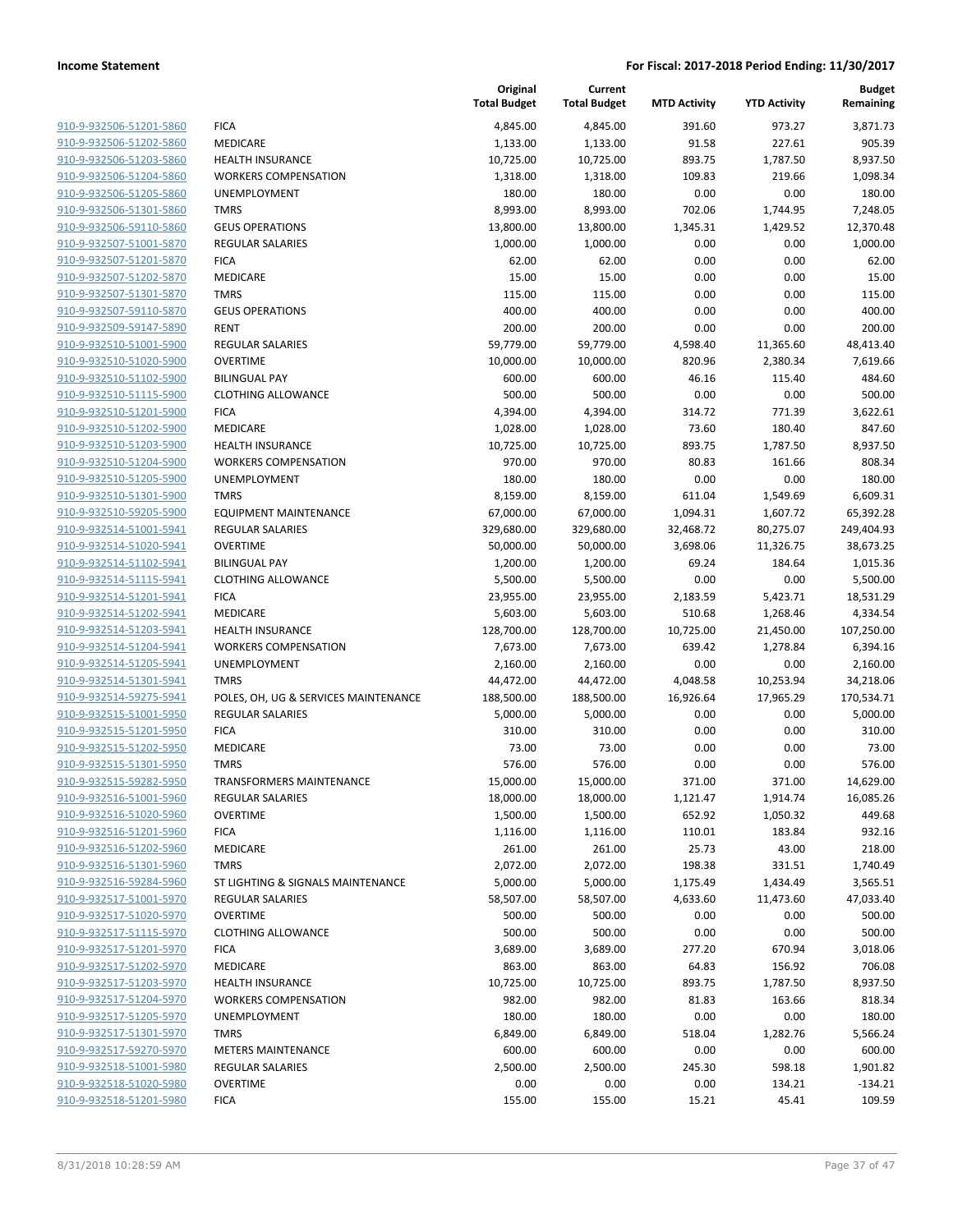|                         |                                      | Original<br><b>Total Budget</b> | Current<br><b>Total Budget</b> | <b>MTD Activity</b> | <b>YTD Activity</b> | <b>Budget</b><br>Remaining |
|-------------------------|--------------------------------------|---------------------------------|--------------------------------|---------------------|---------------------|----------------------------|
| 910-9-932518-51202-5980 | MEDICARE                             | 36.00                           | 36.00                          | 3.56                | 10.62               | 25.38                      |
| 910-9-932518-51301-5980 | <b>TMRS</b>                          | 288.00                          | 288.00                         | 27.41               | 81.85               | 206.15                     |
| 910-9-932518-59288-5980 | <b>VAPOR LIGHTS MAINTENANCE</b>      | 200.00                          | 200.00                         | 80.50               | 88.77               | 111.23                     |
| 910-9-932519-51001-5990 | REGULAR SALARIES                     | 2,500.00                        | 2,500.00                       | 0.00                | 0.00                | 2,500.00                   |
| 910-9-932519-51201-5990 | <b>FICA</b>                          | 155.00                          | 155.00                         | 0.00                | 0.00                | 155.00                     |
| 910-9-932519-51202-5990 | MEDICARE                             | 36.00                           | 36.00                          | 0.00                | 0.00                | 36.00                      |
| 910-9-932519-51301-5990 | <b>TMRS</b>                          | 288.00                          | 288.00                         | 0.00                | 0.00                | 288.00                     |
| 910-9-932590-59364-9900 | <b>POLES</b>                         | 210,000.00                      | 150,000.00                     | 9,665.88            | 15,346.43           | 134,653.57                 |
| 910-9-932590-59365-9900 | OH CONDUCTOR & DEVICES               | 80,506.00                       | 80,506.00                      | 1,788.08            | 3,255.76            | 77,250.24                  |
| 910-9-932590-59366-9900 | <b>UG CONDUIT</b>                    | 45,000.00                       | 45,000.00                      | 5,422.98            | 7,430.89            | 37,569.11                  |
| 910-9-932590-59367-9900 | <b>UG CONDUCTOR &amp; DEVICES</b>    | 95,000.00                       | 95,000.00                      | 3,455.05            | 5,434.60            | 89,565.40                  |
| 910-9-932590-59368-9900 | <b>TRANSFORMERS &amp; CAPACITORS</b> | 175,000.00                      | 135,000.00                     | $-28,926.22$        | $-23,814.03$        | 158,814.03                 |
| 910-9-932590-59369-9900 | SERVICE CONNECTIONS                  | 35,000.00                       | 35,000.00                      | 0.00                | 0.00                | 35,000.00                  |
| 910-9-932590-59370-9900 | <b>METERS</b>                        | 80,000.00                       | 80,000.00                      | 2,152.82            | 2,170.44            | 77,829.56                  |
| 910-9-932590-59371-9900 | <b>VAPOR LIGHTS</b>                  | 5,000.00                        | 5,000.00                       | 338.98              | 498.93              | 4,501.07                   |
| 910-9-932590-59375-9900 | <b>STREET LIGHTING &amp; SIGNALS</b> | 5,000.00                        | 5,000.00                       | 775.12              | 942.65              | 4,057.35                   |
| 910-9-932590-59392-9900 | <b>TRANSPORTATION EQUIPMENT</b>      | 443,011.00                      | 443,011.00                     | 0.00                | 0.00                | 443,011.00                 |
| 910-9-932591-51001-9914 | REGULAR SALARIES                     | 30,000.00                       | 30,000.00                      | 1,633.05            | 6,378.54            | 23,621.46                  |
| 910-9-932591-51201-9914 | <b>FICA</b>                          | 1,860.00                        | 1,860.00                       | 101.25              | 396.98              | 1,463.02                   |
| 910-9-932591-51202-9914 | MEDICARE                             | 435.00                          | 435.00                         | 23.68               | 92.84               | 342.16                     |
| 910-9-932591-51301-9914 | <b>TMRS</b>                          | 3,453.00                        | 3,453.00                       | 182.57              | 715.85              | 2,737.15                   |
| 910-9-932592-51001-9915 | <b>REGULAR SALARIES</b>              | 55,000.00                       | 55,000.00                      | 1,524.18            | 5,029.97            | 49,970.03                  |
| 910-9-932592-51020-9915 | <b>OVERTIME</b>                      | 0.00                            | 0.00                           | 0.00                | 111.87              | $-111.87$                  |
| 910-9-932592-51201-9915 | <b>FICA</b>                          | 3,410.00                        | 3,410.00                       | 94.50               | 320.22              | 3,089.78                   |
| 910-9-932592-51202-9915 | MEDICARE                             | 798.00                          | 798.00                         | 22.10               | 74.89               | 723.11                     |
| 910-9-932592-51301-9915 | <b>TMRS</b>                          | 6,331.00                        | 6,331.00                       | 170.40              | 577.44              | 5,753.56                   |
| 910-9-932593-51001-9916 | REGULAR SALARIES                     | 32,500.00                       | 32,500.00                      | 6,189.12            | 22,449.14           | 10,050.86                  |
| 910-9-932593-51020-9916 | <b>OVERTIME</b>                      | 0.00                            | 0.00                           | 0.00                | 616.45              | $-616.45$                  |
| 910-9-932593-51201-9916 | <b>FICA</b>                          | 2,015.00                        | 2,015.00                       | 385.15              | 1,432.92            | 582.08                     |
| 910-9-932593-51202-9916 | MEDICARE                             | 471.00                          | 471.00                         | 90.08               | 335.12              | 135.88                     |
| 910-9-932593-51301-9916 | <b>TMRS</b>                          | 3,741.00                        | 3,741.00                       | 694.53              | 2,583.88            | 1,157.12                   |
| 910-9-932594-51001-9917 | <b>REGULAR SALARIES</b>              | 32,500.00                       | 32,500.00                      | 2,649.11            | 7,601.36            | 24,898.64                  |
| 910-9-932594-51020-9917 | <b>OVERTIME</b>                      | 0.00                            | 0.00                           | 324.39              | 651.49              | $-651.49$                  |
| 910-9-932594-51201-9917 | <b>FICA</b>                          | 2,015.00                        | 2,015.00                       | 185.79              | 514.54              | 1,500.46                   |
| 910-9-932594-51202-9917 | MEDICARE                             | 471.00                          | 471.00                         | 43.45               | 120.33              | 350.67                     |
| 910-9-932594-51205-9917 | UNEMPLOYMENT                         | 3,741.00                        | 3,741.00                       | 0.00                | 0.00                | 3,741.00                   |
| 910-9-932594-51301-9917 | <b>TMRS</b>                          | 0.00                            | 0.00                           | 335.01              | 927.82              | $-927.82$                  |
| 910-9-932595-51001-9918 | REGULAR SALARIES                     | 10,000.00                       | 10,000.00                      | 43.77               | 335.43              | 9,664.57                   |
| 910-9-932595-51020-9918 | <b>OVERTIME</b>                      | 0.00                            | 0.00                           | 76.94               | 108.08              | $-108.08$                  |
| 910-9-932595-51201-9918 | <b>FICA</b>                          | 620.00                          | 620.00                         | 7.48                | 27.49               | 592.51                     |
| 910-9-932595-51202-9918 | MEDICARE                             | 145.00                          | 145.00                         | 1.75                | 6.43                | 138.57                     |
| 910-9-932595-51301-9918 | <b>TMRS</b>                          | 1,151.00                        | 1,151.00                       | 13.49               | 49.58               | 1,101.42                   |
| 910-9-932596-51001-9919 | REGULAR SALARIES                     | 5,000.00                        | 5,000.00                       | 0.00                | 494.70              | 4,505.30                   |
| 910-9-932596-51201-9919 | <b>FICA</b>                          | 310.00                          | 310.00                         | 0.00                | 30.67               | 279.33                     |
| 910-9-932596-51202-9919 | MEDICARE                             | 73.00                           | 73.00                          | 0.00                | 7.17                | 65.83                      |
| 910-9-932596-51301-9919 | <b>TMRS</b>                          | 576.00                          | 576.00                         | 0.00                | 55.30               | 520.70                     |
| 910-9-932597-51001-9920 | <b>REGULAR SALARIES</b>              | 7,000.00                        | 7,000.00                       | 334.77              | 932.51              | 6,067.49                   |
| 910-9-932597-51020-9920 | <b>OVERTIME</b>                      | 0.00                            | 0.00                           | 54.66               | 238.31              | $-238.31$                  |
| 910-9-932597-51201-9920 | <b>FICA</b>                          | 434.00                          | 434.00                         | 24.15               | 72.60               | 361.40                     |
| 910-9-932597-51202-9920 | MEDICARE                             | 102.00                          | 102.00                         | 5.65                | 16.98               | 85.02                      |
| 910-9-932597-51301-9920 | <b>TMRS</b>                          | 806.00                          | 806.00                         | 43.52               | 130.88              | 675.12                     |
| 910-9-932598-51001-9921 | REGULAR SALARIES                     | 1,500.00                        | 1,500.00                       | 0.00                | 146.44              | 1,353.56                   |
| 910-9-932598-51201-9921 | <b>FICA</b>                          | 93.00                           | 93.00                          | 0.00                | 9.08                | 83.92                      |
| 910-9-932598-51202-9921 | MEDICARE                             | 22.00                           | 22.00                          | 0.00                | 2.12                | 19.88                      |
| 910-9-932598-51301-9921 | <b>TMRS</b>                          | 173.00                          | 173.00                         | 0.00                | 16.35               | 156.65                     |
| 910-9-932599-51001-9922 | <b>REGULAR SALARIES</b>              | 1,500.00                        | 1,500.00                       | 0.00                | 0.00                | 1,500.00                   |
| 910-9-932599-51201-9922 | <b>FICA</b>                          | 93.00                           | 93.00                          | 0.00                | 0.00                | 93.00                      |
| 910-9-932599-51202-9922 | MEDICARE                             | 22.00                           | 22.00                          | 0.00                | 0.00                | 22.00                      |
| 910-9-932599-51301-9922 | <b>TMRS</b>                          | 173.00                          | 173.00                         | 0.00                | 0.00                | 173.00                     |
|                         |                                      |                                 |                                |                     |                     |                            |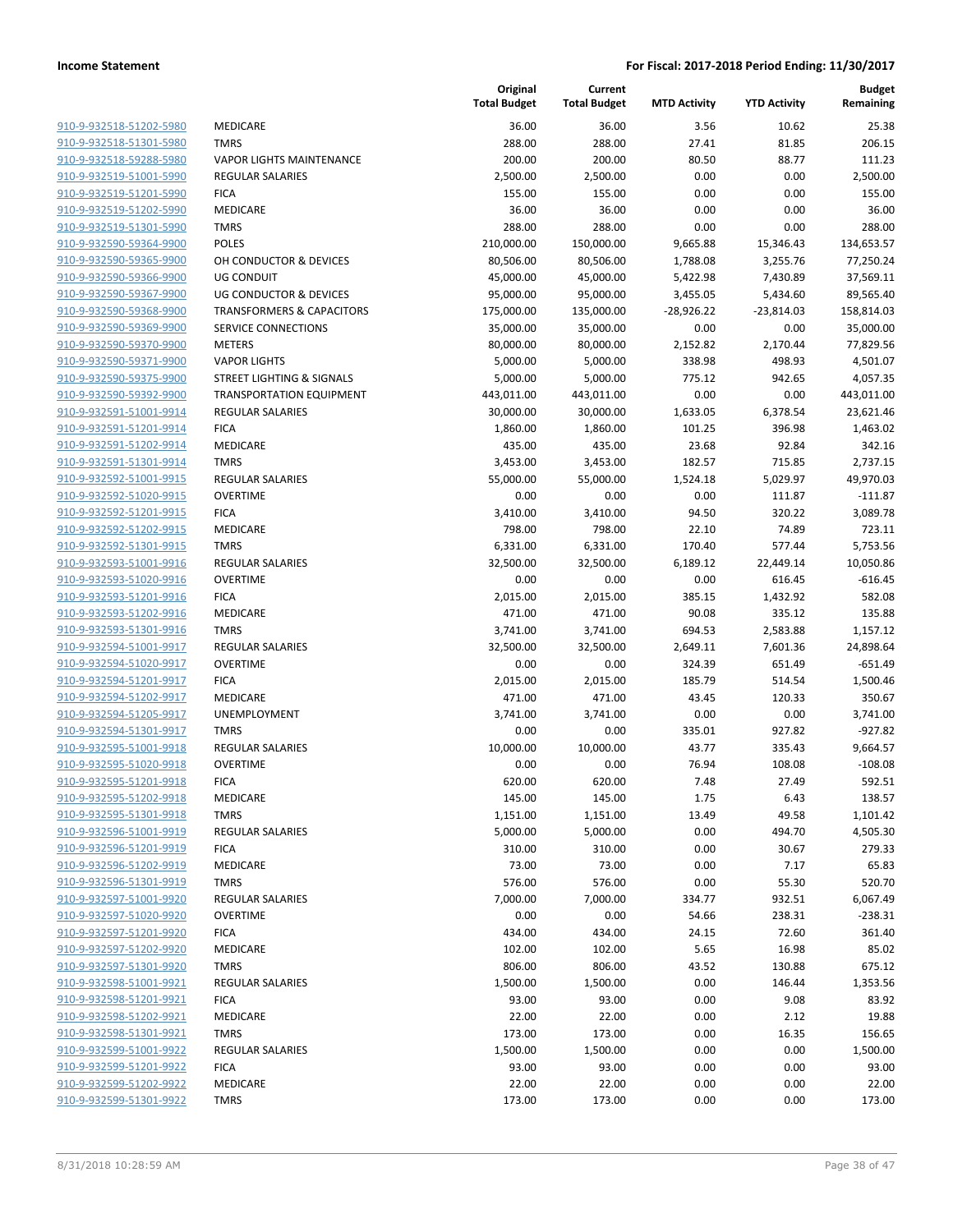|                                            |                                                        | Original<br><b>Total Budget</b> | Current<br><b>Total Budget</b> | <b>MTD Activity</b> | <b>YTD Activity</b> | <b>Budget</b><br>Remaining |
|--------------------------------------------|--------------------------------------------------------|---------------------------------|--------------------------------|---------------------|---------------------|----------------------------|
| 910-9-970000-51801-9260                    | PENSION EXPENSE                                        | 100,000.00                      | 100,000.00                     | 0.00                | 0.00                | 100,000.00                 |
| 910-9-970000-59701-9040                    | <b>BAD DEBT</b>                                        | 110,000.00                      | 110,000.00                     | 0.00                | 0.00                | 110,000.00                 |
| 910-9-970000-59703-4030                    | <b>DEPRECIATION EXPENSE</b>                            | 2,960,000.00                    | 2,960,000.00                   | 0.00                | 0.00                | 2,960,000.00               |
| 910-9-970000-59720-9705                    | <b>BANK FEES</b>                                       | 25,000.00                       | 25,000.00                      | 452.62              | 452.62              | 24,547.38                  |
| 910-9-970000-59730-9250                    | <b>INVENTORY LOSS/GAIN</b>                             | 1,000.00                        | 1,000.00                       | 0.00                | 0.00                | 1,000.00                   |
| 910-9-970000-59731-9250                    | <b>GASOLINE LOSSES/GAINS</b>                           | 1,000.00                        | 1,000.00                       | 387.15              | 387.15              | 612.85                     |
| 910-9-970000-59732-9250                    | FUEL OIL LOSSES/GAINS                                  | 3,000.00                        | 3,000.00                       | 0.00                | 0.00                | 3,000.00                   |
| 910-9-970000-59734-4210                    | ASSET DISPOSAL LOSSES/GAINS                            | 1,000.00                        | 1,000.00                       | 0.00                | 0.00                | 1,000.00                   |
| 910-9-970000-59750-9260                    | <b>ACCRUED PTO PAY</b>                                 | 125,000.00                      | 125,000.00                     | 32,608.80           | 36,306.52           | 88,693.48                  |
| 910-9-970000-59770-9997                    | CONTINGENCY                                            | 250,000.00                      | 250,000.00                     | 0.00                | 0.00                | 250,000.00                 |
| 910-9-970000-59771-9997                    | PAYROLL CONTINGENCY                                    | 75,262.00                       | 75,262.00                      | 0.00                | 0.00                | 75,262.00                  |
| 910-9-970000-59780-9240                    | PROPERTY INSURANCE                                     | 150,000.00                      | 150,000.00                     | 0.00                | 150,015.55          | $-15.55$                   |
| 910-9-970000-59781-9250                    | LIABILITY INSURANCE                                    | 60,000.00                       | 60,000.00                      | 0.00                | 66,111.46           | $-6,111.46$                |
| 910-9-970000-59790-9970                    | CAPITALIZED                                            | $-2,894,757.00$                 | $-2,894,757.00$                | 0.00                | 0.00                | $-2,894,757.00$            |
| 910-9-980000-59841-4280                    | AMORTIZATION OF DISCOUNT                               | -42,051.00                      | -42,051.00                     | 0.00                | 0.00                | $-42,051.00$               |
| 910-9-990000-59901-9270                    | XFER to COG - FRANCHISE FEES                           | 2,470,827.00                    | 2,470,827.00                   | 0.00                | 0.00                | 2,470,827.00               |
| 910-9-990000-59902-9200                    | XFER to COG- ADMIN EXPENSES                            | 220,157.00                      | 220,157.00                     | 18,346.42           | 36,692.84           | 183,464.16                 |
| 910-9-990000-59903-4082                    | XFER to COG - PILOT                                    | 317,221.00                      | 317,221.00                     | 0.00                | 0.00                | 317,221.00                 |
| 910-9-990000-59912-9999                    | XFER TO 912 - DEBT SERVICE                             | 3,820,380.00                    | 3,820,380.00                   | 320,000.00          | 640,000.00          | 3,180,380.00               |
| 910-9-990000-59926-9330                    | XFER to COG - GARAGE                                   | 69,365.00                       | 69,365.00                      | 5,780.42            | 11,560.84           | 57,804.16                  |
| 910-9-990000-59927-9200                    | XFER to COG - INSURANCE                                | 19,775.00                       | 19,775.00                      | 1,647.92            | 3,295.84            | 16,479.16                  |
| 910-9-990000-59928-9200                    | XFER to COG - IT                                       | 29,129.00                       | 29,129.00                      | 2,427.42            | 4,854.84            | 24,274.16                  |
| 910-9-990000-59930-9270                    | <b>XFER to GBOD</b>                                    | 494,165.00                      | 494,165.00                     | 0.00                | 0.00                | 494,165.00                 |
|                                            | <b>Expense Total:</b>                                  | 60,559,922.00                   | 60,559,922.00                  | 3,741,291.53        | 6,973,631.65        | 53,586,290.35              |
|                                            | Fund: 910 - ELECTRIC OPERATING FUND Surplus (Deficit): | -234,580.00                     | $-234,580.00$                  | 292,049.02          | 1,799,100.99        | -2,033,680.99              |
| <b>Fund: 911 - ELECTRIC DEBT REDUCTION</b> |                                                        |                                 |                                |                     |                     |                            |
| Revenue                                    |                                                        |                                 |                                |                     |                     |                            |
| 911-9-000000-49801-4190                    | <b>INTEREST INCOME</b>                                 | 850.00                          | 850.00                         | $-1,138.15$         | $-917.46$           | 1,767.46                   |
|                                            |                                                        |                                 |                                |                     |                     |                            |
|                                            | <b>Revenue Total:</b>                                  | 850.00                          | 850.00                         | $-1,138.15$         | $-917.46$           | 1,767.46                   |
|                                            | Fund: 911 - ELECTRIC DEBT REDUCTION Total:             | 850.00                          | 850.00                         | $-1,138.15$         | $-917.46$           | 1,767.46                   |
| Fund: 912 - ELECTRIC DEBT SERVICE          |                                                        |                                 |                                |                     |                     |                            |
| Revenue                                    |                                                        |                                 |                                |                     |                     |                            |
| 912-9-000000-49710-4999                    | TRANFSER FROM GEUS 910 - ELECTRIC OP                   | 3,840,000.00                    | 3,840,000.00                   | 320,000.00          | 640,000.00          | 3,200,000.00               |
|                                            | <b>Revenue Total:</b>                                  | 3,840,000.00                    | 3,840,000.00                   | 320,000.00          | 640,000.00          | 3,200,000.00               |
| <b>Expense</b>                             |                                                        |                                 |                                |                     |                     |                            |
| 912-9-980000-59801-9800                    | PAYING AGENT FEES                                      | 1,000.00                        | 1,000.00                       | 0.00                | 0.00                | 1,000.00                   |
| 912-9-980000-59810-9800                    | ARBITRAGE                                              | 5,000.00                        | 5,000.00                       | 0.00                | 0.00                | 5,000.00                   |
| 912-9-980000-59811-9800                    | <b>CONTINUING DISCLOSURE</b>                           | 1,000.00                        | 1,000.00                       | 0.00                | 0.00                | 1,000.00                   |
| 912-9-980000-59820-9800                    | <b>SURETY BOND</b>                                     | 700.00                          | 700.00                         | 0.00                | 0.00                | 700.00                     |
| 912-9-980000-59852-9800                    | PRINCIPAL 2008 ISSUE                                   | 490,000.00                      | 490,000.00                     | 0.00                | 0.00                | 490,000.00                 |
| 912-9-980000-59853-4270                    | INTEREST 2008 ISSUE                                    | 688,213.00                      | 688,213.00                     | 0.00                | 0.00                | 688,213.00                 |
| 912-9-980000-59857-4270                    | INTEREST 2010 ISSUE                                    | 2,585,790.00                    | 2,585,790.00                   | 0.00                | 0.00                | 2,585,790.00               |
| 912-9-980000-59859-4270                    | Interest on 2015 Tax Exempt                            | 41,844.00                       | 41,844.00                      | 0.00                | 0.00                | 41,844.00                  |
| 912-9-980000-59861-4270                    | Interest on 2015 Taxable                               | 21,333.00                       | 21,333.00                      | 0.00                | 0.00                | 21,333.00                  |
|                                            | <b>Expense Total:</b>                                  | 3,834,880.00                    | 3,834,880.00                   | 0.00                | 0.00                | 3,834,880.00               |
|                                            | Fund: 912 - ELECTRIC DEBT SERVICE Surplus (Deficit):   | 5,120.00                        | 5,120.00                       | 320,000.00          | 640,000.00          | $-634,880.00$              |
| Fund: 913 - ELECTRIC CONSTRUCTION FUND     |                                                        |                                 |                                |                     |                     |                            |
| Revenue                                    |                                                        |                                 |                                |                     |                     |                            |
| 913-9-000000-49801-4190                    | <b>INTEREST INCOME</b>                                 | 125.00                          | 125.00                         | $-37.98$            | $-30.62$            | 155.62                     |
|                                            | <b>Revenue Total:</b>                                  | 125.00                          | 125.00                         | $-37.98$            | $-30.62$            | 155.62                     |
|                                            | Fund: 913 - ELECTRIC CONSTRUCTION FUND Total:          | 125.00                          | 125.00                         | $-37.98$            | $-30.62$            | 155.62                     |
| Fund: 950 - CABLE / INTERNET               |                                                        |                                 |                                |                     |                     |                            |
| Revenue<br>950-9-000000-48001-3950         | <b>CABLE REVENUES</b>                                  | 2,807,984.00                    | 2,807,984.00                   | 226,566.59          | 454,836.26          | 2,353,147.74               |
| 950-9-000000-48003-3950                    | SET-TOP                                                | 163,056.00                      | 163,056.00                     | 13,873.26           | 27,978.18           |                            |
| 950-9-000000-48030-3950                    | <b>CONTRACT CHANNELS</b>                               | 9,600.00                        | 9,600.00                       | 800.00              | 1,600.00            | 135,077.82<br>8,000.00     |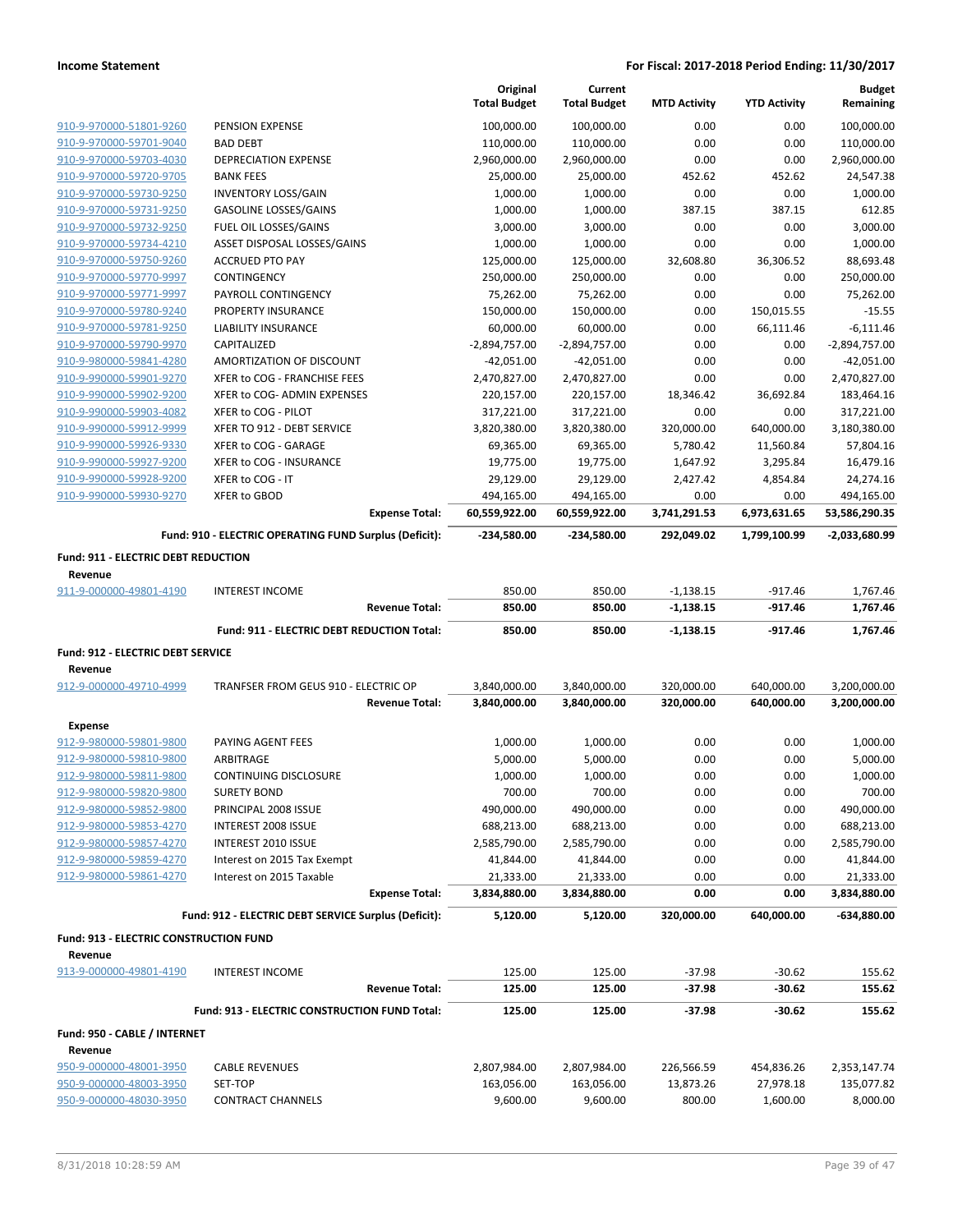|                         |                                             | Original<br><b>Total Budget</b> | Current<br><b>Total Budget</b> | <b>MTD Activity</b> | <b>YTD Activity</b> | <b>Budget</b><br>Remaining |
|-------------------------|---------------------------------------------|---------------------------------|--------------------------------|---------------------|---------------------|----------------------------|
| 950-9-000000-48040-3950 | <b>BROADCASTS</b>                           | 300.00                          | 300.00                         | 100.00              | 175.00              | 125.00                     |
| 950-9-000000-48101-3950 | <b>INTERNET REVENUES</b>                    | 2,562,527.00                    | 2,562,527.00                   | 207,929.87          | 487,134.93          | 2,075,392.07               |
| 950-9-000000-48102-3950 | COLOCATION                                  | 120,000.00                      | 120,000.00                     | 0.00                | 0.00                | 120,000.00                 |
| 950-9-000000-48201-3950 | <b>LATE CHARGES</b>                         | 80,000.00                       | 80,000.00                      | 6,573.60            | 13,521.83           | 66,478.17                  |
| 950-9-000000-48202-3950 | <b>SERVICE CHARGES</b>                      | 62,050.00                       | 62,050.00                      | 6,100.30            | 11,194.85           | 50,855.15                  |
| 950-9-000000-48203-3950 | LOST/DAMAGED EQUIPMENT                      | 30,000.00                       | 30,000.00                      | 4,717.37            | 6,107.37            | 23,892.63                  |
| 950-9-000000-48301-3950 | <b>TRANSFER TO COG</b>                      | 291,776.00                      | 291,776.00                     | 22,873.80           | 45,826.59           | 245,949.41                 |
| 950-9-000000-48307-3950 | <b>TRANSFER TO GBOD</b>                     | 58,355.00                       | 58,355.00                      | 4,575.66            | 9,165.45            | 49,189.55                  |
| 950-9-000000-48434-3950 | <b>CHANNEL 34</b>                           | 2,000.00                        | 2,000.00                       | 174.97              | 317.81              | 1,682.19                   |
| 950-9-000000-48488-3950 | AD INSERTIONS                               | 50,000.00                       | 50,000.00                      | 6,757.50            | 6,757.50            | 43,242.50                  |
| 950-9-000000-48498-3950 | PRODUCTION REVENUES                         | 50.00                           | 50.00                          | 0.00                | 0.00                | 50.00                      |
| 950-9-000000-48501-3950 | <b>CUSTOMER AID TO CONSTRUCTION</b>         | 50.00                           | 50.00                          | 0.00                | 7,652.99            | $-7,602.99$                |
| 950-9-000000-48502-3950 | OTHER REIMBURSEMENTS                        | 1,500.00                        | 1,500.00                       | 0.00                | 0.00                | 1,500.00                   |
| 950-9-000000-48503-3950 | <b>FIBER MAINTENANCE FEES</b>               | 2,772.00                        | 2,772.00                       | 0.00                | 0.00                | 2,772.00                   |
| 950-9-000000-48801-4190 | <b>INTEREST INCOME</b>                      | 2,200.00                        | 2,200.00                       | $-375.72$           | -296.89             | 2,496.89                   |
| 950-9-000000-48991-3950 | <b>GEUS ELECTRIC PAYMENT FOR INTERNET</b>   | 38,000.00                       | 38,000.00                      | 0.00                | 0.00                | 38,000.00                  |
| 950-9-000000-48993-3950 | <b>GEUS ELECTRIC PAYMENT FOR PUBLIC SVC</b> | 15,000.00                       | 15,000.00                      | 0.00                | 0.00                | 15,000.00                  |
| 950-9-000000-48994-3950 | <b>LEASE OF DARK FIBER</b>                  | 206,520.00                      | 206,520.00                     | 0.00                | 0.00                | 206,520.00                 |
| 950-9-000000-48995-3950 | COLOCATION FOR SCADA & PHONE SYSTEM         | 20,000.00                       | 20,000.00                      | 0.00                | 0.00                | 20,000.00                  |
| 950-9-000000-49699-4116 | OTHER GAINS/LOSSES                          | 5,000.00                        | 5,000.00                       | 0.00                | 0.00                | 5,000.00                   |
|                         | <b>Revenue Total:</b>                       | 6,528,740.00                    | 6,528,740.00                   | 500,667.20          | 1,071,971.87        | 5,456,768.13               |
| <b>Expense</b>          |                                             |                                 |                                |                     |                     |                            |
| 950-9-951050-51001-8500 | <b>REGULAR SALARIES</b>                     | 61,360.00                       | 61,360.00                      | 4,725.60            | 11,747.68           | 49,612.32                  |
| 950-9-951050-51115-8500 | <b>CLOTHING ALLOWANCE</b>                   | 120.00                          | 120.00                         | 0.00                | 0.00                | 120.00                     |
| 950-9-951050-51116-8500 | <b>CAR ALLOWANCE</b>                        | 975.00                          | 975.00                         | 150.00              | 375.00              | 600.00                     |
| 950-9-951050-51117-8500 | CELL PHONE ALLOWANCE                        | 312.00                          | 312.00                         | 24.00               | 60.00               | 252.00                     |
| 950-9-951050-51201-8500 | <b>FICA</b>                                 | 3,891.00                        | 3,891.00                       | 286.88              | 688.57              | 3,202.43                   |
| 950-9-951050-51202-8500 | MEDICARE                                    | 910.00                          | 910.00                         | 67.10               | 161.05              | 748.95                     |
| 950-9-951050-51203-8500 | <b>HEALTH INSURANCE</b>                     | 6,435.00                        | 6,435.00                       | 536.25              | 1,072.50            | 5,362.50                   |
| 950-9-951050-51204-8500 | <b>WORKERS COMPENSATION</b>                 | 556.00                          | 556.00                         | 46.33               | 92.66               | 463.34                     |
| 950-9-951050-51205-8500 | UNEMPLOYMENT                                | 108.00                          | 108.00                         | 0.00                | 0.00                | 108.00                     |
| 950-9-951050-51301-8500 | <b>TMRS</b>                                 | 7,223.00                        | 7,223.00                       | 547.78              | 1,362.03            | 5,860.97                   |
| 950-9-951050-59110-8500 | <b>GEUS OPERATIONS</b>                      | 75,000.00                       | 75,000.00                      | 11,987.67           | 12,913.56           | 62,086.44                  |
| 950-9-951050-59141-8500 | UTILITY BILLS                               | 69,000.00                       | 69,000.00                      | 6,116.42            | 12,463.49           | 56,536.51                  |
| 950-9-951050-59191-8500 | POLE USE                                    | 18,800.00                       | 18,800.00                      | 0.00                | 0.00                | 18,800.00                  |
| 950-9-951051-51001-8510 | REGULAR SALARIES                            | 67,538.00                       | 67,538.00                      | 5,120.00            | 12,762.40           | 54,775.60                  |
| 950-9-951051-51020-8510 | <b>OVERTIME</b>                             | 6,000.00                        | 6,000.00                       | 643.13              | 1,888.06            | 4,111.94                   |
| 950-9-951051-51117-8510 | <b>CELL PHONE ALLOWANCE</b>                 | 432.00                          | 432.00                         | 33.22               | 83.05               | 348.95                     |
| 950-9-951051-51201-8510 | <b>FICA</b>                                 | 4,586.00                        | 4,586.00                       | 356.33              | 905.24              | 3,680.76                   |
| 950-9-951051-51202-8510 | MEDICARE                                    | 1,072.00                        | 1,072.00                       | 83.33               | 211.70              | 860.30                     |
| 950-9-951051-51203-8510 | <b>HEALTH INSURANCE</b>                     | 21,450.00                       | 21,450.00                      | 1,787.50            | 3,575.00            | 17,875.00                  |
| 950-9-951051-51204-8510 | <b>WORKERS COMPENSATION</b>                 | 669.00                          | 669.00                         | 55.75               | 111.50              | 557.50                     |
| 950-9-951051-51205-8510 | <b>UNEMPLOYMENT</b>                         | 360.00                          | 360.00                         | 0.00                | 0.00                | 360.00                     |
| 950-9-951051-51301-8510 | <b>TMRS</b>                                 | 8,514.00                        | 8,514.00                       | 648.03              | 1,647.22            | 6,866.78                   |
| 950-9-951051-59110-8510 | <b>GEUS OPERATIONS</b>                      | 13,000.00                       | 13,000.00                      | 217.43              | 217.43              | 12,782.57                  |
| 950-9-951051-59151-8510 | <b>BASIC PROGRAM EXPENSE</b>                | 2,697,064.00                    | 2,697,064.00                   | 216,216.26          | 215,918.61          | 2,481,145.39               |
| 950-9-951051-59152-8510 | PREMIUM PROGRAM EXPENSE                     | 65,754.00                       | 65,754.00                      | 7,746.14            | 7,746.14            | 58,007.86                  |
| 950-9-951051-59154-8510 | <b>TIVO Fees</b>                            | 32,906.00                       | 32,906.00                      | 3,055.65            | 3,055.65            | 29,850.35                  |
| 950-9-951051-59155-8510 | OTHER PROGRAM EXPENSE                       | 7,500.00                        | 7,500.00                       | 0.00                | 0.00                | 7,500.00                   |
| 950-9-951052-51001-8520 | <b>REGULAR SALARIES</b>                     | 63,611.00                       | 63,611.00                      | 4,893.12            | 12,148.16           | 51,462.84                  |
| 950-9-951052-51115-8520 | <b>CLOTHING ALLOWANCE</b>                   | 120.00                          | 120.00                         | 0.00                | 0.00                | 120.00                     |
| 950-9-951052-51116-8520 | CAR ALLOWANCE                               | 975.00                          | 975.00                         | 0.00                | 0.00                | 975.00                     |
| 950-9-951052-51117-8520 | <b>CELL PHONE ALLOWANCE</b>                 | 408.00                          | 408.00                         | 31.36               | 78.40               | 329.60                     |
| 950-9-951052-51201-8520 | <b>FICA</b>                                 | 4,036.00                        | 4,036.00                       | 305.32              | 758.05              | 3,277.95                   |
| 950-9-951052-51202-8520 | MEDICARE                                    | 944.00                          | 944.00                         | 71.40               | 177.28              | 766.72                     |
| 950-9-951052-51203-8520 | <b>HEALTH INSURANCE</b>                     | 7,508.00                        | 7,508.00                       | 625.67              | 1,251.34            | 6,256.66                   |
| 950-9-951052-51204-8520 | <b>WORKERS COMPENSATION</b>                 | 562.00                          | 562.00                         | 46.83               | 93.66               | 468.34                     |
| 950-9-951052-51205-8520 | UNEMPLOYMENT                                | 126.00                          | 126.00                         | 0.00                | 0.00                | 126.00                     |
| 950-9-951052-51301-8520 | <b>TMRS</b>                                 | 7,493.00                        | 7,493.00                       | 550.56              | 1,366.93            | 6,126.07                   |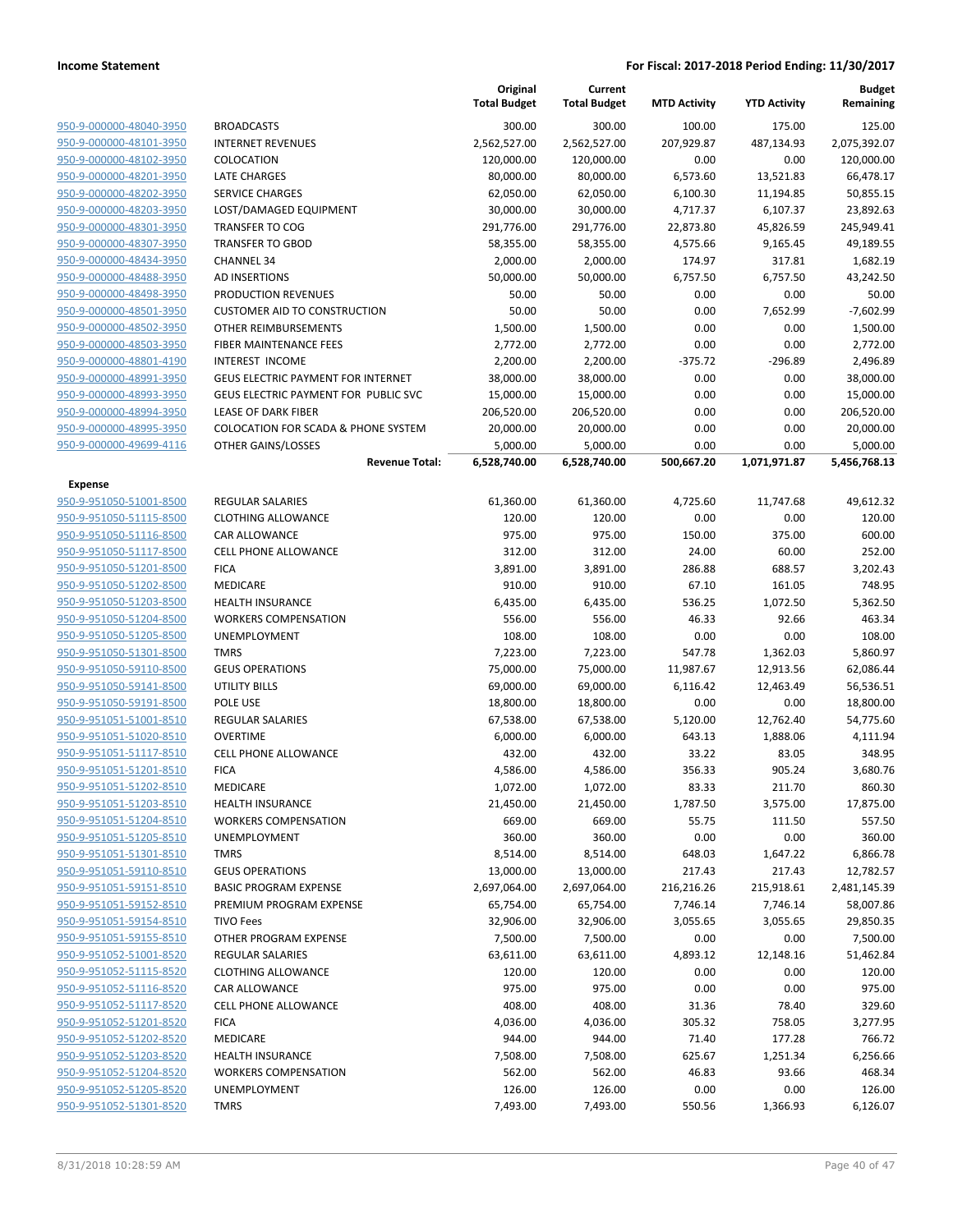| 950-9-951052-59110-8520        |
|--------------------------------|
| 950-9-951052-59150-8520        |
| 950-9-951053-51001-8530        |
| <u>950-9-951053-51020-8530</u> |
| 950-9-951053-51117-8530        |
| 950-9-951053-51201-8530        |
| 950-9-951053-51202-8530        |
| 950-9-951053-51203-8530        |
| 950-9-951053-51204-8530        |
| 950-9-951053-51205-8530        |
| 950-9-951053-51301-8530        |
| 950-9-951053-59110-8530        |
| 950-9-951053-59160-8530        |
| <u>950-9-951053-59164-8530</u> |
|                                |
| 950-9-951054-51001-8540        |
| 950-9-951054-51020-8540        |
| 950-9-951054-51117-8540        |
| 950-9-951054-51201-8540        |
| <u>950-9-951054-51202-8540</u> |
| 950-9-951054-51203-8540        |
| 950-9-951054-51204-8540        |
| 950-9-951054-51205-8540        |
| 950-9-951054-51301-8540        |
| 950-9-951054-59110-8540        |
| 950-9-951055-51001-8550        |
| 950-9-951055-51020-8550        |
| 950-9-951055-51102-8550        |
| 950-9-951055-51115-8550        |
| <u>950-9-951055-51117-8550</u> |
| 950-9-951055-51201-8550        |
|                                |
| 950-9-951055-51202-8550        |
| 950-9-951055-51203-8550        |
| 950-9-951055-51204-8550        |
| 950-9-951055-51205-8550        |
| 950-9-951055-51301-8550        |
| 950-9-951055-59110-8550        |
| 950-9-951055-59112-8550        |
| 950-9-951055-59158-8550        |
| <u>950-9-951060-51001-8600</u> |
| 950-9-951060-51011-8600        |
| 950-9-951060-51020-8600        |
| 950-9-951060-51115-8600        |
| 950-9-951060-51116-8600        |
| <u>950-9-951060-51117-8600</u> |
| 950-9-951060-51201-8600        |
|                                |
| 950-9-951060-51202-8600        |
| 950-9-951060-51203-8600        |
| 950-9-951060-51204-8600        |
| <u>950-9-951060-51205-8600</u> |
| <u>950-9-951060-51301-8600</u> |
| 950-9-951060-51401-8600        |
| 950-9-951060-59201-8600        |
| 950-9-951060-59205-8600        |
| <u>950-9-951060-59231-8600</u> |
| <u>950-9-951060-59235-8600</u> |
| 950-9-951061-51001-8610        |
| 950-9-951061-51011-8610        |
| 950-9-951061-51020-8610        |
| <u>950-9-951061-51115-8610</u> |
|                                |

|                         |                                | Original<br><b>Total Budget</b> | Current<br><b>Total Budget</b> | <b>MTD Activity</b> | <b>YTD Activity</b> | <b>Budget</b><br>Remaining |
|-------------------------|--------------------------------|---------------------------------|--------------------------------|---------------------|---------------------|----------------------------|
| 950-9-951052-59110-8520 | <b>GEUS OPERATIONS</b>         | 95,000.00                       | 95,000.00                      | 7,153.79            | 7,300.11            | 87,699.89                  |
| 950-9-951052-59150-8520 | <b>ISP SERVICE EXPENSE</b>     | 702,640.00                      | 702,640.00                     | 94,342.30           | 129,402.30          | 573,237.70                 |
| 950-9-951053-51001-8530 | <b>REGULAR SALARIES</b>        | 47,674.00                       | 47,674.00                      | 3,667.20            | 9,052.15            | 38,621.85                  |
| 950-9-951053-51020-8530 | <b>OVERTIME</b>                | 2,000.00                        | 2,000.00                       | 260.02              | 861.84              | 1,138.16                   |
| 950-9-951053-51117-8530 | <b>CELL PHONE ALLOWANCE</b>    | 432.00                          | 432.00                         | 33.22               | 83.05               | 348.95                     |
| 950-9-951053-51201-8530 | <b>FICA</b>                    | 3,107.00                        | 3,107.00                       | 245.33              | 618.95              | 2,488.05                   |
| 950-9-951053-51202-8530 | MEDICARE                       | 726.00                          | 726.00                         | 57.37               | 144.75              | 581.25                     |
| 950-9-951053-51203-8530 | <b>HEALTH INSURANCE</b>        | 10,725.00                       | 10,725.00                      | 893.75              | 1,787.50            | 8,937.50                   |
| 950-9-951053-51204-8530 | <b>WORKERS COMPENSATION</b>    | 472.00                          | 472.00                         | 39.33               | 78.66               | 393.34                     |
| 950-9-951053-51205-8530 | UNEMPLOYMENT                   | 180.00                          | 180.00                         | 0.00                | 0.00                | 180.00                     |
| 950-9-951053-51301-8530 | <b>TMRS</b>                    | 5,767.00                        | 5,767.00                       | 442.78              | 1,117.67            | 4,649.33                   |
| 950-9-951053-59110-8530 | <b>GEUS OPERATIONS</b>         | 2,000.00                        | 2,000.00                       | 1.43                | 1.43                | 1,998.57                   |
| 950-9-951053-59160-8530 | ADVERTISING                    | 32,800.00                       | 32,800.00                      | 4,405.81            | 4,567.81            | 28,232.19                  |
| 950-9-951053-59164-8530 | <b>CONSUMER INFORMATION</b>    | 7,500.00                        | 7,500.00                       | 0.00                | 0.00                | 7,500.00                   |
| 950-9-951054-51001-8540 | <b>REGULAR SALARIES</b>        | 167,242.00                      | 167,242.00                     | 12,591.31           | 31,322.61           | 135,919.39                 |
| 950-9-951054-51020-8540 | <b>OVERTIME</b>                | 3,200.00                        | 3,200.00                       | 114.06              | 345.26              | 2,854.74                   |
| 950-9-951054-51117-8540 | <b>CELL PHONE ALLOWANCE</b>    | 216.00                          | 216.00                         | 16.62               | 41.55               | 174.45                     |
| 950-9-951054-51201-8540 | <b>FICA</b>                    | 10,581.00                       | 10,581.00                      | 769.78              | 1,896.24            | 8,684.76                   |
| 950-9-951054-51202-8540 | MEDICARE                       | 2,475.00                        | 2,475.00                       | 180.03              | 443.48              | 2,031.52                   |
| 950-9-951054-51203-8540 | <b>HEALTH INSURANCE</b>        | 48,263.00                       | 48,263.00                      | 4,021.92            | 8,043.84            | 40,219.16                  |
| 950-9-951054-51204-8540 | <b>WORKERS COMPENSATION</b>    | 458.00                          | 458.00                         | 38.17               | 76.34               | 381.66                     |
| 950-9-951054-51205-8540 | UNEMPLOYMENT                   | 810.00                          | 810.00                         | 0.00                | 0.00                | 810.00                     |
| 950-9-951054-51301-8540 | <b>TMRS</b>                    | 19,643.00                       | 19,643.00                      | 1,422.33            | 3,545.13            | 16,097.87                  |
| 950-9-951054-59110-8540 | <b>GEUS OPERATIONS</b>         | 10,000.00                       | 10,000.00                      | 646.41              | 817.91              | 9,182.09                   |
| 950-9-951055-51001-8550 | <b>REGULAR SALARIES</b>        | 144,814.00                      | 144,814.00                     | 8,763.38            | 21,657.26           | 123,156.74                 |
| 950-9-951055-51020-8550 | <b>OVERTIME</b>                | 3,000.00                        | 3,000.00                       | 333.72              | 563.28              | 2,436.72                   |
| 950-9-951055-51102-8550 | <b>BILINGUAL PAY</b>           | 0.00                            | 0.00                           | 6.92                | 13.84               | $-13.84$                   |
| 950-9-951055-51115-8550 | <b>CLOTHING ALLOWANCE</b>      | 50.00                           | 50.00                          | 0.00                | 0.00                | 50.00                      |
| 950-9-951055-51117-8550 | <b>CELL PHONE ALLOWANCE</b>    | 657.00                          | 657.00                         | 33.90               | 117.97              | 539.03                     |
| 950-9-951055-51201-8550 | <b>FICA</b>                    | 8,784.00                        | 8,784.00                       | 456.30              | 1,165.33            | 7,618.67                   |
| 950-9-951055-51202-8550 | <b>MEDICARE</b>                | 2,154.00                        | 2,154.00                       | 132.50              | 324.10              | 1,829.90                   |
| 950-9-951055-51203-8550 | <b>HEALTH INSURANCE</b>        | 21,986.00                       | 21,986.00                      | 1,832.17            | 3,664.34            | 18,321.66                  |
| 950-9-951055-51204-8550 | <b>WORKERS COMPENSATION</b>    | 881.00                          | 881.00                         | 73.42               | 146.84              | 734.16                     |
| 950-9-951055-51205-8550 | UNEMPLOYMENT                   | 369.00                          | 369.00                         | 0.00                | 0.00                | 369.00                     |
| 950-9-951055-51301-8550 | <b>TMRS</b>                    | 17,095.00                       | 17,095.00                      | 1,021.61            | 2,498.98            | 14,596.02                  |
| 950-9-951055-59110-8550 | <b>GEUS OPERATIONS</b>         | 8,000.00                        | 8,000.00                       | 339.65              | 349.97              | 7,650.03                   |
| 950-9-951055-59112-8550 | SAFETY                         | 3,000.00                        | 3,000.00                       | 0.00                | 0.00                | 3,000.00                   |
| 950-9-951055-59158-8550 | C/I BILLING                    | 45,500.00                       | 45,500.00                      | 0.00                | 40,843.50           | 4,656.50                   |
| 950-9-951060-51001-8600 | REGULAR SALARIES               | 192,515.00                      | 192,515.00                     | 15,725.51           | 38,382.74           | 154,132.26                 |
| 950-9-951060-51011-8600 | PART TIME TEMPORARY            | 8,135.00                        | 8,135.00                       | 0.00                | 0.00                | 8,135.00                   |
| 950-9-951060-51020-8600 | <b>OVERTIME</b>                | 9,700.00                        | 9,700.00                       | 700.07              | 1,651.93            | 8,048.07                   |
| 950-9-951060-51115-8600 | <b>CLOTHING ALLOWANCE</b>      | 2,000.00                        | 2,000.00                       | 0.00                | 0.00                | 2,000.00                   |
| 950-9-951060-51116-8600 | CAR ALLOWANCE                  | 1,950.00                        | 1,950.00                       | 300.00              | 750.00              | 1,200.00                   |
| 950-9-951060-51117-8600 | CELL PHONE ALLOWANCE           | 1,728.00                        | 1,728.00                       | 132.92              | 332.30              | 1,395.70                   |
| 950-9-951060-51201-8600 | <b>FICA</b>                    | 13,394.00                       | 13,394.00                      | 985.57              | 2,348.97            | 11,045.03                  |
| 950-9-951060-51202-8600 | MEDICARE                       | 3,132.00                        | 3,132.00                       | 230.50              | 549.36              | 2,582.64                   |
| 950-9-951060-51203-8600 | <b>HEALTH INSURANCE</b>        | 42,900.00                       | 42,900.00                      | 3,575.00            | 7,150.00            | 35,750.00                  |
| 950-9-951060-51204-8600 | <b>WORKERS COMPENSATION</b>    | 2,054.00                        | 2,054.00                       | 171.17              | 342.34              | 1,711.66                   |
| 950-9-951060-51205-8600 | UNEMPLOYMENT                   | 720.00                          | 720.00                         | 0.00                | 0.00                | 720.00                     |
| 950-9-951060-51301-8600 | <b>TMRS</b>                    | 23,929.00                       | 23,929.00                      | 1,824.17            | 4,443.66            | 19,485.34                  |
| 950-9-951060-51401-8600 | <b>CONTRA - SALARIES</b>       | 0.00                            | 0.00                           | 0.00                | $-2,911.25$         | 2,911.25                   |
| 950-9-951060-59201-8600 | <b>BUILDINGS MAINTNANCE</b>    | 22,000.00                       | 22,000.00                      | 11,762.52           | 11,762.52           | 10,237.48                  |
| 950-9-951060-59205-8600 | <b>EQUIPMENT MAINTENANCE</b>   | 15,000.00                       | 15,000.00                      | 187.55              | 187.55              | 14,812.45                  |
| 950-9-951060-59231-8600 | <b>CABLE PLANT MAINTENANCE</b> | 35,000.00                       | 35,000.00                      | 2,369.84            | 2,369.84            | 32,630.16                  |
| 950-9-951060-59235-8600 | FIBER OPTICS PLANT MAINTENANCE | 20,000.00                       | 20,000.00                      | 0.00                | 0.00                | 20,000.00                  |
| 950-9-951061-51001-8610 | REGULAR SALARIES               |                                 |                                | 15,725.35           | 38,382.12           | 154,132.88                 |
| 950-9-951061-51011-8610 | PART TIME TEMPORARY            | 192,515.00<br>8,135.00          | 192,515.00                     | 0.00                | 0.00                | 8,135.00                   |
|                         |                                |                                 | 8,135.00                       |                     |                     |                            |
| 950-9-951061-51020-8610 | <b>OVERTIME</b>                | 9,700.00                        | 9,700.00                       | 699.35              | 1,650.13            | 8,049.87                   |
| 950-9-951061-51115-8610 | <b>CLOTHING ALLOWANCE</b>      | 2,000.00                        | 2,000.00                       | 0.00                | 0.00                | 2,000.00                   |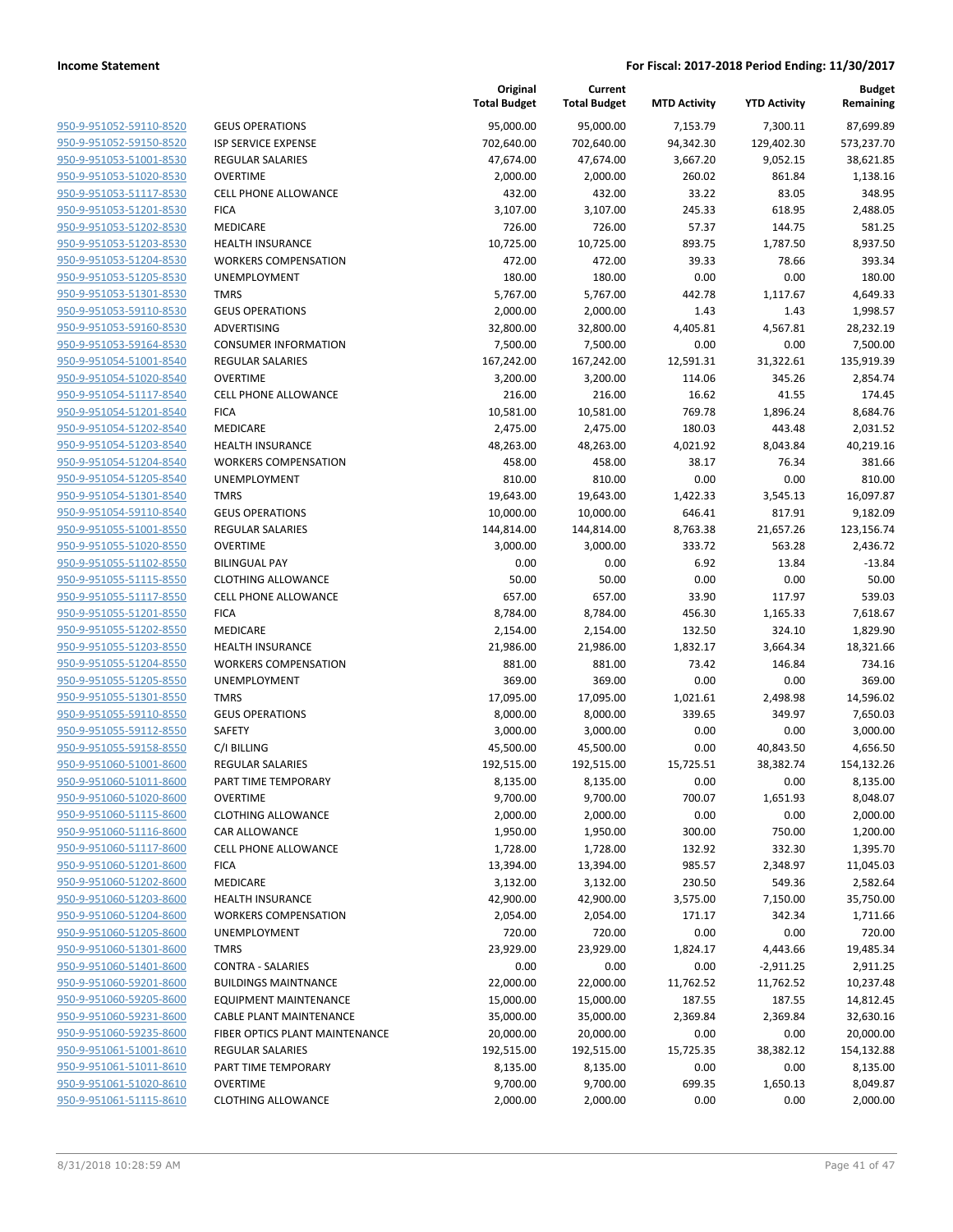|                         |                                                 | Original<br><b>Total Budget</b> | Current<br><b>Total Budget</b> | <b>MTD Activity</b> | <b>YTD Activity</b> | <b>Budget</b><br>Remaining |
|-------------------------|-------------------------------------------------|---------------------------------|--------------------------------|---------------------|---------------------|----------------------------|
| 950-9-951061-51116-8610 | CAR ALLOWANCE                                   | 1,950.00                        | 1,950.00                       | 0.00                | 0.00                | 1,950.00                   |
| 950-9-951061-51117-8610 | <b>CELL PHONE ALLOWANCE</b>                     | 1,728.00                        | 1,728.00                       | 132.86              | 332.15              | 1,395.85                   |
| 950-9-951061-51201-8610 | <b>FICA</b>                                     | 13,394.00                       | 13,394.00                      | 1,018.09            | 2,472.11            | 10,921.89                  |
| 950-9-951061-51202-8610 | <b>MEDICARE</b>                                 | 3,132.00                        | 3,132.00                       | 238.11              | 578.17              | 2,553.83                   |
| 950-9-951061-51203-8610 | <b>HEALTH INSURANCE</b>                         | 42,900.00                       | 42,900.00                      | 3,575.00            | 7,150.00            | 35,750.00                  |
| 950-9-951061-51204-8610 | <b>WORKERS COMPENSATION</b>                     | 2,054.00                        | 2,054.00                       | 171.17              | 342.34              | 1,711.66                   |
| 950-9-951061-51205-8610 | UNEMPLOYMENT                                    | 720.00                          | 720.00                         | 0.00                | 0.00                | 720.00                     |
| 950-9-951061-51301-8610 | <b>TMRS</b>                                     | 23,929.00                       | 23,929.00                      | 1,790.54            | 4,359.56            | 19,569.44                  |
| 950-9-951061-59205-8610 | <b>EQUIPMENT MAINTENANCE</b>                    | 2,500.00                        | 2,500.00                       | 0.00                | 0.00                | 2,500.00                   |
| 950-9-951061-59233-8610 | <b>INTERNET PLANT MAINTENANCE</b>               | 6,000.00                        | 6,000.00                       | 0.00                | 0.00                | 6,000.00                   |
| 950-9-951090-59510-9900 | HEADEND, TRUNK & DISTRIBUTION SYSTEM            | 120,000.00                      | 120,000.00                     | 5,978.40            | 5,978.40            | 114,021.60                 |
| 950-9-951090-59511-9900 | <b>HEADEND EQUIPMENT</b>                        | 80,000.00                       | 80,000.00                      | 0.00                | 0.00                | 80,000.00                  |
| 950-9-951090-59512-9900 | <b>DROPS</b>                                    | 100,000.00                      | 100,000.00                     | 7,122.65            | 8,845.04            | 91,154.96                  |
| 950-9-951090-59513-9900 | <b>CUSTOMER PREMISES EQUIPMENT</b>              | 30,000.00                       | 22,755.50                      | 0.00                | 0.00                | 22,755.50                  |
| 950-9-951090-59522-9900 | INTERNET CUSTOMER INTERFACE EQUIPMENT           | 25,000.00                       | 25,000.00                      | 0.00                | 0.00                | 25,000.00                  |
| 950-9-951090-59590-9900 | <b>STRUCTURES &amp; IMPROVEMENTS</b>            | 70,000.00                       | 77,244.50                      | 0.00                | 0.00                | 77,244.50                  |
| 950-9-951091-51001-9958 | <b>REGULAR SALARIES</b>                         | 29,472.00                       | 29,472.00                      | 2,363.97            | 5,642.85            | 23,829.15                  |
| 950-9-951091-51020-9958 | <b>OVERTIME</b>                                 | 2,400.00                        | 2,400.00                       | 153.50              | 415.03              | 1,984.97                   |
| 950-9-951091-51201-9958 | <b>FICA</b>                                     | 1,976.00                        | 1,976.00                       | 157.62              | 379.45              | 1,596.55                   |
| 950-9-951091-51202-9958 | <b>MEDICARE</b>                                 | 462.00                          | 462.00                         | 36.87               | 88.74               | 373.26                     |
| 950-9-951091-51301-9958 | <b>TMRS</b>                                     | 3,668.00                        | 3,668.00                       | 284.24              | 684.24              | 2,983.76                   |
| 950-9-970000-51801-9260 | PENSION EXPENSE                                 | 50,000.00                       | 50,000.00                      | 0.00                | 0.00                | 50,000.00                  |
| 950-9-970000-59701-9040 | <b>BAD DEBT</b>                                 | 50,000.00                       | 50,000.00                      | 0.00                | 0.00                | 50,000.00                  |
| 950-9-970000-59703-4030 | <b>DEPRECIATION EXPENSE</b>                     | 700,000.00                      | 700,000.00                     | 0.00                | 0.00                | 700,000.00                 |
| 950-9-970000-59720-9705 | <b>CREDIT CARD &amp; BANK FEES</b>              | 15,000.00                       | 15,000.00                      | 881.54              | 1,811.99            | 13,188.01                  |
| 950-9-970000-59730-9250 | <b>INVENTORY LOSS/GAIN</b>                      | 1,000.00                        | 1,000.00                       | 0.00                | 0.00                | 1,000.00                   |
| 950-9-970000-59734-4210 | ASSET DISPOSAL LOSSES/GAINS                     | 1,000.00                        | 1,000.00                       | 0.00                | 0.00                | 1,000.00                   |
| 950-9-970000-59750-9260 | <b>ACCRUED PTO PAY</b>                          | 5,000.00                        | 5,000.00                       | 0.00                | 0.00                | 5,000.00                   |
| 950-9-970000-59770-9970 | CONTINGENCY                                     | 100,000.00                      | 100,000.00                     | 0.00                | 0.00                | 100,000.00                 |
| 950-9-970000-59771-9970 | PAYROLL CONTINGENCY                             | 11,738.00                       | 11,738.00                      | 0.00                | 0.00                | 11,738.00                  |
| 950-9-970000-59780-9240 | PROPERTY INSURANCE                              | 14,000.00                       | 14,000.00                      | 0.00                | 12,795.00           | 1,205.00                   |
| 950-9-970000-59781-9250 | <b>LIABILITY INSURANCE</b>                      | 10,000.00                       | 10,000.00                      | 0.00                | 10,651.04           | $-651.04$                  |
| 950-9-970000-59790-9970 | CAPITALIZED                                     | $-462,978.00$                   | $-462,978.00$                  | 0.00                | 0.00                | $-462,978.00$              |
| 950-9-990000-59901-9270 | TRANSFER to COG - FRANCHISE FEES                | 291,776.00                      | 291,776.00                     | 0.00                | 0.00                | 291,776.00                 |
| 950-9-990000-59902-9200 | TRANSFER to COG - ADMIN EXPENSES                | 35,398.00                       | 35,398.00                      | 2,949.83            | 5,899.66            | 29,498.34                  |
| 950-9-990000-59903-4082 | TRANSFER to COG - PILOT                         | 43,372.00                       | 43,372.00                      | 0.00                | 0.00                | 43,372.00                  |
| 950-9-990000-59926-9330 | TRANSFER to COG - GARAGE                        | 14,074.00                       | 14,074.00                      | 1,172.83            | 2,345.66            | 11,728.34                  |
| 950-9-990000-59927-9200 | TRANSFER to COG - INSURANCE                     | 4,526.00                        | 4,526.00                       | 377.17              | 754.34              | 3,771.66                   |
| 950-9-990000-59928-9200 | XFER to COG - IT                                | 4,711.00                        | 4,711.00                       | 392.58              | 785.16              | 3,925.84                   |
| 950-9-990000-59930-9270 | <b>TRANSFER to GBOD</b>                         | 58,355.00                       | 58,355.00                      | 0.00                | 0.00                | 58,355.00                  |
| 950-9-990000-59954-8559 | TRANSFER TO 910 - BILLING                       | 77,556.00                       | 77,556.00                      | 6,463.00            | 12,926.00           | 64,630.00                  |
| 950-9-990000-59955-8559 | TRANSFER TO 910 - CASHIERING                    | 57,928.00                       | 57,928.00                      | 4,827.33            | 9,654.66            | 48,273.34                  |
|                         | <b>Expense Total:</b>                           | 6,937,767.00                    | 6,937,767.00                   | 505,788.41          | 780,110.15          | 6,157,656.85               |
|                         | Fund: 950 - CABLE / INTERNET Surplus (Deficit): | -409,027.00                     | -409,027.00                    | $-5,121.21$         | 291,861.72          | -700,888.72                |
|                         | <b>Total Surplus (Deficit):</b>                 | 2,258,253.88                    | $-183,830.12$                  | 695,903.48          | 2,043,001.08        | $-2,226,831.20$            |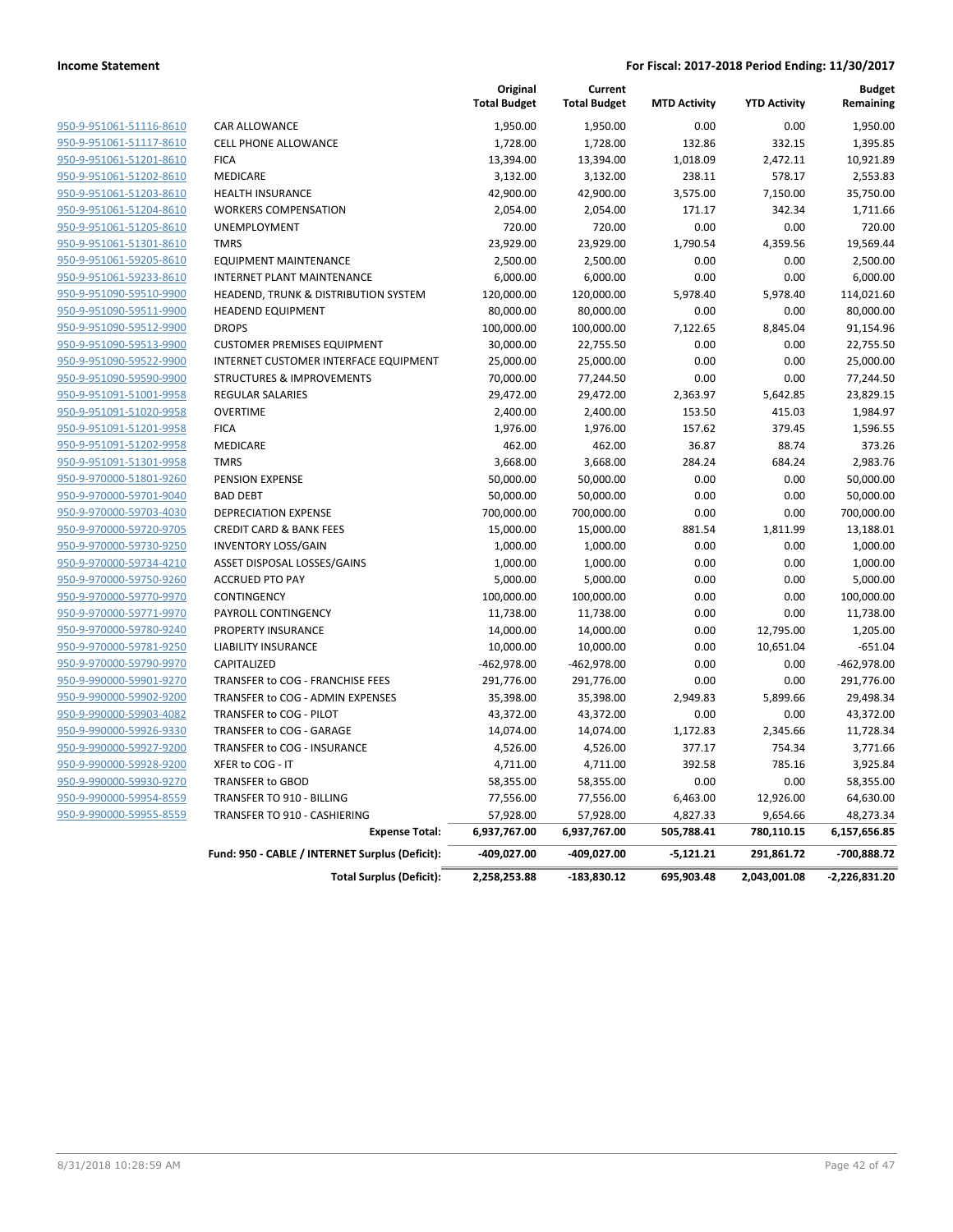# **Group Summary**

|                                                                                  | Original                       | Current                        |                             |                               | <b>Budget</b>               |
|----------------------------------------------------------------------------------|--------------------------------|--------------------------------|-----------------------------|-------------------------------|-----------------------------|
| <b>Account Type</b>                                                              | <b>Total Budget</b>            | <b>Total Budget</b>            | <b>MTD Activity</b>         | <b>YTD Activity</b>           | Remaining                   |
| Fund: 100 - GENERAL FUND                                                         |                                |                                |                             |                               |                             |
| Revenue                                                                          | 24,065,743.72<br>25,345,936.65 | 24,070,858.72                  | 1,477,878.33                | 2,563,091.84                  | 21,507,766.88               |
| Expense<br>Fund: 100 - GENERAL FUND Surplus (Deficit):                           | -1,280,192.93                  | 25,351,051.65<br>-1,280,192.93 | 2,115,670.95<br>-637,792.62 | 4,585,744.94<br>-2,022,653.10 | 20,765,306.71<br>742,460.17 |
|                                                                                  |                                |                                |                             |                               |                             |
| Fund: 101 - MUNICIPAL COURT BUILDING SECURITY FEES                               |                                |                                |                             |                               |                             |
| Revenue                                                                          | 8,325.00<br>33.00              | 8,325.00<br>33.00              | 686.98<br>1.46              | 1,271.18<br>1.46              | 7,053.82                    |
| Expense<br>Fund: 101 - MUNICIPAL COURT BUILDING SECURITY FEES Surplus (Deficit): | 8,292.00                       | 8,292.00                       | 685.52                      | 1,269.72                      | 31.54<br>7,022.28           |
|                                                                                  |                                |                                |                             |                               |                             |
| Fund: 102 - MUNICIPAL COURT TECH FUND                                            |                                |                                | 930.73                      |                               |                             |
| Revenue<br>Expense                                                               | 11,620.00<br>10.00             | 11,620.00<br>10.00             | 0.68                        | 1,706.53<br>0.68              | 9,913.47<br>9.32            |
| Fund: 102 - MUNICIPAL COURT TECH FUND Surplus (Deficit):                         | 11,610.00                      | 11,610.00                      | 930.05                      | 1,705.85                      | 9,904.15                    |
|                                                                                  |                                |                                |                             |                               |                             |
| Fund: 103 - MUNICIPAL COURT CHILD SAFETY FUND<br>Revenue                         | 30,010.00                      | 30,010.00                      | 192.34                      | 420.85                        | 29,589.15                   |
| Expense                                                                          | 28,010.00                      | 28,010.00                      | 7,539.68                    | 7,539.68                      | 20,470.32                   |
| Fund: 103 - MUNICIPAL COURT CHILD SAFETY FUND Surplus (Deficit):                 | 2,000.00                       | 2,000.00                       | $-7,347.34$                 | $-7,118.83$                   | 9,118.83                    |
|                                                                                  |                                |                                |                             |                               |                             |
| <b>Fund: 111 - RECREATION ACTIVITIES FUND</b>                                    |                                |                                |                             |                               |                             |
| Revenue<br>Expense                                                               | 233,639.00<br>213,498.00       | 233,639.00<br>213,498.00       | 7,591.58<br>4,841.51        | 13,844.44<br>13,903.77        | 219,794.56<br>199,594.23    |
| Fund: 111 - RECREATION ACTIVITIES FUND Surplus (Deficit):                        | 20,141.00                      | 20,141.00                      | 2.750.07                    | -59.33                        | 20.200.33                   |
|                                                                                  |                                |                                |                             |                               |                             |
| <b>Fund: 112 - GUN RANGE FUND</b>                                                |                                |                                |                             |                               |                             |
| Revenue                                                                          | 5,050.00<br>33,246.00          | 5,050.00<br>33,246.00          | 61.67<br>2,756.21           | 63.63<br>5,511.63             | 4,986.37<br>27,734.37       |
| Expense<br>Fund: 112 - GUN RANGE FUND Surplus (Deficit):                         | -28,196.00                     | -28,196.00                     | -2,694.54                   | $-5,448.00$                   | -22,748.00                  |
|                                                                                  |                                |                                |                             |                               |                             |
| Fund: 113 - HOTEL / MOTEL OCCUPANCY TAX FUND                                     |                                |                                |                             |                               |                             |
| Revenue                                                                          | 621,800.00                     | 621,800.00                     | 68,266.76                   | 119,690.73                    | 502,109.27                  |
| Expense<br>Fund: 113 - HOTEL / MOTEL OCCUPANCY TAX FUND Surplus (Deficit):       | 787,957.00<br>-166,157.00      | 793,072.00<br>-171,272.00      | 65,904.29<br>2,362.47       | 127,794.04<br>$-8,103.31$     | 665,277.96<br>-163,168.69   |
|                                                                                  |                                |                                |                             |                               |                             |
| Fund: 114 - VENUE MANAGEMENT FUND                                                |                                |                                |                             |                               |                             |
| Revenue                                                                          | 476,155.00<br>247,152.00       | 476,155.00<br>247,152.00       | 25,722.08<br>20,766.41      | 54,168.80<br>61,479.59        | 421,986.20<br>185,672.41    |
| Expense<br>Fund: 114 - VENUE MANAGEMENT FUND Surplus (Deficit):                  | 229,003.00                     | 229,003.00                     | 4,955.67                    | $-7,310.79$                   | 236,313.79                  |
|                                                                                  |                                |                                |                             |                               |                             |
| Fund: 116 - ROADWAY IMPACT FEE 1                                                 |                                |                                |                             |                               |                             |
| Revenue<br>Expense                                                               | 0.00<br>0.00                   | 0.00<br>0.00                   | $-4.55$<br>0.40             | $-3.59$<br>0.40               | 3.59<br>-0.40               |
| Fund: 116 - ROADWAY IMPACT FEE 1 Surplus (Deficit):                              | 0.00                           | 0.00                           | $-4.95$                     | $-3.99$                       | 3.99                        |
|                                                                                  |                                |                                |                             |                               |                             |
| <b>Fund: 117 - ROADWAY IMPACT FEE 2</b><br>Revenue                               |                                |                                | $-0.02$                     | $-0.02$                       |                             |
| Fund: 117 - ROADWAY IMPACT FEE 2 Total:                                          | 0.00<br>0.00                   | 0.00<br>0.00                   | $-0.02$                     | $-0.02$                       | 0.02<br>0.02                |
|                                                                                  |                                |                                |                             |                               |                             |
| Fund: 118 - ROADWAY IMPACT FEE 3                                                 |                                |                                |                             |                               |                             |
| Revenue                                                                          | 0.00                           | 0.00                           | $-0.04$                     | $-0.03$                       | 0.03                        |
| Fund: 118 - ROADWAY IMPACT FEE 3 Total:                                          | 0.00                           | 0.00                           | $-0.04$                     | $-0.03$                       | 0.03                        |
| Fund: 123 - PTRAIN - POLICE REIMBURSEMENT GRANTS & CONT EDUCAT                   |                                |                                |                             |                               |                             |
| Revenue                                                                          | 0.00                           | 0.00                           | $-3.35$                     | $-2.64$                       | 2.64                        |
| Expense                                                                          | 0.00                           | 0.00                           | 600.29                      | 600.29                        | $-600.29$                   |
| Fund: 123 - PTRAIN - POLICE REIMBURSEMENT GRANTS & CONT EDUCAT Surp              | 0.00                           | 0.00                           | -603.64                     | -602.93                       | 602.93                      |
| <b>Fund: 140 - DEBT SERVICE FUND</b>                                             |                                |                                |                             |                               |                             |
| Revenue                                                                          | 6,072,791.25                   | 6,072,791.25                   | 386,778.61                  | 596,273.04                    | 5,476,518.21                |
| Expense                                                                          | 6,044,591.45                   | 6,044,591.45                   | 5,125.17                    | 5,125.17                      | 6,039,466.28                |
| Fund: 140 - DEBT SERVICE FUND Surplus (Deficit):                                 | 28,199.80                      | 28,199.80                      | 381,653.44                  | 591,147.87                    | -562,948.07                 |
| Fund: 160 - GENERAL CAPITAL IMPROVEMENT FUND                                     |                                |                                |                             |                               |                             |
| Revenue                                                                          | 3,146,243.00                   | 3,146,243.00                   | 259,169.60                  | 518,595.32                    | 2,627,647.68                |
| Expense                                                                          | 3,206,243.00                   | 4,716,243.00                   | 24,948.96                   | 25,008.00                     | 4,691,235.00                |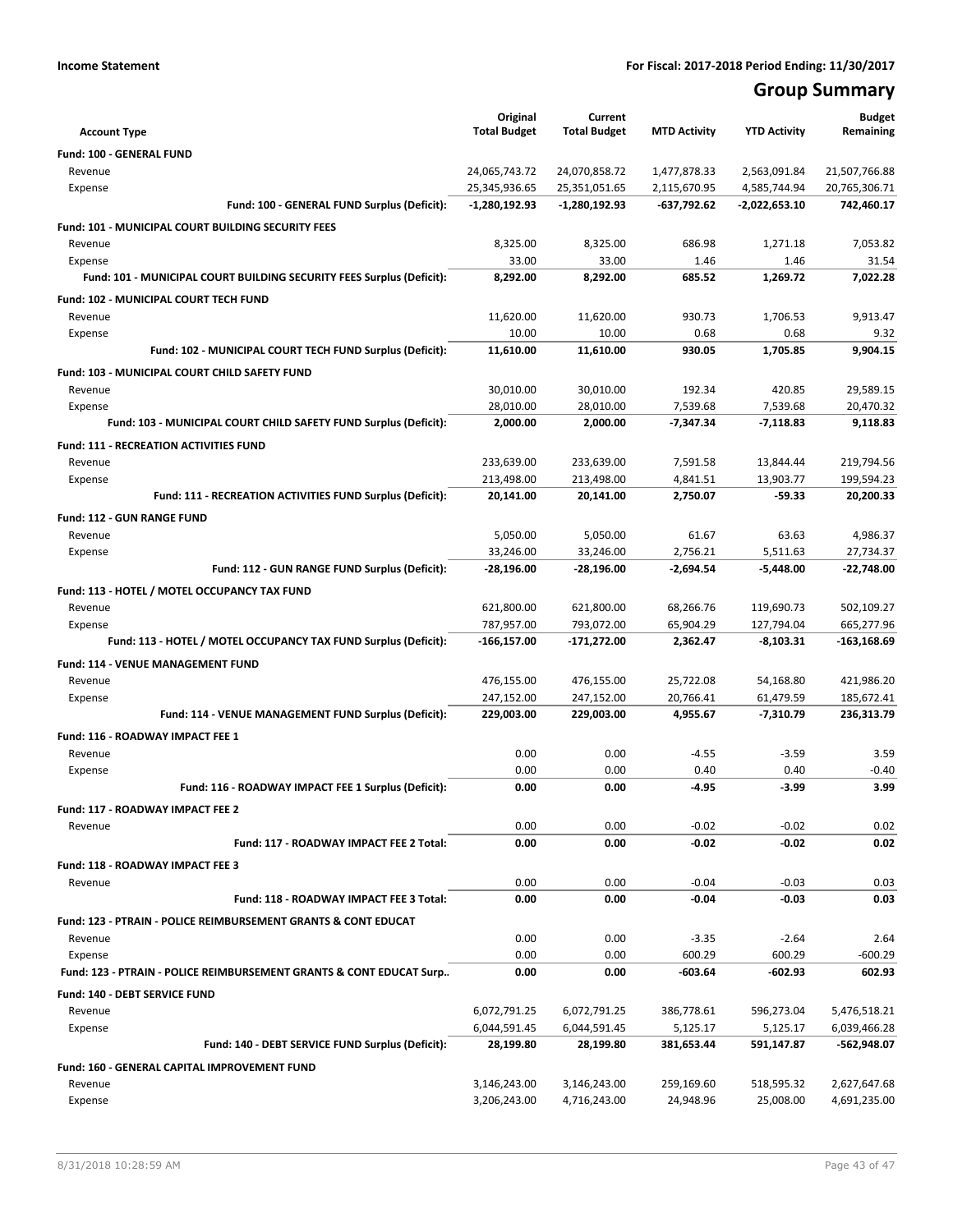| <b>Account Type</b>                                               | Original<br><b>Total Budget</b> | Current<br><b>Total Budget</b> | <b>MTD Activity</b> | <b>YTD Activity</b>  | <b>Budget</b><br>Remaining |
|-------------------------------------------------------------------|---------------------------------|--------------------------------|---------------------|----------------------|----------------------------|
| Fund: 160 - GENERAL CAPITAL IMPROVEMENT FUND Surplus (Deficit):   | -60,000.00                      | -1,570,000.00                  | 234,220.64          | 493,587.32           | -2,063,587.32              |
| Fund: 161 - STREET CONSTRUCTION FUND                              |                                 |                                |                     |                      |                            |
| Revenue                                                           | 500.00                          | 500.00                         | $-292.81$           | $-231.14$            | 731.14                     |
| Expense                                                           | 0.00                            | 0.00                           | 25.23               | 25.23                | $-25.23$                   |
| Fund: 161 - STREET CONSTRUCTION FUND Surplus (Deficit):           | 500.00                          | 500.00                         | -318.04             | $-256.37$            | 756.37                     |
| Fund: 164 - 2013 CO CAPITAL FUND                                  |                                 |                                |                     |                      |                            |
| Revenue                                                           | 200.00<br>0.00                  | 200.00<br>0.00                 | $-9.18$<br>0.94     | $-5.10$<br>0.94      | 205.10<br>$-0.94$          |
| Expense<br>Fund: 164 - 2013 CO CAPITAL FUND Surplus (Deficit):    | 200.00                          | 200.00                         | $-10.12$            | $-6.04$              | 206.04                     |
| Fund: 165 - 2014 GO FUND                                          |                                 |                                |                     |                      |                            |
| Revenue                                                           | 50,000.00                       | 50,000.00                      | 686.12              | 1,477.58             | 48,522.42                  |
| Fund: 165 - 2014 GO FUND Total:                                   | 50,000.00                       | 50,000.00                      | 686.12              | 1,477.58             | 48,522.42                  |
| <b>Fund: 171 - MAIN STREET SPECIAL REVENUE</b>                    |                                 |                                |                     |                      |                            |
| Expense                                                           | 0.00                            | 75,000.00                      | 0.00                | 3,433.00             | 71,567.00                  |
| Fund: 171 - MAIN STREET SPECIAL REVENUE Total:                    | 0.00                            | 75,000.00                      | 0.00                | 3,433.00             | 71,567.00                  |
| Fund: 172 - MINOR GRANTS FUND                                     |                                 |                                |                     |                      |                            |
| Revenue                                                           | 15,000.00                       | 15,000.00                      | 0.00                | 0.00                 | 15,000.00                  |
| Fund: 172 - MINOR GRANTS FUND Total:                              | 15,000.00                       | 15,000.00                      | 0.00                | 0.00                 | 15,000.00                  |
| Fund: 200 - WATER / WASTEWATER FUND                               |                                 |                                |                     |                      |                            |
| Revenue                                                           | 13,213,170.00                   | 13,213,170.00                  | 1,154,029.49        | 2,358,286.88         | 10,854,883.12              |
| Expense                                                           | 10,205,614.13                   | 10,236,819.13                  | 959,466.01          | 1,773,125.50         | 8,463,693.63               |
| Fund: 200 - WATER / WASTEWATER FUND Surplus (Deficit):            | 3,007,555.87                    | 2,976,350.87                   | 194,563.48          | 585,161.38           | 2,391,189.49               |
| <b>Fund: 210 - WATER IMPACT FEES</b>                              |                                 |                                |                     |                      |                            |
| Revenue<br><b>Fund: 210 - WATER IMPACT FEES Total:</b>            | 0.00<br>0.00                    | 0.00<br>0.00                   | $-0.01$<br>$-0.01$  | $-0.01$<br>$-0.01$   | 0.01<br>0.01               |
|                                                                   |                                 |                                |                     |                      |                            |
| <b>Fund: 211 - WASTEWATER IMPACT FEES</b><br>Revenue              | 0.00                            | 0.00                           | $-0.64$             | $-0.50$              | 0.50                       |
| Expense                                                           | 10.00                           | 10.00                          | 0.06                | 0.06                 | 9.94                       |
| Fund: 211 - WASTEWATER IMPACT FEES Surplus (Deficit):             | $-10.00$                        | $-10.00$                       | $-0.70$             | $-0.56$              | $-9.44$                    |
| Fund: 212 - TX COMMUNITY DEV SWR SYSTEM IMPROV PROG GRANT         |                                 |                                |                     |                      |                            |
| Revenue                                                           | 0.00                            | 306,205.00                     | 0.00                | 0.00                 | 306,205.00                 |
| Expense                                                           | 0.00                            | 330,000.00                     | 0.00                | 0.00                 | 330,000.00                 |
| Fund: 212 - TX COMMUNITY DEV SWR SYSTEM IMPROV PROG GRANT Surplus | 0.00                            | -23,795.00                     | 0.00                | 0.00                 | $-23,795.00$               |
| Fund: 216 - UTILIITY CIP FUND                                     |                                 |                                |                     |                      |                            |
| Revenue                                                           | 13,368,117.00                   | 13,368,117.00                  | 28,209.88           | 58,903.02            | 13,309,213.98              |
| Expense                                                           | 13,499,717.00                   | 14,296,686.00                  | 177.17              | 67,228.37            | 14,229,457.63              |
| Fund: 216 - UTILIITY CIP FUND Surplus (Deficit):                  | $-131,600.00$                   | -928,569.00                    | 28,032.71           | $-8,325.35$          | -920,243.65                |
| <b>Fund: 217 - WASTEWATER RECLAMATION FUND</b>                    |                                 |                                |                     |                      |                            |
| Revenue<br>Fund: 217 - WASTEWATER RECLAMATION FUND Total:         | 5,000.00<br>5,000.00            | 5,000.00<br>5,000.00           | 665.61<br>665.61    | 1,324.86<br>1,324.86 | 3,675.14<br>3,675.14       |
|                                                                   |                                 |                                |                     |                      |                            |
| Fund: 300 - AIRPORT FUND<br>Revenue                               | 720,740.00                      | 720,740.00                     | 51,488.73           | 111,425.16           | 609,314.84                 |
| Expense                                                           | 174,632.00                      | 174,632.00                     | 12,314.57           | 28,840.20            | 145,791.80                 |
| Fund: 300 - AIRPORT FUND Surplus (Deficit):                       | 546,108.00                      | 546,108.00                     | 39,174.16           | 82,584.96            | 463,523.04                 |
| Fund: 360 - AIRPORT CAPITAL FUND                                  |                                 |                                |                     |                      |                            |
| Revenue                                                           | 62,000.00                       | 62,000.00                      | $-667.67$           | $-526.96$            | 62,526.96                  |
| Expense                                                           | 1,500.00                        | 1,500.00                       | 5,659.25            | 5,659.25             | $-4,159.25$                |
| Fund: 360 - AIRPORT CAPITAL FUND Surplus (Deficit):               | 60,500.00                       | 60,500.00                      | -6,326.92           | $-6,186.21$          | 66,686.21                  |
| Fund: 362 - AIRPORT FBO FUEL                                      |                                 |                                |                     |                      |                            |
| Revenue                                                           | 60.00                           | 60.00                          | 32,777.10           | 80,530.49            | $-80,470.49$               |
| Expense                                                           | 50.00                           | 50.00                          | 1,273.96            | 3,900.48             | $-3,850.48$                |
| Fund: 362 - AIRPORT FBO FUEL Surplus (Deficit):                   | 10.00                           | 10.00                          | 31,503.14           | 76,630.01            | -76,620.01                 |
| Fund: 400 - GOLF FUND                                             |                                 |                                |                     |                      |                            |
| Revenue                                                           | 272,201.00                      | 272,201.00                     | 15,244.60           | 37,100.88            | 235,100.12                 |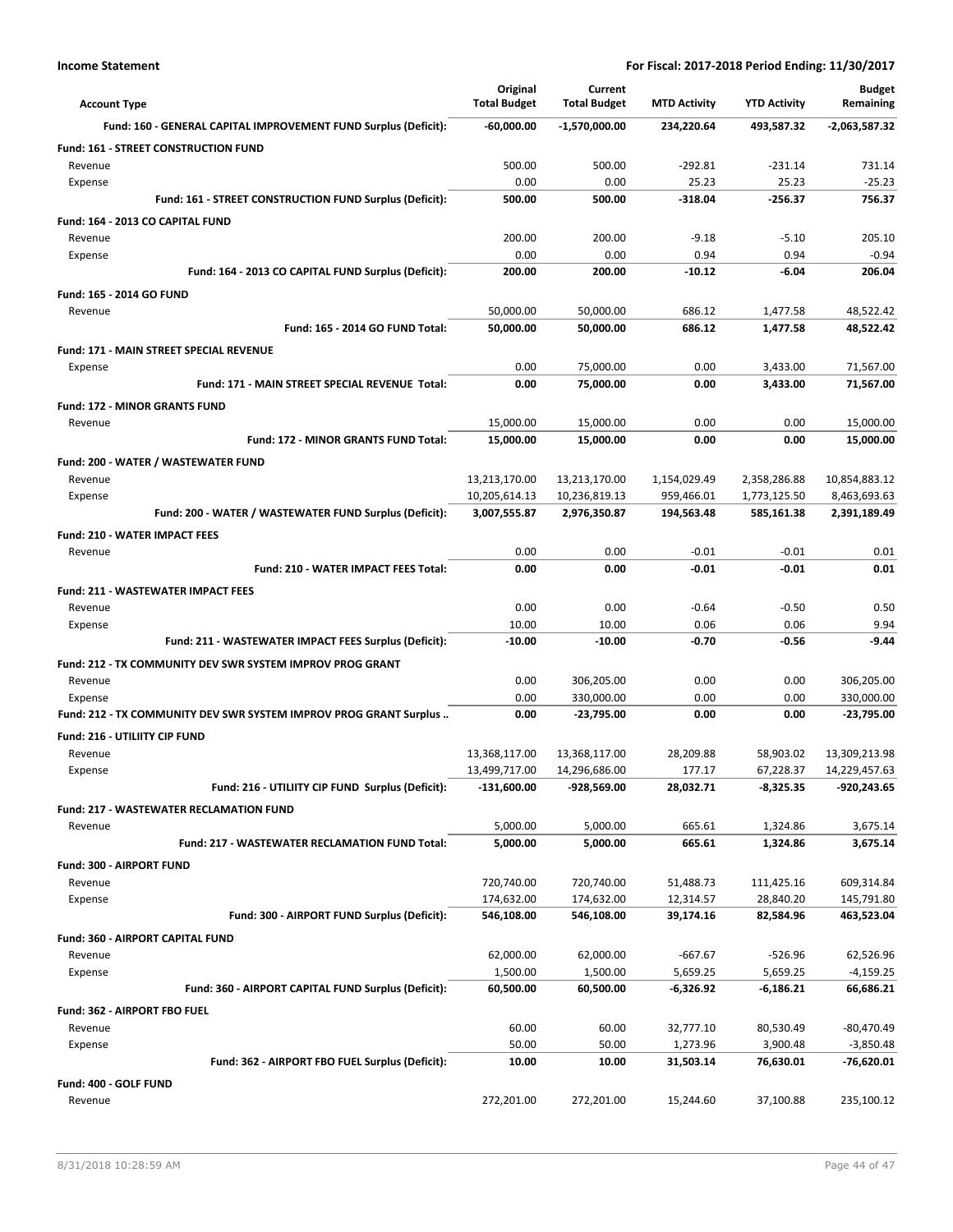| <b>Account Type</b>                                                        | Original<br><b>Total Budget</b> | Current<br><b>Total Budget</b> | <b>MTD Activity</b> | <b>YTD Activity</b>      | <b>Budget</b><br>Remaining |
|----------------------------------------------------------------------------|---------------------------------|--------------------------------|---------------------|--------------------------|----------------------------|
| Expense                                                                    | 275,668.00                      | 275,668.00                     | 28,573.85           | 47,989.69                | 227,678.31                 |
| Fund: 400 - GOLF FUND Surplus (Deficit):                                   | $-3,467.00$                     | $-3,467.00$                    | -13,329.25          | -10,888.81               | 7,421.81                   |
| <b>Fund: 500 - SANITATION FUND</b>                                         |                                 |                                |                     |                          |                            |
| Revenue                                                                    | 3,952,000.00                    | 3,952,000.00                   | 327,956.57          | 678,261.38               | 3,273,738.62               |
| Expense                                                                    | 3,771,072.25                    | 3,771,072.25                   | 128,816.72          | 215,200.02               | 3,555,872.23               |
| Fund: 500 - SANITATION FUND Surplus (Deficit):                             | 180,927.75                      | 180,927.75                     | 199,139.85          | 463,061.36               | $-282,133.61$              |
| <b>Fund: 601 - CENTRAL SERVICE FUND</b>                                    |                                 |                                |                     |                          |                            |
| Revenue                                                                    | 889,545.00                      | 889,545.00                     | 74,128.76           | 148,257.52               | 741,287.48                 |
| Expense                                                                    | 903,210.00                      | 903,210.00                     | 83,445.45           | 161,636.74               | 741,573.26                 |
| Fund: 601 - CENTRAL SERVICE FUND Surplus (Deficit):                        | $-13,665.00$                    | $-13,665.00$                   | $-9,316.69$         | -13,379.22               | $-285.78$                  |
| <b>Fund: 602 - INSURANCE FUND</b>                                          |                                 |                                |                     |                          |                            |
| Revenue                                                                    | 5,829,718.50                    | 5,829,718.50                   | 429,530.47          | 907,412.66               | 4,922,305.84               |
| Expense                                                                    | 5,660,214.00                    | 5,660,214.00                   | 814,114.08          | 1,878,288.18             | 3,781,925.82               |
| Fund: 602 - INSURANCE FUND Surplus (Deficit):                              | 169,504.50                      | 169,504.50                     | $-384,583.61$       | -970,875.52              | 1,140,380.02               |
|                                                                            |                                 |                                |                     |                          |                            |
| Fund: 604 - MIS FUND                                                       |                                 |                                | 69,259.42           |                          | 692,594.16                 |
| Revenue<br>Expense                                                         | 831,113.00<br>856,480.00        | 831,113.00<br>856,480.00       | 107,762.61          | 138,518.84<br>201,629.34 | 654,850.66                 |
| Fund: 604 - MIS FUND Surplus (Deficit):                                    | $-25,367.00$                    | $-25,367.00$                   | $-38,503.19$        | -63,110.50               | 37,743.50                  |
|                                                                            |                                 |                                |                     |                          |                            |
| Fund: 660 - VEHICLE REPLACEMENT FUND                                       |                                 |                                |                     |                          |                            |
| Revenue                                                                    | 820,348.00                      | 820,348.00                     | 68,720.09           | 141,722.37               | 678,625.63                 |
| Expense<br>Fund: 660 - VEHICLE REPLACEMENT FUND Surplus (Deficit):         | 1,060,348.00                    | 1,060,348.00                   | 5,422.66            | 10,842.38                | 1,049,505.62               |
|                                                                            | $-240,000.00$                   | -240,000.00                    | 63,297.43           | 130,879.99               | -370,879.99                |
| Fund: 800 - SPENCE FUND                                                    |                                 |                                |                     |                          |                            |
| Revenue                                                                    | 600.00                          | 600.00                         | 515.21              | 1,025.50                 | $-425.50$                  |
| Expense                                                                    | 600.00                          | 600.00                         | 50.00               | 100.00                   | 500.00                     |
| Fund: 800 - SPENCE FUND Surplus (Deficit):                                 | 0.00                            | 0.00                           | 465.21              | 925.50                   | $-925.50$                  |
| Fund: 801 - JONES LIBRARY TRUST                                            |                                 |                                |                     |                          |                            |
| Revenue                                                                    | 10.00                           | 10.00                          | $-5.34$             | $-4.22$                  | 14.22                      |
| Expense                                                                    | 0.00                            | 0.00                           | 0.39                | 0.39                     | $-0.39$                    |
| Fund: 801 - JONES LIBRARY TRUST Surplus (Deficit):                         | 10.00                           | 10.00                          | $-5.73$             | -4.61                    | 14.61                      |
| Fund: 809 - GREENVILLE IDC (L-3)                                           |                                 |                                |                     |                          |                            |
| Revenue                                                                    | 0.00                            | 0.00                           | 507,154.35          | 507,154.35               | $-507,154.35$              |
| Expense                                                                    | 0.00                            | 0.00                           | 507,154.35          | 507,154.35               | $-507,154.35$              |
| Fund: 809 - GREENVILLE IDC (L-3) Surplus (Deficit):                        | 0.00                            | 0.00                           | 0.00                | 0.00                     | 0.00                       |
| Fund: 810 - SEIZURE FUNDS - STATE RULES                                    |                                 |                                |                     |                          |                            |
| Revenue                                                                    | 148.00                          | 148.00                         | $-915.44$           | 892.64                   | $-744.64$                  |
| Expense                                                                    | 0.00                            | 0.00                           | 17.96               | 17.96                    | $-17.96$                   |
| Fund: 810 - SEIZURE FUNDS - STATE RULES Surplus (Deficit):                 | 148.00                          | 148.00                         | -933.40             | 874.68                   | $-726.68$                  |
| Fund: 811 - SEIZURE FUNDS - FED RULES                                      |                                 |                                |                     |                          |                            |
| Revenue                                                                    | 100.00                          | 100.00                         | $-54.21$            | $-42.79$                 | 142.79                     |
| Expense                                                                    | 0.00                            | 0.00                           | 4.67                | 4.67                     | $-4.67$                    |
| Fund: 811 - SEIZURE FUNDS - FED RULES Surplus (Deficit):                   | 100.00                          | 100.00                         | -58.88              | $-47.46$                 | 147.46                     |
| Fund: 820 - TIRZ FUND (Tax Increment Reinvestment Zone)                    |                                 |                                |                     |                          |                            |
| Revenue                                                                    | 624,433.00                      | 624,433.00                     | 6,933.78            | 10,207.21                | 614,225.79                 |
| Expense                                                                    | 114,822.11                      | 114,822.11                     | 37.86               | 37.86                    | 114,784.25                 |
| Fund: 820 - TIRZ FUND (Tax Increment Reinvestment Zone) Surplus (Deficit): | 509,610.89                      | 509,610.89                     | 6,895.92            | 10,169.35                | 499,441.54                 |
| Fund: 899 - POOLED CASH                                                    |                                 |                                |                     |                          |                            |
| Revenue                                                                    | 0.00                            | 0.00                           | 0.00                | 0.01                     | $-0.01$                    |
| Fund: 899 - POOLED CASH Total:                                             | 0.00                            | 0.00                           | 0.00                | 0.01                     | $-0.01$                    |
| <b>Fund: 910 - ELECTRIC OPERATING FUND</b>                                 |                                 |                                |                     |                          |                            |
| Revenue                                                                    | 60,325,342.00                   | 60,325,342.00                  | 4,033,340.55        | 8,772,732.64             | 51,552,609.36              |
| Expense                                                                    | 60,559,922.00                   | 60,559,922.00                  | 3,741,291.53        | 6,973,631.65             | 53,586,290.35              |
| Fund: 910 - ELECTRIC OPERATING FUND Surplus (Deficit):                     | -234,580.00                     | -234,580.00                    | 292,049.02          | 1,799,100.99             | -2,033,680.99              |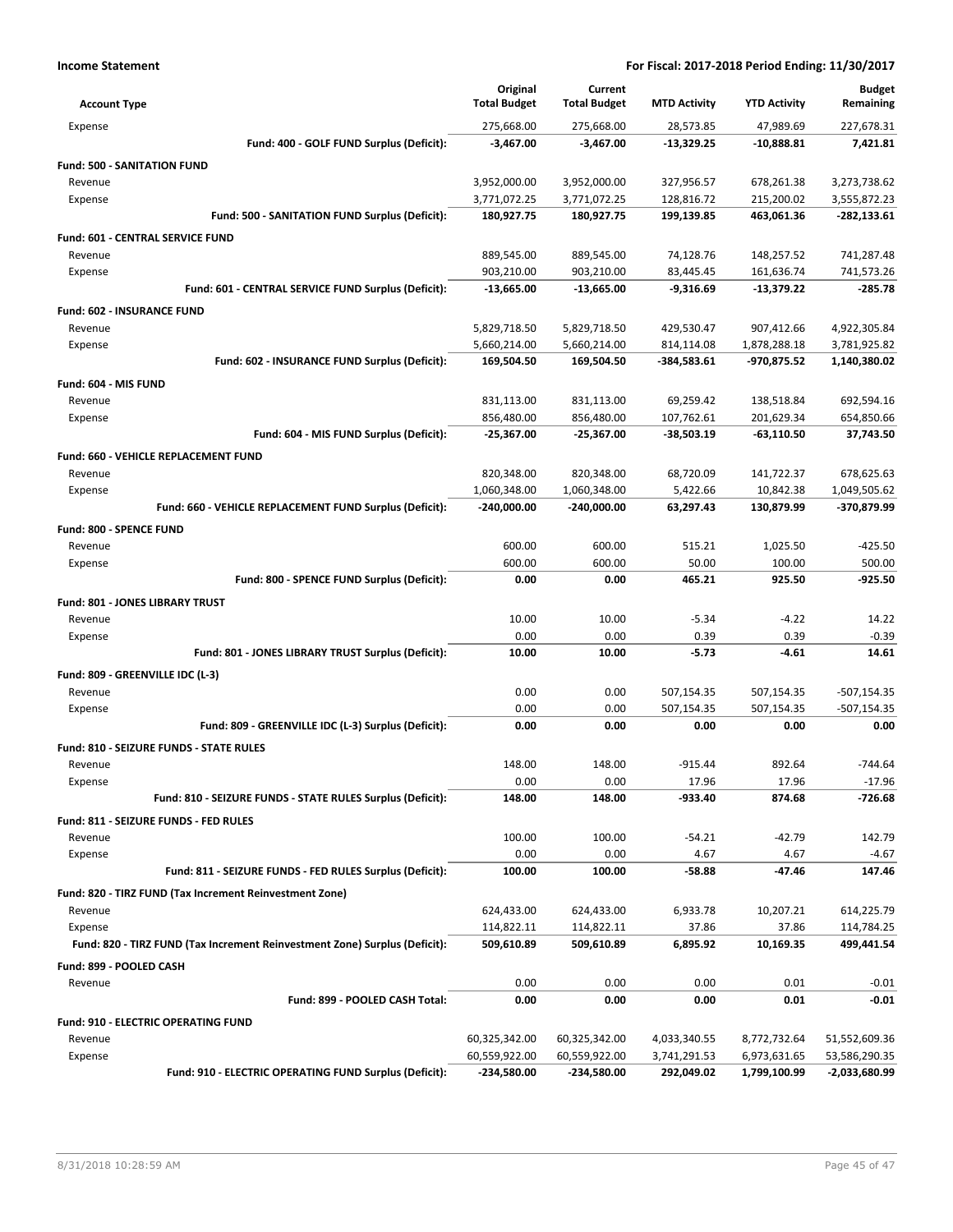|                                            |                                                      | Original            | Current             |                     |                     | <b>Budget</b>   |
|--------------------------------------------|------------------------------------------------------|---------------------|---------------------|---------------------|---------------------|-----------------|
| <b>Account Type</b>                        |                                                      | <b>Total Budget</b> | <b>Total Budget</b> | <b>MTD Activity</b> | <b>YTD Activity</b> | Remaining       |
| <b>Fund: 911 - ELECTRIC DEBT REDUCTION</b> |                                                      |                     |                     |                     |                     |                 |
| Revenue                                    |                                                      | 850.00              | 850.00              | $-1,138.15$         | $-917.46$           | 1,767.46        |
|                                            | <b>Fund: 911 - ELECTRIC DEBT REDUCTION Total:</b>    | 850.00              | 850.00              | $-1,138.15$         | $-917.46$           | 1,767.46        |
| <b>Fund: 912 - ELECTRIC DEBT SERVICE</b>   |                                                      |                     |                     |                     |                     |                 |
| Revenue                                    |                                                      | 3,840,000.00        | 3,840,000.00        | 320,000.00          | 640,000.00          | 3,200,000.00    |
| Expense                                    |                                                      | 3,834,880.00        | 3,834,880.00        | 0.00                | 0.00                | 3,834,880.00    |
|                                            | Fund: 912 - ELECTRIC DEBT SERVICE Surplus (Deficit): | 5,120.00            | 5,120.00            | 320,000.00          | 640,000.00          | $-634,880.00$   |
|                                            | <b>Fund: 913 - ELECTRIC CONSTRUCTION FUND</b>        |                     |                     |                     |                     |                 |
| Revenue                                    |                                                      | 125.00              | 125.00              | $-37.98$            | $-30.62$            | 155.62          |
|                                            | <b>Fund: 913 - ELECTRIC CONSTRUCTION FUND Total:</b> | 125.00              | 125.00              | $-37.98$            | $-30.62$            | 155.62          |
| Fund: 950 - CABLE / INTERNET               |                                                      |                     |                     |                     |                     |                 |
| Revenue                                    |                                                      | 6,528,740.00        | 6,528,740.00        | 500,667.20          | 1,071,971.87        | 5,456,768.13    |
| Expense                                    |                                                      | 6,937,767.00        | 6,937,767.00        | 505,788.41          | 780,110.15          | 6,157,656.85    |
|                                            | Fund: 950 - CABLE / INTERNET Surplus (Deficit):      | -409,027.00         | -409,027.00         | $-5,121.21$         | 291,861.72          | -700,888.72     |
|                                            | <b>Total Surplus (Deficit):</b>                      | 2,258,253.88        | -183,830.12         | 695,903.48          | 2,043,001.08        | $-2,226,831.20$ |